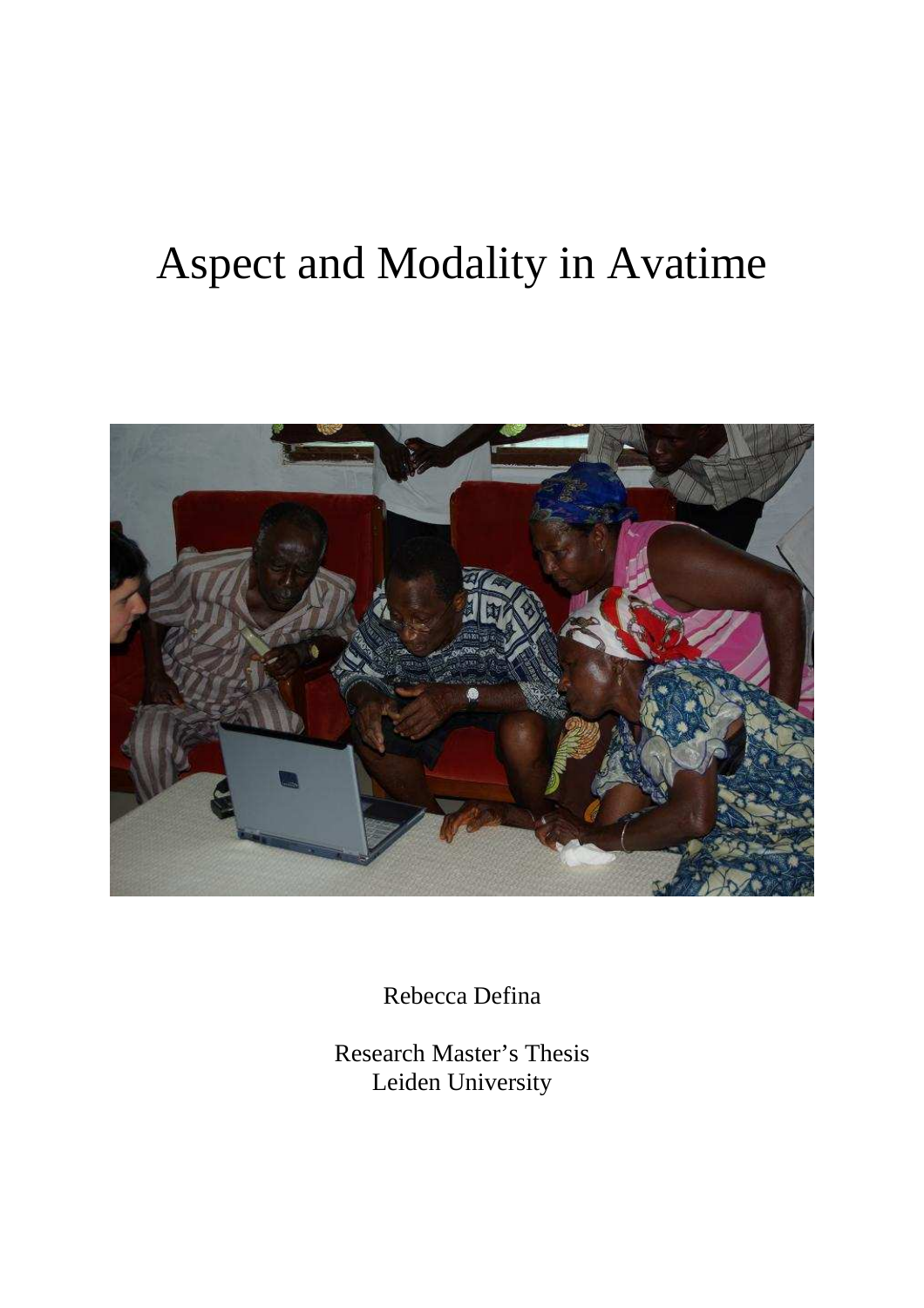Aspect and Modality in Avatime Thesis submitted for the Research Masters in Linguistics Leiden University Rebecca Defina Student ID: 0728829 Supervisor: Felix K. Ameka Second Reader: Crit Cremers Submitted: 30<sup>th</sup> of September 2009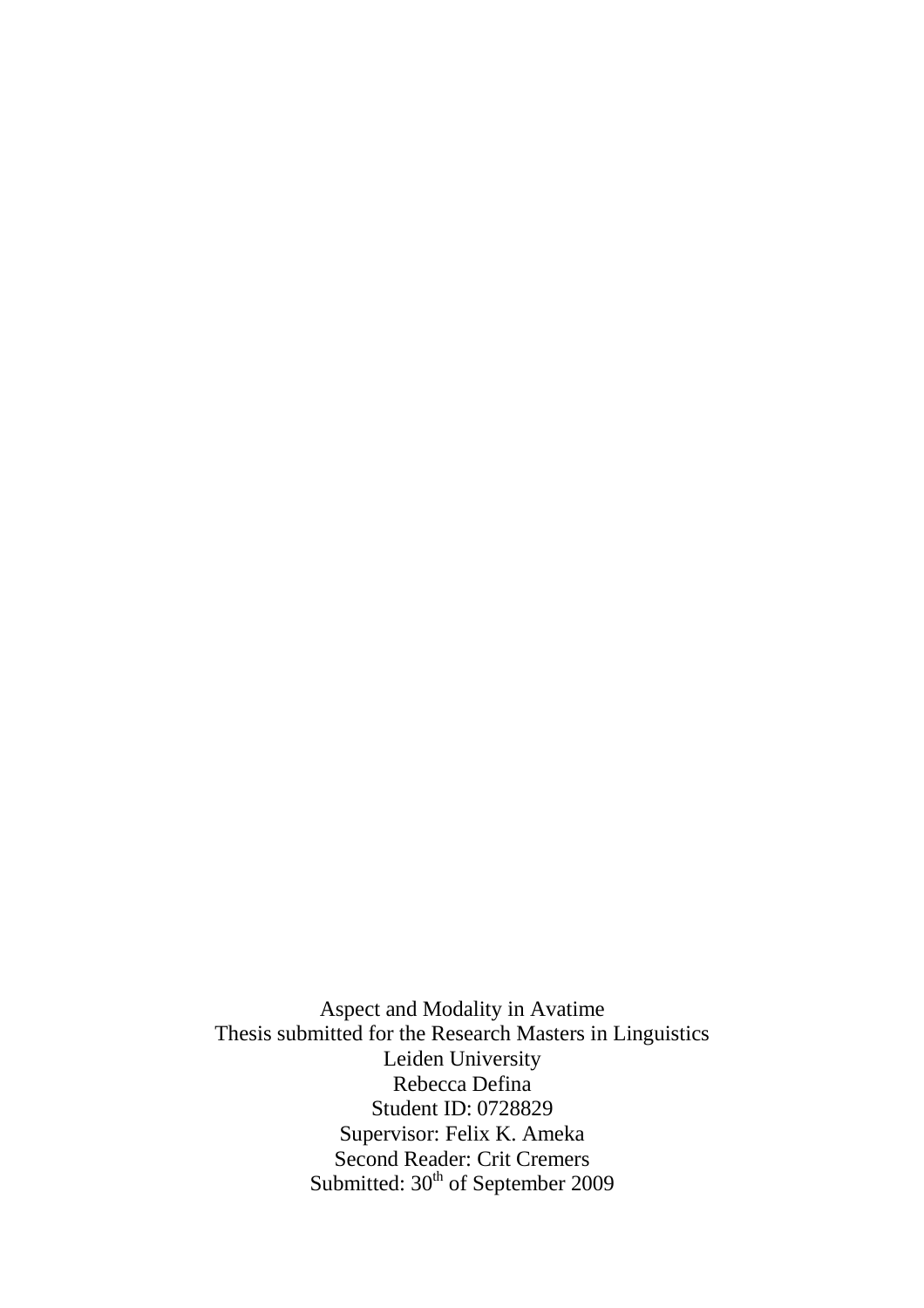For Theo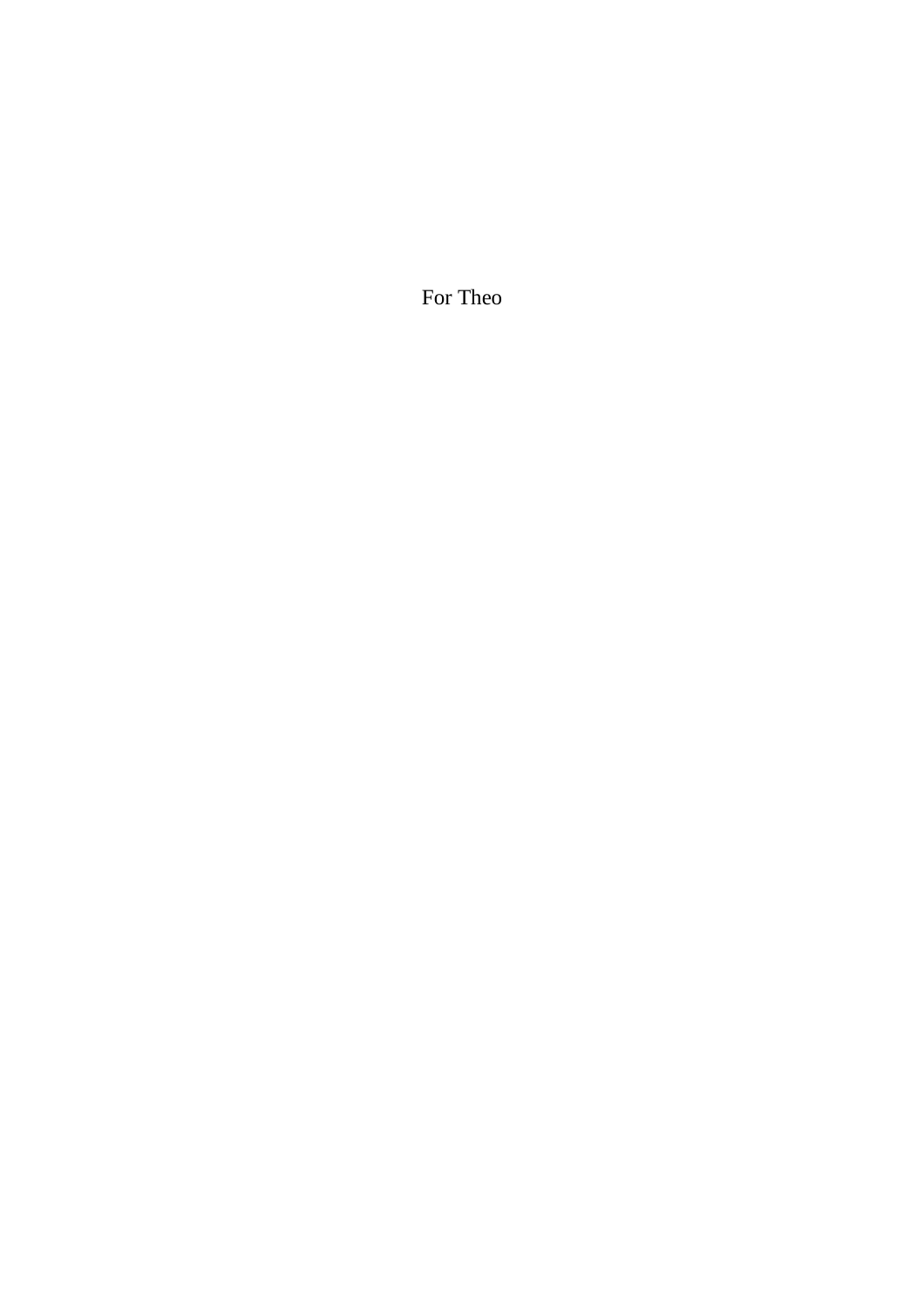# **Table of Contents**

|                         |                     | List of abbreviations used                         | $\mathbf{1}$     |  |  |  |  |
|-------------------------|---------------------|----------------------------------------------------|------------------|--|--|--|--|
|                         |                     | Distribution of the Ghana Togo Mountain languages  | $\ddot{\rm ii}$  |  |  |  |  |
|                         |                     | Map of the Avatime area                            | iii              |  |  |  |  |
|                         | Acknowledgements    |                                                    | 1V               |  |  |  |  |
| 1                       | <b>Introduction</b> |                                                    |                  |  |  |  |  |
|                         | 1.1                 | Research goals                                     | 1                |  |  |  |  |
|                         | 1.2                 | Method                                             | 1                |  |  |  |  |
|                         |                     | 1.2.1 Analysis                                     | 1                |  |  |  |  |
|                         |                     | 1.2.2<br>Data                                      | 3                |  |  |  |  |
|                         | 1.3                 | Data annotation                                    | $\overline{4}$   |  |  |  |  |
| $\boldsymbol{2}$        |                     | <b>Grammatical Overview</b>                        | 7                |  |  |  |  |
|                         | 2.1                 | Introduction                                       | 7                |  |  |  |  |
|                         | 2.2                 | Background                                         | $\boldsymbol{7}$ |  |  |  |  |
|                         |                     | 2.2.1 Classification                               | 7                |  |  |  |  |
|                         |                     | 2.2.2<br>Social setting                            | 7                |  |  |  |  |
|                         |                     | 2.2.3 Previous research                            | $8\,$            |  |  |  |  |
|                         | 2.3                 | Phonology                                          | 9                |  |  |  |  |
|                         |                     | 2.3.1 Consonants                                   | 9                |  |  |  |  |
|                         |                     | 2.3.2 Vowels                                       | 10               |  |  |  |  |
|                         |                     | 2.3.3 Tone                                         | 11               |  |  |  |  |
|                         |                     | 2.3.4 Syllable structure                           | 12               |  |  |  |  |
|                         |                     | 2.3.5<br>Phonological processes                    | 12               |  |  |  |  |
|                         | 2.4                 | Morphology                                         | 12               |  |  |  |  |
|                         |                     | 2.4.1 Nouns                                        | 12               |  |  |  |  |
|                         |                     | 2.4.2 Verbs                                        | 14               |  |  |  |  |
|                         | 2.5                 | Syntax                                             | 17               |  |  |  |  |
| 3                       |                     | <b>Situational Aspect</b>                          | 19               |  |  |  |  |
|                         | 3.1                 | Introduction                                       | 19               |  |  |  |  |
|                         | 3.2                 | Method of investigation                            | 20               |  |  |  |  |
|                         | 3.3                 | Mood                                               | 24               |  |  |  |  |
|                         | 3.4                 | Aspect                                             | 24               |  |  |  |  |
|                         |                     | 3.4.1 Aorist                                       | 24               |  |  |  |  |
|                         |                     | 3.4.2 Habitual                                     | 26               |  |  |  |  |
|                         |                     | 3.4.3<br>Progressive                               | 26               |  |  |  |  |
|                         | 3.5                 | Temporal adverbials                                | 31               |  |  |  |  |
|                         |                     | 3.5.1<br>Already                                   | 31               |  |  |  |  |
|                         |                     | 3.5.2<br>In one hour vs. for one hour              | 31               |  |  |  |  |
|                         |                     | 3.5.3<br>Quickly and slowly                        | 35               |  |  |  |  |
|                         |                     | 3.5.4<br>Twice                                     | 37               |  |  |  |  |
|                         | 3.6                 | The situational aspect classes and their semantics | 38               |  |  |  |  |
|                         | 3.7                 | Theoretical and typological comparison             | 40               |  |  |  |  |
|                         |                     | 3.7.1<br>Theoretical comparison                    | 40               |  |  |  |  |
|                         |                     | Typological comparison<br>3.7.2                    | 41               |  |  |  |  |
|                         | 3.8                 | Conclusion                                         | 42               |  |  |  |  |
| $\overline{\mathbf{4}}$ |                     | <b>Viewpoint Aspect</b>                            | 44               |  |  |  |  |
|                         | 4.1                 | Introduction                                       | 44               |  |  |  |  |
|                         | 4.2                 | Aorist                                             | 44               |  |  |  |  |
|                         | 4.3                 | Progressive                                        |                  |  |  |  |  |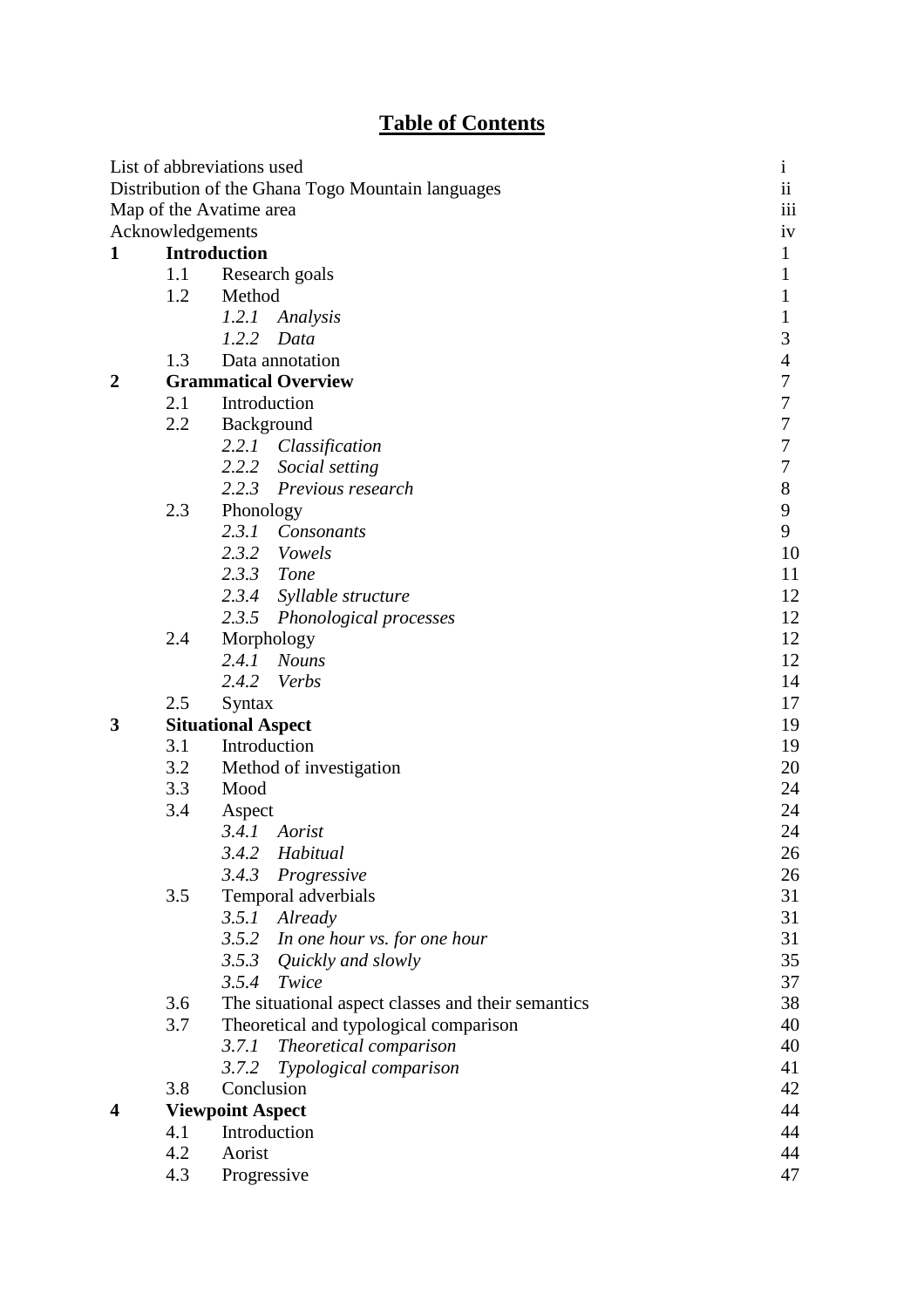|   | 4.4                           | Habitual                                           | 49 |  |  |  |  |
|---|-------------------------------|----------------------------------------------------|----|--|--|--|--|
|   | 4.5                           | Recurrent                                          | 51 |  |  |  |  |
|   | 4.6                           | Prospective                                        | 55 |  |  |  |  |
|   | 4.7<br>Typological comparison |                                                    |    |  |  |  |  |
|   |                               | Comparison to other GTM languages<br>4.7.1         | 55 |  |  |  |  |
|   |                               | 4.7.2<br>Comparison to Ewe                         | 57 |  |  |  |  |
|   | 4.8                           | Conclusion                                         | 57 |  |  |  |  |
| 5 |                               | <b>Mood and Modality</b>                           | 59 |  |  |  |  |
|   | 5.1                           | Introduction                                       | 59 |  |  |  |  |
|   | 5.2                           | Potential                                          | 59 |  |  |  |  |
|   | 5.3                           | Subjunctive                                        | 62 |  |  |  |  |
|   | 5.4                           | Imperative                                         | 65 |  |  |  |  |
|   | 5.5                           | Jussive/Attentive                                  | 66 |  |  |  |  |
|   | 5.6                           | Intentive                                          | 67 |  |  |  |  |
|   | 5.7<br>Negative               |                                                    |    |  |  |  |  |
|   | 5.8                           | Summary                                            | 73 |  |  |  |  |
|   | 5.9                           | Typological comparison                             | 74 |  |  |  |  |
|   |                               | 5.9.1 General typological comparison               | 74 |  |  |  |  |
|   |                               | 5.9.2<br>Comparison to Ewe and other GTM languages | 74 |  |  |  |  |
|   | 5.10                          | Conclusion                                         | 75 |  |  |  |  |
| 6 |                               | <b>Summary and Questions for Future Research</b>   | 76 |  |  |  |  |
|   | 6.1                           | Situational aspect                                 | 76 |  |  |  |  |
|   | 6.2                           | Viewpoint aspect and modality                      | 77 |  |  |  |  |
|   | 6.3                           | Typological overview                               | 79 |  |  |  |  |
|   | 6.3                           | Questions for future research                      | 80 |  |  |  |  |
|   |                               | <b>Appendices: Avatime texts</b>                   |    |  |  |  |  |
|   |                               | Appendix A: Pear Story                             | 82 |  |  |  |  |
|   |                               | Appendix B: Father reprimanding his daughter       | 86 |  |  |  |  |
|   |                               | Appendix C: Interview Kennedy and Mawulolo         | 89 |  |  |  |  |
|   | <b>References</b>             |                                                    |    |  |  |  |  |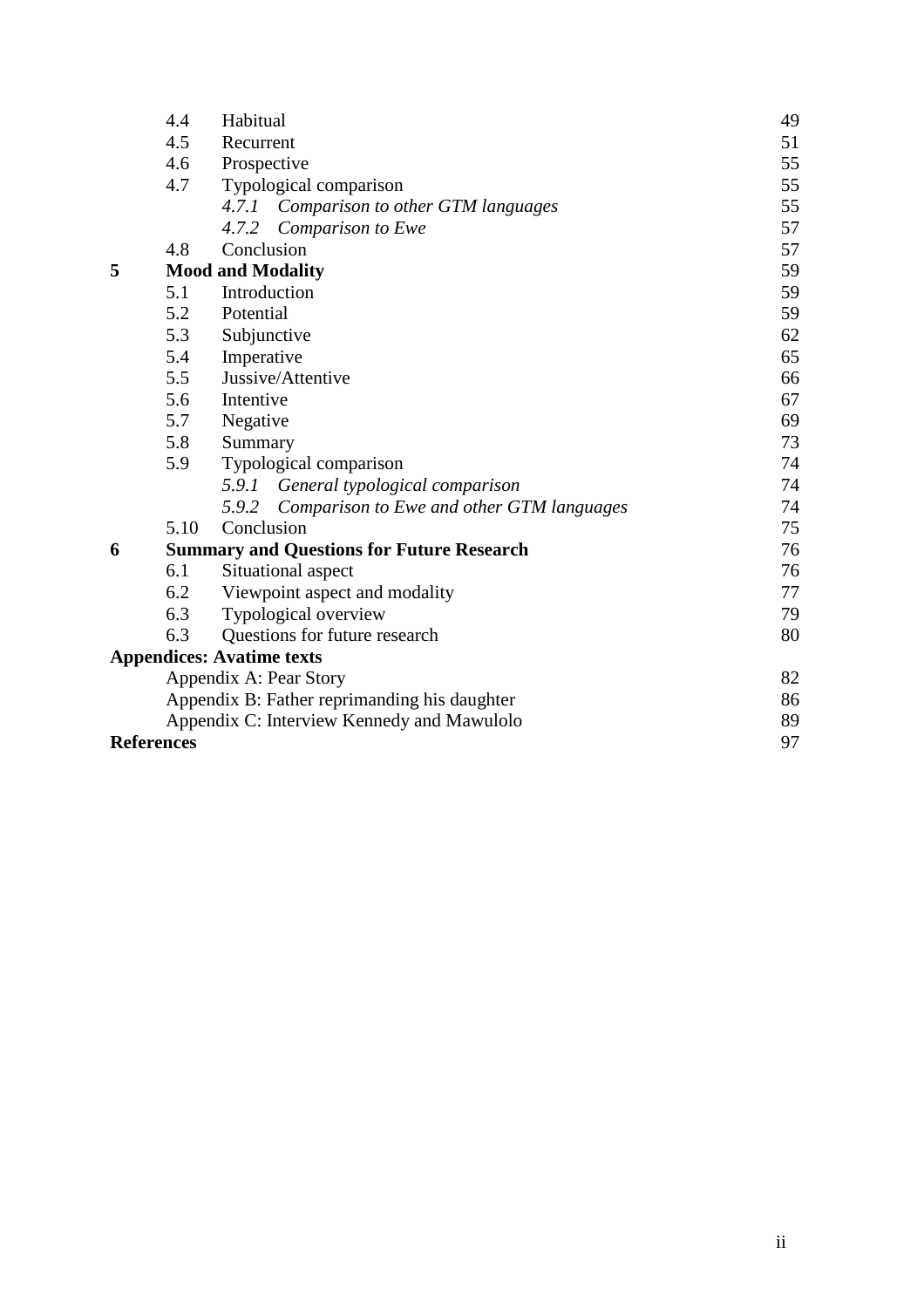# **List of Abbreviations Used**

In the glosses:

| 1              | $1st$ person                   |
|----------------|--------------------------------|
| $\overline{2}$ | $2nd$ person                   |
| <b>ATT</b>     | attenuative                    |
| $\overline{C}$ | noun class                     |
| <b>CM</b>      | clause marker                  |
| <b>COM</b>     | commitative                    |
| <b>COMP</b>    | complementizer                 |
| <b>CONJ</b>    | conjunction                    |
| <b>DEF</b>     | definite                       |
| <b>EXCL</b>    | exclamative                    |
| <b>HAB</b>     | habitual                       |
| <b>IDEO</b>    | ideophone                      |
| <b>INDEF</b>   | indefinite                     |
| <b>INT</b>     | intentive                      |
| IT             | itive                          |
| LOC            | locative                       |
| LOG            | logophoric                     |
| <b>NEG</b>     | negative                       |
| $\mathbf P$    | plural                         |
| POT            | potential                      |
| <b>PROG</b>    | progressive                    |
| <b>PROH</b>    | prohibitive                    |
| <b>PROSP</b>   | prospective                    |
| QM             | question marker                |
| <b>REC</b>     | recurrent                      |
| <b>REDUP</b>   | reduplication                  |
| S              | singular                       |
| SBJV           | subjunctive                    |
| <b>SVCV</b>    | serial verb construction vowel |
| <b>VENT</b>    | ventive                        |
|                |                                |

In the text:

| <b>ATR</b> | advanced tongue root     |
|------------|--------------------------|
| C          | consonant                |
| <b>GTM</b> | Ghana Togo Mountain      |
| pl         | plural                   |
| svc        | serial verb construction |
| sg         | singular                 |
| <b>TAM</b> | tense aspect and mood    |
| V          | vowel                    |
|            |                          |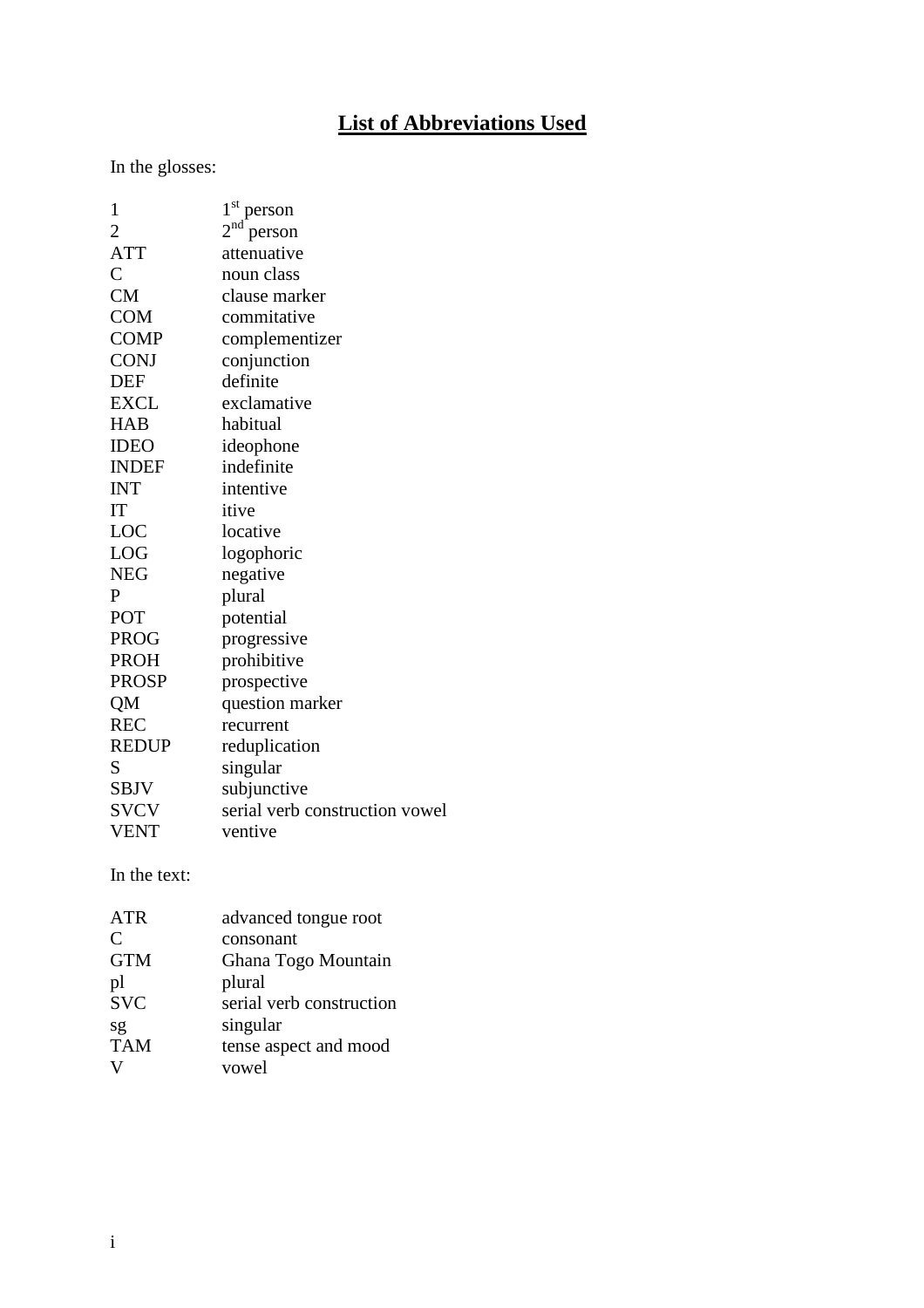

Branch I corresponds to the NA languages and Branch II corresponds to the KA languages. The languages referred to in this thesis are: 3 – Lelemi (Buem), 7 – Logba, 10 – Tuwuli (Bowii), 13 – Avatime and 14 – Nyangbo and Tafi. (Source: Heine, 1968)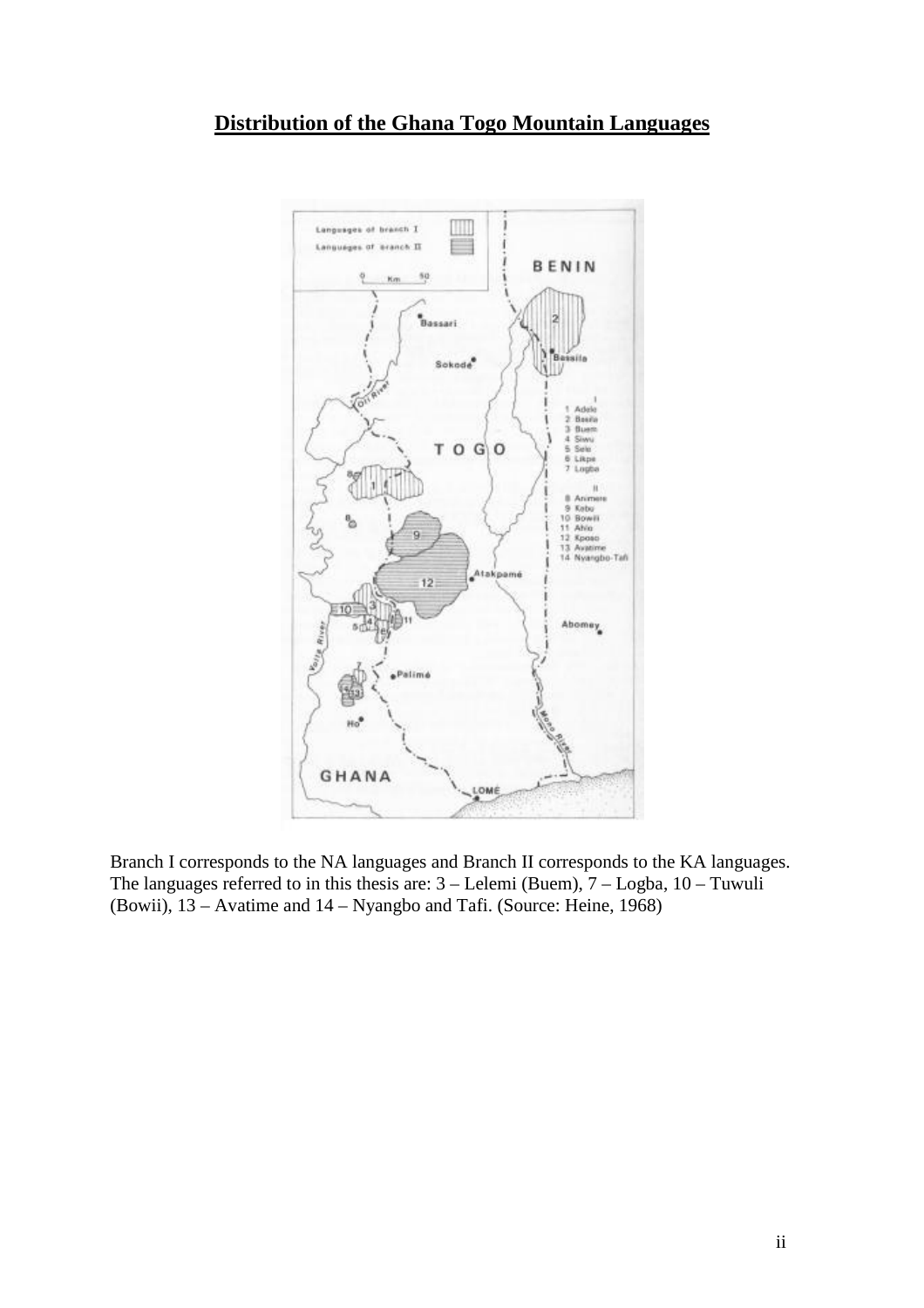

# **Map of the Avatime area**

The main map shows the Avatime villages and their immediate neighbours. The inlay shows the location of the Avatime area within the wider region. (Source: Brydon, 2008:25)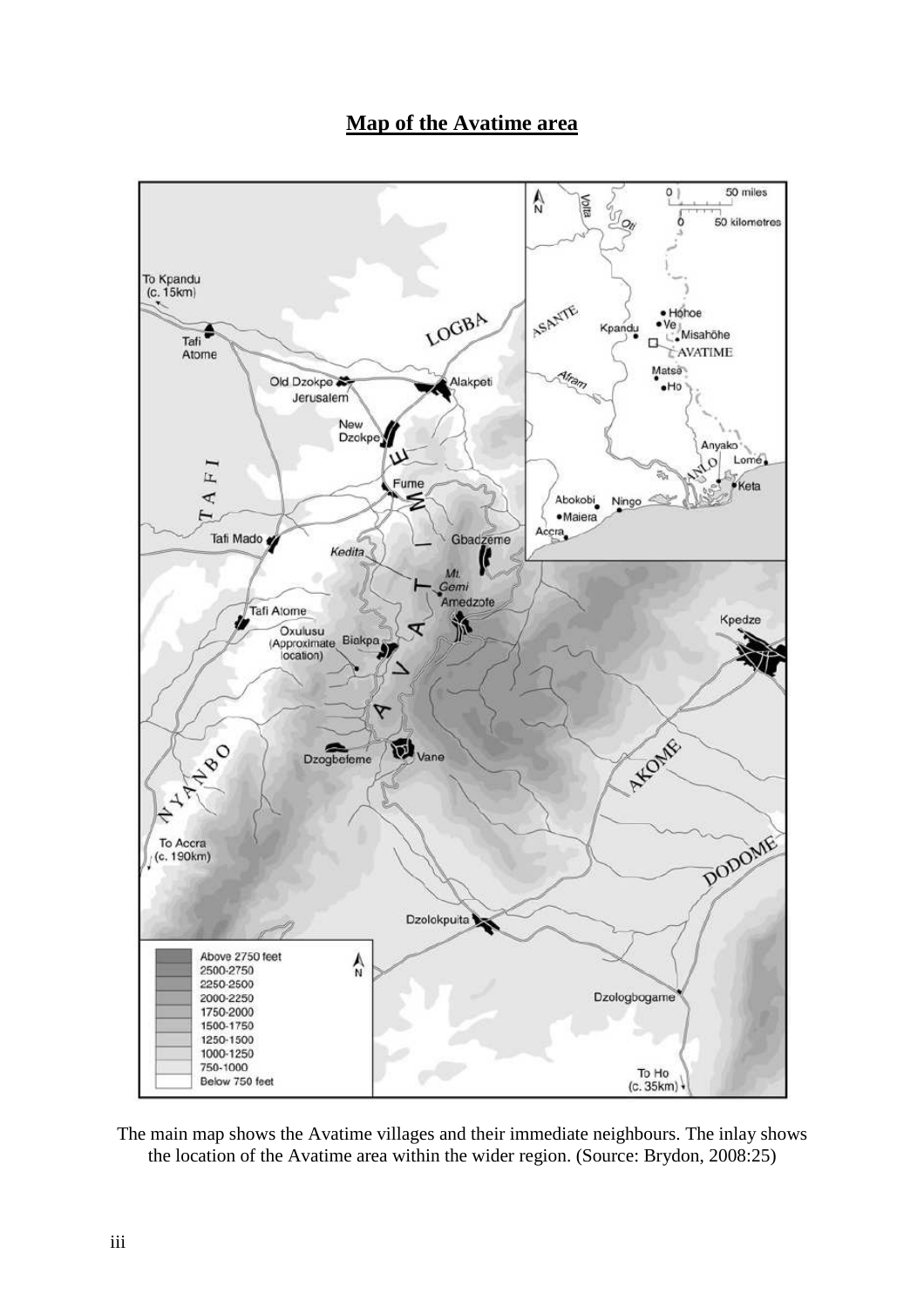# **Acknowledgements**

While researching and writing this thesis I have been assisted by a great many people and I'd like to take this oportunity to thank them.

Firstly, I would like to thank Maarten Mous for visiting Australia and inspiring me to make the shift to studying African languages. It's a move I haven't regretted, yet. I would also like to thank all the researchers of the Leiden University Centre for Linguistics and the African Languages and Cultures department for many interesting discussions. I'd particularly like to thank Maarten Mous, Maarten Kossman, Felix Ameka and Crit Cremers for giving up their time to chat with me and help me decide on a direction to take. Extra thanks are due to Crit Cremers for agreeing to be my second reader.

Special thanks are due to my supervisor, Felix Ameka, for the great assistance and supervision he has given me over the last two years. This thesis would certainly not exist without his suggestion that I take a look at Avatime, and it would certainly be much poorer without the thoughtful comments he has provided me with ever since.

The research this thesis is based on was funded by a Field Trip Grant from the Endangered Languages Documentation Project. Without their generous assistance none of this would have been possible.

Of course none of this work would have been possible without the help of the Avatime people. I am very grateful to Osie Adza Tekpor VII, Onetsitsie Osei Yawa VIII, the chiefs and elders and all the people of Vane for their very warm welcome into their community. I would also like to particularly thank the following people: Valentine Amedo, for his invitation to Vane and for his assistance with setting up at the beginning of our stay; Charles Djoborson 'Kudzo' Gbagbo, for his support and assistance during our stay; Maxwell Gbagbo, for generously allowing us to use his house for our work, and for taking the time to answer some of my questions; the people of the Avatime GILLBT team, Divine Mununkum, Sasha and Lena Vinokurov and all the language committee members for their warm welcome. I'd especially like to thank Manfred Apati for his great assistance transcribing so many of our texts; Wisdom and Agi Ekissi for their assistance in Amedzofe; and the teachers of the Junior and Secondary High Schools.

I worked with many people while in Vane and I owe them all many thanks. I cannot list them all here but their names are cited whenever I quote them. I would like to thank here our four main consultants: Sammy Kwami Oboni, Mathias Mahunu, Charlotte Adzoyo Bakudie, and Walter Ray Ofasi<sup>1</sup>. Thank you very much for giving up so much of your time to answer my often very strange questions. You not only made this work possible but also made my time in Vane much more interesting and enjoyable.

I am hugely grateful to Saskia van Putten for her assistance and companionship in Ghana and back in the Netherlands. It would have been a completely different experience without you and I'm sure much the worse. Also, many thanks for sharing your data and analyses with me, there is no way I could have come this far in my own understanding of Avatime in this time without your assistance. Thanks too for all your detailed comments on earlier drafts.

 $\overline{a}$ 

 $<sup>1</sup>$  who passed away in late 2009, may he rest in peace.</sup>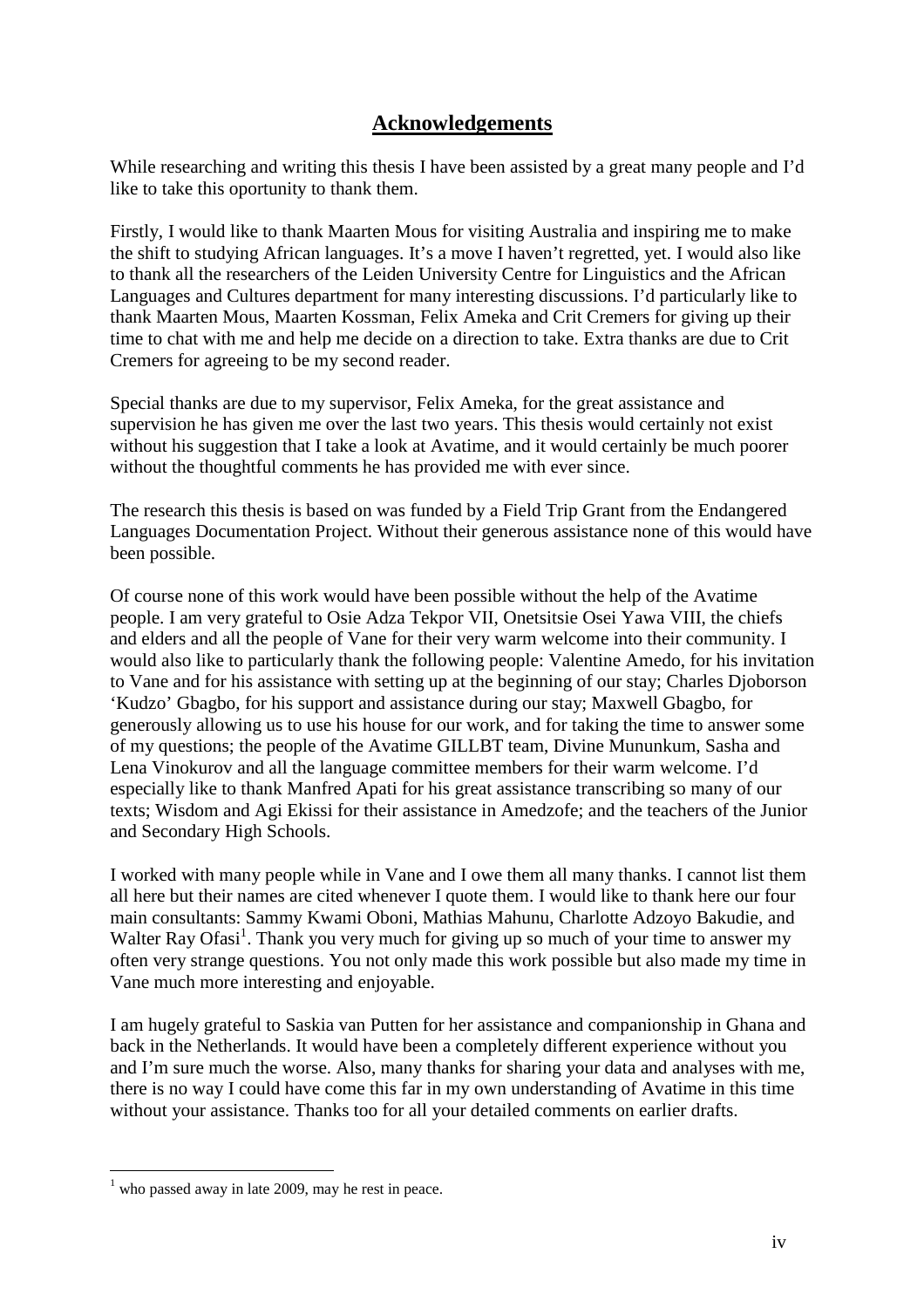I would also like to thank all my friends and family for all their support and companionship over the last two years.

Last, but certainly not least, a huge thank you is due to my husband. For his technical support, saving my computer and all my data from the claws of computer viruses and for writing the excellent search program which enabled me to easily search through my corpus of data. And more importantly for the massive support he has given me over the last eight years. I really couldn't have made it here without you.

# **Ml**ɛ**wa li**̣**xw**ɛ **popopo!**

Thank you all very much!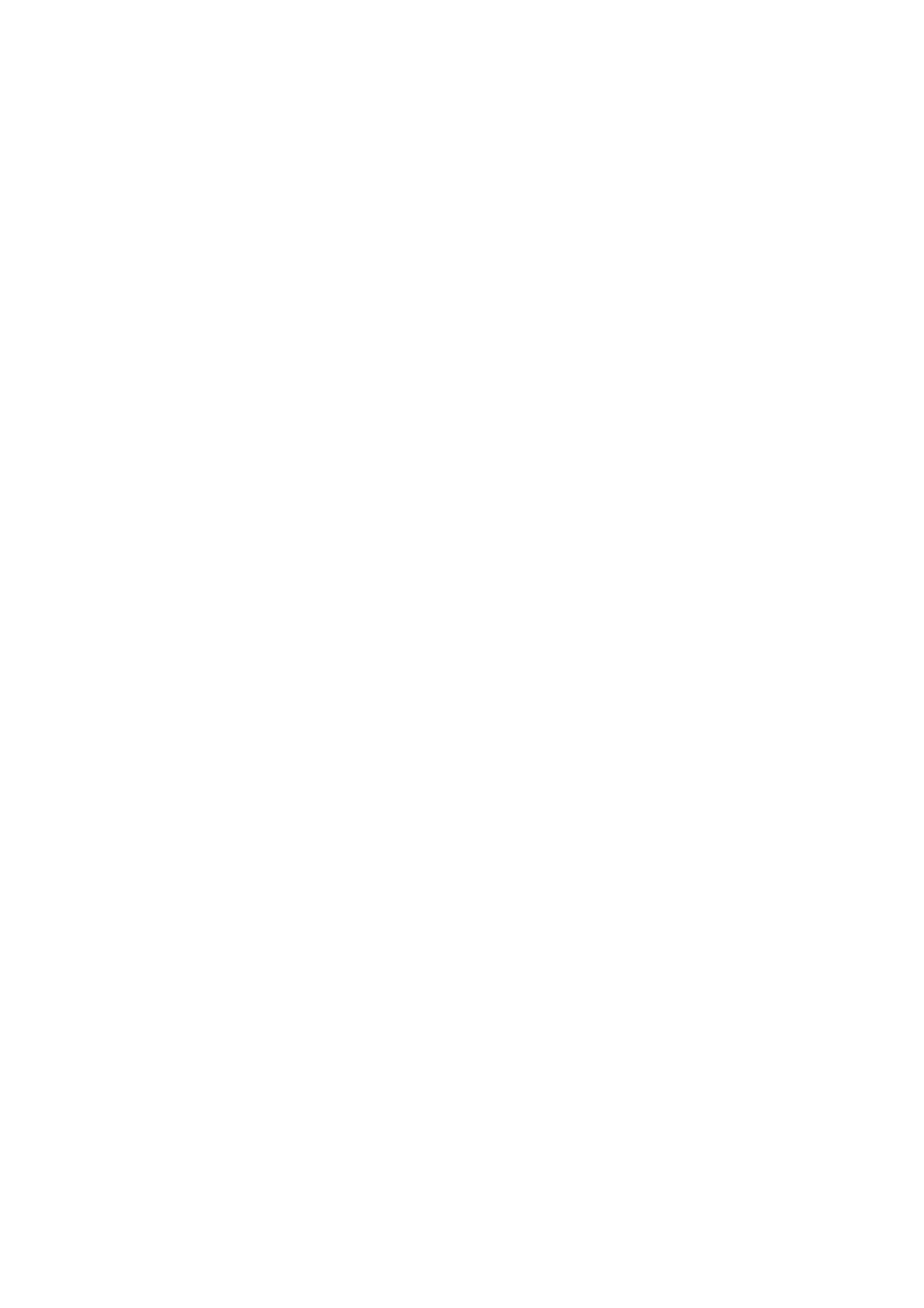# **1 Introduction**

#### **1.1 Research Goals**

This thesis sets out to investigate the tense, aspect and modality systems of Avatime, a Ghana Togo Mountain (GTM) language spoken in the hills north of Ho in Ghana. Avatime tense, aspect and modality (TAM) have been discussed previously in two earlier works on Avatime: Funke's (1909) grammar and Ford's (1971a) thesis. Neither of these works discusses the semantics of the TAM forms in much detail, however, and there are some differences between the two descriptions. For instance, the form which Funke refers to as the aorist is called a past tense by Ford and the form which Ford refers to as an immediate future is described by Funke as an intentional. The goals of this thesis are thus:

- 1) To document in some detail the semantics of the TAM forms and in so doing to hopefully resolve the differences between the earlier analyses and come to a more accurate portrayal of the whole TAM system.
- 2) To investigate the situational aspect classes, an area of Avatime aspect that has not been previously studied.
- 3) To investigate differences in the TAM system between the Amedzofe and Vane dialects. Funke and Ford worked on the Amedzofe dialect and my study is based mainly on data from Vane, with some from Amedzofe.

The first two goals have been met reasonably well, and my findings lead me to present here an analysis which differs considerably from either of the earlier descriptions of the Avatime TAM system. The major difference being that I found no evidence for grammatical tense, hence the absence of tense from the title of this thesis. Unfortunately, in many cases, including this question of the existence of tense, I do not have enough data from the Amedzofe dialect to determine whether the differences between mine and earlier analyses are ones of dialect or not. Hence, the third research goal will require more extensive research to be addressed adequately.

The rest of this thesis is laid out as follows. In the remainder of this chapter I discuss the general method for analysis and data collection (Section 1.2) and the manner in which data is referenced throughout the thesis (Section 1.3). More specific method information is given in the relevant sections later in the thesis. In Chapter 2 I give a brief overview of the grammar of Avatime. I then discuss aspect, which I have split into two chapters. Chapter 3 is concerned with lexically based distinctions of situational aspect. Chapter 4 is concerned with the morphological marking of viewpoint aspect. I talk more about this distinction in the introduction to Chapter 3. Mood and modality are discussed in Chapter 5. Finally, I conclude with a summary of aspect and modality in Avatime and a discussion of remaining questions in Chapter 6.

# **1.2 Method**

#### *1.2.1 Analysis*

In the interests of providing a description which may be understood by a maximally broad range of readers, I have endeavoured to remain as neutral as possible in terms of the framework that I use for my analysis. Of course some use of technical terminology and theory is unavoidable. However, wherever possible I have endeavoured to use framework neutral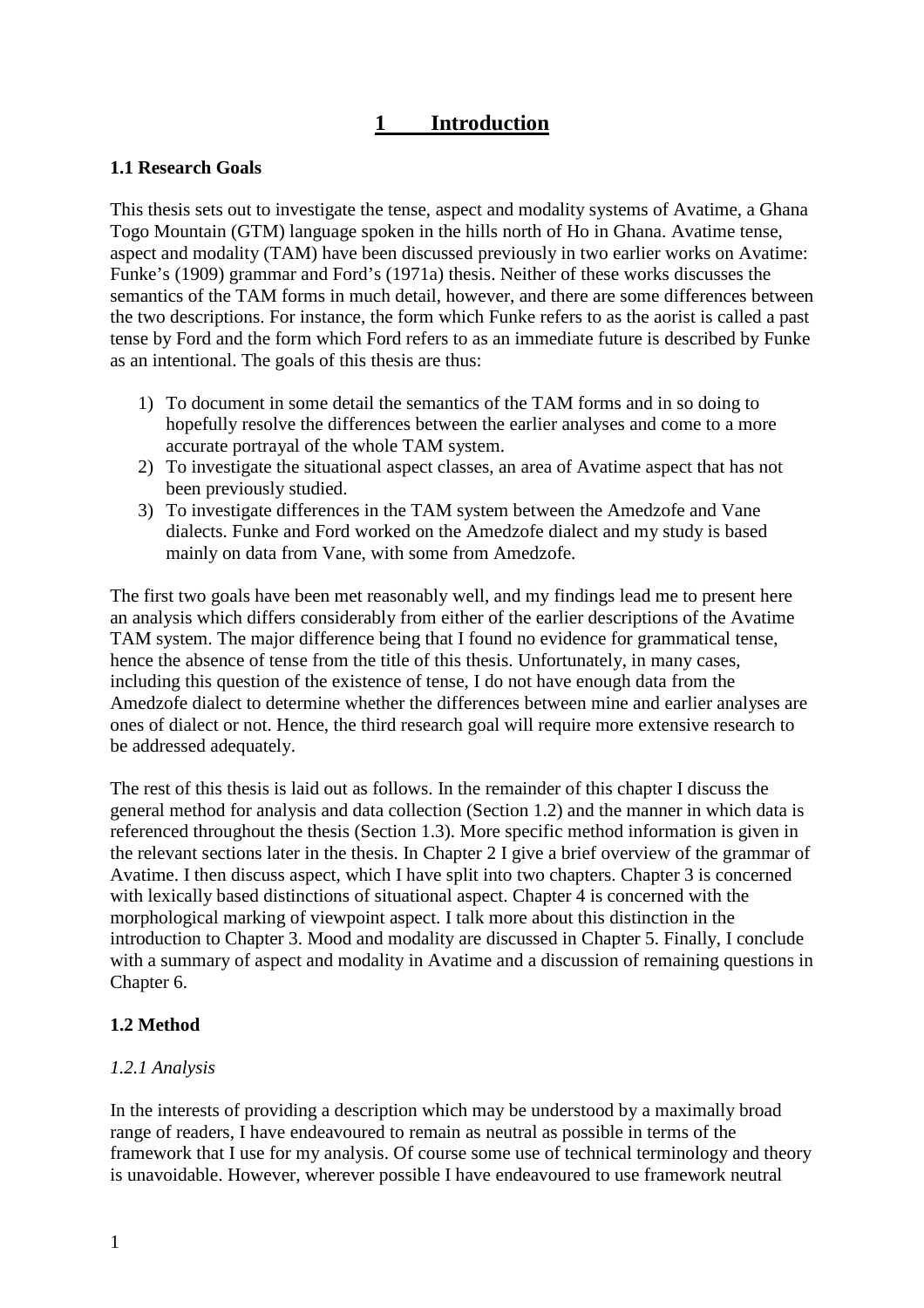terminology which could be said to be in line with what is now often referred to as Basic Linguistic Theory (Dixon, 1997; Dryer, 2006). In general I have followed the following basic principles while conducting my analysis.

I assume the monosemy bias of Ruhl (1989:4) and will thus prefer analyses which attribute one and only one meaning to each form, or if that is not possible analyses where all the meanings of a single form are related by general principles. As a part of this assumption I take it that forms have a core meaning which may be interpreted in different ways according to context. Thus I shall argue that while the aorist and the progressive are most commonly interpreted with a deictic temporal specification, this specification does not form a part of their core meaning, rather it is created from the context and is easily contradicted. As a further method of deciding between competing analyses I use the principle of Occam's razor and prefer analyses which provide simpler explanations of the available data.

I distinguish tense from aspect based on whether or not the form contains a temporal deictic specification from the speaker's now. I consider tense to be a deictic category specifying position relative to the speaker's current temporal origin. Note that this is often the speaker's now but may also be a shifted reference point, for instance during storytelling. The crucial difference between aspect and tense is that aspect is not a deictic category, and so contains no information relating to the speaker's temporal origin. While in theory this draws a clear distinction between tense and aspect, in practice it can sometimes be difficult to determine whether a form contains deictic information as part of its core meaning, or whether this information is inferred from context. In these cases I follow the principles described above to decide on a preferred analysis.

I have attempted to be fairly ecumenical in the theories and frameworks I have used to inform my analysis. I have also tried to ensure that the end result is not dependent on any one theory or framework and is valid regardless of the theory or framework used to evaluate it. There is one framework that I have found particularly useful in guiding my thinking, which may not be very well known: Klein's (1994) theory of time. In particular I have made use of Klein's idea that tense indicates a relation between the speaker's temporal origin and the topic time, rather than the actual situation time, and that aspect indicates a relation between this topic time and the situation time. In Klein's terminology the speaker's temporal origin refers to the deictic origin, which is usually the now point, the topic time refers to the time that the proposition relates to, and the situation time refers to the time that the situation holds for. For example, in *when the phone rang, Egbert was reading the book*, the situation time is the whole time that Egbert was reading the book, which could be one minute or several hours, the topic time is the time that the phone rang and the speaker's temporal origin is most likely the time of speech. So the past tense indicates that the phone rang prior to the time of speech, i.e. it indicates that the topic time is prior to the temporal origin. The progressive aspect indicates that the topic time is contained within the situation time, so the phone rang during the time that Egbert was reading the book. The past tense itself does not provide any information about the situation time. Note that if we keep the tense constant and change the aspect as in *when the phone rang, Egbert had read the book* the situation time is prior to the topic time and the temporal origin. Also the progressive aspect provides no information about the temporal origin; it does not tell us whether the reading occurred prior to the speech time or if it has yet to occur. While I find this an extremely useful and logical characterisation of tense and aspect, I have used it here as an explanatory device only and all of my findings can easily be converted into a more traditional viewpoint based characterisation.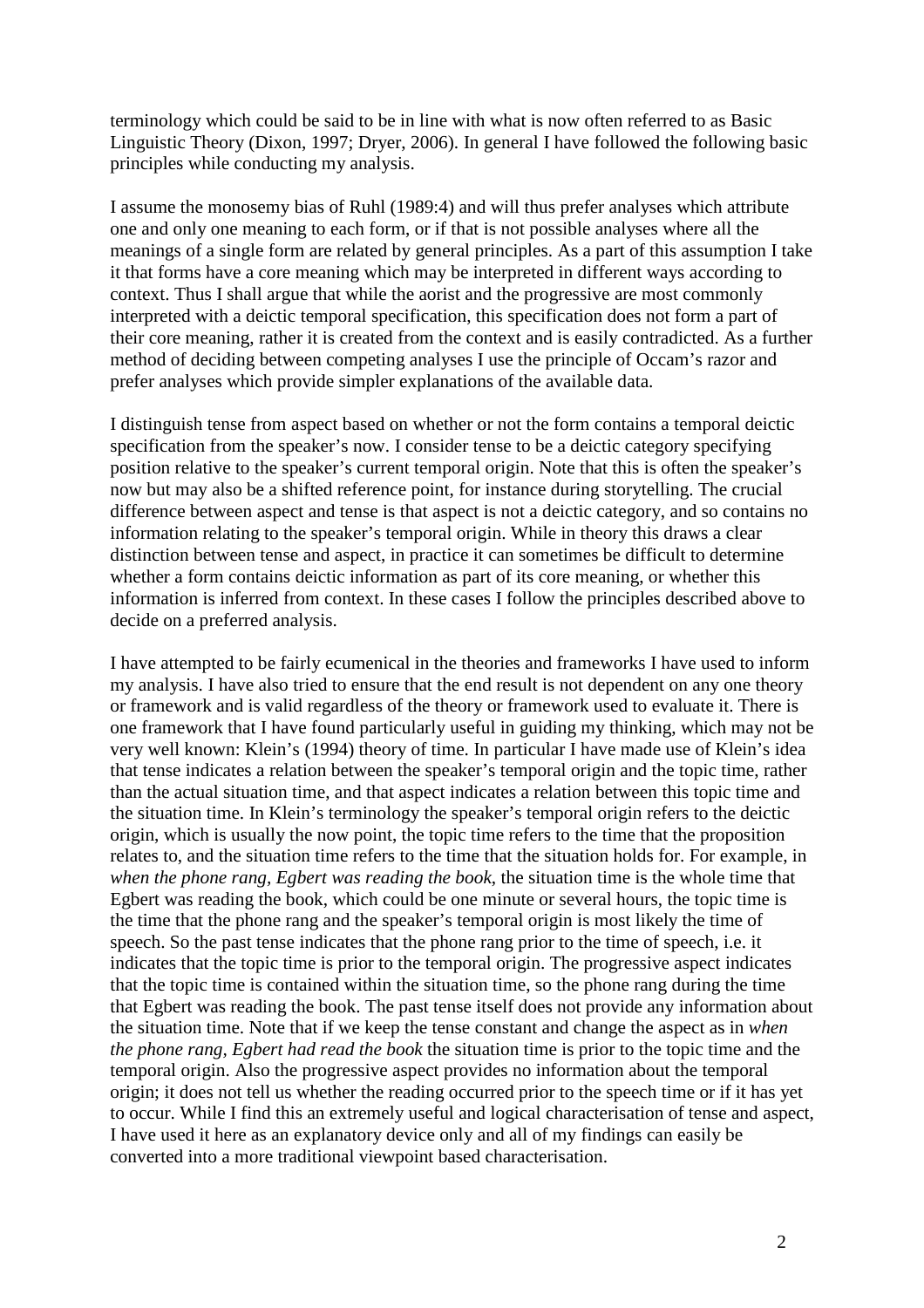#### *1.2.2 Data*

The results reported in this thesis are based on data collected during a four month fieldtrip conducted with Saskia van Putten, a fellow student, in 2008 and based in the village of Vane. This time was spent gaining a general understanding of the grammar, doing general language documentation work and conducting specific research for our theses. For the first month of our trip we mainly worked together to form a general understanding of the language and its grammar. After the first month of fieldwork we started working more independently and focussing more on our individual topics, though we continued to work at increasing our understanding of other aspects of the grammar. The documentation work was spread fairly evenly out over the duration of the trip. Much of the analyses reported in the grammatical overview in Chapter 2 were worked out jointly. The remaining analyses are all my own, though I have drawn on data collected by Saskia. Of course any mistakes throughout this thesis are solely my own.

Our research was conducted primarily in Vane but we also collected some data in the village of Amedzofe and worked briefly with a man from the village of Fume. We worked with four main informants: a teenage boy Mathias Mahunu, a young man Sammy Kwami Oboni, an elderly man Walter Ray Ofasi and an elderly woman Charlotte Adzoyo Bakudie. We also worked with several of the children at the Junior High School in Vane and made recordings of several other residents of Vane.

I have based my analysis on an 8.5 hour corpus of Avatime speech collected during this field trip and later tagged for temporal markers. This corpus contains 3.5 hours of natural conversation, which was at times prompted with a topic and at times spontaneous. The other 5 hours of speech were elicited via experimental stimuli, though I still consider the speech to be natural. Four sets of experimental stimuli were used during the collection of this data. 1) The frog story picture book (Mayer, 1969) was used to elicit stories from participants. 2) The route description task developed by Wilkins (1993) was used to elicit directions. Participants worked in pairs, each with identical model Lego towns. One participant was given a route through the town, which they had to explain to the other participant so that they could trace the same route through their own town. 3) A series of video clips based on the Tempest video clips (Bohnemeyer, 1998), which Saskia van Putten and myself recorded in the field, were used to elicit descriptions of the difference between two clips which differed only in the sequence of events. 4) I developed a task while in the field in order to elicit descriptions of the order in which events occurred. This task involved two participants, one of these watched a short film<sup>2</sup> and the other was given cards picturing several events which occurred during the film. The task was for the second participant to arrange the cards in the correct order based on information obtained from the first participant who had seen the film. This task did not work as well as I had hoped in eliciting discussions of event sequencing, because in most cases the participant who had seen the film simply told the story to the other participant who only asked questions about order when it was not clear from the explanation. It did provide some nice instances of story retelling though. Also some useful information was gathered regarding when participants found that the order of events was not clear from the description. There were also a few cases of explicit discussion of event order. In any case, this thesis does not aim to provide a detailed description of the method of sequencing events in Avatime and so, here, I have used these texts simply as examples of narratives.

<sup>&</sup>lt;sup>2</sup> Two films were used during this task, the Chicken film from Givón (1991) and the pear story (Chafe, 1975).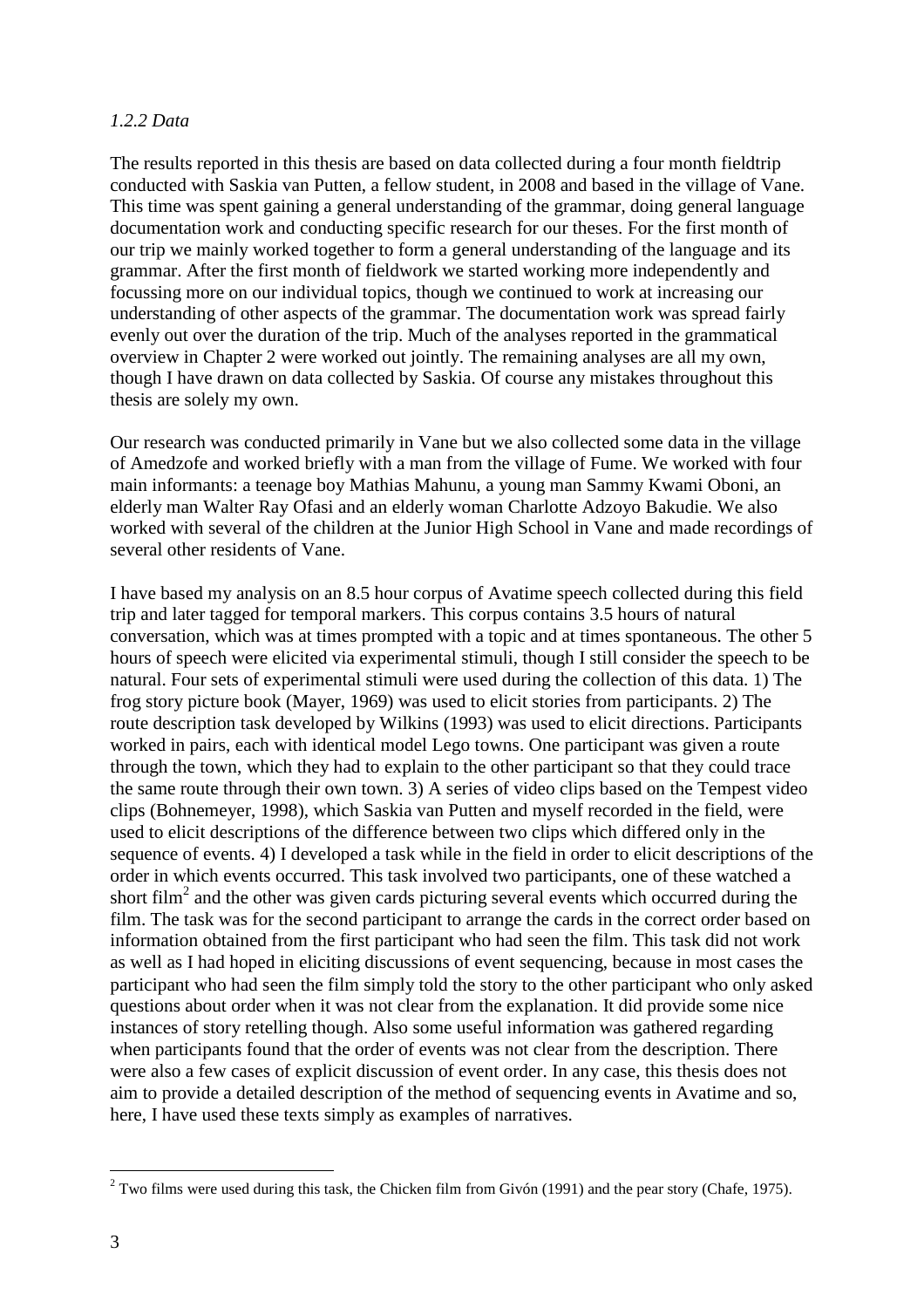In addition to this 8.5 hour tagged corpus my analysis is informed by specifically elicited data. I used the Dahl questionnaire (Dahl, 1985) to elicit Avatime equivalents for a list of English sentences designed to probe the semantics of the target language's TAM system. I also elicited Ewe equivalents for some of these sentences from Felix Ameka, a native Ewe speaker, in order to compare to the Avatime responses and to use as a guide in case my Avatime informants had difficulty understanding the English. None of my informants had difficulty understanding the English sentences, however, so these Ewe sentences are usable as an unbiased comparison to the Avatime sentences. Additionally, I used the Progressive Aspect Questionnaire (Bertinetto, De Groot & Ebert, 2000) to elicit Avatime equivalents for a list of English sentences designed to probe the properties of the target language's progressive forms if present. Finally, I conducted several hours of targeted elicitation both from English to Avatime and from Avatime to English in an attempt to probe the properties and limits of the forms that I had discovered. This type of targeted elicitation was particularly useful when probing for situational aspectual classes and I describe the method I used for that purpose in more detail in Section 3.2. All the findings that I come to based on this elicited material are tested against the corpus of natural speech in an attempt to ensure that they are not a product of the elicitation method and are not contradicted by speakers' natural usage.

#### **1.3 Data Annotation**

Throughout the thesis examples are laid out as follows (see example 1). The first line is the Avatime text written in our orthography (see Section 2.3) as it would be pronounced in careful speech. In cases where the recorded form is substantially different from the form used in careful speech an extra line is placed at the top with the Avatime text as spoken. Word boundaries are indicated by spaces and morpheme boundaries are indicated by hyphens. The second line is a morpheme by morpheme gloss (see the List of Abbreviations Used for further details). The third line is a free English translation of the Avatime.

| 1. <i>me-dzi</i> tre         |  | me ke-pe-a                    | $m\varepsilon$ |
|------------------------------|--|-------------------------------|----------------|
|                              |  | 1S-return go 1S C6S-house-DEF | in             |
| 'I've gone back to my house' |  |                               |                |

(Lego\_AB&WO\_2)

Tone is marked to varying degrees according to the text the example comes from. For some texts we asked a native speaker to whistle each sentence so that we could transcribe the tones. Thus all tones are marked on examples taken from these texts. Due to time constraints it was not possible to transcribe the tones in all our texts in this manner. Hence there are several texts where we cannot be certain of all of the tones. So in examples from these texts only grammatically relevant tone is indicated.

The source text is indicated after each example, for instance in example 1 the source text is Lego\_AB&WO\_2. The source text code generally consists of two parts separated by underscores. The first part indicates the type or name of the text. The second lists the speakers. Occasionally we recorded more than one of a certain text type with the same speakers, in these cases the sessions are numbered and this number is indicated at the end of the source text code. So, example 1 comes from the second lego task recorded with DA and FY.

The text types found in this thesis are listed below with a short description. General elicitation sessions are referred to by the initials of the elicitor (R for Rebecca, S for Saskia and RS for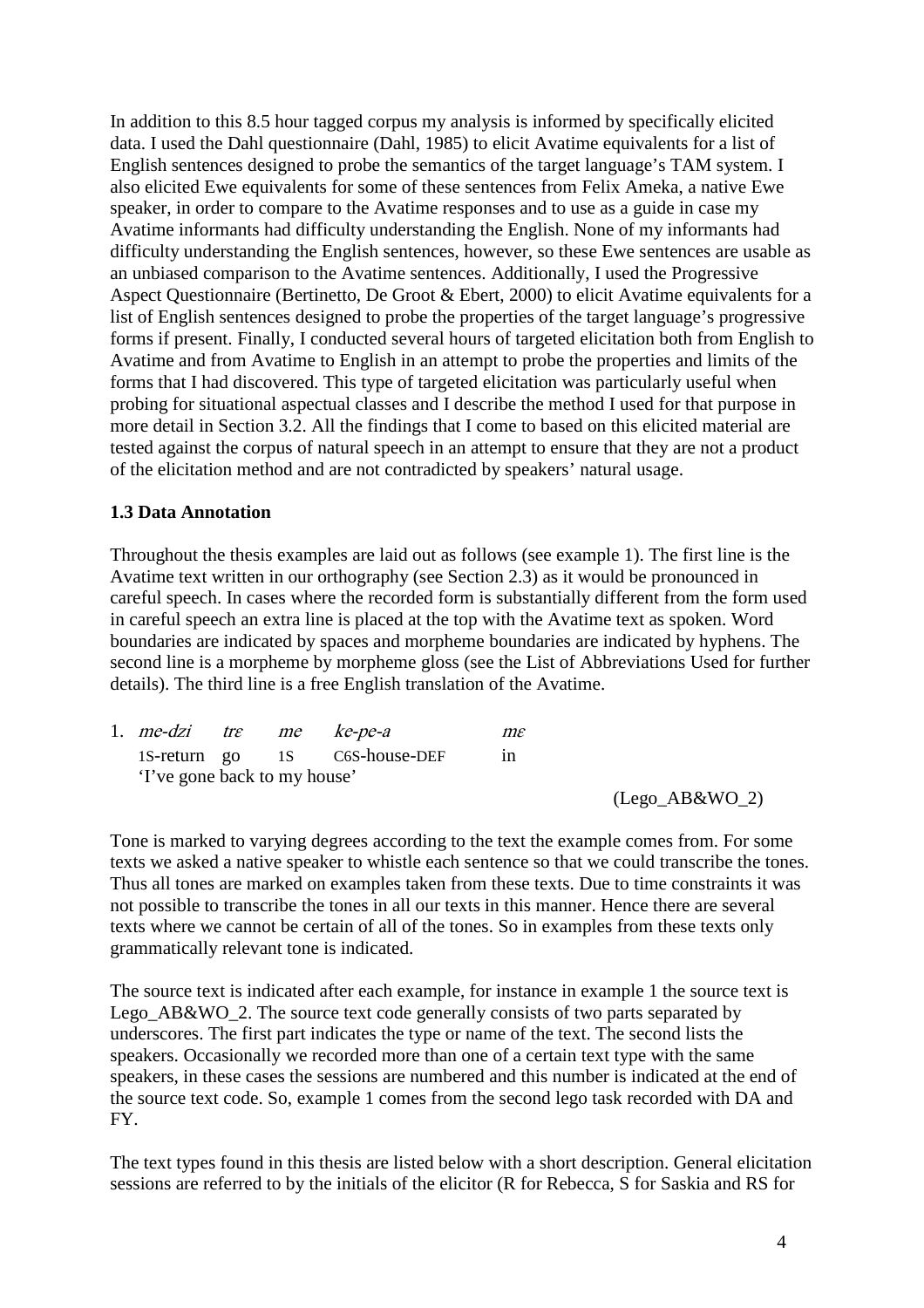both together) and a number which consists of the month and day of the session and the session number. For instance, RS09232 is a general elicitation session conducted by both Saskia and I on the  $23<sup>rd</sup>$  of September and it was the  $2<sup>nd</sup>$  recording we made that day. If an example comes from a questionnaire the number of the question is also indicated following the text type, for instance Dahl\_72 refers to question number 72 of the Dahl questionnaire.

| Ablabe       | story of how puberty rites were conducted. Collected in Amedzofe.       |
|--------------|-------------------------------------------------------------------------|
|              | Also video recorded.                                                    |
| Conv         | unobserved natural conversations.                                       |
| Dahl         | elicitation using the Dahl tense and aspect questionnaire (Dahl, 1985). |
| Dir-cemetry  | directions to the cemetry.                                              |
| Dir-Gbadzeme | directions to Gbadzeme.                                                 |
| Dir-house    | directions to a house.                                                  |
| Dir-market   | directions to the market.                                               |
| Dog          | a moral tale about a dog. Collected in Amedzofe. Also video recorded.   |
| Duck         | a moral tale about a duck and a rabbit.                                 |
| Farming      | a description of how farming is done in the Avatime lands.              |
| Frog         | stories told in response to the frog story picture book.                |
| History      | story of the origin and history of the Avatime people. Also video       |
|              | recorded.                                                               |
| Interview    | interviews of Avatime speakers conducted by Avatime speakers. Some      |
|              | are also video recorded.                                                |
| Lego         | speech elicited by the Lego route description task. Also video          |
|              | recorded.                                                               |
| Life         | a description of the speaker's life. (Some also have video recording).  |
| Okra         | a recipe for making okra soup.                                          |
| PAQ          | elicitation using the Progressive Aspect Questionnaire (Bertinetto, De  |
|              | Groot & Ebert, 2000).                                                   |
| Past         | description of how things have changed over the last few decades.       |
|              | (Some also have video recording).                                       |
| Pear         | stories told in response to the pear story video clip.                  |
| Tempest      | descriptions of scenes in the Tempest video clips (Bohnemeyer, 1998;    |
|              | rerecorded by Saskia and myself in the field)                           |
| Wake         | report of how a corpse was brought back to Vane for burial, told at the |
|              | wake ceremony.                                                          |

The speakers referred to in this thesis are listed below with some brief demographical information.

- A Adzo, an 18 year old girl from Vane.
- AA Abitele Adorbor, a young girl from Vane, daughter of EA and VA.
- AB Charlotte Adzoyo Bakudi, a 62 year old woman from Vane.
- ED Elvis Dzeradosi, a 12 year old boy from Vane.
- ErA Eric Adorbor, a 41 year old man from Vane, father of Abitele.
- FO Fidelia Ohovi, an elderly woman from Vane
- GE Grete Ebedi, an elderly woman from Vane.
- HO Happy Odzor, a 15 year old girl from Vane.
- K Korku, a 16 year old boy from Vane.
- KA Kennedy Adipa, a 14 year old by from Vane.
- MM Mathias Mahunu, 19 year old boy from Vane.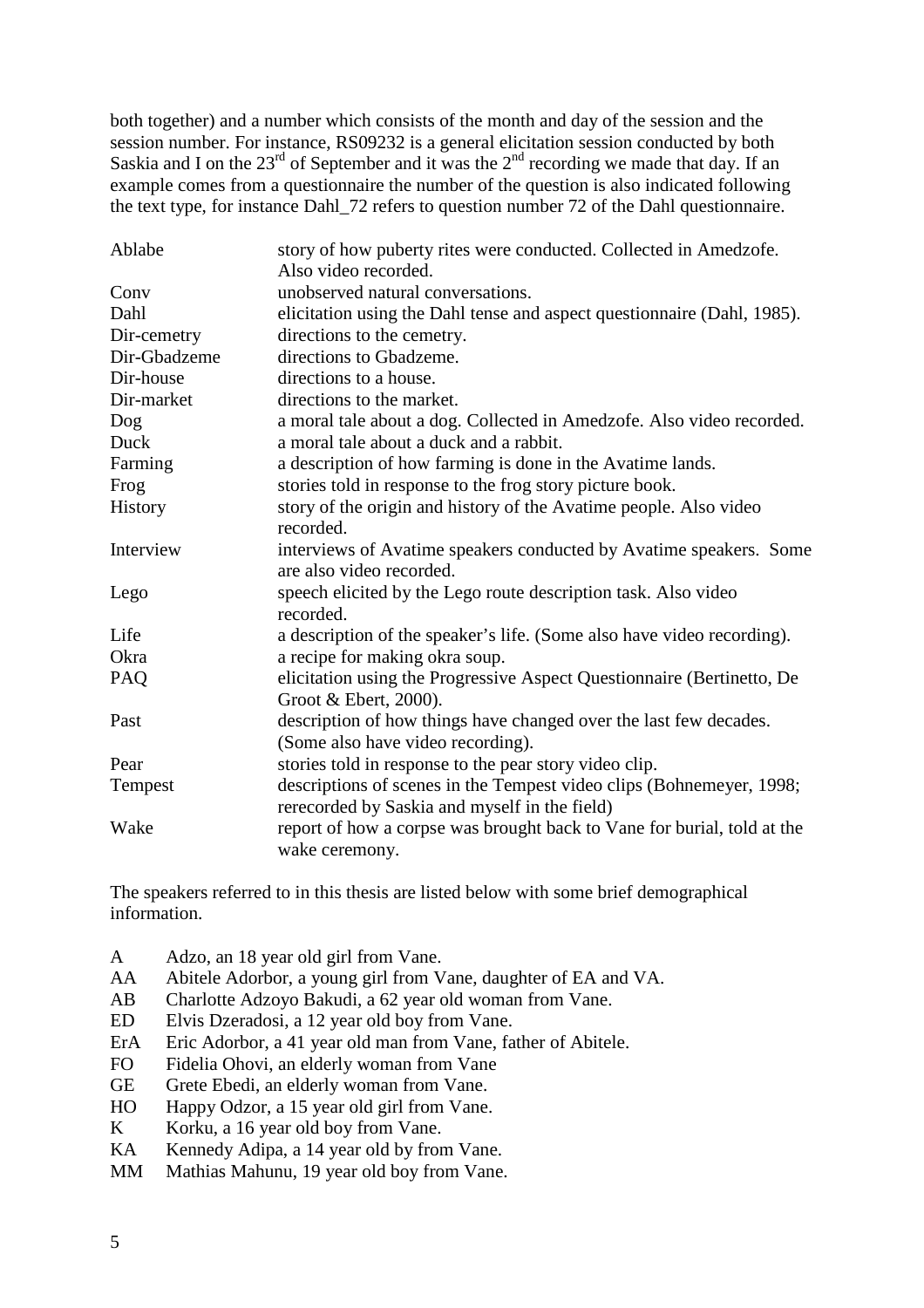- MN Mawutor Nyamevor, a 14 year old boy from Vane.
- MO Mawulolo Onipaneya, a 16 year old girl from Vane.
- PA Peace Akoto, a 70 year old woman from Amedzofe.
- RE Richard Edzeani, an 18 year old boy from Vane.
- SM Samuel Mahunu, an elderly man from Vane, MM's grandfather.
- SN Susan Nugble, a 13 year old girl from Vane.
- SO Sammy Kwami Oboni, 31 year old man from Vane.
- VA Vida Adorbor, a 33 year old woman from Vane, mother of Abitele.
- WB Woagba Bazudie, a 70 year old man from Vane.
- WO Walter Ray Ofasi, elderly man from Vane.

Full transcriptions as well as the audio and video recordings of all texts cited in this thesis are available through the ELAR archive.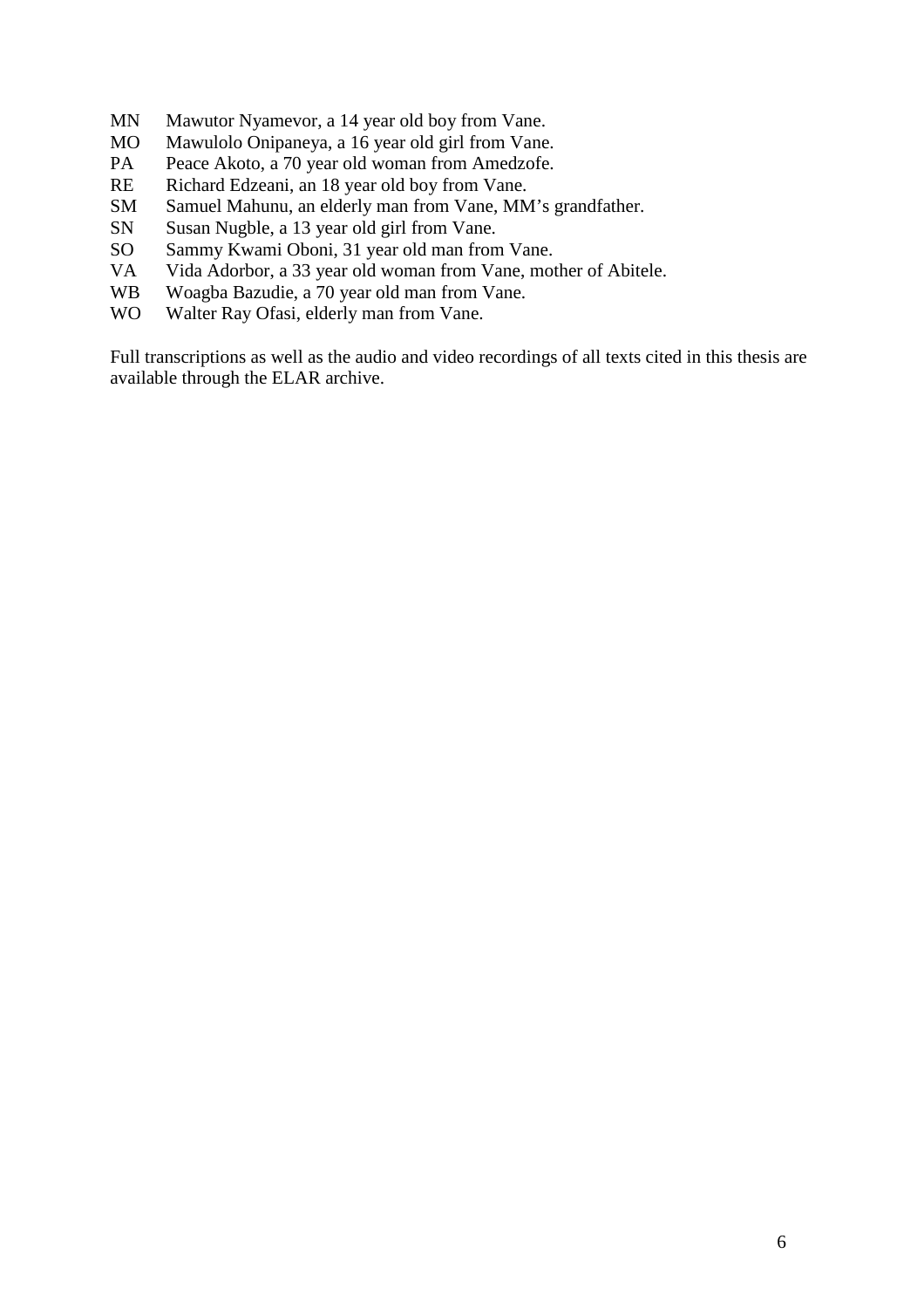# **Chapter 2 Grammatical Overview**

# **2.1 Introduction**

In this chapter I give a brief sketch of the basics of Avatime grammar to assist the reader to understand and situate the material contained in the rest of the thesis. This is by no means intended as a comprehensive grammar sketch. First, in Section 2.2, I give some background information on the classification and social setting of the language and previous research that has been done on Avatime. In Section 2.3 I give an overview of the phonology system and describe the orthography I use. I then give an overview of nominal and verbal morphology in Section 2.4. Section 2.5 contains a brief sketch of some aspects of Avatime syntax.

# **2.2 Background**

# *2.2.1 Classification*

Avatime is one of a group of fourteen languages called Togo Remnant, Central Togo or preferably Ghana Togo Mountain (GTM) languages. There is some disagreement about the genetic classification of these languages. This is most likely due to the lack of information that has been available, a situation which will hopefully be soon improved by several investigations of GTM languages which are currently taking place. Heine (1968) classified the languages into two subgroups within the Kwa subgroup of Niger-Congo. He called these subgroups NA and KA and Avatime was classified as a KA language. Stewart (1989) then suggested that the NA and KA groups were better analysed as belonging to two separate branches of the Kwa language family. He claimed that the NA languages belong to the Nyo branch while the KA languages belong to the Left Bank branch. This would mean that Avatime is more closely related to some non-GTM languages such as Ewe than it is to other GTM languages in the NA group. Williamson and Blench (2000) then suggested that the NA and KA groups branch out from proto-Kwa, in which case all GTM languages would be relatively equally related to non-GTM Kwa languages. Blench (2001) goes further claiming that due to the difficulties encountered when trying to relate GTM languages to Kwa languages it is better to treat them as a typological group consisting of four genetic clusters coming from Niger-Congo. In all of these analyses Avatime's closest relatives are considered to be Nyangbo and Tafi, and it seems indisputable that these three languages are indeed closely related, and, while the exact relations are not yet determined, it is likely that these three languages are also closely related to the other members of the KA subgroup and to a somewhat lesser extent to the NA and Kwa languages.

# *2.2.2 Social setting*

Avatime is spoken in eight villages in the Volta Region of Ghana: Amedzofe, Biakpa, Dzogbefeme, Fume, Gbadzeme, New Dzokpe, Old Dzokpe and Vane (see the Map of the Avatime Area). The most recent estimates of the number of Avatime speakers range from 7,511 (2000 census data cited by Adjei, 2007), to 24,000 (2003 census data cited by Gordon, 2005). The cause of the difference between these two census reports is not clear but it seems highly unlikely that the number of speakers actually trebled within these three years and from our time in the region Saskia van Putten and myself believe the number of speakers is more likely to be around 10,000.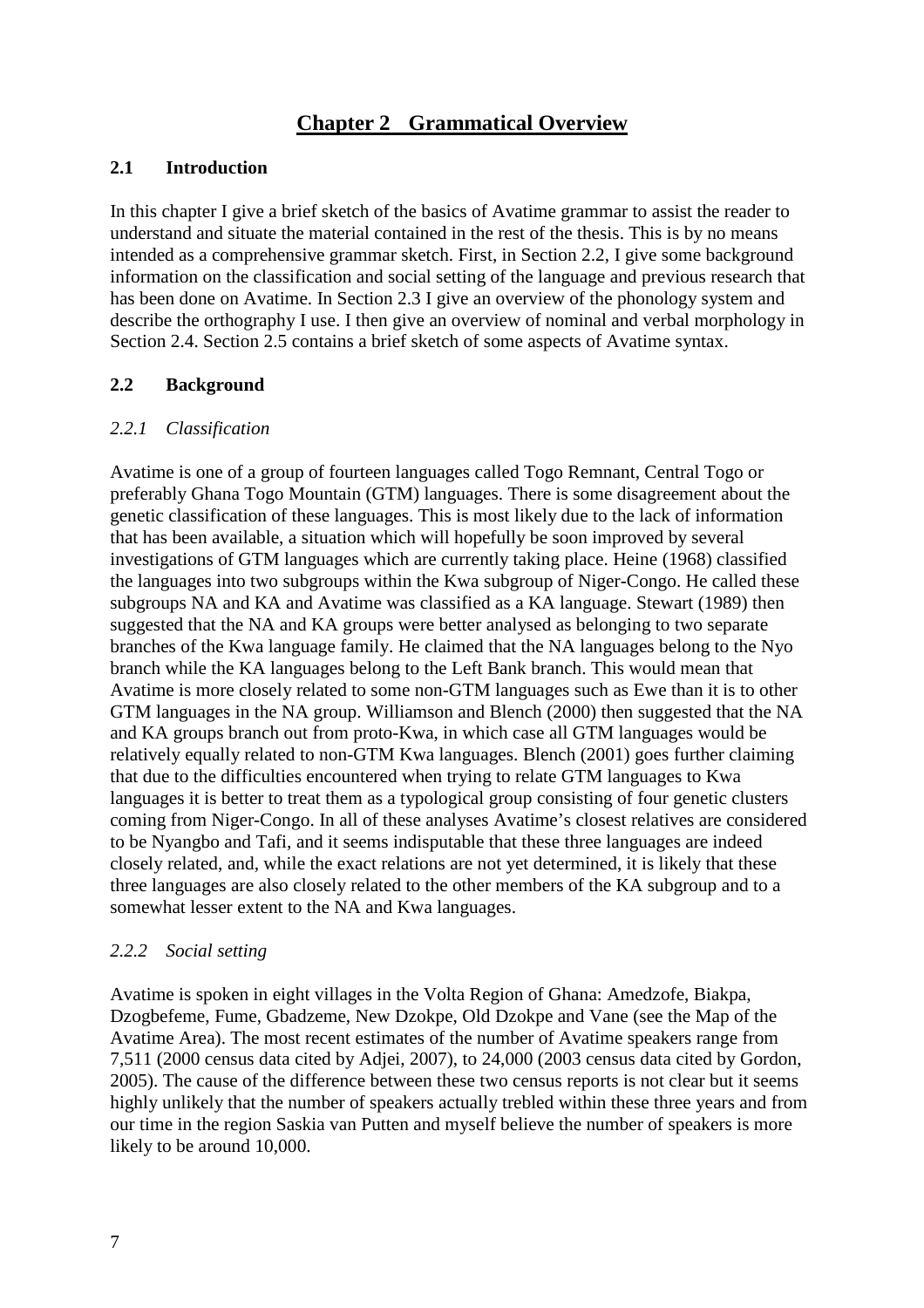Avatime is the Ewe name for the language. The people themselves call it  $Siya(se)$ , literally  $'(the)$  language', or Sideme(se), which is formed from the Avatime name for their land *kideme*. There is some controversy in the region about which name should be used. Sideme appears to be the older term for their language in particular, whereas siya can be used to refer to any language or to language in general, however Sideme is not recognised by all speakers. Siya is also based on the name of the people who used to live in the area, the Baya, whose language the Avatime people adopted when they moved into the region. The term Avatime is not considered derogatory and as most previous research has been done using this name I will continue to use it here.

The Avatime speaking area is bordered to the west by two KA GTM languages, Tafi and Nyangbo, to the north by Logba, a NA GTM language, and to the east and south by Ewe. Ewe is the dominant language in the region and almost all Avatime speakers are also fluent in Ewe. Many Avatime people also speak English and/or Akan. Some very old people, particularly in Amedzofe, also speak some German as Amedzofe was a German mission post until the end of the first world war. Ewe is used in most commercial interactions outside of the Avatime villages and in early primary school and church within the Avatime area. English is used in the later years of school, on the radio and television and for interactions outside of the region. Avatime is spoken in domestic and traditional domains within the eight Avatime speaking villages.

Each Avatime village has its own distinct dialect of Avatime. These can be quite different, for instance the dialects of Amedzofe and Vane have different forms for several TAM categories and some different phonological rules even though they are located within half an hour's walk of each other. They can also be very similar, for instance the main differences between the Fume and Amedzofe dialects seem to be lexical. This thesis is based on data from the Vane dialect and so can only be considered to hold for that dialect. Some data was also collected in Amedzofe and we did some elicitation with a Fume man. All previous work on Avatime has been on the Amedzofe dialect so I will occasionally make comparisons between the Amedzofe and Vane dialects.

There is no standard orthography for Avatime, but the Ghana Institute of Linguistics, Literacy and Bible Translation (GILLBT) is currently developing one. Saskia van Putten and I have developed our own orthography based on the Ewe orthography which we considered would be most familiar to Avatime speakers<sup>1</sup>. While there are likely to be some differences between the orthography used here and the final Avatime orthography developed by GILLBT we believe that these differences will be minor and the two orthographies will be mutually intelligible.

# *2.2.3 Previous research*

As mentioned above, all previous research on Avatime has solely concerned the Amedzofe dialect. The earliest description of Avatime was written in 1909 by Funke, a German missionary. In 1910 he published a word list. After that, three other word lists were collected, one in 1962 (Ladefoged, 1962), one in 1967 (Kropp, 1967) and one sometime between 1960 and 1975 by Stewart (n.d.). Unfortunately, none of these word lists consistently mark tone or the –ATR high vowels. In 1971, Ford wrote a PhD thesis (Ford, 1971a) on the tone system of

 1 Though we later discovered that Avatime children no longer learn how to read Ewe and so young Avatime speakers were in fact not very familiar with the orthography.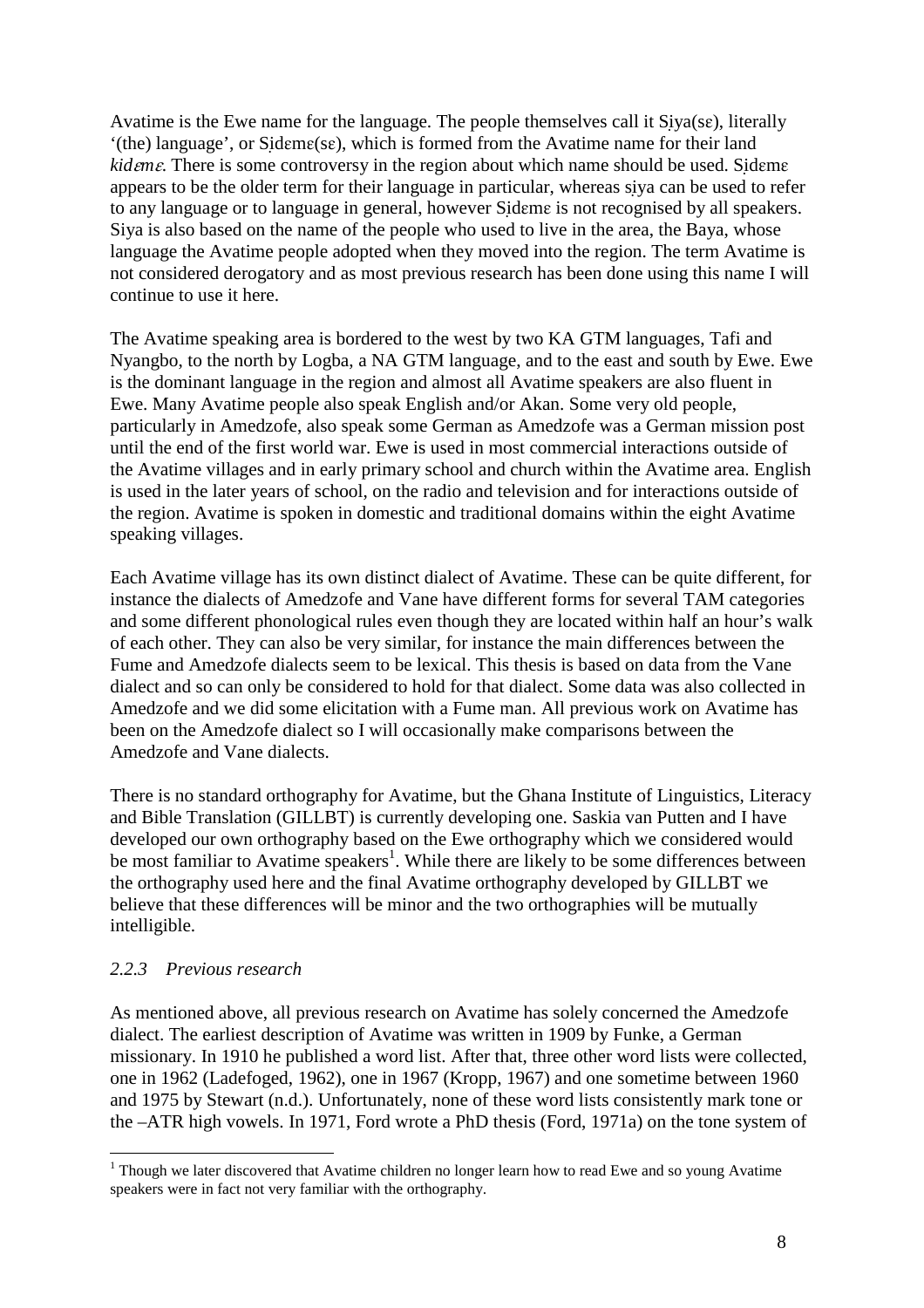Avatime and some aspects of the syntax. His analysis of the tone system was very thorough and has been of immense help to all researchers who came after him. While Funke described Avatime with nine vowels<sup>2</sup>, Ford did not find a  $\pm$ ATR distinction in the high vowels and so described the language with seven vowels. Ford also wrote a brief description of the noun class system in 1971 (Ford, 1971b). After this, nothing was written about Avatime until 1995, when Schuh published two articles: one describing the phonology (Schuh, 1995a) and the other the noun class system (Schuh, 1995b). In the phonology article, Schuh mostly confirms Ford's (1971a) analysis of the tonal system, making the rules more readable and elegant. He also provides a good description of the vowel harmony system and the processes of vowel reduction, and was the first researcher to write Avatime with –ATR high vowels. In 1998, Maddieson published another article about the phonology of Avatime, detailing two findings. The first is that the –ATR high vowels are definitely phonemic and that there is ATR based vowel harmony. The second is that there are no doubly-articulated fricatives in Avatime, as Ford (1971a) had claimed. The sounds that Ford described as doubly-articulated fricatives are in fact labialized velar fricatives. The most recent article written on Avatime is by Adjei in 2007, regarding adjectives. Thus the phonology and morphological aspects of the noun class system of Avatime have been fairly well described. Other areas have had less attention and no investigation of other dialects has yet been done.

Currently, a GILLBT group headed by Divine Mununkum is conducting some research on Avatime as part of a language development and literacy project. One of their main contributions to linguistic knowledge and theory will likely be the research they have done into dialectal variation. There is also a project based at Leiden University, headed by Felix Ameka, currently working on documenting the Southern GTM languages Logba, Nyangbo and Tafi.

# **2.3 Phonology**

Avatime's phonological system has been well researched by Ford (1971a), Schuh (1995a) and Maddieson (1998). There are many very interesting areas which still require further investigation, but in general its phoneme inventory and basic processes are quite common for the region. I will not discuss the system in much detail here, instead I will just give a quick overview of the phoneme inventory and some of the more important phonological processes.

# *2.3.1 Consonants*

|               | bilabial               | labiodental  | alveolar | palatal                           | velar | labial-velar                    |
|---------------|------------------------|--------------|----------|-----------------------------------|-------|---------------------------------|
| stop vl       |                        |              |          |                                   | k     | kp                              |
| stop vd       | h                      |              | d(d)     |                                   | g     | gb                              |
| fricative vl  | $\lceil \phi \rceil$   |              | S        |                                   | X     | $XW[X^W]$                       |
| fricative vd  | $\upsilon$ [ $\beta$ ] | $\mathbf{V}$ | Z        |                                   | h[y]  | hw $[y^w]$                      |
| affricate vl  |                        |              | ts       | tsy $\left[\text{t}\right]$       |       |                                 |
| affricate vd  |                        |              | dz       | $\mathrm{d} z y$ $\mathrm{d} \xi$ |       |                                 |
| nasal         | m                      |              | n        | $ny$ [n]                          |       | $\eta w$ $\lceil \eta^w \rceil$ |
| oral sonorant | W                      |              | 1/r      |                                   |       |                                 |

Table 1: Consonant chart

 $\overline{a}$ 

<sup>&</sup>lt;sup>2</sup> Though he didn't distinguish the  $\pm ATR$  high vowels in his orthography.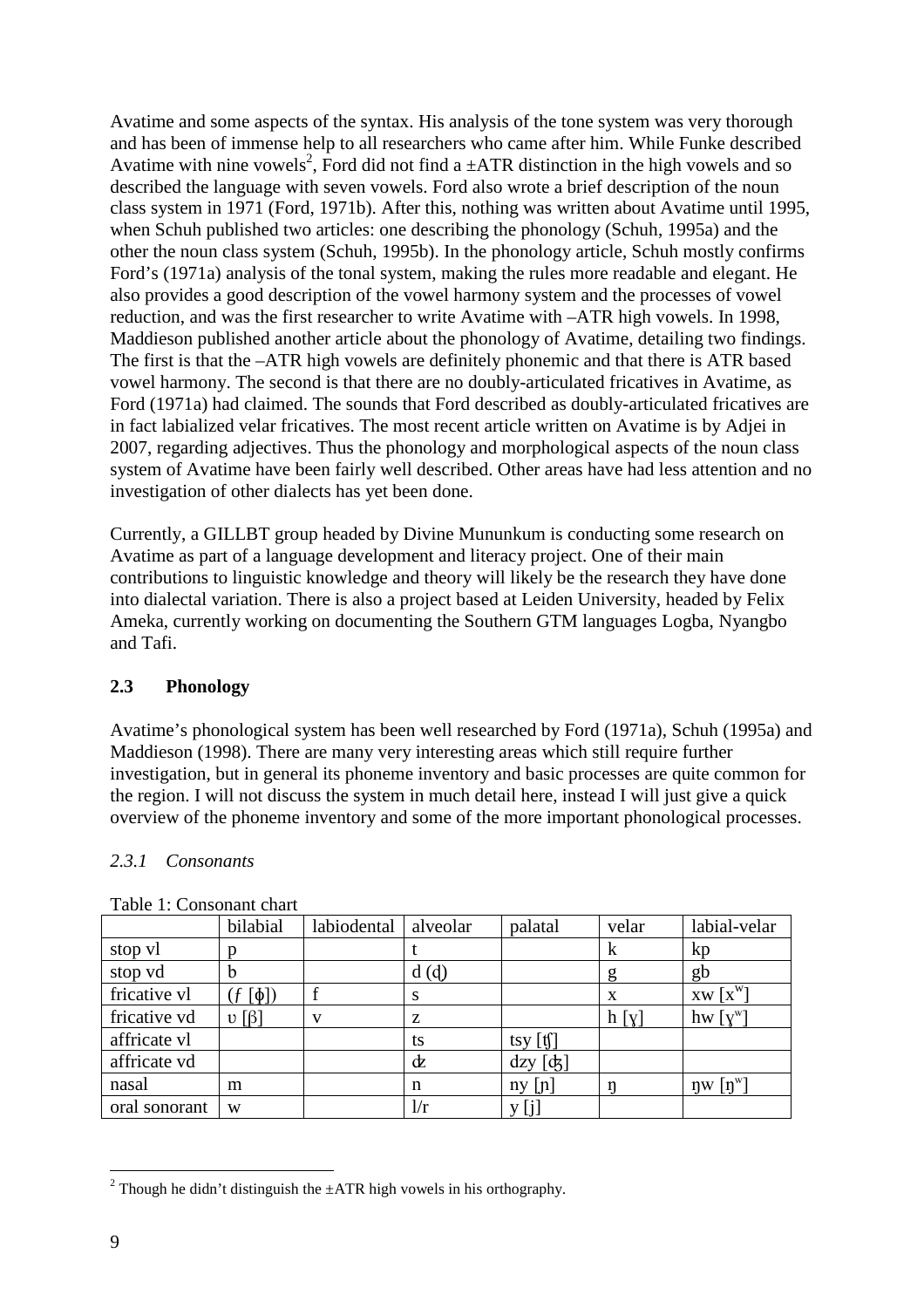The consonants above are listed in our own orthography. In many cases there is no difference between this orthography and the IPA convention. There are some deviations, though, and in these cases the IPA symbols are given between square brackets.

The consonants between round brackets, the voiced apical postalveolar stop  $\frac{d}{dx}$  and the voiceless bilabial fricative /f/, only occur in loan words, typically those from Ewe.

The velar fricatives x, h, xw and hw, have very little noise at the velum and sound very similar to their glottal counterparts  $/h$ ,  $\hat{h}$ ,  $h^w$ ,  $\hat{h}^w$ .

The  $\frac{1}{a}$  and the  $\frac{r}{a}$  are in complementary distribution.  $\frac{r}{c}$  occurs after alveolar and palatal consonants and /l/ occurs elsewhere, for example  $tr\bar{\varepsilon}$  'go', *nyr* $\dot{\sigma}$ 'sink', *ple*<sup> $\dot{\varepsilon}$ 'descend', *li*-*vlε*</sup> 'morning' and *li*-*kla* 'stone'. There are a handful of exceptions to this rule, mainly in loan words, for example ɔ*flaga* 'flag' and *pru*̀*du*̀'fly'.

The voiced bilabial fricative /υ/ is clearly phonemic in some dialects, such as the Fume dialect, but in other dialects the distinction appears to have been lost. In the Vane dialect, /υ/ and /b/ appear to be in free variation in casual speech, but the distinction is largely maintained in careful speech.

This consonant chart differs slightly from those in earlier descriptions of Avatime. Firstly, Ford (1971a) describes a set of doubly articulated labial-velar fricatives [xɸ] and [ɣβ]. Maddieson (1998) found that these were actually labialised velar fricatives rather than truly doubly articulated labial-velar fricatives and we found no evidence to contradict Maddieson's findings. The other difference is that Schuh (1995a) claimed there was no distinction between alveolar and palatal affricates. He found that while there was variation in place of articulation of affricates it was not regular or phonemic and possibly depended on the speaker. We found that while this is the case for speakers under the age of around 50, who mainly use the palatal affricates and cannot hear a place distinction for affricates, older speakers clearly make a regular phonemic contrast in place of articulation and there are several minimal pairs, for instance tsī 'grow old' and tsyī 'pour'.

# *2.3.2 Vowels*

|             | front  |                   | central |       | back   |                               |
|-------------|--------|-------------------|---------|-------|--------|-------------------------------|
|             | $+ATR$ | $-ATR$            | $+ATR$  | - ATR | $+ATR$ | $-ATR$                        |
| high<br>mid |        | $\lceil 1 \rceil$ |         |       | u      | $\mathbf{u}$ [ $\mathbf{v}$ ] |
|             | e      | ε                 |         |       |        | $\Omega$                      |
| low         |        |                   |         |       |        |                               |

Table 2: Vowel chart

Avatime has a 9 vowel system with ATR vowel harmony. The harmony is triggered by the ATR value of the root. In general the ATR pairs are the obvious ones:  $\ell$ ,  $\ell$ ,  $\ell$ ,  $\ell$ ,  $\mu$ , and  $\ell$ o,  $\delta$ . There is some complication in the pairings of the front-mid vowels and the central vowel, which is most likely due to the loss of a tenth +ATR central vowel which was paired with /a/. In suffixes the situation is simple: /a/ does not harmonise and /e/ alternates with / $\varepsilon$ /. In prefixes the situation is slightly more complicated. In some cases /a/ does not harmonise and in others it harmonises with /e/, while / $\varepsilon$ / always harmonises with /e/. I believe the best synchronic explanation for this distribution is that some prefixes are underlyingly /a/ and they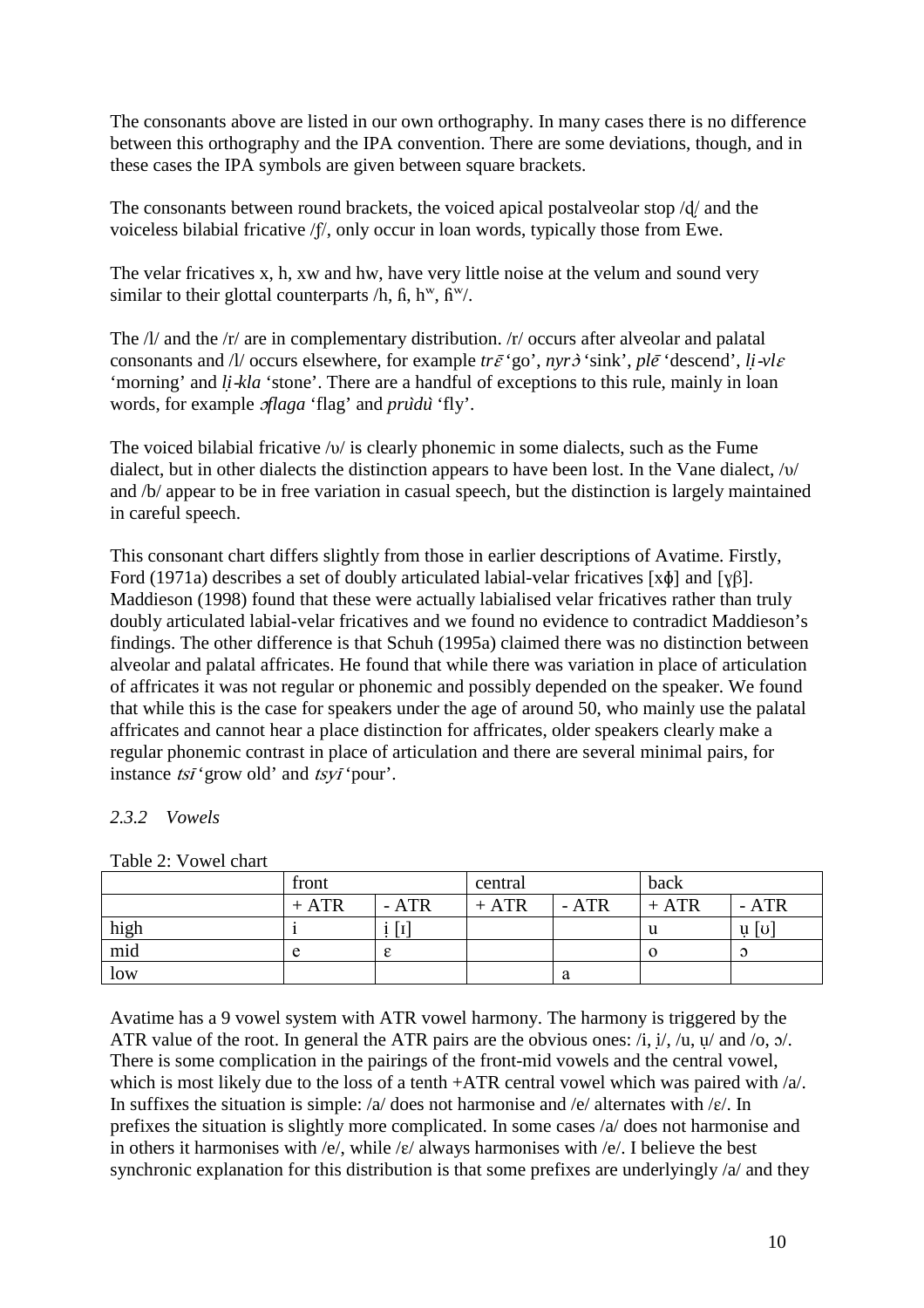do not harmonise, underlying /e/ harmonises with /a/ and underlying / $\varepsilon$ / harmonises with /e/. The current behaviour is likely due to the loss of the old +ATR central vowel and there is likely a more satisfying diachronic explanation for the current distribution involving the previous distribution of this +ATR central vowel. In my orthography I will write affixes with capital vowels to indicate the ATR pairs: *I* refers to the pair  $\pi$ , i/, *U* to  $\pi$ , *u*/, *E* to  $\pi$ ,  $\varepsilon$  and *O* to /o,  $\sigma$ . However, in prefixes I will use *e* to refer to the /e, a/ pair and *ε* to refer to the /e,  $\varepsilon$ / pair. The non-alternating /a/ is always referred to as *a*.

Ford (1971a) found no distinction between the high  $\pm ATR$  vowels. We found that there was still a clear phonemic distinction (for instance  $tsi$  'grow old' vs.  $tsi$  'peel' and  $ki- $k\dot{u}$$  'yam' vs.  $k\bar{t}$ -kù<sup>t</sup> 'rubber'). Though, the distinction is disappearing in younger speakers, mostly those under the age of 20.

It is possible for vowels to be nasalised. Though, any previous phonemic nasality contrast seems to be disappearing. Funke 1909 reported many more cases of nasalised vowels than have been found in later work and we found only a handful of examples. Currently nasality is sometimes audible but is also often not pronounced and is only shown by the conditioning of nasalisation in suffixes. We have only heard audible nasalisation on –ATR vowels, such as *gã* 'move', *s*ɛ̃'leave', *tsyt̃*'tear',  $\partial g\tilde{\partial}$ 'coconut' and *sų̃*'side', though we are not certain of this last one. For +ATR vowels there are some words which look like the vowel was previously nasalised though it is no longer pronounced, for example *li*̄*-dze*̀*-ne*̄'the egg' and *i*̀*-tsre*̄*-ne*̀ 'the okra beans', the *–ne* form of the definite suffix is normally triggered by a preceding nasal, otherwise it would be –*le*. Because nasalisation is often not pronounced and there are no minimal pairs we have decided not to mark it in our orthography.

# *2.3.3 Tone*

Avatime has three contrastive level tones: high, mid and low, for example tsyí 'turn', tsyi 'pour', tsyì 'tear', sì-yà 'language' and sī-yà 'hair'. The high tone has a restricted distribution. It does not occur on noun roots except in some loan and ideophonic words, for example  $\partial$ -*fláqā*, 'flag' and  $\partial$ -*kûkū* 'chicken', and is much less frequent on verb roots than the mid and low tones. There is also a contour low-high tone, for example  $\ell \check{\epsilon}$  'then' and z $\check{\epsilon}$ -'recurrent'. Falling contour tones only occur across two vowels, for example *tra*́*a*̀'come' and  $á\hat{a}-s\bar{\varepsilon}$ 'he will leave'. In fast speech contour tones are often produced as mid.

Ford (1971a) proposes a four level tone analysis of Avatime consisting of extra high, high, mid and low level tones, with the extra high and mid tones having a restricted distribution and likely formed from fossilized processes of raising in a previously two tone system. Saskia van Putten carried out an extensive search for Ford's mid tone and found that in all cases where Ford reported it was used our informants, including the man from Fume, used another tone, either Ford's extra high or high tone, or a high-low contour tone. Hence we decided to treat Avatime as a three level tone language and have relabelled Ford's tones so that his extra high corresponds to our high, his high corresponds to our mid and his low corresponds to our low.

Tone is used mainly lexically, but there are some grammatical uses as well. For instance a floating high tone is the main indicator of negation and is often the only distinction between a positive and negative statement, for example lī-tō-lè lī-mū 'the mountain is high' compared with  $I\bar{i}$ -tō-lè lí-mū 'the mountain is not high'. Focus is also indicated by a high tone: the last tone of a fronted focused constituent is replaced by a high tone, for example  $m\dot{\theta}$ -l $\bar{\epsilon}$  òholò 'I live in Ho' compared with the same sentence with Ho focused  $\partial h \bar{\partial} l \partial \bar{\partial} m \partial \bar{\partial} l \bar{\varepsilon}$  'In HO I live'.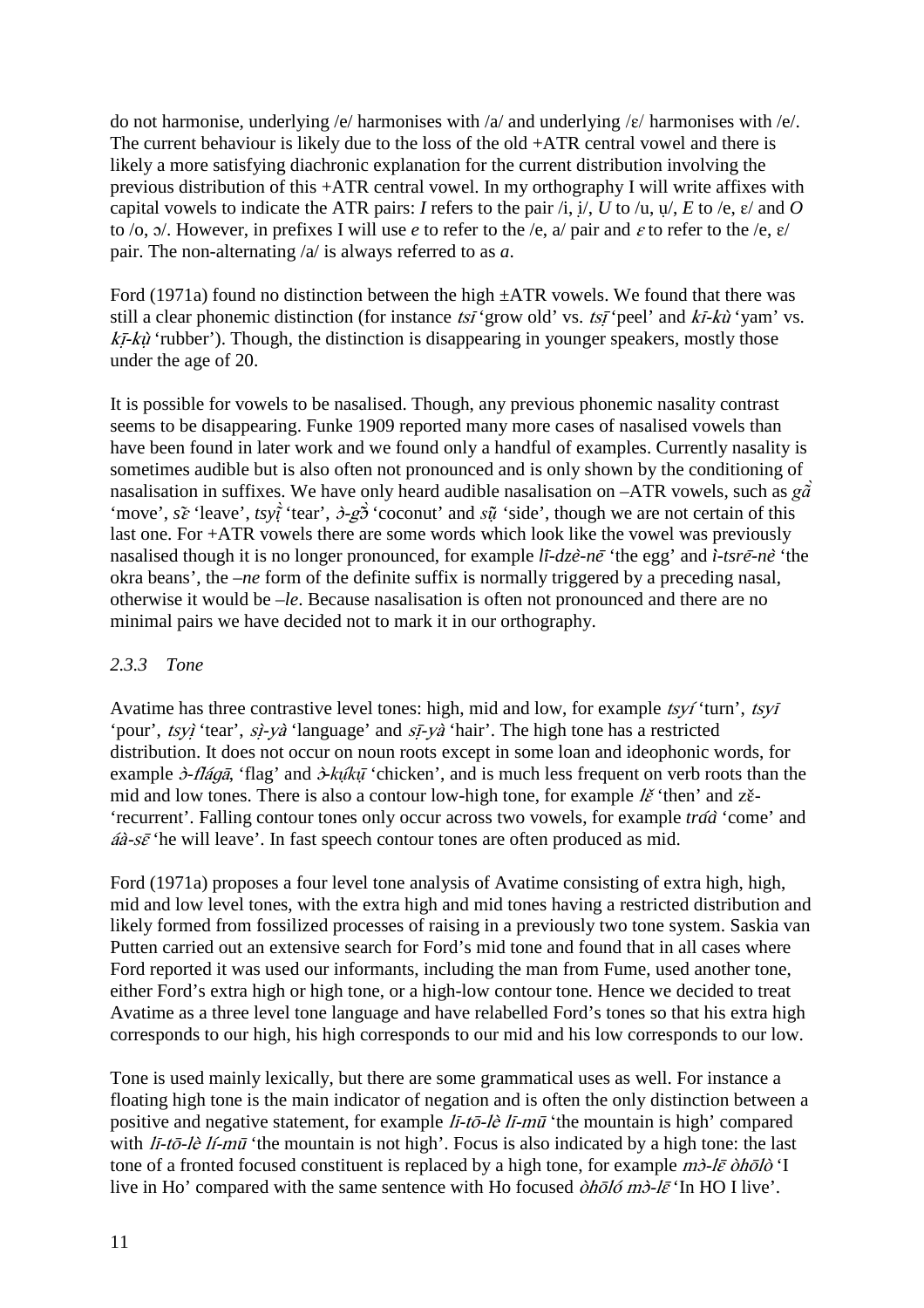# *2.3.4 Syllable structure*

Roots are predominately monosyllabic. The following syllable types are possible in roots: 1) CV, for example *t*<sub>2</sub><sup>'</sup>cook' and *li*<sup>'</sup>be.at'. 2) CVV, for example *gléè* 'fall' and  $\partial$ -m $\bar{\partial}$ <sup>e</sup> 'orange', note that sequences of different vowels in one syllable are often realised as GV in non-careful speech. 3) CCV where the second consonant must be an oral sonorant, for example  $\eta w l \bar{l} m \dot{l}$ 'write', *ì-tsrē* 'okra beans' and  $\bar{o}$ -mwī 'goat'<sup>3</sup>. Affixes can be either V or CV. For example *e*-'3rd person singular subject agreement', *mo-* '1st person singular subject agreement', *-*a 'Class 1 plural definite' and *–le* 'Class 2 plural definite'.

# *2.3.5 Phonological processes*

Vowels in affixes harmonise with the ATR value of the root. For example  $w\partial \bar{\partial}$  'you said' and  $w\partial d\bar{\partial}$  'you drowned'.

Sonorant consonants in suffixes become nasalised following a syllable which contains a nasal. For example *–lo* 'Class 2 singular definite' becomes *–no* in *o*̀*-mo*̄*e*̄*-no*̀ 'the orange' and ɔ̀-gɔ̄  $n\delta$  'the coconut'.

Adjacent vowels can coalesce. Schuh (1995a) gave a detailed account of this process in the Amedzofe dialect where adjacent vowels seem not to be permitted at all even in careful speech. We found that adjacent vowels are allowed in the Vane dialect, though in fast speech they can coalesce, generally following the principles that Schuh outlined for the Amedzofe dialect. We have not looked in detail into this process of coalescence and so cannot comment further on its properties.

# **2.4 Morphology**

# *2.4.1 Nouns*

Avatime is a noun class language. There are six singular and plural pairings and one mass noun class. I shall refer to these pairings as noun classes, rather than the individual singular and plural groups because unlike in many Bantu languages each singular and plural form only occurs in one singular/plural pairing. No fewer than five different numbering systems have been used for the noun classes in previous work on Avatime and in light of this Schuh (1995b) decided to refer to them by their prefixes rather than create a new numbering system. In this thesis I have used the numbering system based on Heine's (1968, 2008) comparison of noun classes in GTM languages in an attempt to increase the readability and usability of this description for other GTM language researchers (see Table 3 for a comparison of the different numbering systems).

| Tuble 5. Comparison of noun cluss numbering systems, adapted from Schan (17750, 127) |       |            |         |               |                     |             |  |  |
|--------------------------------------------------------------------------------------|-------|------------|---------|---------------|---------------------|-------------|--|--|
| Prefix                                                                               | Heine | Ford       | Ford    | Kropp Dakubu  | <b>Funke</b> (1909) | The current |  |  |
|                                                                                      | 1968) | 1971a)     | (1971b) | & Ford (1988) | Kropp (1967)        | work        |  |  |
| $O$ -/be-                                                                            |       |            |         |               |                     |             |  |  |
| $\emptyset$ -/ $\emptyset$ -                                                         |       | no mention |         | 1/2           |                     |             |  |  |
|                                                                                      |       |            |         | 3/4           |                     |             |  |  |

Table 3: Comparison of noun class numbering systems, adapted from Schuh (1995b: 129)

 $\overline{a}$  $3$  Note that it is possible that this /w/ is really a back vowel. We have never heard it as a back vowel but we have not checked this word in careful speech.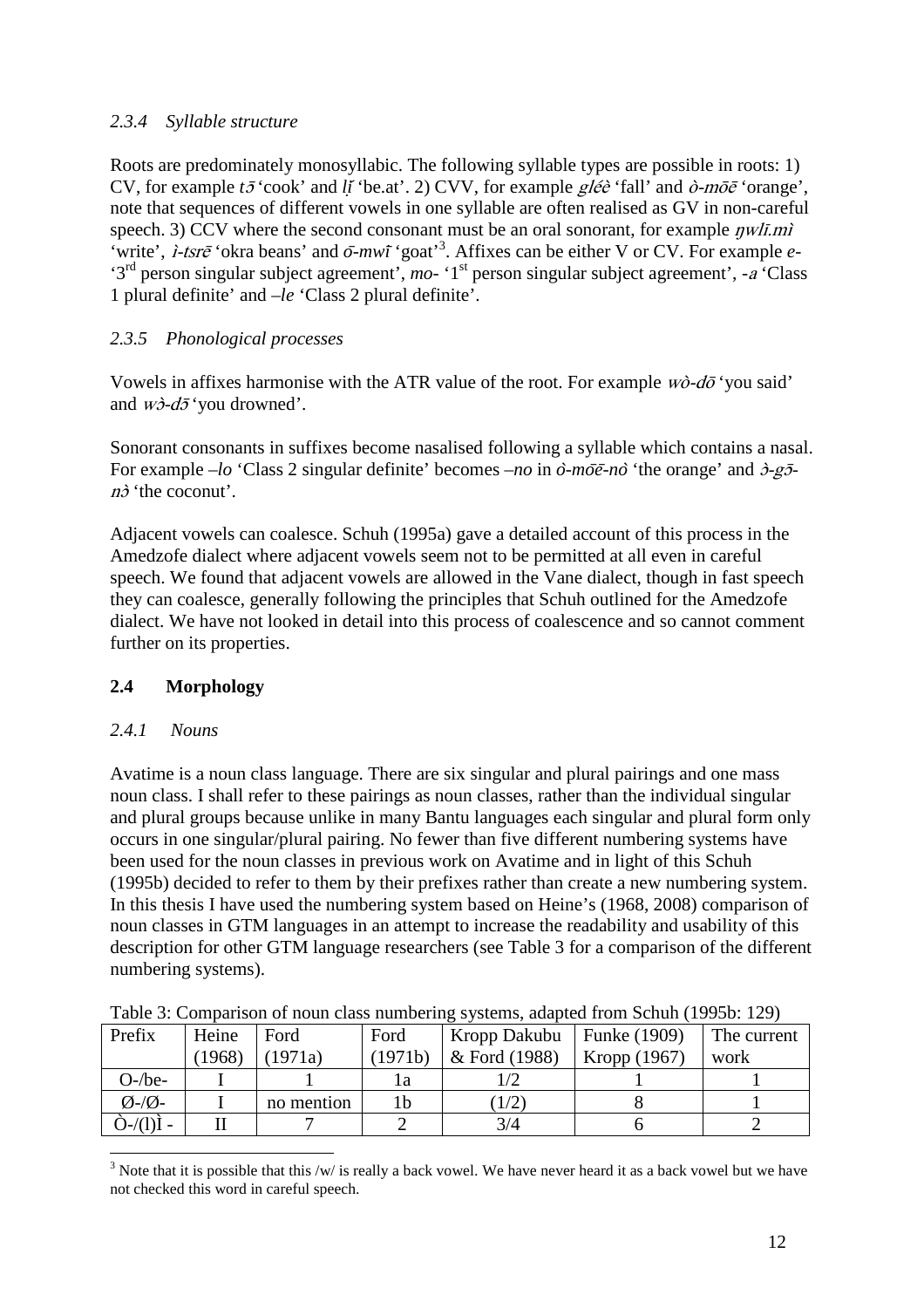| $1I-A$        | 111          |  | 5/6   |  |
|---------------|--------------|--|-------|--|
| $kI-\Delta I$ | $\mathbf{I}$ |  | 7/8   |  |
| kU-/bè-       |              |  | 11/12 |  |
| $ke-kU-$      | <b>TT</b>    |  | 13/14 |  |
| sI-           | VII          |  | 9/10  |  |

The noun classes are indicated by an obligatory noun class prefix on the noun root. Loan words, however, generally do not take a noun class prefix, though their agreement is from Class 1. Most other elements of the noun phrase, such as adjectives, do not agree with the head noun. Some elements of noun phrases agree partially, specifically demonstratives, cardinals, 'how many' and 'some' (see Table 4 and examples 1-4). Ordinals are the only elements where the noun class prefix is repeated in full.

Table 4: Noun class prefixes, definite suffixes and partial agreement forms

| Noun class        | Prefix       | Definite suffix | Partial agreement forms |                      |                   |
|-------------------|--------------|-----------------|-------------------------|----------------------|-------------------|
|                   |              |                 | Demonstratives          | Cardinals / how many | Some              |
| 1. s <sub>g</sub> | $O - / Q$    | $-(y)E$         | liye $/$ le-lo          | to-le 'one'          | $o-to$            |
| $1.$ pl           | be- $\theta$ | $-(y)a$         | ba-ya / ba-lo           | tia-se 'how many'    | $a-t$             |
| 2. sg             | $O-$         | $-1O$           | $15-$                   | to-le 'one'          | $o-to$            |
| $2.$ pl           | (I)          | $-IE$           | $1\varepsilon$ -        | ti-se 'how many'     | $\epsilon$ -to    |
| 3. sg             | $II-$        | $-IE$           | $1\varepsilon$ -        | ti-le 'one'          | $\epsilon$ -to    |
| $3. \text{ pl}$   | $e-$         | -la             | $1a-$                   | ta-se 'how many'     | $a-t$             |
| 4. sg             | $kI-$        | $-(y)E$         | $k\varepsilon$ -        | ti-le 'one'          | $\epsilon$ -to    |
| 4. pl             | $bI-$        | $-(y)E$         | $be-$                   | tu-ba 'two'          | $\epsilon$ -to    |
| 5. s <sub>g</sub> | $kU-$        | $-(y)O$         | $k_{\mathcal{D}}$ -     | tu-le 'one'          | $o-to$            |
| 5. pl             | bè-          | $-(y)a$         | ba-                     | tia-se 'how many'    | $a-t$             |
| 6. s <sub>g</sub> | ke-          | $-(y)a$         | ka-                     | ti-le 'one'          | $a-t$             |
| 6. pl             | kÙ-          | $-(y)O$         | $k_{\mathcal{D}}$       | tu-ba 'two'          | $o-to$            |
| $\overline{7}$    | sI-          | $-sE$           | $S_{\epsilon}$ -        | to-se 'how many'     | $\varepsilon$ -to |

1.  $\partial$ -gbé l<sup>5</sup>-yà  $\bar{e}$ -dzè C2S-rope C2S-this C2S-be.long 'This rope is long.'

(S10271\_SO)

2. ē-gùmè bìdī tā-bá lá-yà C3P-cow big C3P-two C3P-this 'these two big cows'

(RS09191\_SO)

3.  $m\hat{a}-k\hat{p}\bar{\varepsilon}$   $k\hat{u}-m\hat{c}$   $\hat{c}-t\bar{b}$   $\hat{m}\hat{c}$   $\hat{p}-m\hat{c}$   $m\hat{c}$ 1S-put C6P-salt C6P-some LOC C2S-soup-DEF in 'I put some salt in the soup.'

(Okra\_AB)

4.  $s\hat{i}-y\hat{a}$   $t\check{\sigma}-s\hat{\epsilon}$  wú-zě-pānì C7-language C7-how.many 2S-HAB-speak 'How many languages do you speak?'

(S10271\_SO)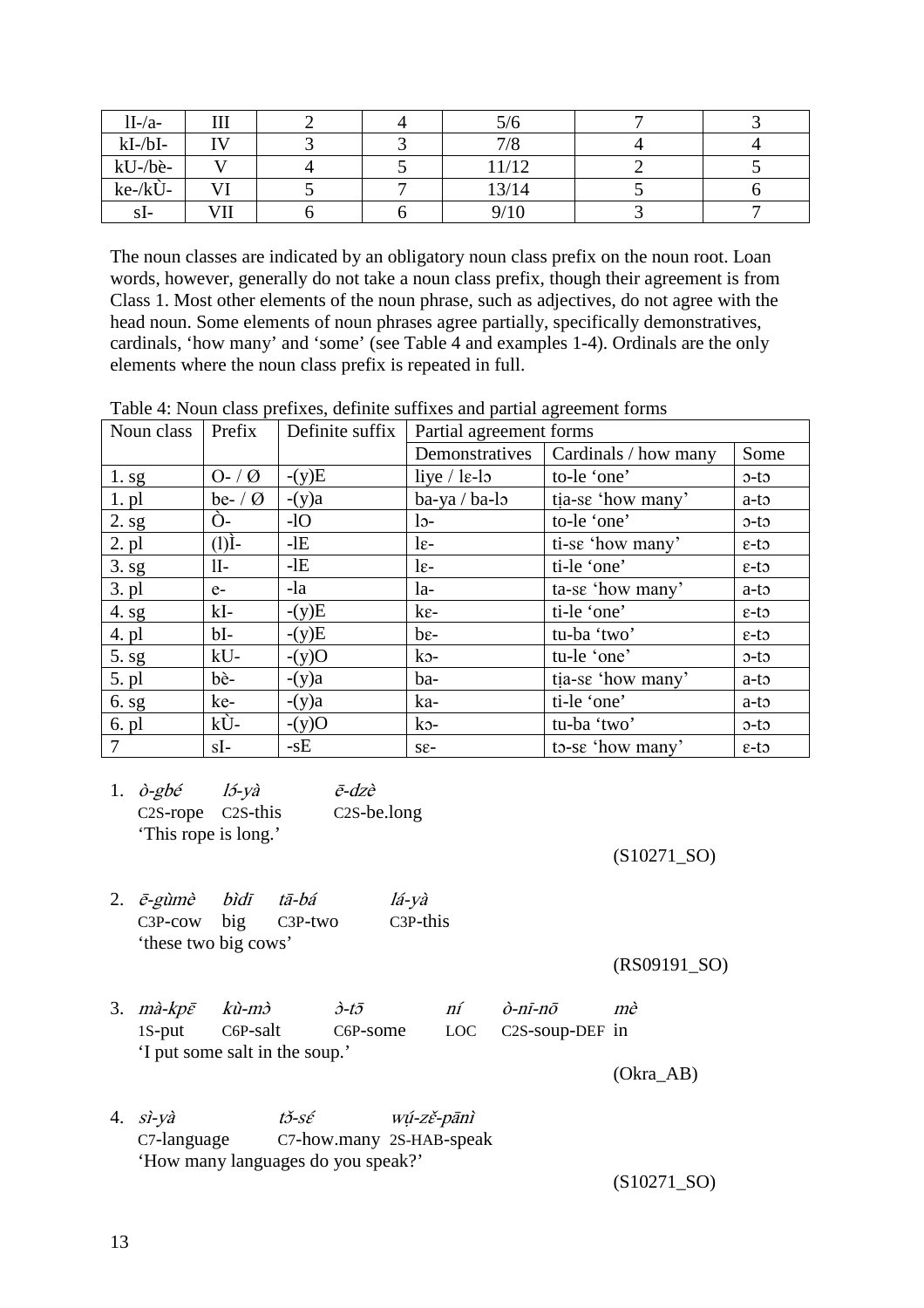#### *2.4.2 Verbs*

Verbs in Avatime are generally marked with a subject agreement prefix and one of a set of obligatory aspect/mood markers. The bare verb is used to indicate the  $2<sup>nd</sup>$  person singular imperative. There are also four sets of optional modifiers which may occur in the verb complex. The structure of the full Avatime verb complex is shown in example 5 and example 6 shows a verb with the maximum number of inflections.

- 5. Subject Agreement (Negative) Aspect/Mood 1 (Aspect/Mood 2) (Aspect/Mood 3) (Directional)/(Prohibitive<sup>4</sup> ) - Root - (Commitative)
- 6.  $m5-tá-z\check{e}-z\check{e}-pa-ni$  wo 1S:NEG-INT-REP-IT-talk-COM 2S 'I will not be going to talk with you.'

(R11291\_AB)

There are three sets of subject agreement markers (Table 5). The set used depends on the aspect or mood category and the particular verb. Set 1 is used in the positive aorist, progressive and potential. Set 2 is used for negatives, for the subjunctive of some verbs (see Section 5.3 for a discussion of which verbs), and the aorist of positional and copula verbs. Set 3 is used in the habitual and for the subjunctive of some verbs. In general the tone on these subject agreement prefixes varies according to the particular verb used. There are a few cases, however, where the prefix is consistently low and these are marked in the table.

|             | Set 1            | Set 2        | Set 3        |
|-------------|------------------|--------------|--------------|
| 1 person sg | me-              | $mO-$        | mI-          |
| 1 person pl | kI-              | kU-          | $kI-$        |
| 2 person sg | wO-              | wO-          | wU-          |
| 2 person pl | mle-             | mla-         | mlI-         |
| Class 1 sg  | $e-$             | $O-$         | $\mathbf{I}$ |
| Class 1 pl  | $be-$            | ba-          | $bI-$        |
| Class 2 sg  | è-               | $O-$         | $I-$         |
| Class 2 pl  | Ì-               | $\mathbf{I}$ | $I-$         |
| Class 3 sg  | $II-$            | $II-$        | $II-$        |
| Class 3 pl  | $\varepsilon$ -  | $e-$         | $\mathbf{I}$ |
| Class 4 sg  | $kI-$            | $kI-$        | $kI-$        |
| Class 4 pl  | $bI-$            | $bI-$        | $bI-$        |
| Class 5 sg  | $k\varepsilon$ - | kU-          | $kI-$        |
| Class 5 pl  | $be-$            | ba-          | $bI-$        |
| Class 6 sg  | $k\varepsilon$ - | ka-          | $kI-$        |
| Class 6 pl  | kI-              | kU-          | $kI-$        |
| Class 7     | $sI-$            | $sI-$        | $sI-$        |

Table 5: Subject agreement markers

 $\overline{a}$ 

<sup>&</sup>lt;sup>4</sup> Note it isn't yet clear where the prohibitive fits into the verb complex in relation to the directionals. In all examples they both occur immediately before the verb root but as yet I have no examples with both occurring together in order to test their relative order.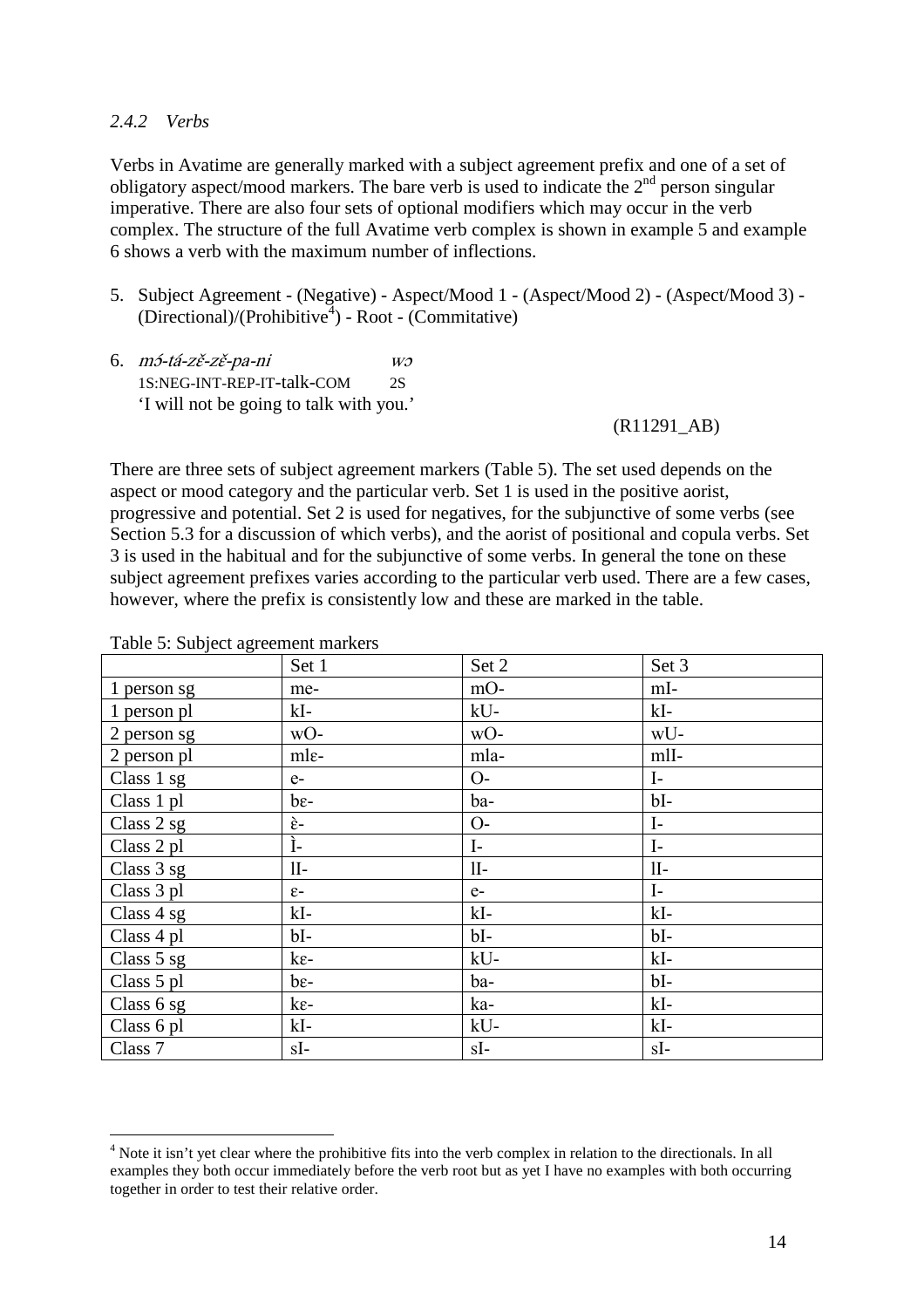There are some patterns in the sets of subject agreement forms indicating that they were created by regular morphological and or phonological processes. The forms which have the high front vowel pair  $\pi$ , i/ in Set 1 are the same in all sets, with the exception of the Class 6 plural form which is *kI-* in Set 1 and 3 but *kU-* in Set 2. All forms in Set 3 have a high vowel, and except for the  $2^{nd}$  person singular this is the high front vowel pair /i, i/. The  $2^{nd}$  person singular is also unique in being the only form with a back vowel in Set 1. Set 2 generally has back or central vowels while the other sets generally have front vowels. Thus it is highly likely that the basic form of the  $2<sup>nd</sup>$  person singular is a back vowel and that Set 3 is formed by the addition of a high front vowel. Given the current state of the rest of the paradigm with its large number of exceptions it is difficult to determine any of the other basic forms.

Avatime does not have tense. Ford (1971a) and Funke (1909) analysed some forms as tenses but as I shall argue in Chapters 4 and 5 these are all better treated as either aspects or moods and do not contain any tense specification.

Aspect and mood are indicated by a combination of the subject agreement set used and aspect/mood prefixes. See Table 6 for a list of the subject agreement sets and prefixes used to indicate all of the aspect and mood categories.

| Aspect / Mood      |                   | Subject           | Aspect/Mood                                   | Position on the Verb |
|--------------------|-------------------|-------------------|-----------------------------------------------|----------------------|
|                    |                   | Agreement         | Morpheme                                      |                      |
| <b>Basic</b>       | Aorist            | Set 1 (Set 2 for  | None                                          | Aspect/Mood 1        |
| Aspects            |                   | copula and        |                                               |                      |
|                    |                   | positional verbs) |                                               |                      |
|                    | Progressive       | Set 1             | $\check{\epsilon}$ - (li- in the              |                      |
|                    |                   |                   | negative)                                     |                      |
|                    | Habitual          | Set 3             | $z\check{\varepsilon}$ - $\check{(-)}$ in the |                      |
|                    |                   |                   | negative)                                     |                      |
| <b>Basic Moods</b> | Potential         | Set 1             | â-                                            |                      |
|                    | Subjunctive       | Set 2 or 3        | None                                          |                      |
|                    | Imperative        | None              | None                                          |                      |
| Negative           | Negative          | Set 2             |                                               | Negative             |
| <b>Markers</b>     | Prohibitive (verb | Depends on        | kú-                                           | Prohibitive          |
|                    | must also be      | basic             |                                               |                      |
|                    | marked for        | aspect/mood       |                                               |                      |
|                    | subjunctive)      | marking           |                                               |                      |
| Optional           | Prospective       |                   | hà-                                           | Aspect/Mood 2 or 3   |
| Aspects and        | Intentive         |                   | tá-                                           | Aspect/Mood 2        |
| Moods              | Recurrent         |                   | zě-                                           | Aspect/Mood 3        |

Table 6: Aspect and mood markers

Every verb must be marked for one and only one of the basic aspect/mood distinctions: aorist, progressive, habitual, potential, subjunctive and imperative.

All verbs can also be placed in the negative. In most cases the general negative form is used. However, the prohibitive must be used instead for verbs in the subjunctive or imperative. Also, due to a quirk of the Vane dialect, the potential has no negative counterpart. See Section 5.7 for further details on negation.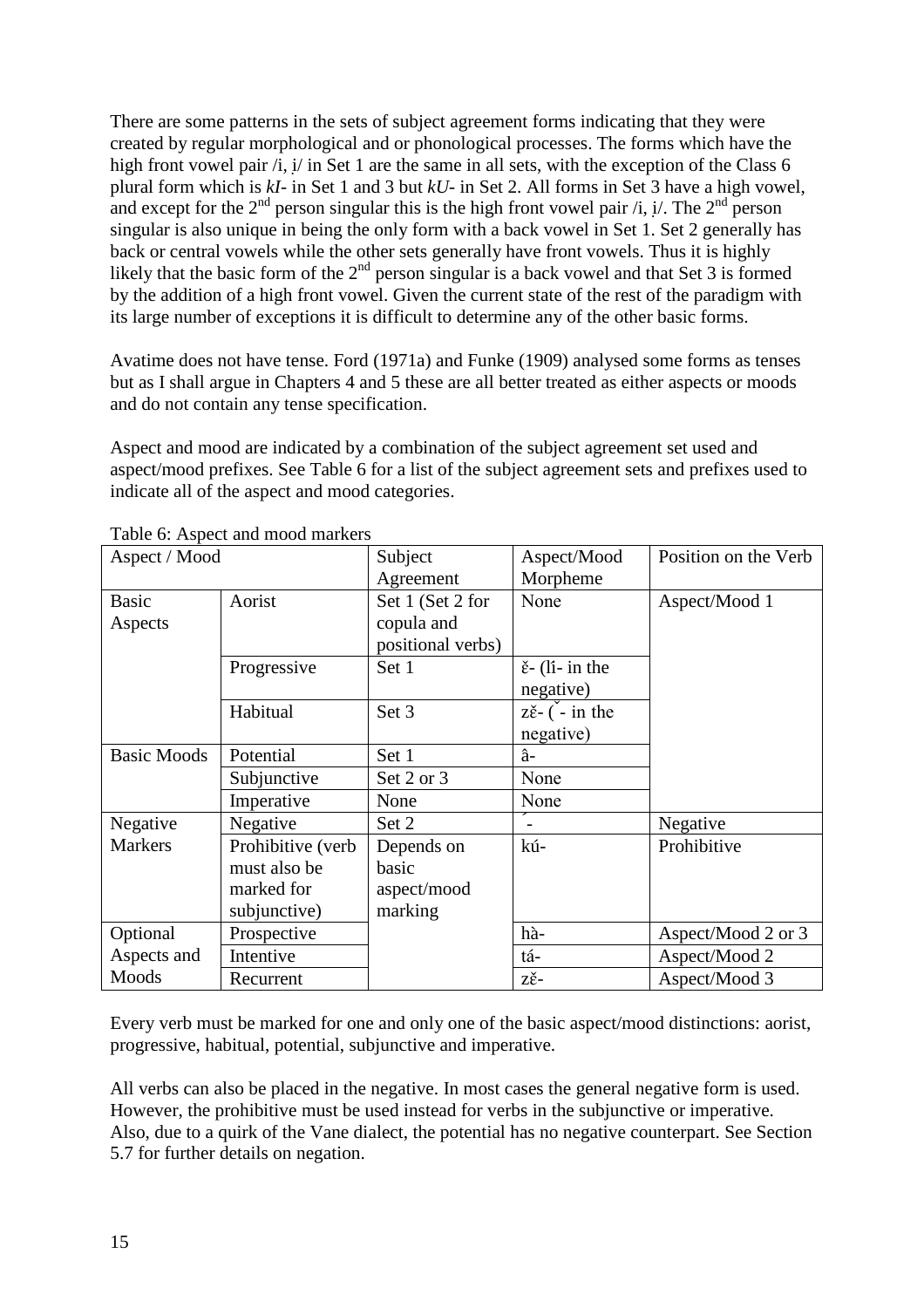There are three optional aspect and modality markers which can be marked on the verb. The intentive mood marker *ta*́*-* occurs in the Aspect/Mood 2 slot and the recurrent aspect marker z $\zeta$ <sup> $\zeta$ </sup><sup> $\zeta$ </sup> occurs in the Aspect/Mood 3 slot. It is not yet clear where the prospective aspect marker *ha*<sup>2</sup> occurs, but given its distribution I think it most likely occurs in the Aspect/Mood 2 slot. All of these forms must be preceded by an aspect or mood marker from the basic set and they can co-occur with each other, though I do not have any examples of the prospective occurring with the recurrent or the intentive. The intentive and prospective seem to occur with a more limited set of basic aspect and mood markers, as I only have examples of them occurring with the positive and negative aorist, the progressive and the subjunctive. The recurrent seems to be able to occur with all aspects and moods. It is very possible that this difference is an effect of my sample size and it may be that all of these three forms can occur with all the basic aspect and mood markers.

There are two directional prefixes which can optionally occur on the verb:  $z\check{e}$ - $\check{z}\check{e}$ - 'itive' and  $b\acute{a}$ -/b $\acute{e}$ - 'ventive' (examples 7-9). These occur after all aspect and mood marking<sup>5</sup>. These forms likely came from the verbs  $z\bar{a}$  'pass' and  $b\bar{a}$  'come'. It is especially interesting to consider the ATR values of these forms and their alternations. The ventive prefix alternates between *ba*́*-* and *be*́*-* but this alternation is not triggered by vowel harmony and all prefixes preceding this marker are -ATR regardless of which form is used (examples 7 and 8). This alternation is likely a fossilized remnant of the serial verb construction vowel which would have occurred between this marker and the verb root if it had been a verb. The itive prefix is even more interesting. While it does harmonise with the verb root, at least for some speakers, it is always preceded by –ATR prefixes (example 9). This may be a remnant of its previous form as *za*<sup> $\bar{a}$ </sup> but it now only ever occurs as either *ze*<sup> $\bar{c}$  or *ze*<sup> $\bar{c}$  indicating that it may be being</sup></sup> reanalysed, possibly due to the kind of alternation we see in the 'come' prefix *ba*́*-/be*́*-*.

- 7. a-be-ku C1S-VENT-arrive 'S/he has arrived (here).'
- 8. ɛ̀ɛ́-ba-ku C1S:PROG-VENT-arrive 'S/he has been arriving (here).'
- 9. a-zě-ku C1S-IT-arrive 'S/he has arrived (there).'

 $\overline{a}$ 

(S11172\_MM)

(S11172\_MM)

(S11172\_MM)

There is only one verb suffix in Avatime and that is the commitative  $-n\lambda/n\hat{O}$ . It is no longer a fully productive form though and tends to have very idiosyncratic meanings, for example *ku*̄ 'arrive' vs  $k\bar{u}$ -ni<sup>t</sup> (follow'. There are also several verbs which are currently only used with this suffix, the original root form apparently having been lost, for example *kla*̀*ni*̀ 'go around/take someone around'.

<sup>&</sup>lt;sup>5</sup> Note that Ford (1971a) reports these forms occurring before the recurrent marker and sometimes even before the habitual marker, this may be a dialectal difference but requires further testing.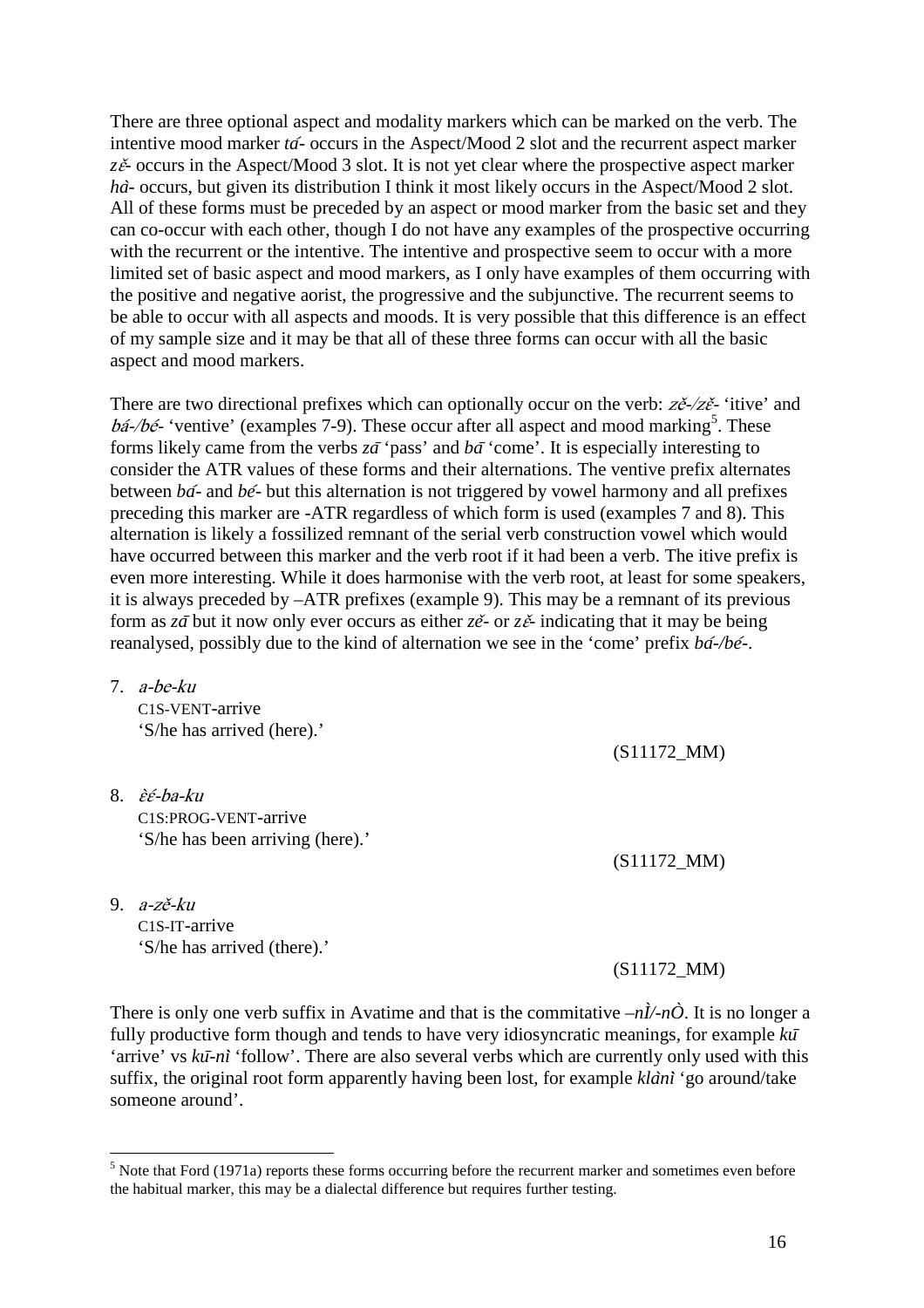# **2.5 Syntax**

Not much research has been done into syntax in Avatime and so I will just list a few points briefly which may assist in the reading of the examples contained in this thesis.

Grammatical relations are primarily indicated by word order, which is SVO. This is supplemented by subject agreement on the verb but this is largely redundant unless there is no overt subject.

Avatime is a pro-drop language and, unless the subject is being emphasised, a known subject will be referred to only by the subject agreement on the verb.

Avatime, like many languages of the region, has serial verb constructions, see Ford (1971a) and van Putten (2009) for more information on these. In some cases there is a vowel which precedes the second verb of a serial verb construction. I call this vowel a serial verb construction vowel and it varies according to the subject and TAM marking of the first verb, see van Putten (2009) for more information regarding these vowels.

Avatime has postpositions and one general locative preposition *ni*́ which must also be used whenever a postposition is used.

Possession is indicated by adjacency. The possessor precedes the possessed (example 10). With body parts and kin terms the possessor pronoun is fused with the possessee (example 11).

10. ye o-go-no C1S C2S-coconut-DEF 'his/her coconut'

(RS09041\_SO)

11. yɛ-ka C1S-father 'his/her father'

(RS09041\_SO)

There are several clause coordinators, unfortunately their function has not been researched yet and they remain a topic for future study.

There are two complementizers: *si*̀ is used to introduce a subordinate clause, and *gi*̀ is used to introduce relative clauses as well as some other subordinate clauses.

There is a group of verbs, the copulas and positionals, which only occur in the aorist. In all other aspect and mood categories these verbs are replaced by the general copula verb zè. These verbs are the locative copula  $\hat{H}$  'be at', the equative copula nu 'be' and the positional verbs  $df$ 'sit', kpàsī 'be in', tìnī 'be on' and sūnū 'hang'. Ewe has a similar distinction between a present and past form of the 'be at' copula  $le/no$ . The Avatime pattern is slightly different though because the  $z\hat{e}$  copula is used to replace many verbs and the distinction is not purely one of tense. The  $z\hat{e}$  verb is used to refer to present situations which are not in the aorist, for instance example 12. Also, with the exception of  *'be at' which seems to have a*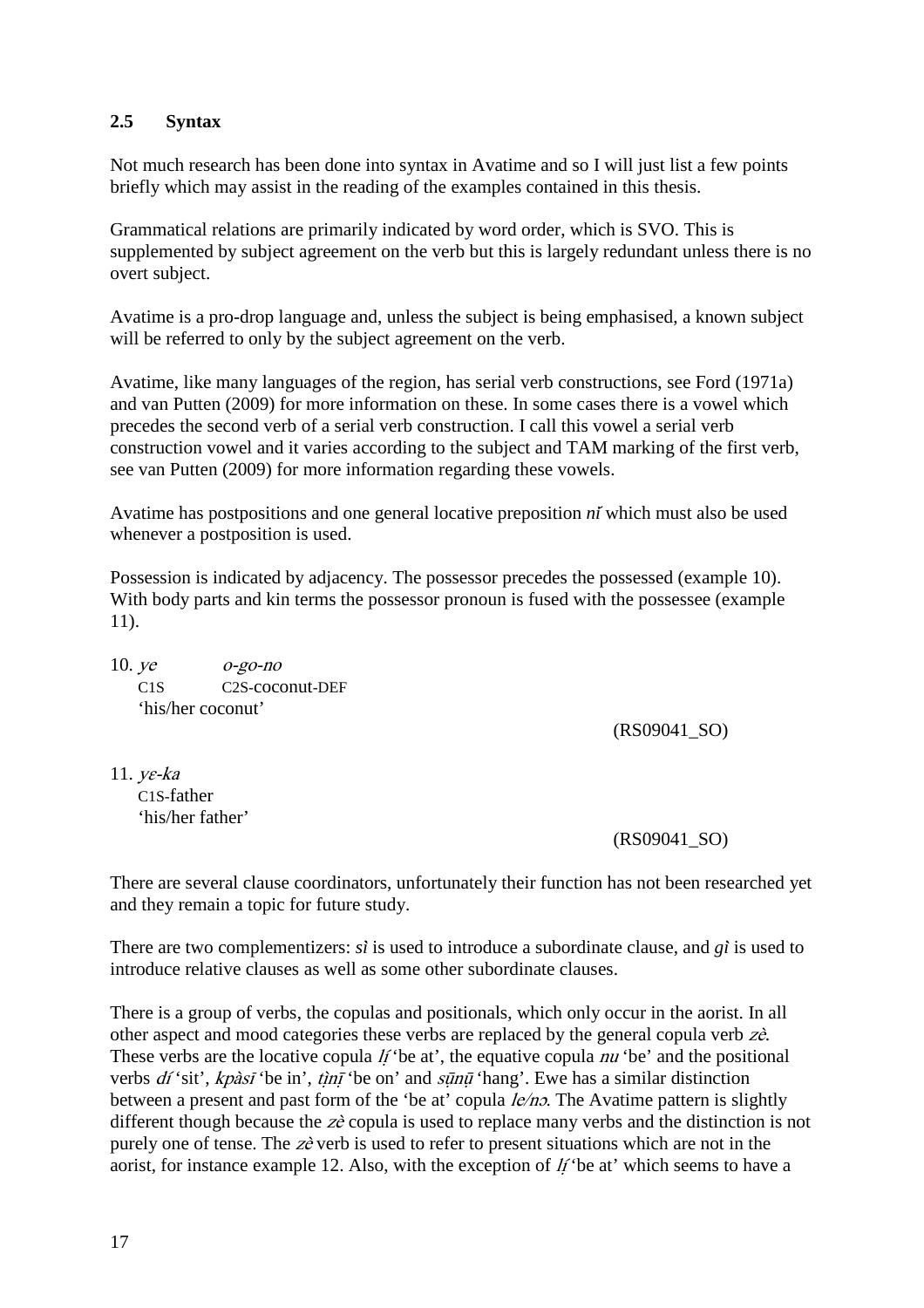present tense specification, all the verbs which it replaces can be used to refer to past situations, for instance example 13.

12. èé*-ze ni*́ <sup>Ɔ</sup>*van*<sup>ɔ</sup> C1S:PROG-be LOC Vane 'He is still in Vane.'

(R11171\_SO)

13. ku-ni-o kụ-kpasi ní ɔ-kpɛkpɛ-yɛ C5S-water-DEF C5S-be.in LOC C1S-black-DEF 'There was water in the black one.'

(Tempest\_SO)

Verbs can be nominalised by reduplicating the verb stem. All de-verbal nouns are placed in Class 5 (example 14).

14. ku-ŋwlimi-ŋwlimi C5S-write-REDUP writing

(Tempest\_WO\_2)

Like many languages of the region, Avatime has ideophones. They are found in all the open word classes: nouns (e.g.  $\dot{\sigma}$ *kų*<sup> $\dot{t}$ </sup>*kų*<sup> $\dot{t}$ </sup> 'chicken'), adjectives (e.g. *dz*ɔ̃*dz*ō 'tall'), adverbs (e.g.  $\vec{r}$ dì(dìdìdì) 'repeatedly') and verbs (e.g.  $\vec{s}$ a (srā) 'smear'). With ideophones, reduplication indicates intensification rather than nominalisation, for instance srāsrā 'smear a lot' still functions as a verb rather than a noun.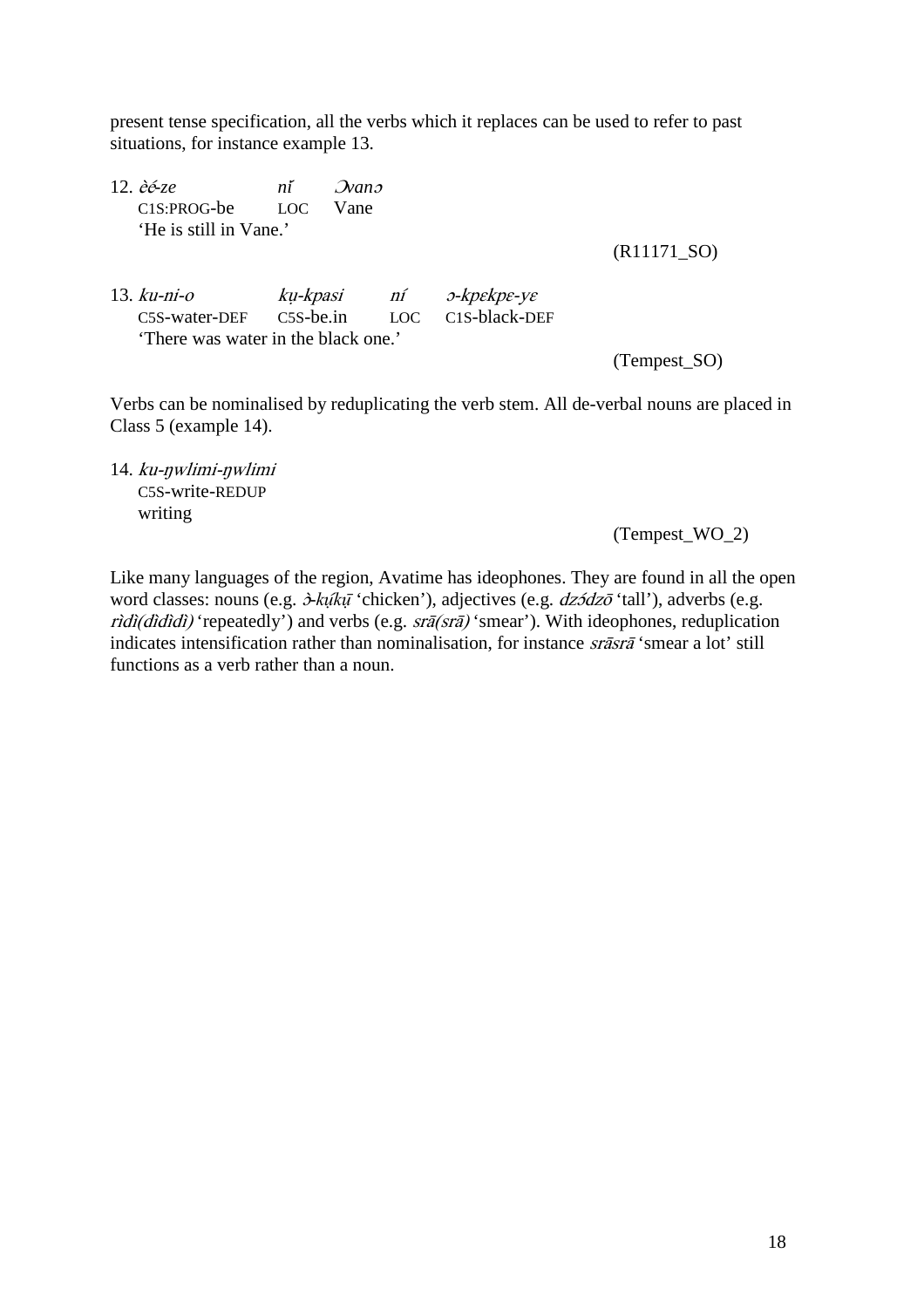# **Chapter 3 Situational Aspect**

#### **3.1 Introduction**

Aspect refers to the temporal structure of the situation<sup>1</sup>. In contrast to tense it does not specify the temporal location of the situation. Over the years there have been many approaches to aspect and there are currently many different frameworks for analysing aspect in use. Many of these have widely diverging views on multiple fundamental issues. It is beyond the scope of this thesis to review these different approaches, for an excellent overview I direct the reader to Sasse (2002). In this introduction I shall instead focus on detailing the particular approach to aspect that I have taken here, so that my results will be interpretable by the reader regardless of their theoretical orientation.

I distinguish two types of aspectual information and follow Smith (1997), Bhat (1999) and others in referring to them as situational and viewpoint aspect. Situational aspect, also known as Aktionsart, lexical aspect or simply aspect, relates to the internal temporal structure of the situation itself. It is thus usually part of the lexical specification and not grammatically indicated. The most common distinctions made by situational aspect are: dynamic versus nondynamic situations, i.e. the distinction between events and states; situations with an inherent end-point (telic) versus those without (atelic); and situations with duration versus punctual situations. Viewpoint aspect, also known as grammatical aspect or simply aspect, relates to the view of the situation presented by the speaker, or how the situation is presented relative to other situations. Hence viewpoint aspect is generally changeable and not contained within the lexical specification. It is thus normally expressed by grammatical means. The most common viewpoint aspect distinction made is that of perfective, which presents the situation as a whole, versus imperfective, which presents the situation as ongoing or viewed from within. These two types of aspect interact and many researchers have questioned the extent to which they should be separated. I agree with Bhat in that while these two types of aspect are intertwined and a grammatical distinction may ultimately be unmotivated it is useful to consider them separately in order to better understand the ways in which they interact and thus to better understand the aspectual systems of languages in general. In the rest of this chapter I shall consider situational aspect and in the next chapter I will consider viewpoint aspect.

I follow researchers such as Verkuyl (1973), Klein (1994) and Smith (1997) in considering situational aspect to be a property of sentences. Some researchers, such as Rothstein (2004), prefer to consider it as a property of individual verbs and others, such as Binnick (1991) prefer to consider it as a property of verb phrases. I have chosen to consider sentential situational aspect here primarily because the subject agreement on Avatime verbs makes it easier to examine whole sentences rather than verbs or verb phrases in isolation. Also while it cannot be doubted that individual lexemes contain temporal information which combine in interesting and as yet under researched ways, it is also clear that they combine and function as a unit at some larger level. I believe that the natural domain for this larger unit of situational aspect would be structures which have the Macro Event Property as described by Bohnemeyer et al (2007). The Macro Event Property is defined by the scope of temporal operators. Constructions with the Macro Event Property cannot have temporal modifiers relating to only a part of the event, all temporal modifiers of constructions with the Macro Event Property must scope over the whole situation. From this definition I think it is clear that

 $\overline{a}$ 

 $<sup>1</sup>$  I use the term situation here to refer to any event, state, occurrence etc referred to by the sentence.</sup>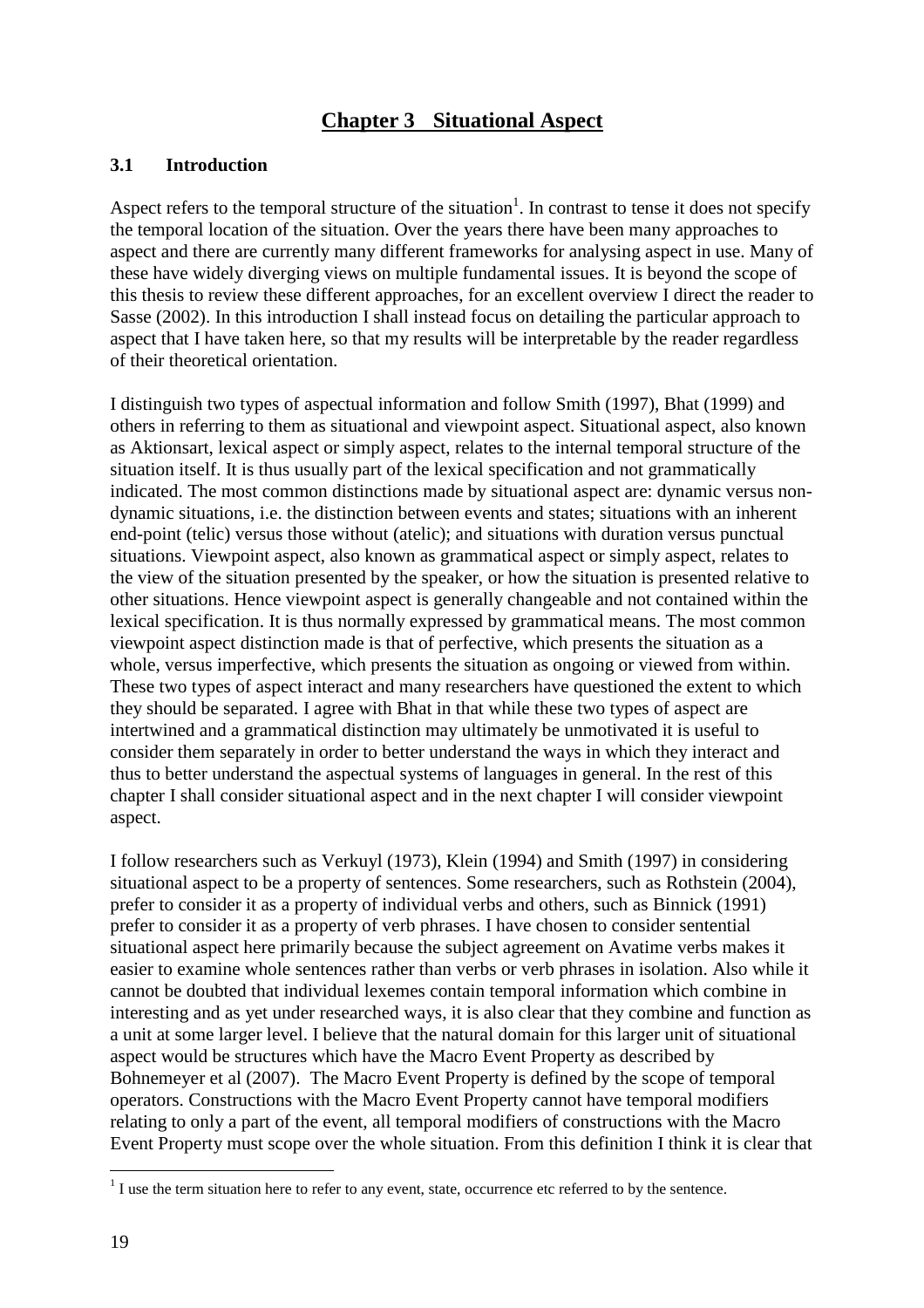the structures which have the Macro Event Property are exactly those where the situational aspectual information of the individual atoms combines into units which interact on a larger discourse level. This hypothesis requires further testing, though, and is well beyond the scope of this thesis. Thus to avoid entering into this issue I only consider single verb sentences which satisfy the Macro Event Property and have no subparts which also have this property.

Some researchers, such as Binnick (1991), consider situational aspect classes to be based on a basic set of semantic differences between situations and thus largely unvarying crosslinguistically. While I agree that situational aspect classes are motivated by semantic distinctions, I believe that they can and do vary cross-linguistically and must therefore be grammatically motivated by language internal differences. Thus in Section 3.2 I describe the method I have used to test for grammatical differences which distinguish the situational aspect classes of Avatime. The next four sections detail the results of these tests: Section 3.3 gives the results of tests involving mood, Section 3.4 gives the results of tests involving viewpoint aspect, Section 3.5 gives the results of tests involving temporal adverbials, and Section 3.6 summarises the classes found and their grammatical and semantic properties. In Section 3.7, I compare the Avatime classes with classes found in other languages and with situational aspect theory in general. Finally I give a brief conclusion in Section 3.8.

#### **3.2 Method of Investigation**

The common Vendler classification of English verb phrases into four classes, activities, accomplishments, achievements and states<sup>2</sup>, see example 1, (Vendler, 1957), was used to aid the selection of a sample of Avatime sentences that would cover a wide range of situational aspect classes. 28 Avatime sentences were chosen, which translated into English sentences with verb phrases from each of the four Vendler classes (examples 2-28). This method of sample construction was used to ensure variation and not in order to find direct translational comparisons between Avatime situational aspect properties and the Vendler classes. Therefore I will not discuss the Vendler classes again until the comparison in Section 3.7.1.

| 1. activities | run, walk, swim, draw, drive a car                                      |
|---------------|-------------------------------------------------------------------------|
|               | accomplishments run a mile, walk home, swim 500 metres, paint a picture |
| achievements  | find, notice, solve the puzzle, win the race, die, stop                 |
| states        | desire, want, love, hate, be red, know                                  |

Sentences which translate into English activities:

2. *a-d*ɔ̀ C1S-sleep 'He slept.' or 'He fell asleep.'

(R11251\_AB)

3. *a-ta kịmịmị* C1S-eat rice 'He ate rice.'

(R11231\_MM)

<sup>&</sup>lt;sup>2</sup> In order to avoid confusion, I will refer to the Vendler classes all in lower case and the Avatime classes with initial capitalisation.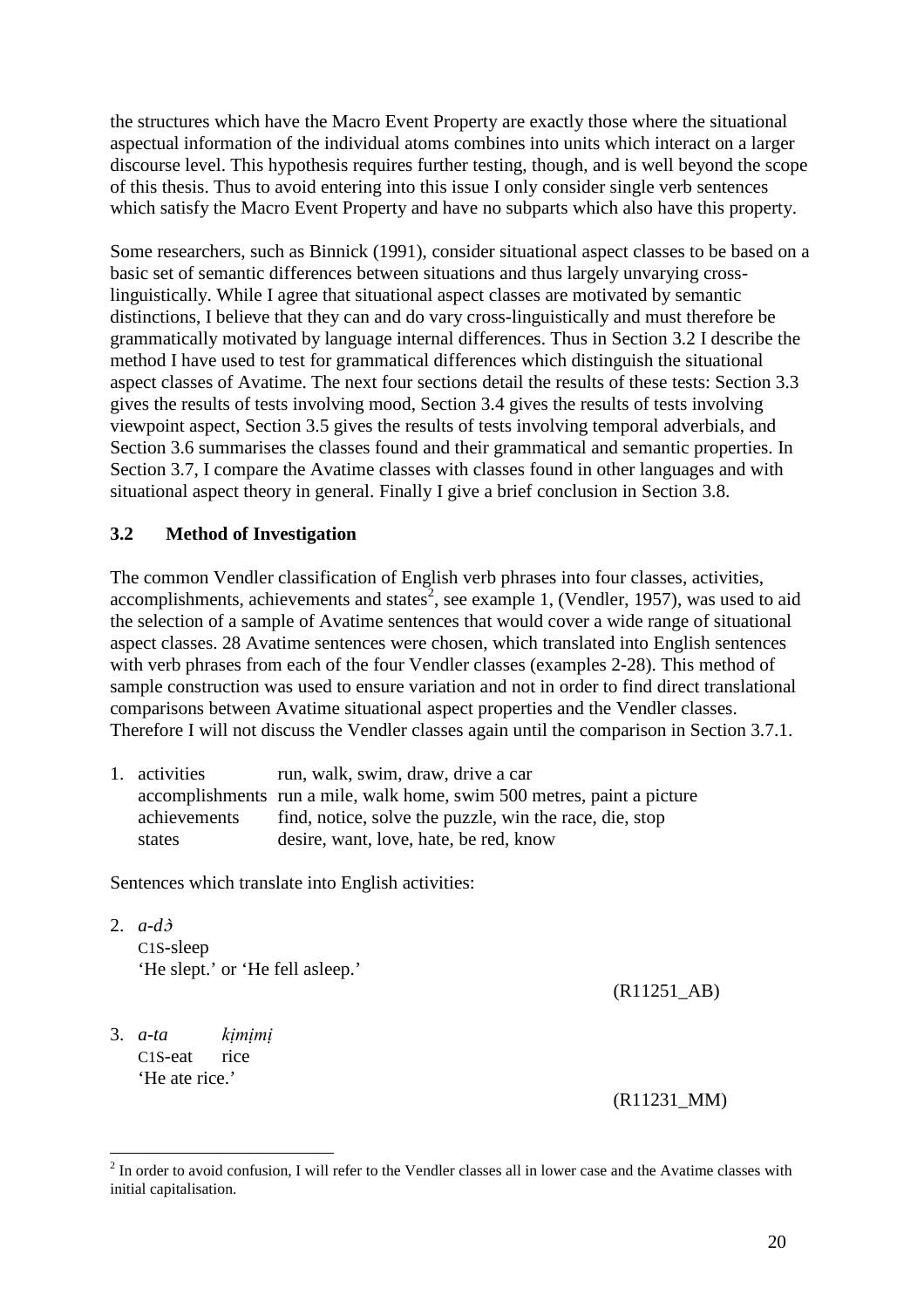4. *dzeni a-d*<sup>ɔ</sup>  $C1S$ -land 'It rained.'

(R11171\_SO)

| Sentences which translate into English accomplishments:                                                                          |                                       |
|----------------------------------------------------------------------------------------------------------------------------------|---------------------------------------|
| 5. $a-ba$<br>C1S-come<br>'He came.'                                                                                              |                                       |
|                                                                                                                                  | $(R11253_MM)$                         |
| $6. a-dra$<br>o-popo-lo<br>C1S-open C2S-door-DEF<br>'He opened the door.'                                                        |                                       |
| 7. $a-dz\varepsilon$                                                                                                             | $(R11181$ <sub>-AB</sub> $)$          |
| $C1S-go$<br>'He went.'                                                                                                           | $(R11253_MM)$                         |
| koranti-e<br>8. <i>a-na</i><br>banana- $DEF3$<br>$C1S$ -eat<br>'He ate the banana.'                                              | $(R11181$ <sub>-AB</sub> $)$          |
| 9. $a$ -tr $\varepsilon$<br>$n\tilde{i}$<br><i>Oholo</i><br>C1S-go LOC<br>Ho<br>'He went to Ho.'                                 |                                       |
| 10. $e$ - $dz$ <i>i</i>                                                                                                          | $(R11271_MM)$                         |
| C1S-return<br>'He returned.'                                                                                                     | $(R11253_MM)$                         |
| 11. $e$ -si<br>$li$ -gba-l $\varepsilon$<br>C1S-paint C3S-house-DEF<br>'He painted the house.'                                   |                                       |
|                                                                                                                                  | $(R11181$ <sub>-AB</sub> $)$          |
| $12.$ $o$ -mwe-no<br>$\hat{\varepsilon}$ -w $\partial$ <i>i</i><br>C <sub>2</sub> S-fall<br>C2S-orange-DEF<br>'The orange fell.' |                                       |
|                                                                                                                                  | $(R11191$ <sub><math>AB)</math></sub> |

<sup>&</sup>lt;sup>3</sup><br>Note here that in English the definite object makes this an accomplishment rather than an activity (compare example 3).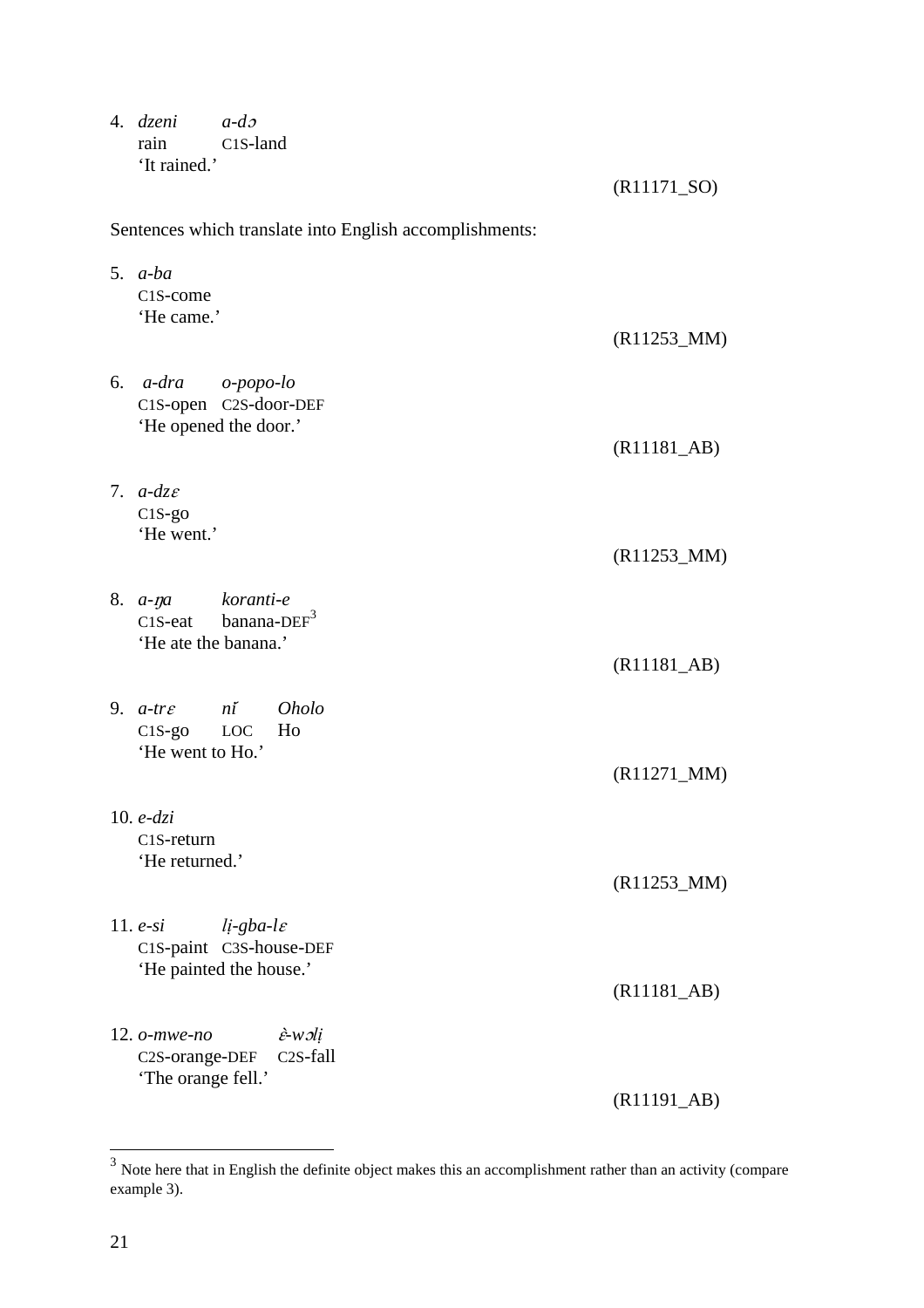| Sentences that translate into English achievements:                                        |                             |                       |                          |
|--------------------------------------------------------------------------------------------|-----------------------------|-----------------------|--------------------------|
| $13. ma-m2$<br>$b\varepsilon$<br>1S-see<br>C4P<br>'I saw/found them.' "*I looked at them.' |                             |                       | $(R11171\_SO)$           |
| 14. $a$ -sa<br>$y\varepsilon$<br>$C1S-hit$<br>C1S<br>'He hit him.'                         |                             |                       |                          |
|                                                                                            |                             |                       | $(R11231_MM)$            |
| 15. $a$ -tr $\sigma$<br>$\overline{si}$<br>C <sub>1</sub> S-promise<br><b>COMP</b>         | yáà-kla<br>C1S.LOG:POT-read | ke-plikpa<br>C6S-book | $li$ -ya<br>$C3S4$ -this |
| 'He promised to read this book.'                                                           |                             |                       | $(R11241$ _WO)           |
| Sentences which are translated into English states                                         |                             |                       |                          |
|                                                                                            |                             |                       |                          |
| 16. e-keme<br>C1S-become.big                                                               |                             |                       |                          |
| 'He is big.'                                                                               |                             |                       | $(R11171_SO)$            |
| 17. $e$ - $pe$                                                                             |                             |                       |                          |
| C <sub>1</sub> S-tire                                                                      |                             |                       |                          |
| 'He is tired.'                                                                             |                             |                       | $(R11171_SO)$            |
| 18. $e$ -tse                                                                               |                             |                       |                          |
| C <sub>1</sub> S-die                                                                       |                             |                       |                          |
| 'He is dead.' or 'He died.'                                                                |                             |                       | $(R11171_SO)$            |
| $19. \$<br>$a$ -su                                                                         |                             |                       |                          |
| light-DEF C1S-be.lit<br>'The light is on.'                                                 |                             |                       |                          |
|                                                                                            |                             |                       | $(R11231_MM)$            |
| $20.$ $ku$ -sa-a<br>$k$ $\sigma$ - $li$                                                    | kpekpe                      |                       |                          |
| C5S-cloth-DEF<br>$C5S$ -be.at<br>'The cloth is black.'                                     | black                       |                       |                          |
|                                                                                            |                             |                       | $(R11231_MM)$            |

 4 Note that often Class 6 singular nouns take Class 3 singular agreement on demonstratives, this could be a speech error but it seems to happen remarkably often and regularly. More research needs to be done to determine the cause.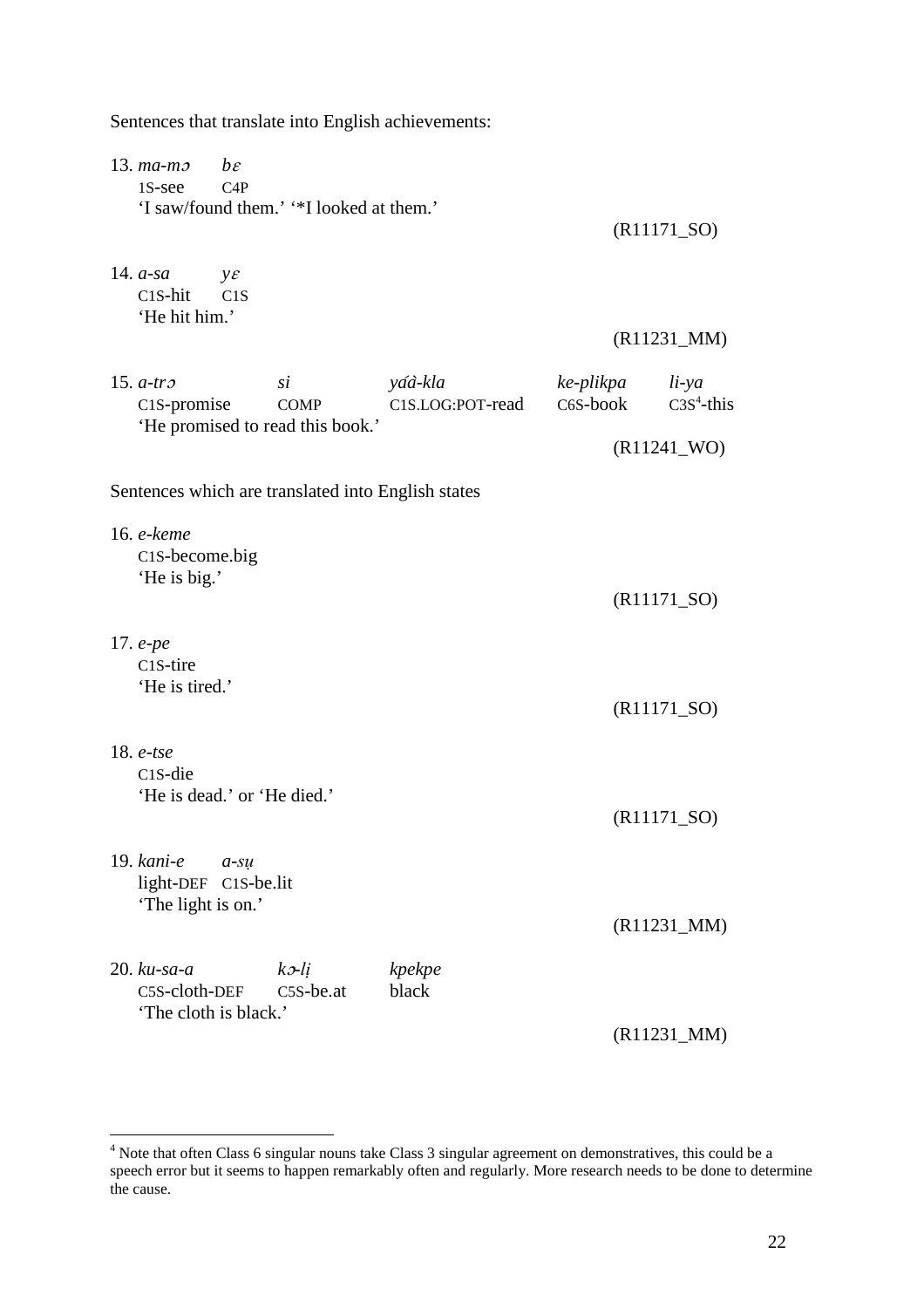| $21.$ me-te<br>1S-know<br>'I know it.'                                                                    | $b\varepsilon$<br>C4P |                                                                               |              |                               | $(R11171_SO)$           |
|-----------------------------------------------------------------------------------------------------------|-----------------------|-------------------------------------------------------------------------------|--------------|-------------------------------|-------------------------|
| $22.$ $o$ -di<br>$C1S-sit$                                                                                | $ke$ -se-a            | C6S-ground-DEF<br>'He is seated on the ground.'                               |              |                               | $(R11231_MM)$           |
| 23. $\bar{o}$ -nū<br>$C1S$ -be<br>'He is a teacher.'                                                      |                       | <i>ōdōbàsī</i><br>teacher                                                     |              |                               |                         |
| $24.$ $\nu$ -li ní $\mathcal{N}$ ano<br>C <sub>1</sub> S-be.at LOC                                        |                       | Vane                                                                          |              |                               | $(R11253_MM)$           |
| 'He is in Vane.'                                                                                          |                       |                                                                               |              |                               | $(R11171_SO)$           |
| 25. $\sigma$ -niv $\sigma$ - $\varepsilon$<br>C <sub>1</sub> S-child-DEF<br>'The child is in the basket.' |                       | x x pasi ni<br>$C1S$ -be.in                                                   | LOC          | $ka$ -so-ya<br>C6S-basket-DEF | $m\varepsilon$<br>in    |
|                                                                                                           |                       |                                                                               |              |                               | $(R11271_MM)$           |
| 26. $\sigma$ -niv $\sigma$ - $\varepsilon$<br>C1S-child-DEF                                               |                       | $x$ -sunu<br>C <sub>1</sub> S-hang LOC<br>'The child is hanging in the tree.' | $n\tilde{i}$ | $o$ -se-lo<br>C2S-tree-DEF    | $m\varepsilon$<br>in    |
|                                                                                                           |                       |                                                                               |              |                               | $(R11271_MM)$           |
| 27. $\sigma$ -niv $\sigma$ - $\varepsilon$<br>C1S-child-DEF                                               |                       | 0-tini<br>C1S-be.on<br>'The child is standing on the basket.'                 | $n_1$<br>LOC | ka-so-ya<br>C6S-basket-DEF    | aba<br>on               |
|                                                                                                           |                       |                                                                               |              |                               | $(R11271_MM)$           |
| $28.$ $o$ -popo-lo<br>C2S-door-DEF<br>'The door is open.'                                                 |                       | <i>è</i> -dra<br>C1S-open                                                     |              |                               |                         |
|                                                                                                           |                       |                                                                               |              |                               | (R11181 <sub>AB</sub> ) |
| 29. $a$ - $p\varepsilon$ si<br>'He wants to dance.'                                                       |                       | $yi-yz$<br>C1S-want COMP C1S.LOG.SBJV-dance C3S-dance                         |              | li-vuni                       |                         |
|                                                                                                           |                       |                                                                               |              |                               | $(R11241$ _WO)          |

Each of these sentences was then tested with two native speakers for compatibility and interpretation differences with each of the Avatime TAM categories and each of a set of temporal adverbials: the adverbs *koko* 'already', *tsyitsya* 'quickly', *blewuu* 'slowly' and *taba* 'twice'; the noun phrase ɔ*ny*ɔ*sasa tole,* 'for one hour'; and the prepositional phrase *ni*́ ɔ*ny*ɔ*sasa tole me* 'in one hour'. These adverbials were chosen either because they are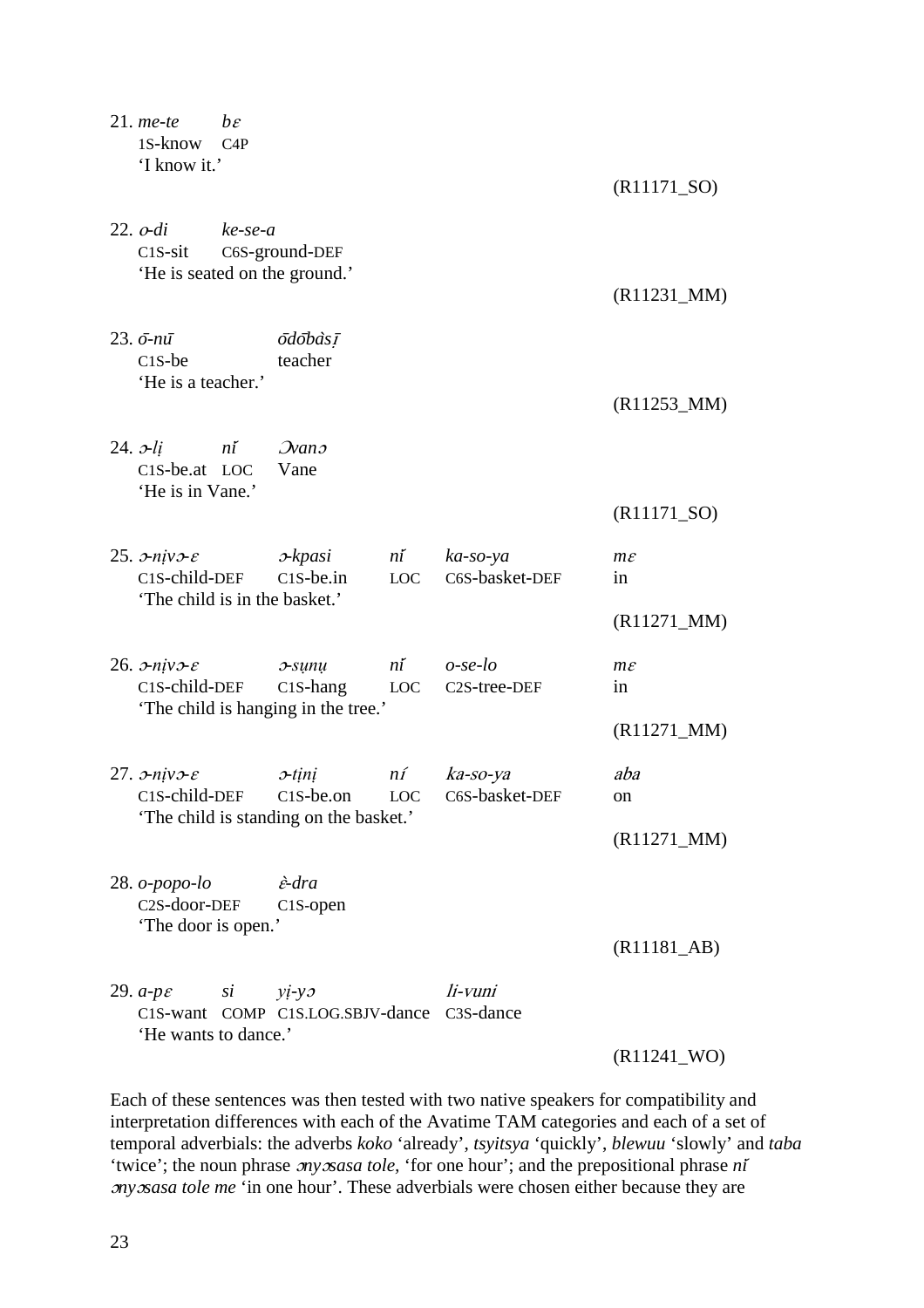commonly used in tests of situational aspect classes, for example (*ni)* ɔ*ny*ɔ*sasa tole (me)* 'in/for one hour', and *tsyitsya* 'quickly', or because they are very commonly used temporal adverbials in Avatime, for instance *taba* 'twice'. It was hoped that this group of adverbials would show some differences in behaviour depending on which sentence they occurred with, thus showing some of the properties of the Avatime situational aspect classes. It is undoubtable that there are many other temporal adverbials which would be interesting to study in this context, however due to time restrictions it was not possible to test more.

Sasse (2002) has pointed out that the common practice of testing situational aspect properties with temporal adverbials is potentially problematic because the temporal adverbial changes the situational aspect properties of the sentence to which it is added. This is indeed an issue which needs to be considered when conducting situational aspect tests with adverbials. However, I believe that if you only consider the combinational properties of the adverbial with the clause you are testing, rather than looking at the behaviour of the resulting clause, you gain useful information about the situational aspect properties of the original clause without the adverbial. For instance, one gains important information about the clauses *the bomb exploded* and *he ran* from the fact that the former is at least rather odd when modified by *for an hour* but the latter is fine. Of course the resulting sentence *he ran for an hour* has different temporal properties than the original sentence *he ran,* but this difference is not relevant for the comparison between the original two clauses *the bomb exploded* and *he ran*.

# **3.3 Mood**

There were no systematic differences in the behaviour of the sentences in the potential and subjunctive moods, which correlated with temporal information. This is not surprising given that mood generally relates to the speaker's opinion of the likelihood of the situation rather than to its internal temporal properties. Thus, sentences expressing situations with different internal temporal properties would be expected to behave similarly in each mood.

# **3.4 Aspect**

# *3.4.1 Aorist*

The clearest difference among the sentences in my sample is the interpretation they get in the aorist aspect. While, given the right context, all sentences in the aorist can be interpreted as referring to situations in the past, present or future, the default interpretation varies according to the sentence's situational aspect properties.

The sentences which get a default past interpretation are examples 2-14, repeated here as 30:

| 'He came.'            | (example 5)  |
|-----------------------|--------------|
| 'He slept.'           | (example 2)  |
| 'He opened the door.' | (example 6)  |
| 'He went.'            | (example 7)  |
| 'He ate the banana.'  | (example 8)  |
| 'He hit him.'         | (example 14) |
| 'He ate rice.'        | (example 3)  |
| 'He went to Ho.'      | (example 9)  |
| 'It rained.'          | (example 4)  |
| 'He returned.'        | (example 10) |
|                       |              |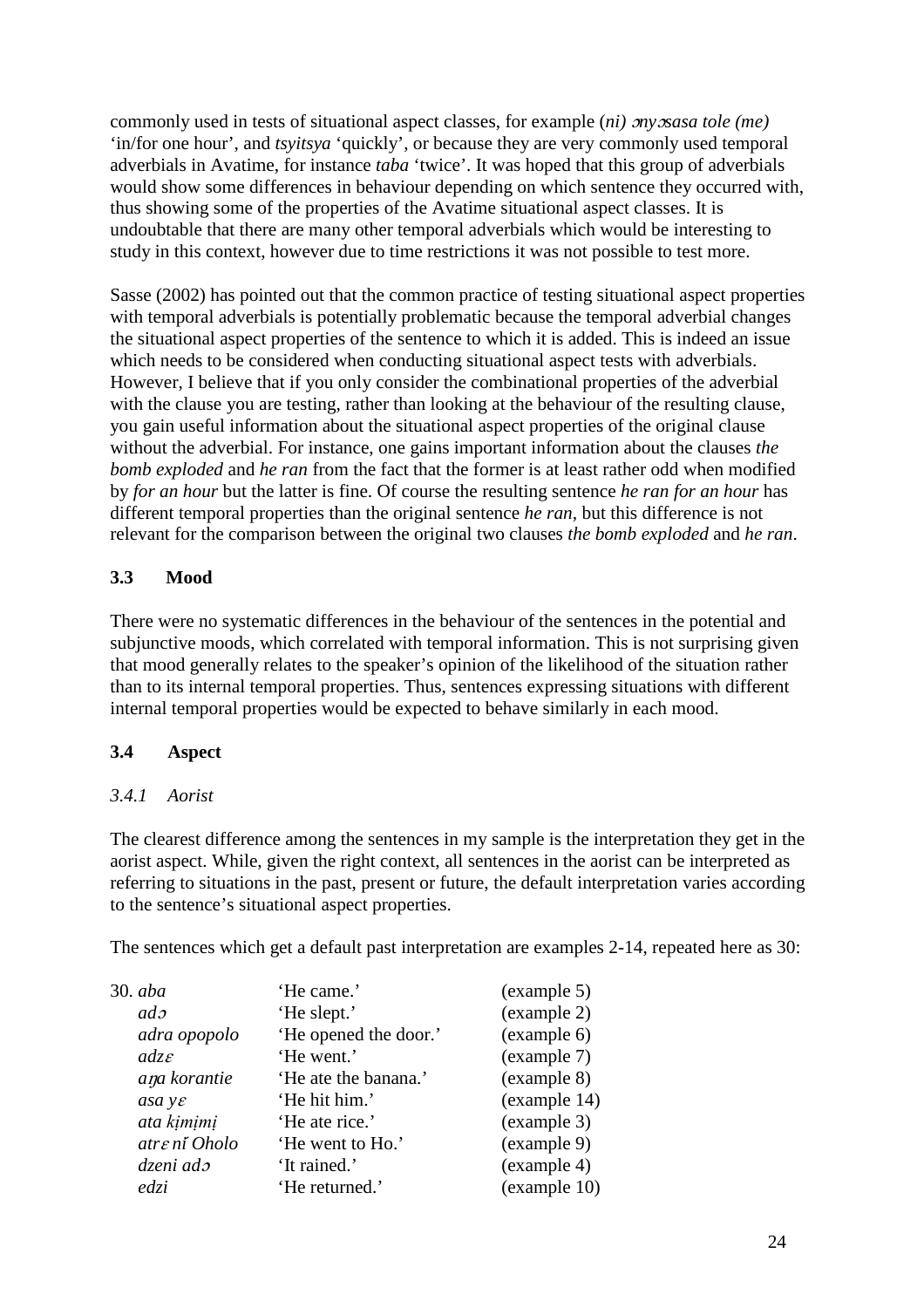| esi ligbal $\varepsilon$               | 'He painted the house.' | (example 11)                  |
|----------------------------------------|-------------------------|-------------------------------|
| $m$ am $\sigma$ <i>b</i> $\varepsilon$ | 'I saw/found them'      | (example 13)                  |
| omweno èwoli                           | 'The orange fell.'      | $\left($ example 12 $\right)$ |

The sentences which receive a default present interpretation are examples 16-29 above, repeated here as 31:

| 31. ekeme                         | 'He is big.'                                        | (example 16) |
|-----------------------------------|-----------------------------------------------------|--------------|
| epe                               | 'He is tired.'                                      | (example 17) |
| etse                              | 'He is dead.'                                       | (example 18) |
| kanie asu                         | 'The light is on.'                                  | (example 19) |
| kusa koli kpekpe                  | 'The cloth is black.'                               | (example 20) |
| $mete$ be                         | 'I know it.'                                        | (example 21) |
| odi kesa                          | 'He is seated on the ground.'                       | (example 22) |
| onū odobàsī                       | 'He is a teacher.'                                  | (example 23) |
| sli ni Ivans                      | 'He is in Vane.'                                    | (example 24) |
| mivoe okpasi ní kasoya me         | 'The child is in the basket.'                       | (example 25) |
| mivoe osunu ní oselo me           | 'The child is hanging in the tree.'                 | (example 26) |
| <i>snivos stini ní kasoya aba</i> | 'The child is standing on the basket.' (example 27) |              |
| opopolo èdra                      | 'The door is open.'                                 | (example 28) |
| ape si viyo livuni                | 'He wants to dance.'                                | (example 29) |
|                                   |                                                     |              |

Note that example 15, *atro si yáàkla keplikpa liya* 'He promised to read this book.', was equally often translated in the past and the present.

Here you can see a clear pattern where all the sentences which translate to English states have a default present reading in the aorist, while all the sentences which translate to English nonstates have a default past reading. This default time reference pattern in the aorist is extremely common in the region and seems to be a regional phenomenon (Welmers, 1973). It is in fact this pattern co-occurring with the unmarked form of the verb that is used to define the aorist aspect, so this is definitely not a new phenomenon. It does, however, give us a clear motivation to separate Avatime sentences into two situational aspect classes, determined by their behaviour in the aorist.

There is only one case, example 15, which does not fit into either group because, at least in this testing, it is just as likely to be interpreted in the past as it is to be interpreted in the present. This sentence can also be seen to have some properties of states and achievements, it can be seen to be the punctual act of promising or it can also be viewed as the state that you enter into of having promised. Thus it is not wholly surprising that this sentence would occur with both interpretations. We will have to see how it behaves in later tests in order to determine to which of these classes, if either, it belongs.

| Table 1: Summary of Avatime situational aspect classes and their behaviour at this point |  |  |  |  |  |
|------------------------------------------------------------------------------------------|--|--|--|--|--|
|------------------------------------------------------------------------------------------|--|--|--|--|--|

| <b>Situational Aspect Class</b> | Aorist  |
|---------------------------------|---------|
| <b>Class</b>                    | past    |
| Class 2                         | present |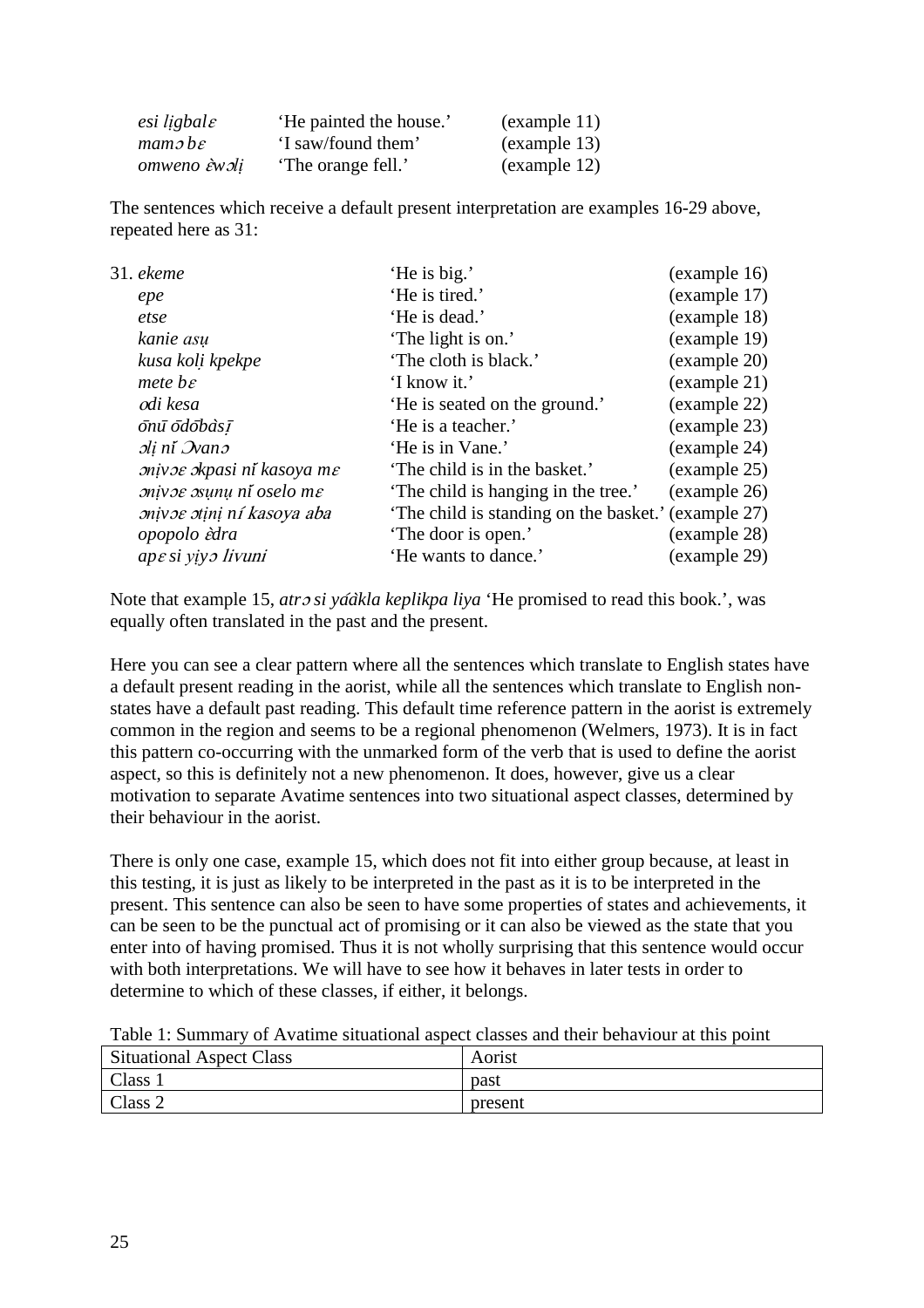#### *3.4.2 Habitual*

All sentences in my sample can occur in the habitual, except for example 23,  $\bar{\rho}n\bar{u} \bar{\sigma}d\bar{\sigma}b\dot{a}s\bar{f}$  'he is a teacher'. This is not a surprising exception as being a teacher is not normally something that someone would do habitually. Possibly more surprising is that example 18, *etse* 'he is dead', can occur in the habitual (example 32) with the meaning 'he is normally sick'. This apparent discrepancy is explained when you see that *tse* 'die' actually refers to the change of state rather than to the final end result, as I shall show later in this chapter. Thus it is perfectly reasonable for someone to be habitually in the process of dying but it is still surprising for someone to habitually be a teacher, unless they were an actor<sup>5</sup>.

32. *i-z*e-tse C1S-HAB-die 'He is normally sick.'

#### (R11171\_SO)

There was variation in the English translation of many sentences from both Class 1 and 2 in the habitual. Some of these were translated as 'used to do X', while others were translated as 'always do X'. However, I do not believe that this difference in translation reflects a real difference in meaning. Firstly, some sentences were translated in both ways during the testing (examples 33 and 34). Secondly, there is not normally a distinction between past and present habitual in Avatime and sentences will be interpreted in either way depending on the context. Thirdly, the way that this difference patterns does not match any other grouping found during this testing or seem to follow any noticeable semantic difference. Finally, this interchangeability is also found in the English speech of Avatime native speakers. All of these facts taken together indicate that the alternation between the 'used to do X' and 'always do X' translations is not a meaningful alternation and probably reflects an ambiguity in tense.

33. *ị-z*ɛ-*d*<sup>ɔ</sup>

C1S-HAB-sleep 'He used to sleep.'

(R11181\_AB)

34. *ị-z*ɛ-*d*<sup>ɔ</sup> C1S-HAB-sleep 'He always sleeps.'

(R11251\_AB)

#### *3.4.3 Progressive*

 $\overline{a}$ 

One of the standard situational aspect tests used in Indo-European languages is whether or not a verb can occur in the progressive. This distinguishes stative sentences, which cannot normally occur in this aspect, from other sentences, which can. It also distinguishes achievement sentences, which typically receive an iterative interpretation in the progressive,

<sup>5</sup> Note that because I later claim that *etse* is one of a class of clauses which are distinguished by the fact that the changes they encode are irreversible, it is actually still strange that these verbs can occur in the habitual. However, it seems that as with *etse* whenever they occur in the habitual it is the change which occurs repeatedly. An end-point is never reached and so the change is free to occur again or continue to occur. It is only when these clauses occur in the aorist that they are interpreted as completed irreversible changes, which cannot be repeated.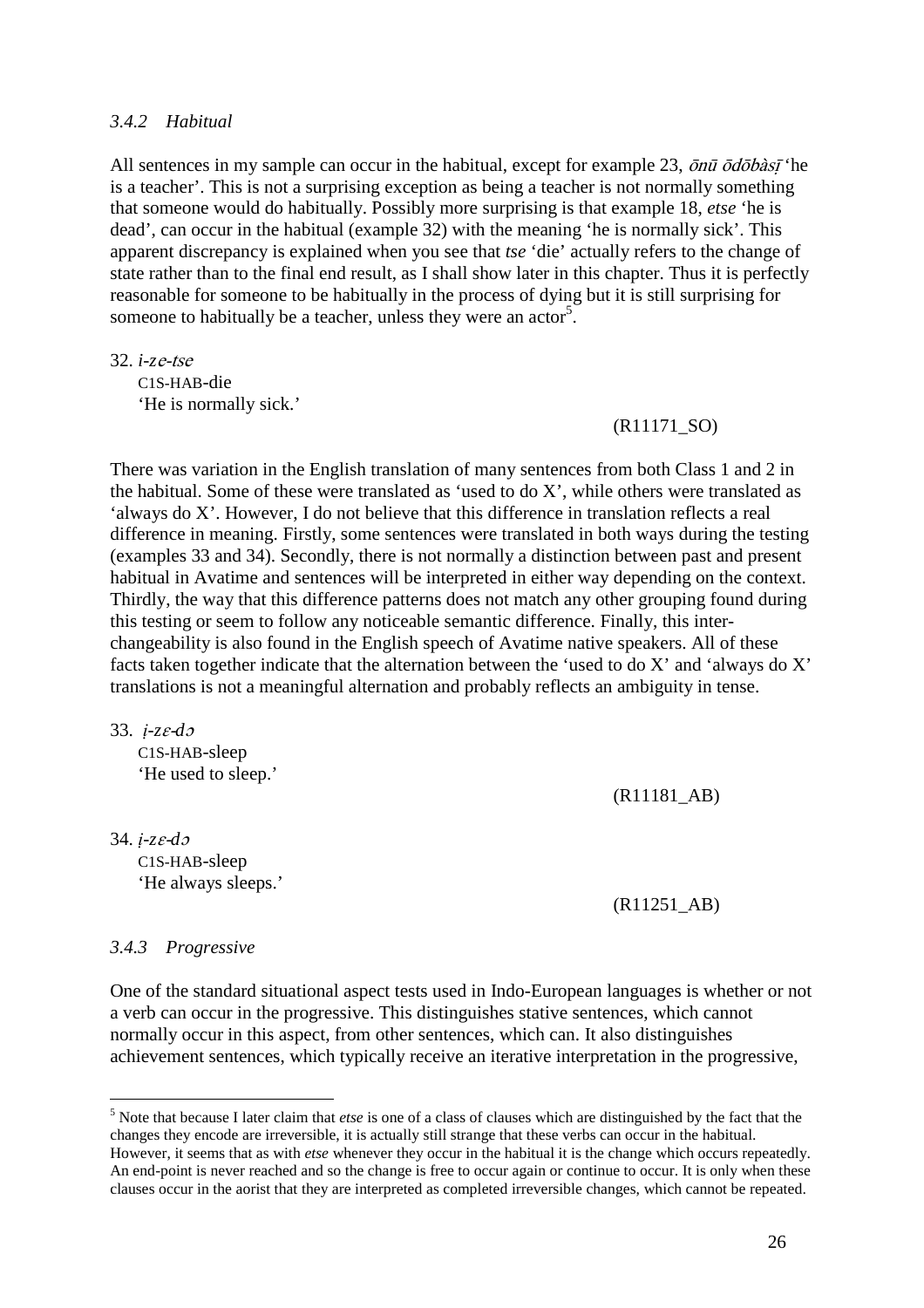from activity and accomplishment sentences, which typically receive an ongoing action interpretation.

One might expect, given the common Indo-European pattern, that Class 2 Avatime sentences would not be able to occur in the progressive. However, all the sentences in my sample can be put into the progressive, though in some cases a suppletive verb form is used, which I will discuss later. Sentences can be grouped, however, by the different interpretations they receive in this aspect

Most Class 1 sentences get a standard 'in progress' reading, with a default present time reference interpretation (examples 35-44)

| 35. dzeni                              | $\hat{\varepsilon}$ $\hat{\varepsilon}$ - $d\sigma$ |                                    |
|----------------------------------------|-----------------------------------------------------|------------------------------------|
| rain                                   | C1S:PROG-land                                       |                                    |
| 'It is raining.'                       |                                                     | $(R11171_SO)$                      |
| 36. $\hat{\epsilon} \in -d\mathcal{I}$ |                                                     |                                    |
| C1S:PROG-sleep                         |                                                     |                                    |
| 'He is sleeping.'                      |                                                     |                                    |
|                                        |                                                     | $(R11181$ <sub><i>AB</i></sub> $)$ |
| 37. <i>èé-dra</i>                      | o-popo-lo                                           |                                    |
| C1S:PROG-open                          | C2S-door-DEF                                        |                                    |
|                                        | 'He is opening the door.'                           |                                    |
|                                        |                                                     | $(R11181$ <sub>-AB</sub> $)$       |
|                                        |                                                     |                                    |
| 38. èé-dzi<br>C1S:PROG-return          |                                                     |                                    |
| 'He is returning.'                     |                                                     |                                    |
|                                        |                                                     | $(R11253_MM)$                      |
|                                        |                                                     |                                    |
| 39. <i>εε-ηα</i>                       | koranti-e                                           |                                    |
| C1S:PROG-eat                           | banana-DEF<br>'He is eating the banana.'            |                                    |
|                                        |                                                     | $(R11271_MM)$                      |
|                                        |                                                     |                                    |
| 40. $\hat{e}\acute{e}$ -si             | $li$ -gba-l $\varepsilon$                           |                                    |
| C1S:PROG-paint                         | C3S-house-DEF                                       |                                    |
|                                        | 'He is painting the house.'                         | $(R11181$ <sub><i>AB</i></sub> $)$ |
|                                        |                                                     |                                    |
| 41. <i>èé-ta</i>                       | kimimi                                              |                                    |
| C1S:PROG-eat                           | rice                                                |                                    |
| 'He is eating rice.'                   |                                                     |                                    |
|                                        |                                                     | $(R11231_MM)$                      |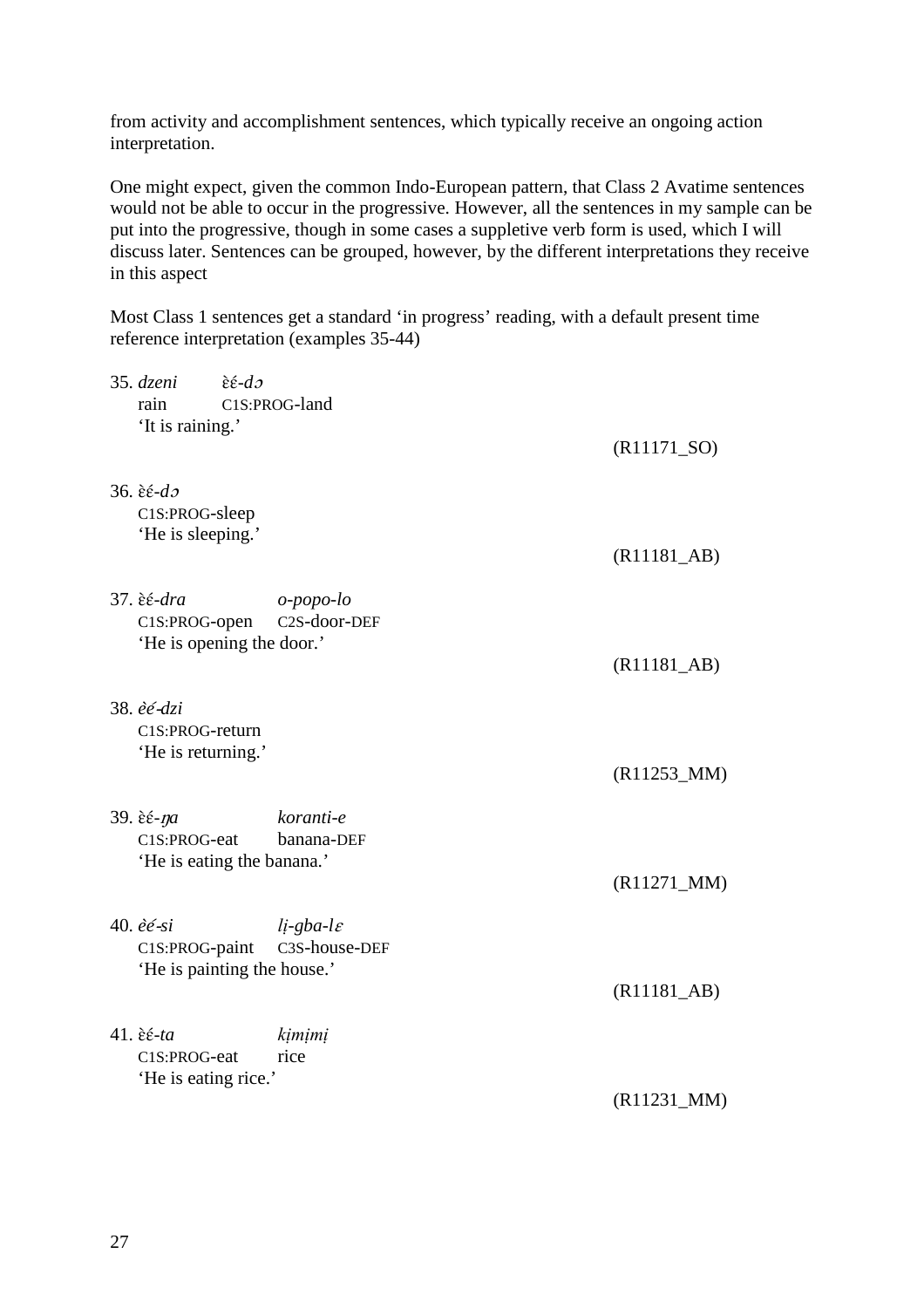42. ɛ̀ɛ́-*tr*ɛ *ni*́ *Oholo* C1S:PROG-go LOC Ho 'He is going to Ho.'

43. *m*ɛ̀ɛ́-*m*ɔ *b*<sup>ɛ</sup> 1S:PROG-see C4P 'I am seeing it.'

44. *o-mwe-no* ɛ̀ɛ́-*w*ɔ*lị* C2S-orange-DEF C2S:PROG-fall 'The orange is falling.'

(R11171\_SO)

(R11271\_MM)

(R11191\_AB)

Some Class 1 sentences get a habitual or iterative interpretation (examples 45-47). This difference likely indicates another situational aspect class, unless we later find substantial evidence for these sentences not grouping together.

45.  $\hat{\varepsilon} \in \overline{\varepsilon}$ *sa*  $y \varepsilon$ C1S:PROG-hit C1S 'He is hitting him.'

46. ɛ̀ɛ́-*ba* C1S:PROG-come 'He comes often.'

(R11253\_MM)

(R11231\_MM)

47. ɛ̀ɛ́-*dz*<sup>ɛ</sup> C1S:PROG-go 'He goes often.'

(R11253\_MM)

Class 2 sentences also split into two groups, with one group receiving an inchoative reading in the progressive (examples 48-53) and the remainder of the Class 2 sentences and *atr*ɔ *si ya*́*a*̀*kla keplikpa liya* 'He promised to read this book.' receiving a 'persistent present' reading (examples 54-62).

48. *e*̀*e*́*-keme*  C1S:PROG-become.big 'He is becoming big.'

49. *e*̀*e*́-*pe* C1S:PROG-tire 'He is tiring.'

(R11171\_SO)

(R11171\_SO)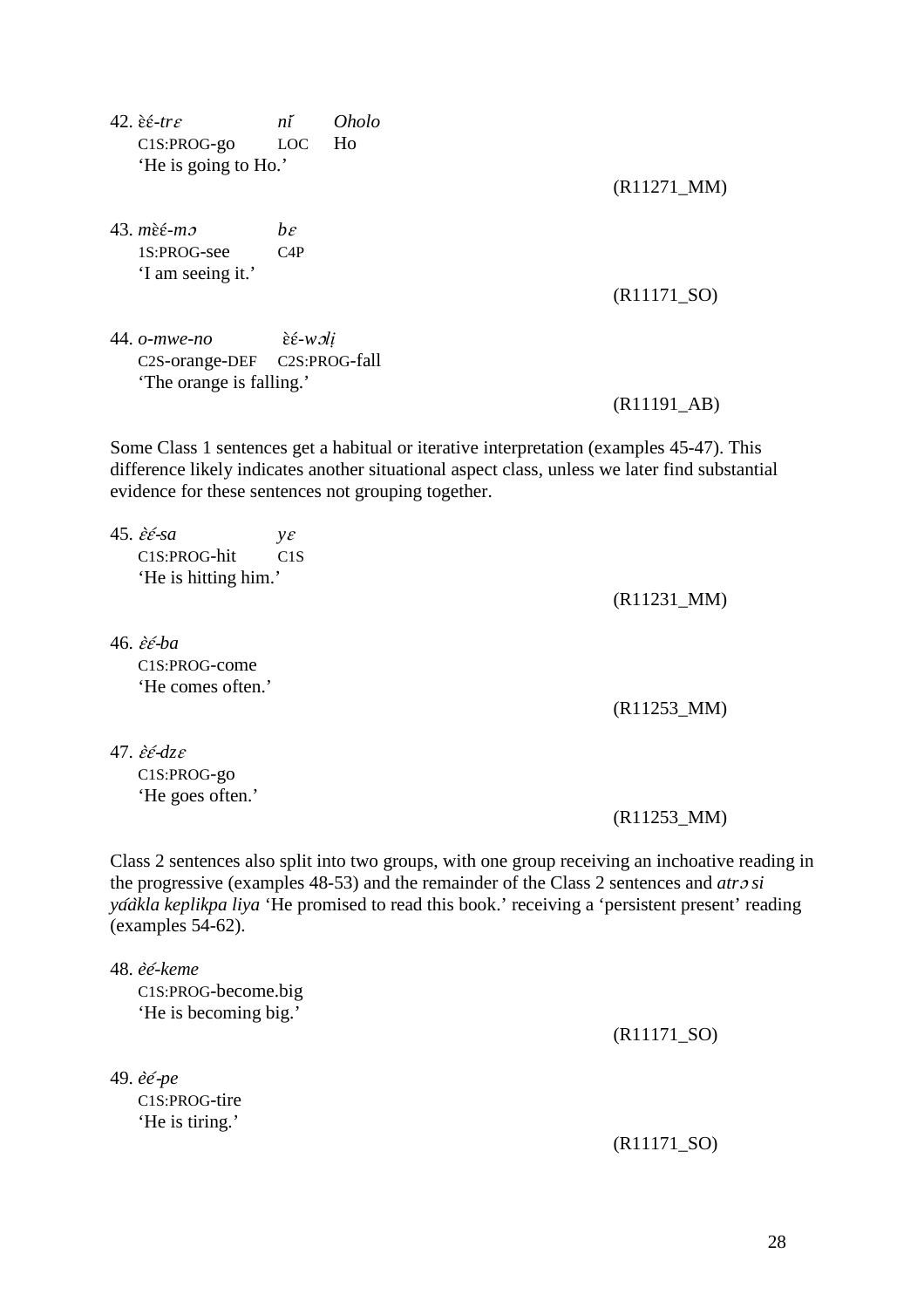50. *e*̀*e*́*-tse*  C1S:PROG-die 'He is sick/dying.'

(R11171\_SO)

| $51.$ $ku$ -sa-a<br>C5S-cloth-DEF<br>'The cloth is getting black/dirty.'                           | kèé-ze<br>C5S:PROG-be                         | kpekpe<br>black               |                                   |                                   |
|----------------------------------------------------------------------------------------------------|-----------------------------------------------|-------------------------------|-----------------------------------|-----------------------------------|
|                                                                                                    |                                               |                               |                                   | $(R11231_MM)$                     |
| 52. $o$ -popo-lo<br>C2S-door-DEF<br>'The door is opening.'                                         | <i>εε</i> -dra<br>C1S:PROG-open               |                               |                                   | $(R11181$ <sub>-</sub> AB)        |
| 53. mèé-te<br>1S:PROG-know<br>'I'm getting to know it.'                                            | $h\varepsilon$<br>C4P                         |                               |                                   | $(R11171_SO)$                     |
| 54. $\hat{\varepsilon} \in p\varepsilon$<br>C1S:PROG-want<br>'He still wants to dance.'            | si<br><b>COMP</b>                             | $yi-yz$<br>C1S.LOG.SBJV-dance | li-vuni<br>C <sub>3</sub> S-dance |                                   |
|                                                                                                    |                                               |                               |                                   | $(R11241$ _WO)                    |
| 55. $\hat{\varepsilon} \in tr \mathfrak{I}$<br>C1S:PROG-promiseCOMP                                | si                                            | yáà-kla<br>C1S.LOG:POT-read   | ke-plikpa<br>C6S-book             | $li$ -ya<br>C <sub>3</sub> S-this |
| 'He promised to read this book.'                                                                   |                                               |                               |                                   | $(R11241$ _WO)                    |
| 56. <i>èé-ze</i><br>C1S:PROG-be<br>'He is still sitting on the ground'                             | ke-se-a<br>C6S-ground-DEF                     |                               |                                   | $(R11231_MM)$                     |
| 57. èé-ze<br>C <sub>1</sub> S:PROG-be<br>'He is still a teacher.'                                  | odobàsī<br>teacher                            |                               |                                   | $(R11253_MM)$                     |
| 58. <i>èé-ze</i><br>C1S:PROG-be<br>'He is still in Vane.'                                          | $\mathcal{D}$ ano<br>ní<br>Vane<br><b>LOC</b> |                               |                                   |                                   |
|                                                                                                    |                                               |                               |                                   | $(R11171_SO)$                     |
| 59. kani-e<br>$\hat{\varepsilon}$ $\hat{\varepsilon}$ -su<br>light-DEF<br>'The light is still on.' | C1S:PROG-be.lit                               |                               |                                   | $(R11231_MM)$                     |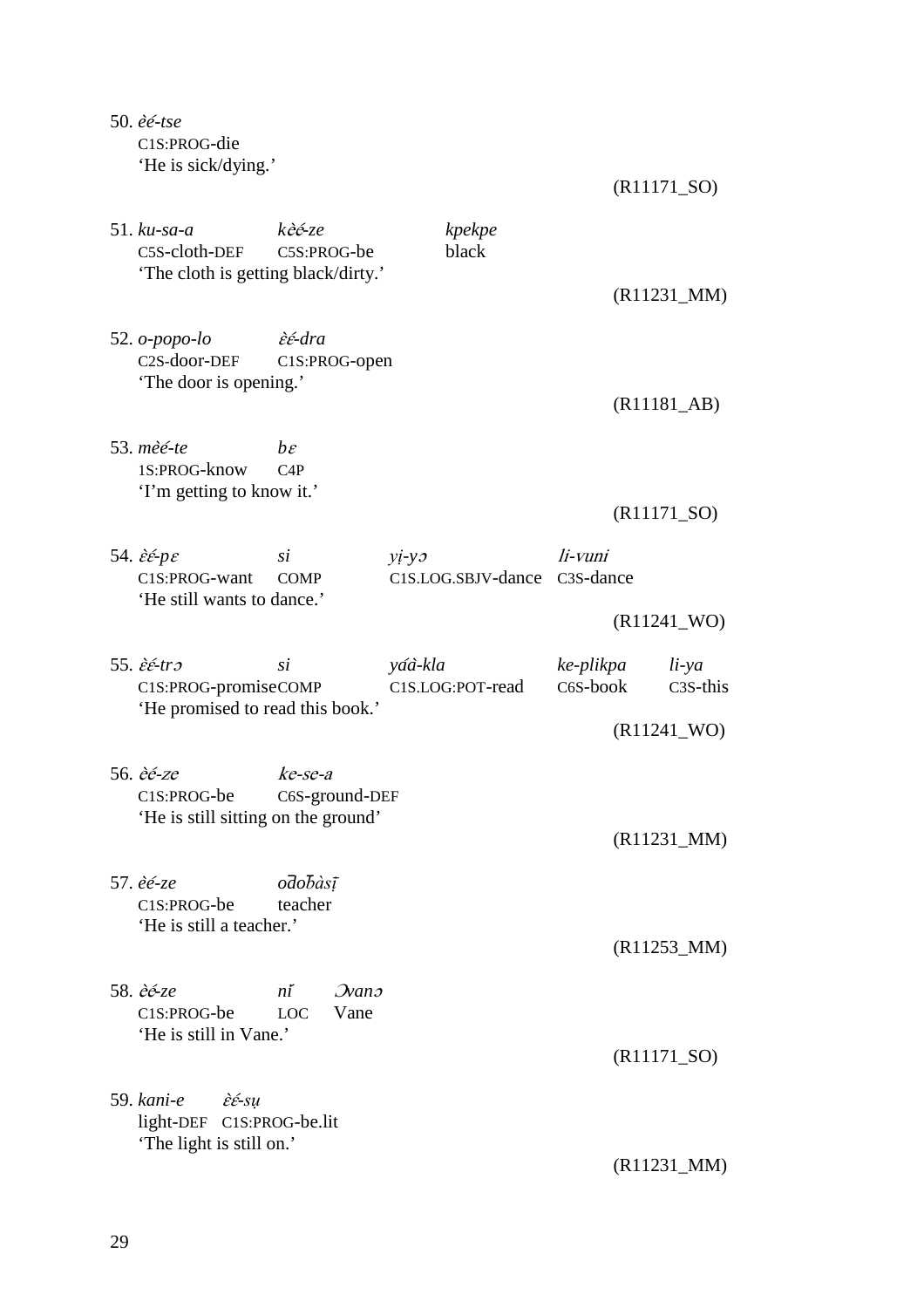| 60. $\sigma$ -niv $\sigma$ - $\varepsilon$<br>C1S-child-DEF C1S:PROG-be LOC                                      | èé-ze | ní | ka-so-ya<br>C6S-basket-DEF              | $m\varepsilon$<br>1n  |
|------------------------------------------------------------------------------------------------------------------|-------|----|-----------------------------------------|-----------------------|
| 'The child is still in the basket.'                                                                              |       |    |                                         | $(R11271_MM)$         |
| 61. $\sigma$ -niv $\sigma$ - $\varepsilon$<br>C1S-child-DEF C1S:PROG-be LOC<br>'The child is still in the tree.' | èé-ze | ní | $o$ -se-lo<br>C <sub>2</sub> S-tree-DEF | $m\varepsilon$<br>1n  |
|                                                                                                                  |       |    |                                         | $(R11271 \text{ MM})$ |
| 62. $\sigma$ -niv $\sigma$ - $\varepsilon$<br>C1S-child-DEF C1S:PROG-be LOC                                      | èé-ze | ní | ka-so-ya<br>C <sub>6</sub> S-basket-DEF | aba                   |
| 'The child is still on the basket.'                                                                              |       |    |                                         | <sub>on</sub>         |
|                                                                                                                  |       |    |                                         | $(R11271_MM)$         |

As you can see in the above examples, many verbs that occur in this second group are replaced with a suppletive verb form *ze*̀ 'be' when they occur outside of the aorist aspect. These verbs are the copula verbs *lị*́ 'be at' and *nu*̄ 'be' and the positional verbs *di*́ 'sit', *kpasị*̀ ̄ 'be in', *sụnụ* 'hang' and *tịn*ị 'be on'. All these verbs also take subject agreement markers from Set 2 rather than Set 1. This clearly marks these verbs as a separate group within Avatime, though how it relates to the situational aspect classes remains to be seen. It is clear that this group is contained within one situational aspect class, but from the data available at present it seems that this class has other members: the three sentences 54, 55 and 59. It is possible that the copulas and positionals form a distinct sub class but it is also possible that their grammatical differences have a non-temporal basis. It is worth pointing out here that at least the copula verb *lị*́'be at' can occur in sentences which lie in different classes depending on the object, as can be seen in example 20 and 51 where the progressive sentence clearly has an inchoative interpretation, thus placing the sentence in a different class. This indicates that while these verbs may have some temporal properties, which cause the sentences which contain them to group together in this 'persistent present' progressive class, these temporal properties do not preclude them forming part of a sentence in some other situational aspect class.

The progressive separates Avatime sentences into four groups depending on their interpretation. There are also similarities in the internal temporal properties of the situations described by the sentences in each group. So this is a strong motivation for making each of these groups a separate situational aspect class. Class 1 sentences are split into Class A, which get a standard 'in progress' interpretation, and Class B, which get an iterative interpretation. Class A sentences all express a dynamic situation with some duration, which may be temporally bounded (such as examples 38, 40 & 42) or unbounded (such as examples 35, 36 & 41). Class B sentences all express a change of state. Class 2 as defined earlier by the behaviour in the aorist is similarly split into two classes. Class C sentences get an inchoative interpretation and Class D sentences get a persistent present interpretation.

It is also possible to see how the temporal features of these sentences would cause the different interpretations. An in progress reading is only possible if there is some type of action and if that action has duration. If an action lacks duration it can not be currently in progress unless it is being repeated, hence the iterative interpretation. If a change of state is in progress then by definition you get the inchoative reading so Class C and Class A are actually very similar in their interpretations here, though they are distinguished by their behaviour in the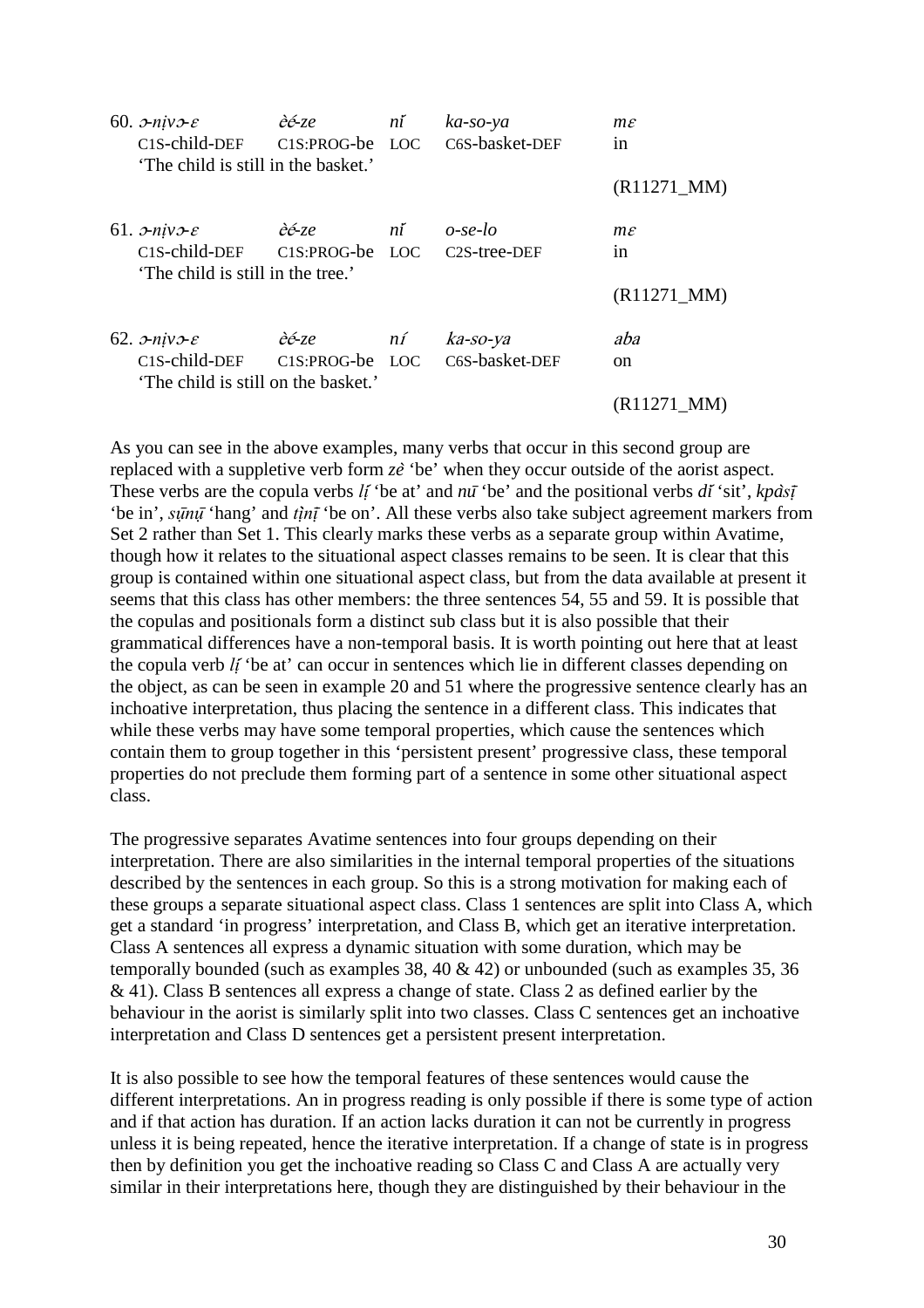aorist. Finally if there is no action at all then the action cannot be in progress, the most natural extension is to say that the state is in progress implying that the state also held prior to the topic time and hence it is persistent. This quick overview shows that the interpretations found here are in accordance with the perceived temporal properties of the classes. I shall discuss the semantics of the progressive aspect and its possible interpretations in more detail in Chapter 4.

Thus I conclude this section on aspect with four situational aspect classes determined by their behaviour in the aorist and progressive aspects (Table 2). In the next section I will show the behaviour of these classes when combined with temporal adverbs, this will strengthen the claim that these are in fact situational aspect classes with distinct grammatical behaviours and also shed more light on the classes' temporal properties.

| Situational         | Aorist  | Habitual | Progressive |
|---------------------|---------|----------|-------------|
| <b>Aspect Class</b> |         |          |             |
| Class A             | past    |          | in progress |
| Class B             | past    |          | iterative   |
| Class C             | present |          | inchoative  |
| Class D             | present |          | persistent  |

Table 2: Summary of the behaviour of Avatime situational aspect classes in all basic aspects

# **3.5 Temporal Adverbials**

### *3.5.1 Already*

All the sentences in my sample can occur with *koko* 'already', always receiving the 'situation has already occurred' interpretation. This lack of variation shows that this adverbial is not relevant for distinguishing the situational aspect differences found within my sample.

# *3.5.2 In one hour vs. for one hour*

The *in x time* vs. *for x time* test is a standard test used in situational aspect studies to distinguish telic and atelic situations. Atelic situations can be modified by *for x time* but not by *in x time*, conversely telic situations can be modified by *in x time* but are at least questionable when modified by *for x time*.

This test is not straightforward in Avatime, because there is no good translation for *in/for x time*. Examples 63 and 64 are normally given as the Avatime translations of English 'for one hour' and 'in one hour' respectively, however they both cover a wide range of very similar meanings. Each phrase can be translated into English 'for one hour', 'in one hour', 'within one hour' and 'one hour ago'. The only difference in range of translation between the two phrases is that 63 can mean 'at one o'clock' whereas, in this usage, 64 has a less exact 'around one o'clock' meaning. Other *in/for x time* expressions are formed in the same way and have similarly broad semantic ranges, at least when compared to English. The subtle difference in meaning and usage between these two phrases would be an interesting area for further study, however such an investigation is beyond the scope of this thesis. For the current purposes it is sufficient to know that the usage and range of interpretation of such expressions vary according to the clause they modify and this makes the test useful.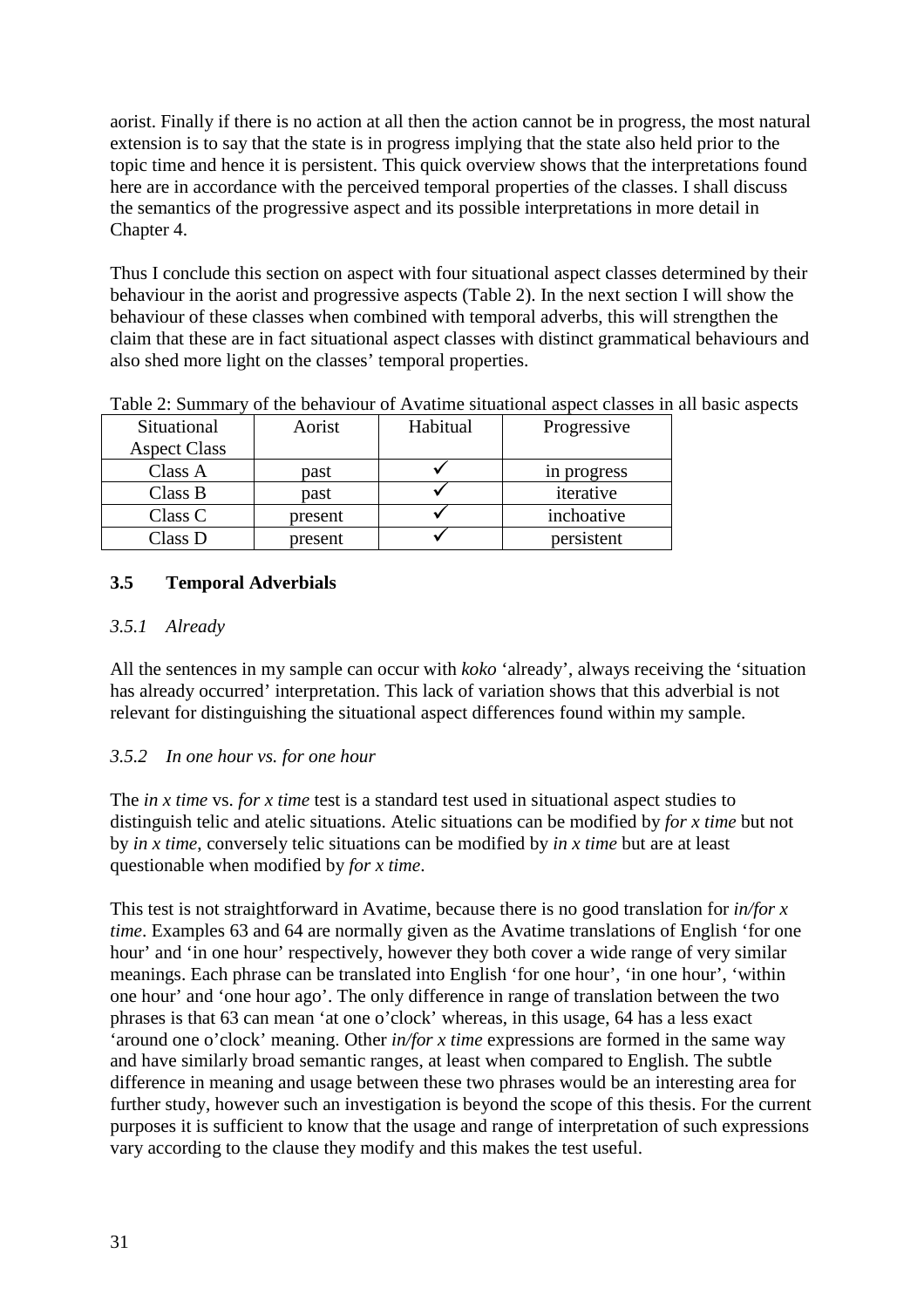- 63. ɔ-*ny*ɔ*-sa-sa to-le*  C2S-bell-hit-REDUP C2S-one 'for one hour', 'in one hour', 'within one hour', 'one hour ago' and 'at one o'clock'
- 64. ní ɔ-*ny*ɔ*-sa-sa to-le me*  LOC C2S-bell-hit-REDUP C2S-one in 'in one hour', 'for one hour', 'within one hour', 'one hour ago' and 'around one o'clock'

The only class which behaves in a consistent way in this test is Class B. No sentences in this class can occur with either the 'for one hour' or 'in one hour' interpretation. Given the apparent lack of duration of these situations it is not surprising that the 'for one hour' interpretation would not be allowed. It is slightly surprising that the 'in one hour' interpretation would also be disallowed, however as we do not have enough information on the semantics of these two phrases there may be some other restriction which is coming into play.

The sentences in Class A fall into three groups. The majority of the sentences can occur with either interpretation. Two sentences (examples 65 and 66) are limited to the 'in one hour' interpretation. As these are telic situations this may be showing a distinction in Avatime between telic and atelic situations, however another apparently telic situation (example 67) has the opposite restriction allowing the 'for one hour' but not the 'in one hour' interpretation. Thus while it would be interesting to do further study to see if this difference does relate to telicity, there is not yet enough evidence to make that claim. It is also quite possible that my consultants were not very clear on the meanings of the English phrases 'in/for one hour' and thus small variation in this area may not be meaningful.

| 65. a. $e$ -si | $C1S$ -paint                    | $li$ -gba-l $\varepsilon$<br>C3S-house-DEF<br>'He painted the house in one hour.'                        | э-пуэ-sa-sa                   | C2S-bell-hit-REDUP                | to-le<br>C <sub>2</sub> S-one |                               |          |
|----------------|---------------------------------|----------------------------------------------------------------------------------------------------------|-------------------------------|-----------------------------------|-------------------------------|-------------------------------|----------|
|                | b. $e-si$                       | li-gba-le<br>n1<br>C1S-paint C3S-house-DEF LOC                                                           |                               | э-пуэ-sa-sa<br>C2S-bell-hit-REDUP |                               | to-le<br>C <sub>2</sub> S-one | me<br>in |
|                |                                 | 'He painted the house in one hour.'                                                                      |                               |                                   |                               |                               |          |
|                |                                 |                                                                                                          |                               |                                   |                               | $(R11181$ <sub>-AB</sub> $)$  |          |
|                | $C1S$ -go LOC Ho                | 66. a. a-tre ní Oholo o-nyo-sa-sa<br>C2S-bell-hit-REDUP<br>'He went to Ho in one hour.'                  |                               | to-le<br>C <sub>2</sub> S-one     |                               |                               |          |
|                |                                 | b. a-tre ní Oholo ní p-nyp-sa-sa<br>C1S-go LOC Ho LOC C2S-bell-hit-REDUP<br>'He went to Ho in one hour.' |                               | to-le<br>C <sub>2</sub> S-one     |                               | me<br>in                      |          |
|                |                                 |                                                                                                          |                               |                                   |                               | $(R11271_MM)$                 |          |
|                | 67. a. $e$ -dzi<br>$C1S-return$ | $O$ -ny $O$ -sa-sa<br>C2S-bell-hit-REDUP                                                                 | to-le<br>C <sub>2</sub> S-one |                                   |                               |                               |          |

'He returned for one hour.' (meaning after one hour he moved in another direction, he may or may not have reached the place he was returning to)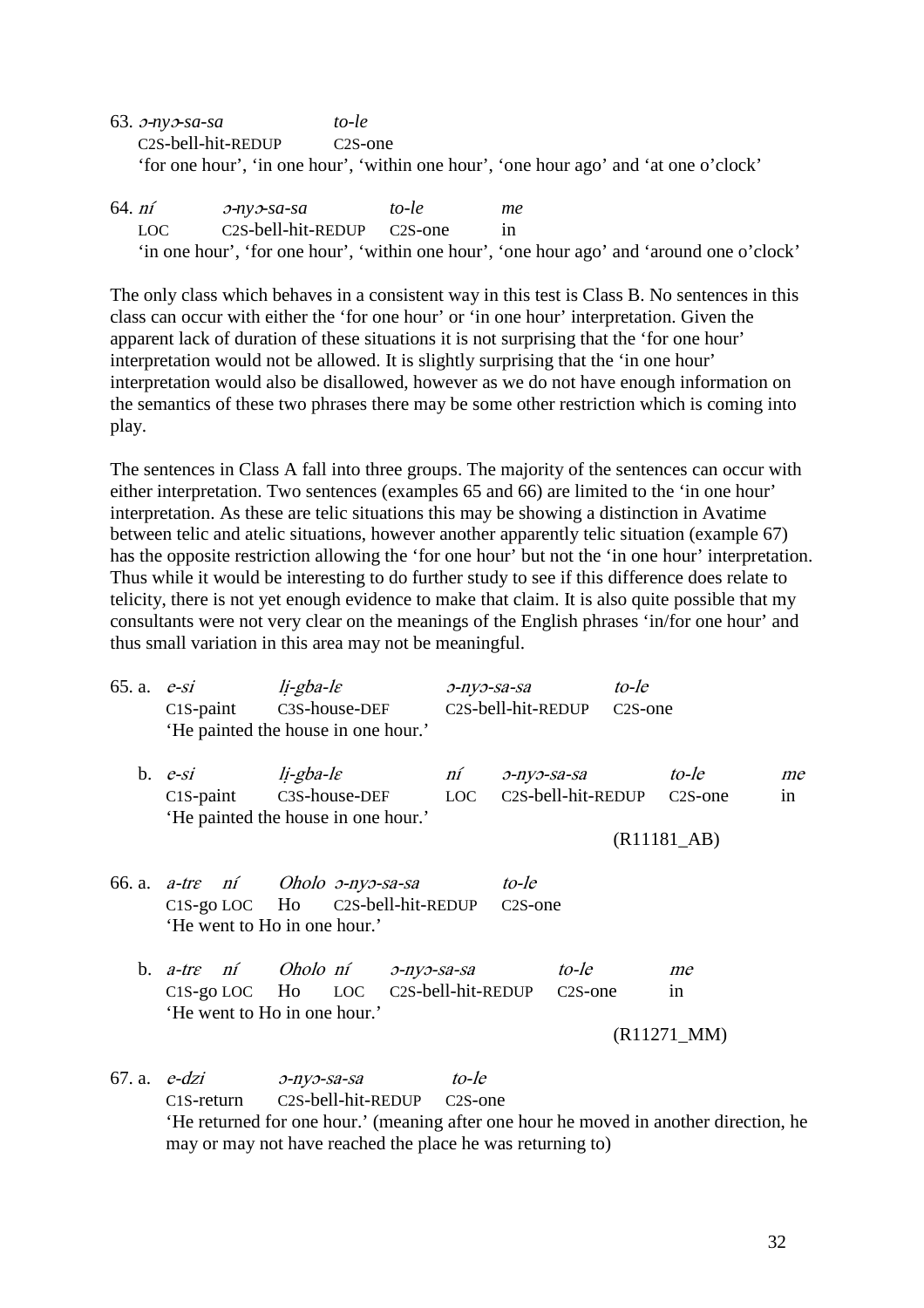b. e-dzi ní ɔ-nyɔ-sa-sa to-le me C1S-return LOC C2S-bell-hit-REDUP C2S-one in 'He returned one hour ago' (it cannot mean it took him one hour to return) (R11253\_MM)

The sentences in Class C also fall into three groups. The majority can again occur with both interpretations (for instance example 68). Note that the sentences in this class also take on an inchoative reading when modified by 'in one hour'. This is further evidence that it is the change of state that is in focus in these situations, rather than the resulting state. Also as in Class A, two sentences are limited to the 'in one hour' interpretation (examples 69 and 70). There is also one sentence which was ungrammatical with either adverbial, likely because the present specification contained in *li* 'be.at' is incompatible with these temporal adverbials (example 71). As in Class A, there does not seem to be enough evidence to determine the reason behind these variations, because in both classes the majority of sentences can occur with both interpretations. I will, therefore, code both these classes as allowing both interpretations, though there are some restrictions.

| 68. a.            | e-tse                                                       | $li$ -we           | ti-ta                                                         |                        |                      |                    |                    |                      |
|-------------------|-------------------------------------------------------------|--------------------|---------------------------------------------------------------|------------------------|----------------------|--------------------|--------------------|----------------------|
|                   | $C1S$ -die                                                  |                    | $C3S$ -day<br>C <sub>3</sub> S-three                          |                        |                      |                    |                    |                      |
|                   |                                                             |                    | 'He was dead for three days.' (acceptable when 'he' is Jesus) |                        |                      |                    |                    |                      |
|                   | b. $e$ -tse                                                 | ní                 | $li$ -we                                                      | ti-ta                  |                      | me                 |                    |                      |
|                   | $C1S$ -die                                                  | <b>LOC</b>         |                                                               | C <sub>3</sub> S-three |                      | in                 |                    |                      |
|                   |                                                             |                    | $C3S$ -day                                                    |                        |                      |                    |                    |                      |
|                   | 'He died in three days.'                                    |                    |                                                               |                        |                      |                    |                    |                      |
|                   |                                                             |                    |                                                               |                        |                      |                    | $(R11171_SO)$      |                      |
| 69. a.            | e-keme                                                      | $O$ -ny $O$ -sa-sa |                                                               | to-le                  |                      |                    |                    |                      |
|                   | C2S-bell-hit-REDUP<br>$C1S$ -be.big<br>C <sub>2</sub> S-one |                    |                                                               |                        |                      |                    |                    |                      |
|                   | 'He became big in one hour.'                                |                    |                                                               |                        |                      |                    |                    |                      |
|                   |                                                             |                    |                                                               |                        |                      |                    |                    |                      |
|                   | b. <i>e-keme</i>                                            | ní                 | $O$ -ny $O$ -sa-sa                                            |                        | to-le                |                    | me                 |                      |
|                   | $C1S$ -be.big                                               | <b>LOC</b>         | C2S-bell-hit-REDUP                                            |                        | C <sub>2</sub> S-one |                    | in                 |                      |
|                   | 'He became big in one hour.'                                |                    |                                                               |                        |                      |                    |                    |                      |
|                   |                                                             |                    |                                                               |                        |                      |                    | $(R11171_SO)$      |                      |
| 70. a. $e$ - $pe$ |                                                             | $O$ -ny $O$ -sa-sa |                                                               | to-le                  |                      |                    |                    |                      |
|                   | $C1S-time$                                                  |                    | C2S-bell-hit-REDUP                                            | C <sub>2</sub> S-one   |                      |                    |                    |                      |
|                   | 'He became tired in one hour.'                              |                    |                                                               |                        |                      |                    |                    |                      |
|                   | b. $e$ - $pe$                                               | $n\tilde{I}$       | $O$ -ny $O$ -sa-sa                                            |                        | to-le                |                    | me                 |                      |
|                   | $C1S-time$                                                  |                    | LOC C2S-bell-hit-REDUP                                        |                        | C <sub>2</sub> S-one |                    | in                 |                      |
|                   | 'He became tired in one hour.'                              |                    |                                                               |                        |                      |                    |                    |                      |
|                   |                                                             |                    |                                                               |                        |                      |                    | $(R11171_SO)$      |                      |
|                   |                                                             |                    |                                                               |                        |                      |                    |                    |                      |
| 71. a.            | *ku-sa-a                                                    | kə-li              |                                                               | kpekpe                 |                      | $O$ -ny $O$ -sa-sa |                    | to-le                |
|                   | C5S-cloth-DEF C5S-be.at                                     |                    |                                                               | black                  |                      |                    | C2S-bell-hit-REDUP | C <sub>2</sub> S-one |
|                   | The cloth is black for one hour.'                           |                    |                                                               |                        |                      |                    |                    |                      |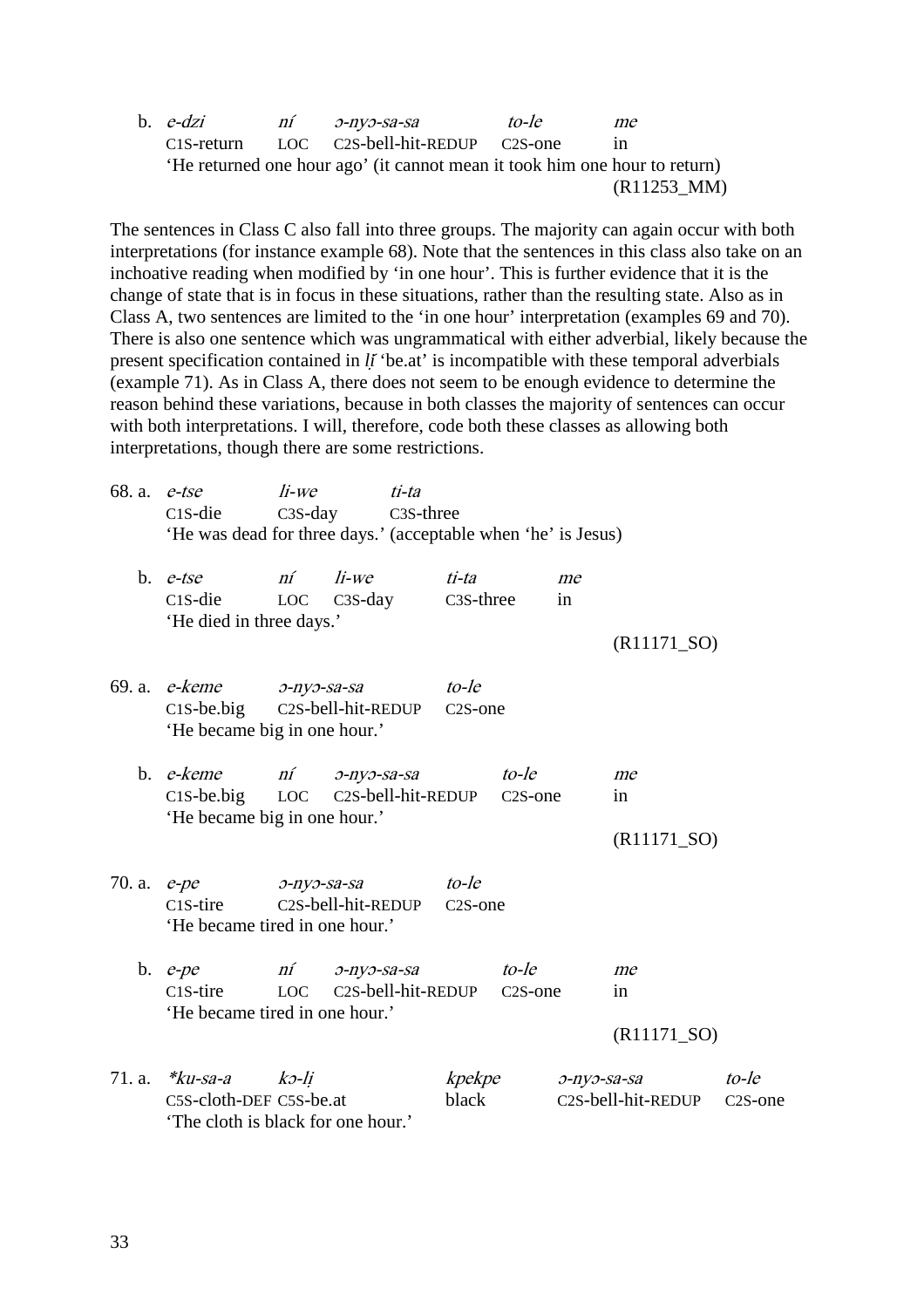|  | b. $*ku$ -sa-a                        | $k$ 2-li |  | kpekpe ní o-nyo-sa-sa                | to-le | me |
|--|---------------------------------------|----------|--|--------------------------------------|-------|----|
|  | C5S-cloth-DEF C5S-be.at               |          |  | black LOC C2S-bell-hit-REDUP C2S-one |       | in |
|  | 'The cloth became black in one hour.' |          |  |                                      |       |    |

#### (R11231\_MM)

The final class, Class D, divides into two groups. The two complex clauses do not allow either interpretation to modify the main verb, however both are allowed for the subordinate clause (example 72). This seems to be due to their syntactic properties rather than to any semantic incompatibilities. The rest of the sentences allow both interpretations, though the copula and positional verbs must take the suppletive *ze*̀ 'be' form for the 'for one hour' reading (examples 73 and 74). This is because stating the duration of the time implies that the time has already past, otherwise you would not know its duration. This pattern can also be seen in the Class C sentences above, though it is more noticeable here because the past time reference requires the use of the suppletive  $z\hat{e}$  form of the copula<sup>6</sup>. So with the exception of the complex clauses, there is a clear pattern where sentences in this class can be modified by either 'in one hour' or 'for one hour'.

| 72. $a-p\varepsilon$ si $yi-yz$ |                                            | li-vuni | э-nvэ-sa-sa                                                                               | to-le |
|---------------------------------|--------------------------------------------|---------|-------------------------------------------------------------------------------------------|-------|
|                                 | C1S-want COMP C1S.LOG.SBJV-dance C3S-dance |         | C <sub>2</sub> S-bell-hit-REDUP C <sub>2</sub> S-one                                      |       |
|                                 |                                            |         | 'He wants to dance for/in one hour.' (It cannot mean that the wanting lasted for one hour |       |
|                                 | or that it began in one hour)              |         |                                                                                           |       |

#### (R11241\_WO)

|                         | 73. a. $kani$ -e | $a$ -su                                 | ní          | 0-nyo-sa-sa                                                                             |            | to-le         | me |
|-------------------------|------------------|-----------------------------------------|-------------|-----------------------------------------------------------------------------------------|------------|---------------|----|
|                         |                  |                                         |             | light-DEF C1S-be.lit LOC C2S-bell-hit-REDUP C2S-one                                     |            |               | in |
|                         |                  | 'The lights were on in one hour.'       |             |                                                                                         |            |               |    |
|                         | b. <i>kani-e</i> | $a$ -su<br>э-пуэ-sa-sa                  |             |                                                                                         | to-le      |               |    |
|                         |                  | light-DEF C1S-be.lit C2S-bell-hit-REDUP |             |                                                                                         | $C2S$ -one |               |    |
|                         |                  | 'The lights were on for one hour.'      |             |                                                                                         |            |               |    |
|                         |                  |                                         |             |                                                                                         |            | $(R11231_MM)$ |    |
| 74. a. $\mathcal{L}$ li |                  | ní Dvanomí o-nyo-sa-sa                  |             |                                                                                         |            | to-le         | me |
|                         |                  |                                         |             | C1S-be.at LOC Vane LOC C2S-bell-hit-REDUP C2S-one                                       |            |               | in |
|                         |                  |                                         |             | 'He is in Vane in one hour.' (meaning it took him one hour to get there and he is still |            |               |    |
|                         | there)           |                                         |             |                                                                                         |            |               |    |
|                         |                  | *He is in Vane for one hour.'           |             |                                                                                         |            |               |    |
| $\mathbf{b}$ .          | ní<br>$O$ -ZC    | $\mathcal{D}$ ano                       | o-nyo-sa-sa |                                                                                         | to-le      |               |    |

| $D.$ $O-Ze$ $n1$ $Nan2$        | 0-nvo-sa-sa                                          | to-le         |
|--------------------------------|------------------------------------------------------|---------------|
| C <sub>1</sub> S-be LOC Vane   | C <sub>2</sub> S-bell-hit-REDUP C <sub>2</sub> S-one |               |
| 'He was in Vane for one hour.' |                                                      |               |
|                                |                                                      | $(R11231_MM)$ |

 $\overline{a}$ 

 $<sup>6</sup>$  Note that here it seems that the non-suppletive forms can only be used in the present, but elsewhere I have</sup> examples of them occurring in reference to past situations (see Section 2.5). Thus while I think this is the most likely explanation for this phenomenon it requires further investigation.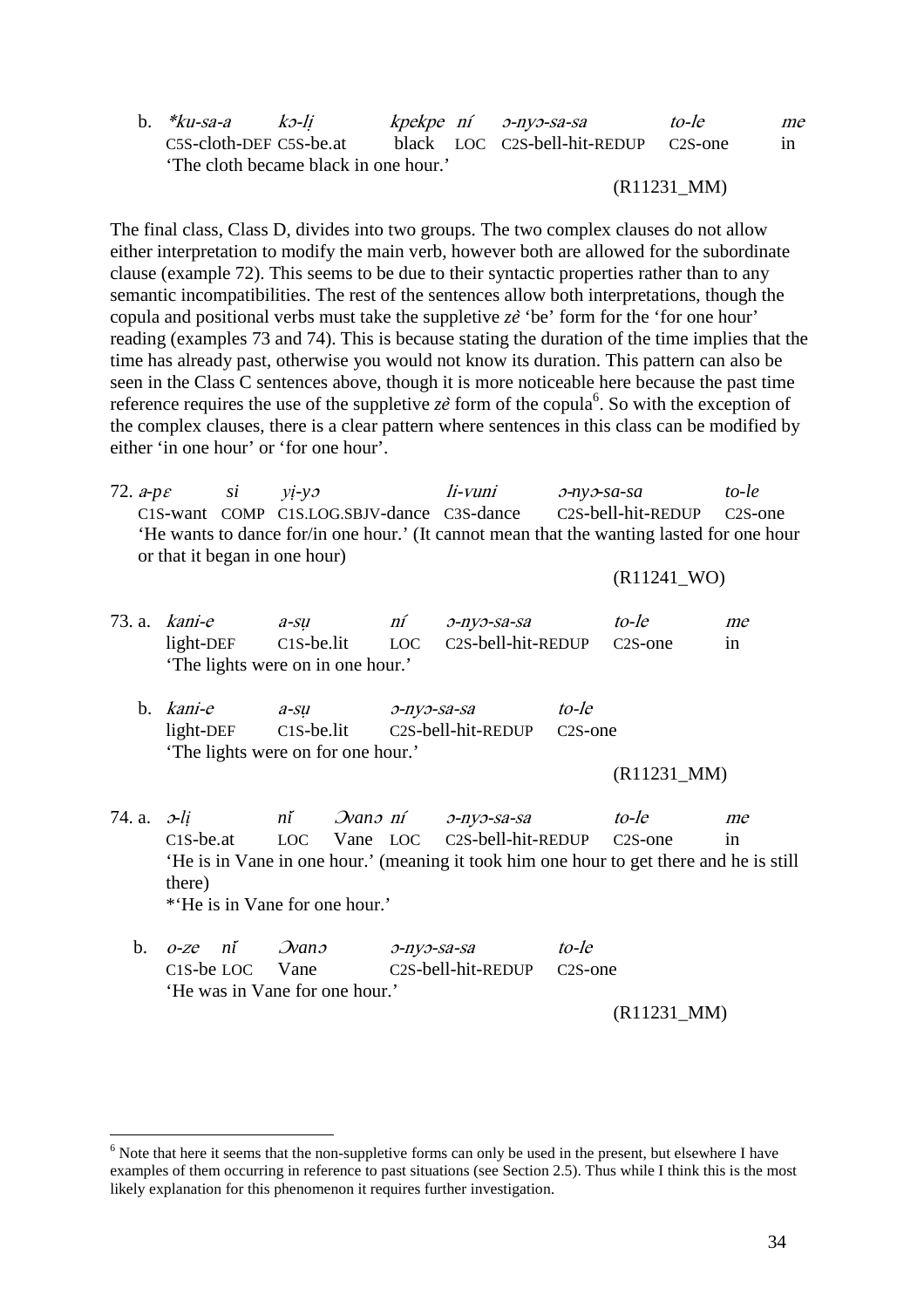| Class | Aor.    | Hab. | Progressive | Already | for one hour | in one hour |
|-------|---------|------|-------------|---------|--------------|-------------|
|       | past    |      | in progress |         |              |             |
|       | past    |      | iterative   |         |              |             |
|       | present |      | inchoative  |         |              |             |
|       | present |      | persistent  |         |              |             |

Table 3: Summary of the behaviour of situational aspect classes up to this point

Note: brackets indicate variation in behaviour.

#### *3.5.3 Quickly and slowly*

Modification by 'quickly' and 'slowly' is another commonly used situational aspect test which is slightly more complicated in Avatime. The Avatime words *tsyitsya* 'quickly' and *blewuu* 'slowly' are ideophones and as such have a very rich semantics and so they can have highly idiosyncratic interpretations in some contexts (for instance 75). However, if one considers only when the 'quickly' or 'slowly' interpretations are allowed then the test produces some interesting results.

75. a-dɔ blewuu C1S-sleep slowly 'He slept restlessly.'

#### (R11251\_AB)

Most sentences in Classes A and C can occur with *tsyitsya* and *blewuu* with the interpretations 'quickly' and 'slowly' respectively (for instance 76 & 77). Again you can see that this modification focuses on the change of state in Class C rather than the end state. There are however two sentences from each class (Class A: 78 & 79, Class C: 80 & 81) which allow 'quickly' but not 'slowly'. It is not clear to me why these sentences in particular would not allow modification by 'slowly', especially as they allow 'quickly'. It might be that there is some aspect of the semantics of *blewuu* that is not compatible with these sentences, but to confirm this theory we would need a much greater understanding of its semantics. So it seems that in general these classes allow modification by both 'quickly' and 'slowly' though there may be some restrictions on 'slowly'.

| 76. dzeni         | $a-dx$                          | tsyitsya/blewuu |  |
|-------------------|---------------------------------|-----------------|--|
| rain              | $C1S$ -land                     | quickly/slowly  |  |
|                   | 'The rain fell quickly/slowly.' |                 |  |
| 77. <i>e-keme</i> | tsyitsya/blewuu                 |                 |  |

C1S-be.big quickly/slowly 'He became big quickly/slowly.'

(R11171\_SO)

(R11171\_SO)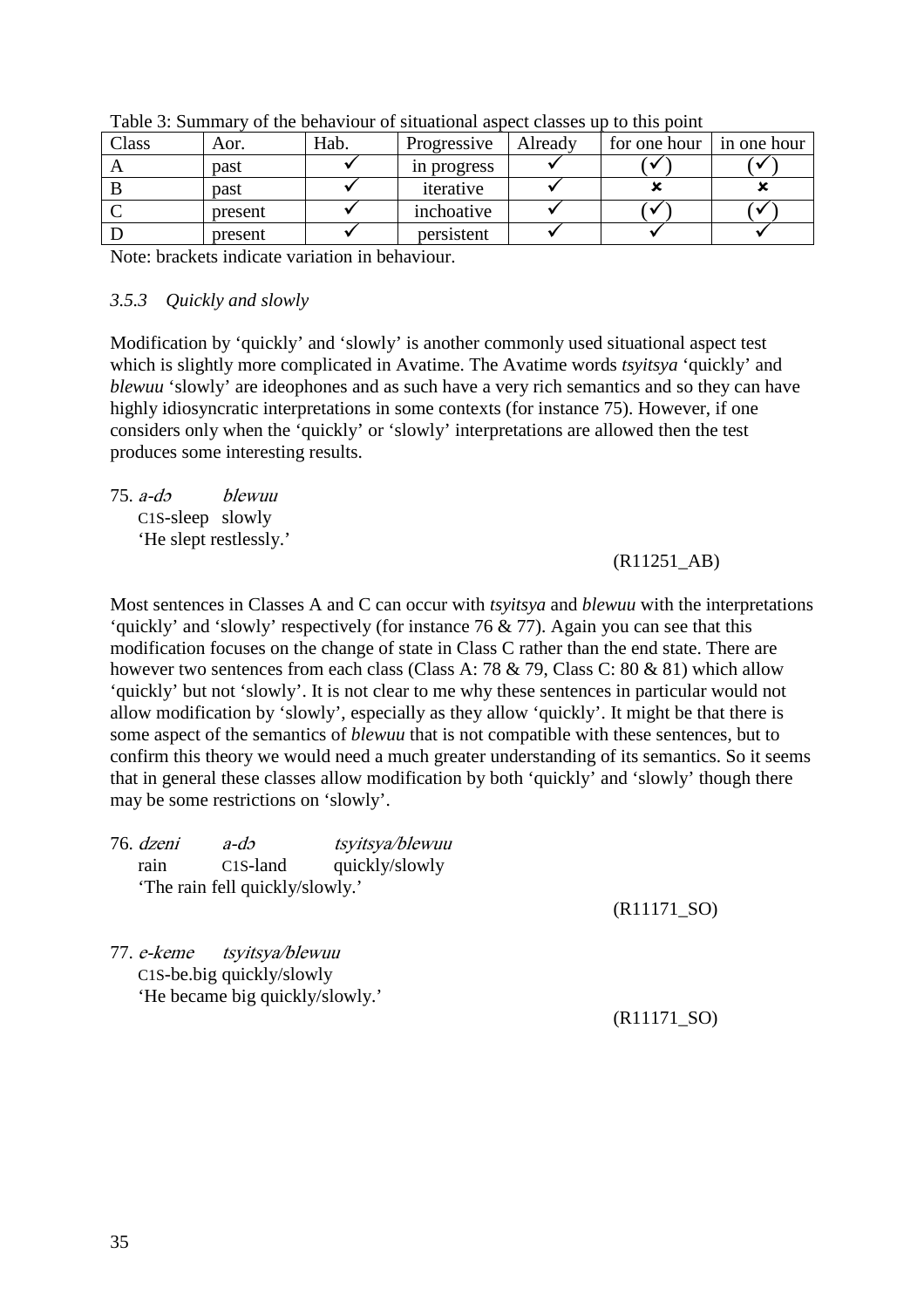- 78. a. e-dzi tsyitsya C1S-return quickly 'He returned quickly.'
	- b. \*e-dzi blewuu C1S-return slowly 'He returned slowly.'

(R11253\_MM)

- 79. a.  $ma-mo$  be tsyitsya 1S-see C4P quickly 'I saw it quickly.'
	- b.  $*$ ma-mo be blewuu 1S-see C4P slowly 'I saw it slowly.'

(R11171\_SO)

- 80. a. e-pe tsyitsya C<sub>1</sub>S-tire quickly 'He became tired quickly.'
	- b. \*e-pe blewuu C1S-tire slowly 'He became tired slowly.'

(R11171\_SO)

- 81. a. e-te tsyitsya C1S-know quickly 'He learns quickly.'
	- b. \*e-te blewuu C1S-know slowly 'He learns slowly'

#### (R11171\_SO)

In contrast, no sentences in Classes B or D can occur with *tsyitsya* or *blewuu* and receive the interpretations 'quickly' or 'slowly' (examples 82 and 83). This is not at all surprising because the sentences in Class D express states with no internal change and thus it makes no sense to specify the speed of the change. For Class B this restriction is also not unexpected, but in this case it is due to the lack of duration rather than the lack of change, if a change has no duration then it makes no sense to talk about its speed.

82. a-ba tsyitsya/blewuu C1S-come quickly/slowly 'He came early/late.' (It cannot mean 'He came quickly/slowly.')

(R11251\_AB)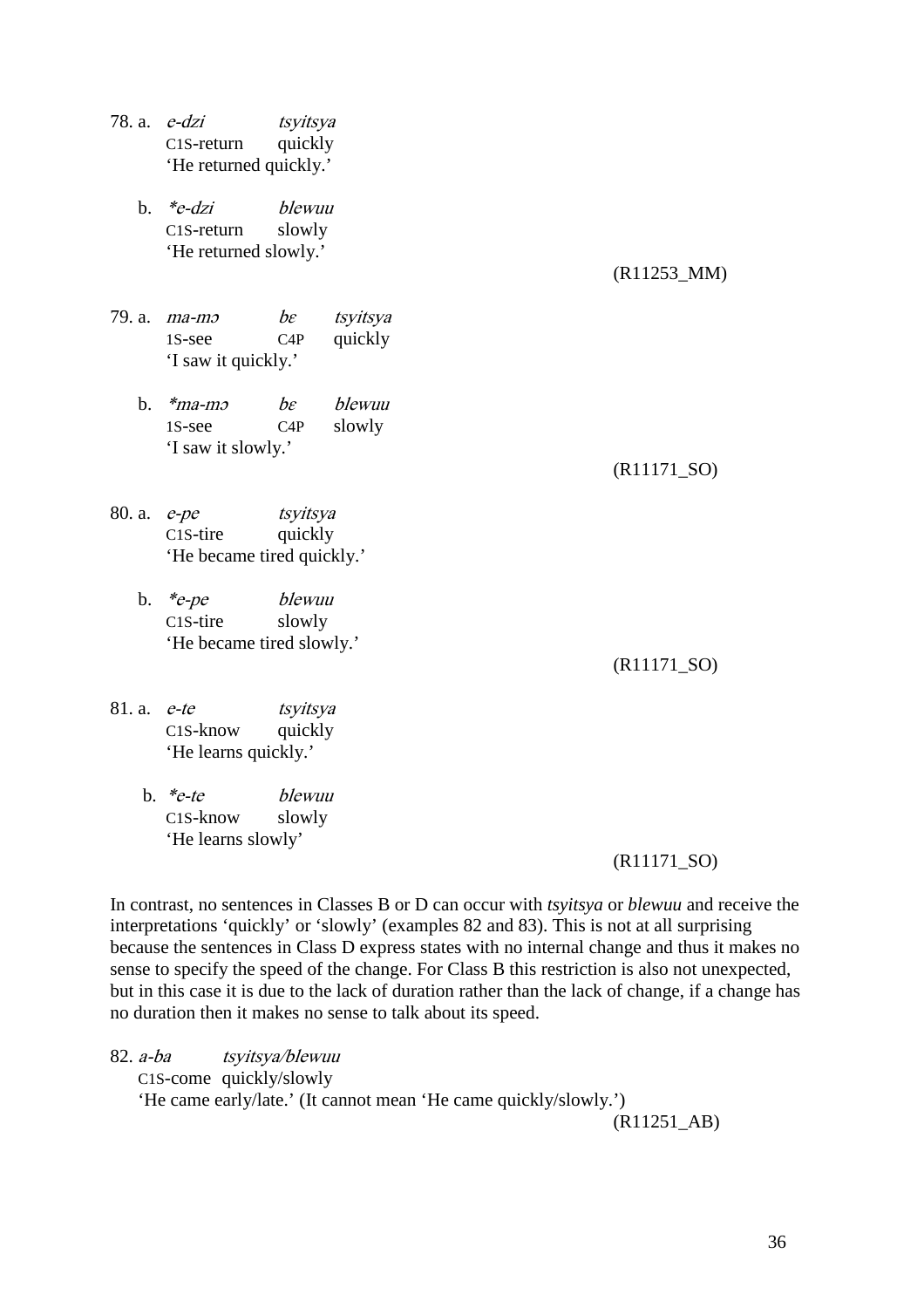83. o-di ke-se-a tsyitsya/blewuu C1S-sit C6S-ground-DEF quickly/slowly 'He sat down early/reluctantly.' (It cannot mean 'He sat down quickly/slowly.') (R11231\_MM)

|       | 1 AVIV 1. DUIIIIII<br><u>UI the behaviour of shuutional aspect chasses in Fevaluate</u> |      |             |         |         |        |         |        |  |  |  |
|-------|-----------------------------------------------------------------------------------------|------|-------------|---------|---------|--------|---------|--------|--|--|--|
| Class | Aor.                                                                                    | Hab. | Progressive | Already | For one | In one | Quickly | Slowly |  |  |  |
|       |                                                                                         |      |             |         | hour    | hour   |         |        |  |  |  |
| A     | past                                                                                    |      | in progress |         |         |        |         |        |  |  |  |
| B     | past                                                                                    |      | iterative   |         |         |        |         |        |  |  |  |
|       | present                                                                                 |      | inchoative  |         |         |        |         |        |  |  |  |
|       | present                                                                                 |      | persistent  |         |         |        |         |        |  |  |  |

Note: brackets indicate variation in behaviour.

#### *3.5.4 Twice*

All sentences in Classes A, B and D can occur with *taba* 'twice'. Though this modification implies non-present time reference and so the copula and positional verbs must be replaced by the suppletive copula *ze*̀ 'be'.

The sentences in Class C do not behave as consistently. Four cannot occur with *taba* 'twice' (examples 84-87). These exceptions are not surprising, in fact it would have been more surprising if 'He died twice.' was a perfectly acceptable sentence. It is interesting to contrast these exceptions to the two sentences from this class which can take *taba* 'twice' (examples 88 & 89). The most notable difference between the groups is that sentences with human subjects do not allow 'twice' and those with inanimate subjects do. This does not seem to be a good motivation for the distinction, however. In fact I can see no likely motivation for this distinction, because if 88 is acceptable then I see no reason for 84 and 87 to be unacceptable as all three would require the end state to be reached and then altered and then reached again. Unfortunately I think we will need to wait for further data before we can solve this mystery. At present all we can say is that most often Class C sentences do not allow 'twice' though there are some exceptions.

| 84. *e-pe                  | taba                                      |               |
|----------------------------|-------------------------------------------|---------------|
| C1S-tire twice             |                                           |               |
| 'He was tired twice.'      |                                           |               |
|                            |                                           | $(R11171_SO)$ |
| $85. e^{-t}$               | taba                                      |               |
| C1S-know twice             |                                           |               |
|                            | 'He knew it after the second repetition.' |               |
|                            |                                           | $(R11171_SO)$ |
| 86. $*_e$ -tse             | taba                                      |               |
| C <sub>1</sub> S-die twice |                                           |               |
| 'He died twice.'           |                                           |               |
|                            |                                           | $(R11171_SO)$ |
|                            |                                           |               |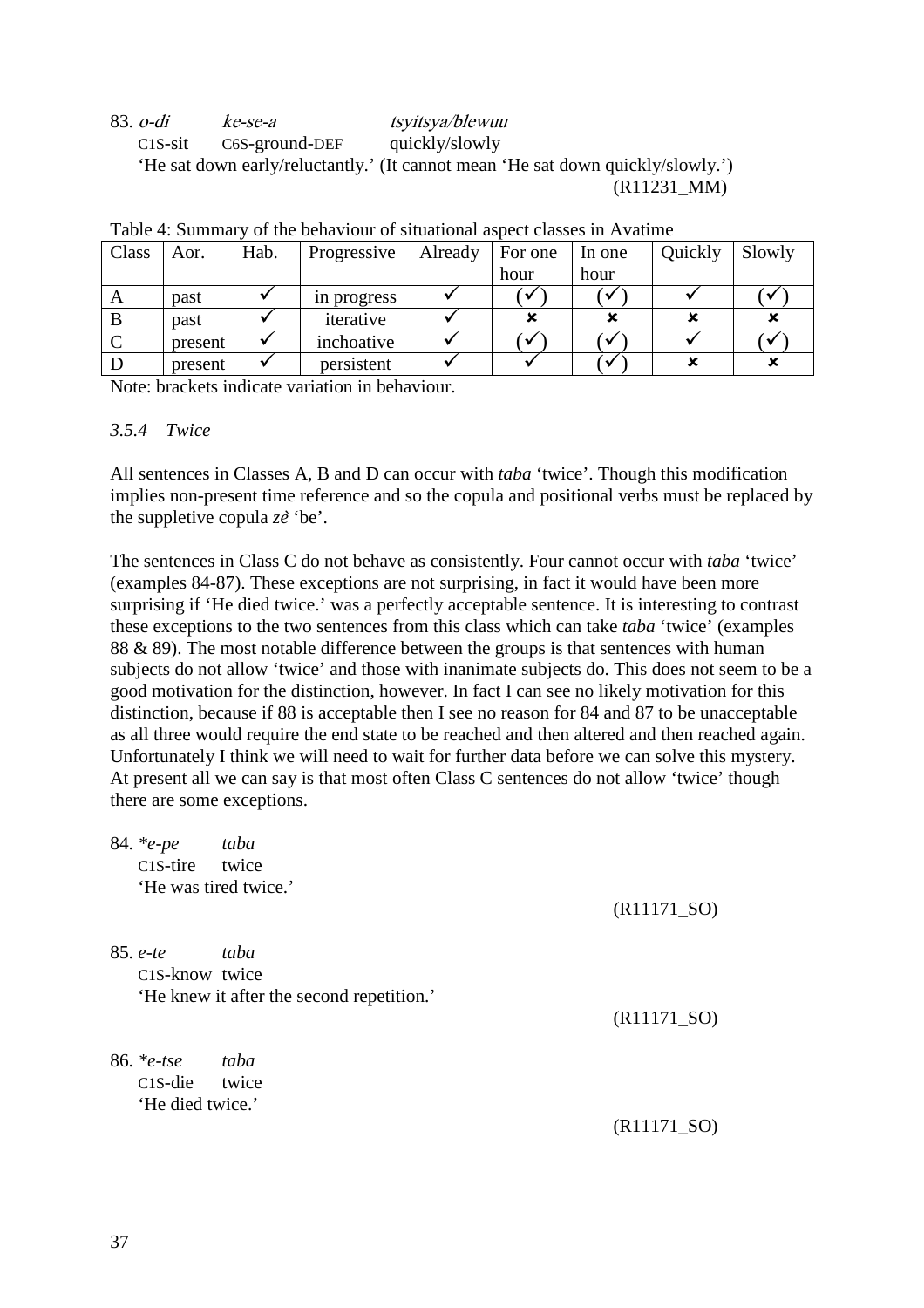#### 87. *\*e-keme taba*  C1S-be.big twice 'He was big twice.'

(R11171\_SO)

| 88. ku-sa-a                  | $k$ 2-li  | kpekpe       | taba  |
|------------------------------|-----------|--------------|-------|
| C5S-cloth-DEF                | C5S-be.at | <b>black</b> | twice |
| 'The cloth was black twice.' |           |              |       |

(R11231\_MM)

89. *o-popo-lo* ɛ̀*-dra taba*  C2S-door C2S-open twice 'The door opened twice.'

#### (R11181\_AB)

| $10010$ , Damitiqu |         | <u>of the behaviour of shumhondi assect chasses in Franchin</u> |                   |      |        |         |        |          |  |
|--------------------|---------|-----------------------------------------------------------------|-------------------|------|--------|---------|--------|----------|--|
| Class              | Aor.    | Progressive                                                     | Already   For one |      | In one | Quickly | Slowly | Twice    |  |
|                    |         |                                                                 |                   | hour | hour   |         |        |          |  |
| A                  | past    | in progress                                                     |                   |      |        |         |        |          |  |
|                    | past    | iterative                                                       |                   |      |        |         |        |          |  |
|                    | present | inchoative                                                      |                   |      |        |         |        | <b>x</b> |  |
|                    | present | persistent                                                      |                   |      |        |         |        |          |  |

Table 5: Summary of the behaviour of situational aspect classes in Avatime

Note: brackets indicate variation in behaviour.

#### **3.6 The situational aspect classes of Avatime and their semantics**

I have found four situational aspect classes in Avatime, defined by their behaviour in the aorist and progressive aspects. However, as you can see from Table 5 and the discussion above, almost all of these classes behave inconsistently with most of the adverbs tested. The only class that behaves consistently with all adverbs is the smallest class, Class B. There are also only two adverbs, *koko* 'already' and *tsyitsya* 'quickly', which have consistent behaviour in all the situational aspect classes. Thus, it is worth questioning whether this is the optimal classification for these Avatime sentences. This question is quickly resolved when you notice that a reclassification based on behaviour in any of the adverbial tests results in a decrease rather an increase in consistency. Furthermore, there are possible explanations for the inconsistencies found in the 'for/in one hour' and the 'slowly' adverbial tests, but there are no such explanations for the inconsistencies in behaviour in the aorist and progressive that would be caused by adopting a different system of classification. Thus while this classification system does have some inconsistencies, not all of which have likely avenues for explanation, it is the best way to classify these sentences based on the information currently available.

These four situational aspect classes have been defined solely by their grammatical properties. Each class does, however, also have distinctive semantic properties which can be seen in its behaviour in each test.

The situations in Class B all lack duration. This lack of duration can be seen in the iterative interpretation in the progressive and in the restriction on modification by *(ni) ony osasa tole (me)* 'for/in one hour', *tsyitsya* 'quickly' and *blewuu* 'slowly'. Because there is no duration the progressive cannot have the typical 'in progress' reading and it also does not make sense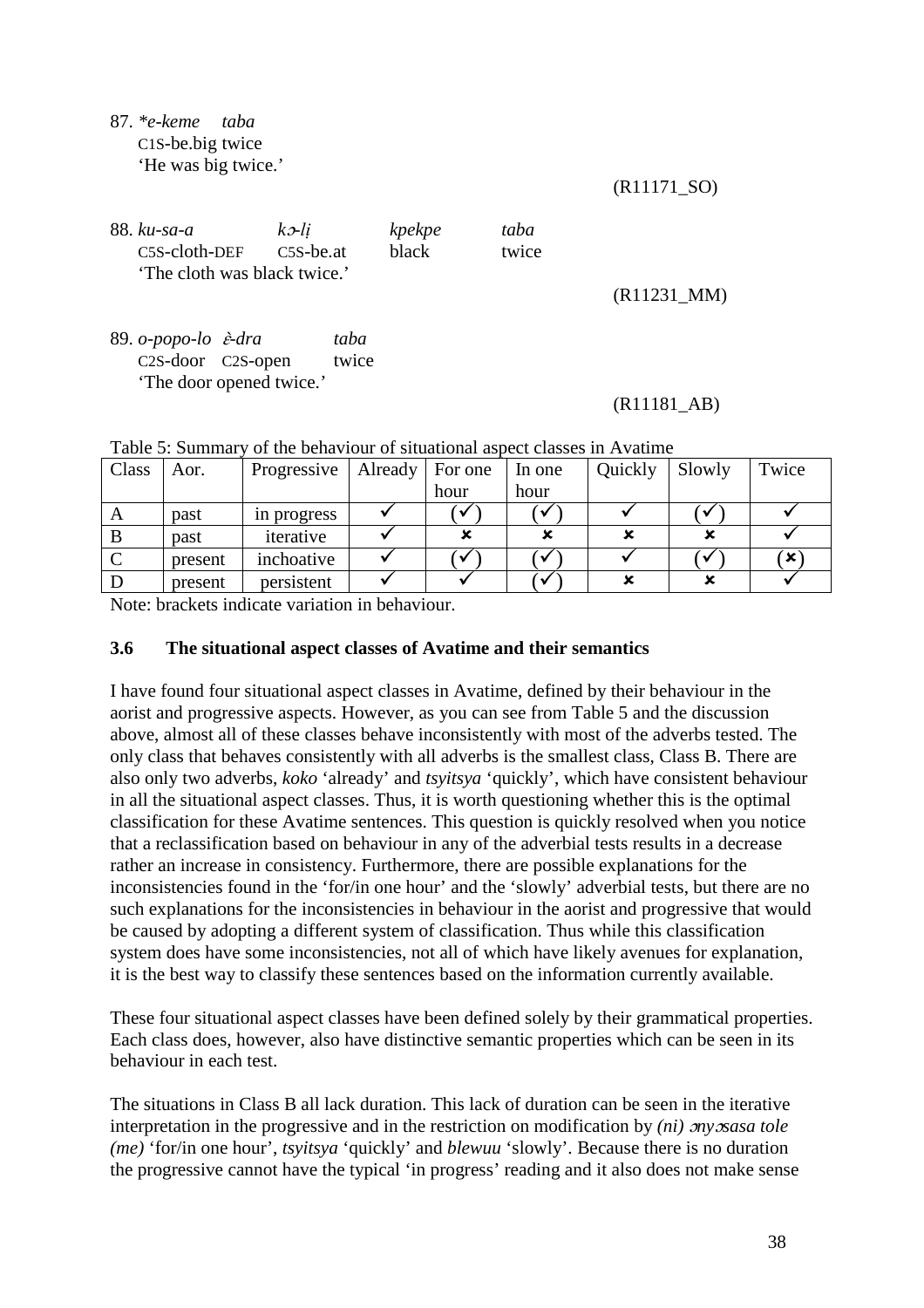to talk about the length or speed of the situation. I will hence refer to this class as the Punctual class.

The situations in Class D are characterised by their lack of change. Thus it is also not possible to talk about the speed of the situation in this class and so modification by *tsyitsya* 'quickly' and *blewuu* 'slowly' is not allowed. The persistent present interpretation in the progressive is also consistent with the lack of change in these situations. The progressive aspect focuses on a time period within the situation and as there is no change in these situations this naturally gives the interpretation that the state existed previously and so is now persistent. I will thus refer to this class as the State class.

As discussed above, Class A contains situations with a change which is either terminal or not. This relatively unmarked semantics is evidenced by this class' compatibility with all adverbs tested and the 'normal' interpretation in the progressive. From now on I shall refer to this as the Action class.

Class C behaves very similarly to the Action class, however there are significant differences. The inchoative interpretation in the progressive turns out to be equivalent to the in progress interpretation in the Action class when you consider the verbs in Class C to be inchoative rather than stative. The main difference between the two classes is the present versus past interpretation in the aorist. The sentences in this class have a very strong current end-state interpretation which can be cancelled only by extensive and elaborate prior context and is even then considered questionable. This persistent end-state and the inability to occur with *taba* 'twice' are explainable if you consider the changes in this class to be irreversible or unidirectional. This is an obvious assumption for sentences like *etse* 'he died' but less so for ones like *opopolo edra* 'the door is open'. However, as has been argued previously by many other authors (for instance Klein, 1994) situational aspect semantics relates to the way a situation is grammaticalised in language and not necessarily the way it exists in reality. So while this class may have some unexpected members, for English speakers at least, it seems to be characterised semantically by uni-directional change. I shall thus refer to this class as the Unidirectional class.

| Class               | Aorist  | Progressive | For one hour           | In one hour    | Quickly | Slowly                    | Twice |
|---------------------|---------|-------------|------------------------|----------------|---------|---------------------------|-------|
|                     |         |             |                        |                |         |                           |       |
| Action              | past    | in progress | $(\blacktriangledown)$ | $(\checkmark)$ | ✓       | $\mathcal{L}(\mathbf{v})$ |       |
| Punctual            | past    | iterative   | $\pmb{\times}$         | ×              | ×       | ×                         |       |
| Uni-<br>directional | present | inchoative  | $(\checkmark)$         | $(\checkmark)$ | ✓       | $\checkmark$              | [X]   |
| <b>State</b>        | present | persistent  | ✓                      | $(\checkmark)$ | ×       | ×                         |       |

Table 6: Summary of the behaviour of situational aspect classes in Avatime

Note: brackets indicate variation in behaviour.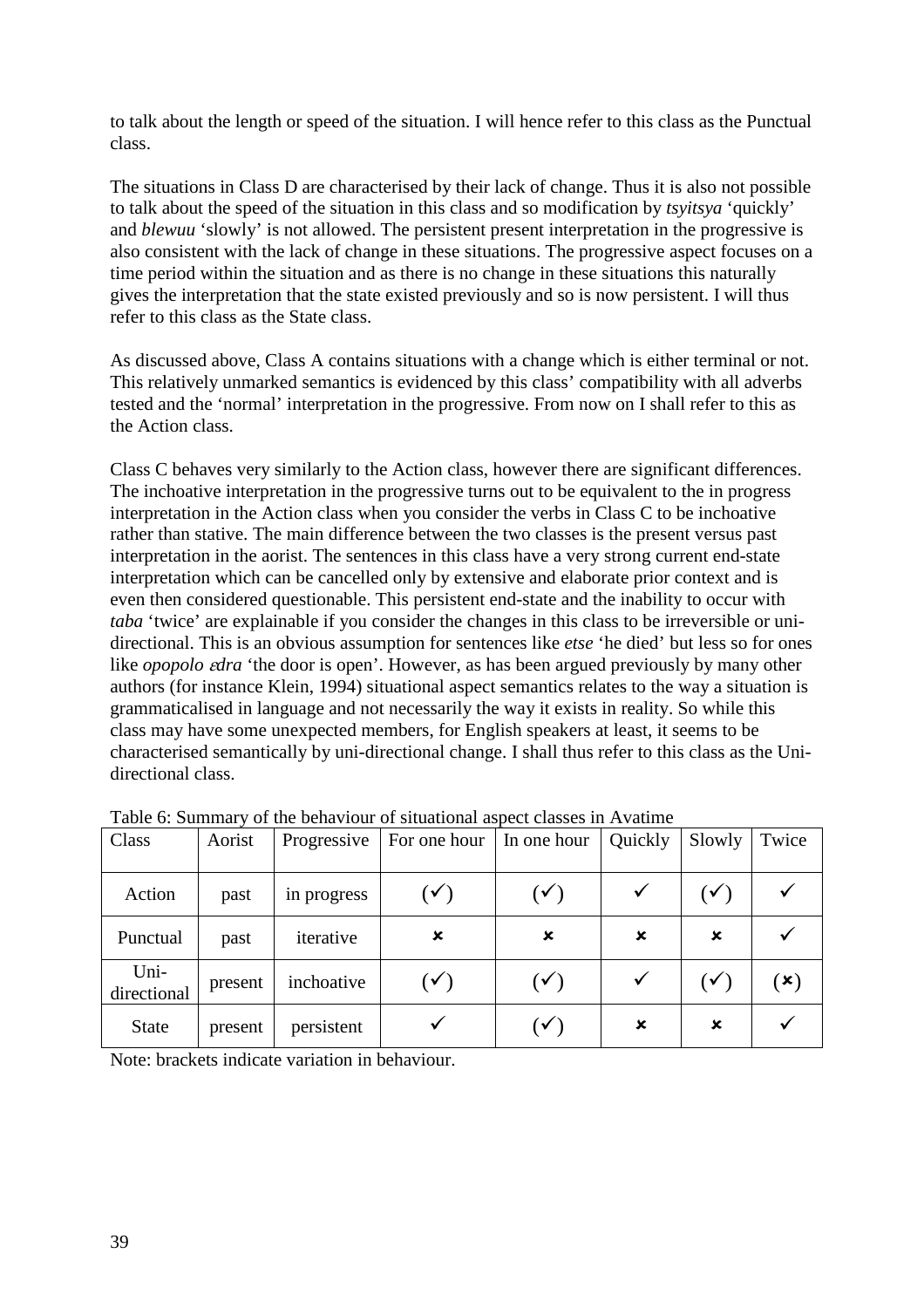### **3.7 Theoretical and typological comparison**

#### *3.7.1 Theoretical comparison*

There are many different systems of situational aspect theory. A thorough comparison of the system proposed here for Avatime to all, or even a relatively small sample, of the current general systems of situational aspect is well beyond the scope of this chapter. So I will limit the discussion here to a comparison to the Vendler system, as it is the most well known system that is also based primarily on grammatical properties of phrases rather than individual lexemes. The Vendler system was originally developed for English (Vendler, 1957) but it has since been used as a standard for work on situational aspect in Indo-European and even non-Indo-European languages, though its suitability for the latter has been questioned (Ebert & Zúñiga, 2001). Some might object to such a comparison because Vendler's system was designed for the inherent temporal properties of verbs while I have been examining the inherent temporal properties of sentences. However, Vendler's classes are generally applied to sentential categories as well (Binnick, 1991), thus I believe a comparison of the two systems is still interesting despite this difference. Vendler's system has been updated several times by many researchers (for instance Kenny, 1963, Verkuyl, 1973 and Mourelatos 1978), however the original Vendler categorisation seems to be the most common and so I will compare Avatime with the original version.

In many ways the Avatime situational aspect system is similar to the classic Vendler system. Both systems have a state class characterised semantically by a lack of change. The grammatical characteristics are slightly different, undoubtedly due to the different grammars of the languages in which they occur. The Vendler state class is normally characterised by an inability to occur in the progressive, though this test does not always work, or with adverbs of speed. In Avatime the sentences in the State class can all occur in the progressive though they are interpreted with a persistent present rather than the standard in progress reading. They do have the restriction against adverbs of speed, though, and given the semantics of this class I would be surprised if this was not a universal restriction for such a class.

The punctual event class is another class that both systems share, Punctual in Avatime and achievement in Vendler's terminology. Both classes are semantically characterised by a lack of duration of the event. In Avatime this class is grammatically characterised by an iterative interpretation in the progressive and the inability to occur with 'for one hour', 'in one hour', 'quickly' and 'slowly'. In the Vendler system this class is also grammatically distinguished by its iterative interpretation in the progressive and the inability to occur with 'for one hour', though this class can generally occur with 'in one hour', 'quickly' and 'slowly' in English.

The two systems of classification diverge more when you look at the remaining two classes. There is one class in Avatime which does not correspond to any class in the Vendler classification, namely the Uni-directional class. It is characterised semantically by a unidirectional change and grammatically by a strong present end-state interpretation in the aorist and the inability to occur with the adverb 'twice'. There is simply no corresponding class in the Vendler classification system and it seems that English does not make a grammatical distinction on the basis of uni-directionality of change.

The two remaining Vendler classes, action and accomplishment, are distinguished by a difference in telicity, however this distinction does not appear to be marked in Avatime and so these classes collapse into the one Action class in Avatime. This is notable because the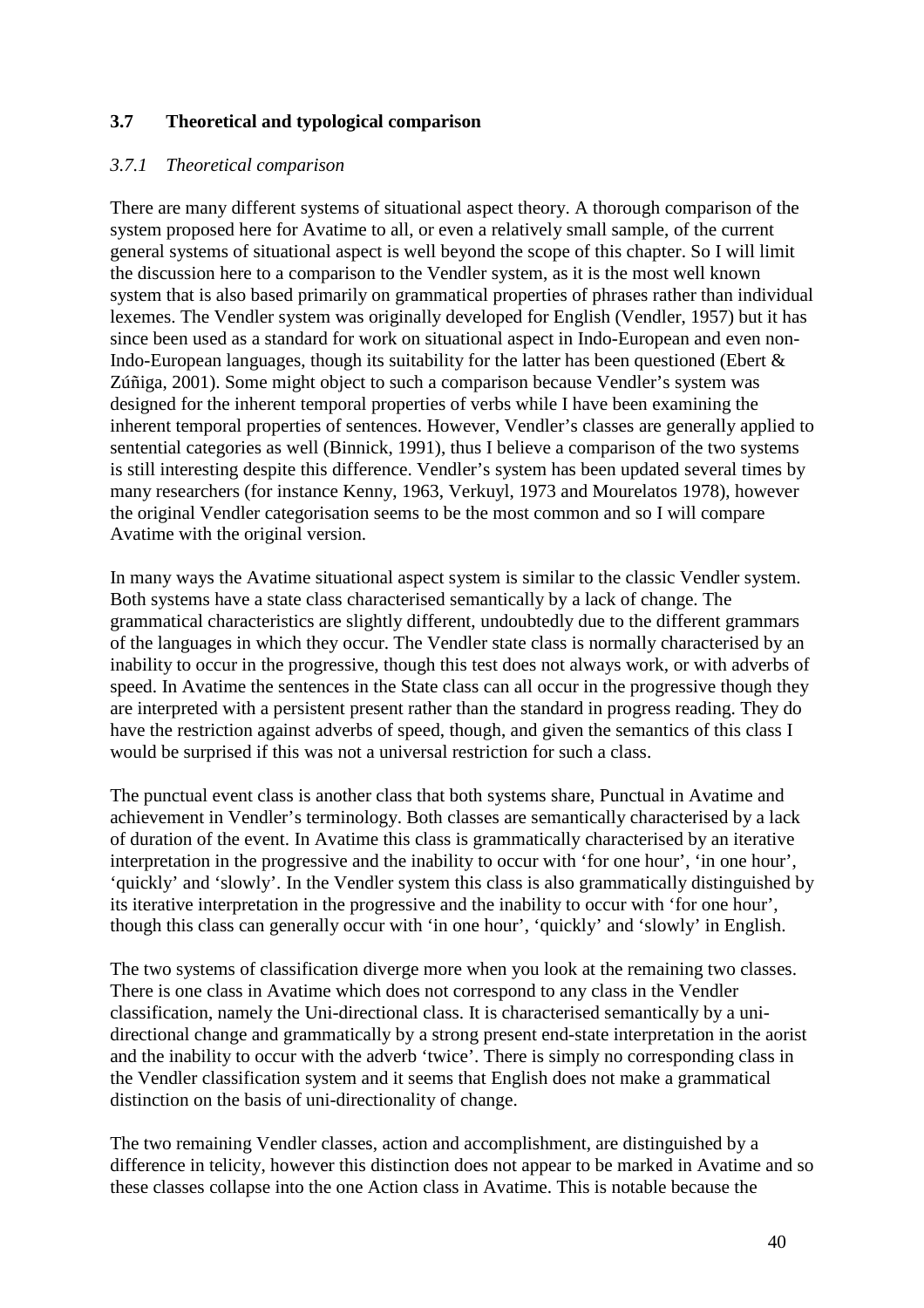distinction between telic and atelic situations has been suggested to be one of the most fundamental situational aspect distinctions (Sasse, 2002) next to the distinction between states and non-states. While I have found no grammatical marking of this distinction in Avatime, it could be that there is some more subtle distinction that is not yet apparent. In Ewe, a nearby related language, telicity is also not obviously marked and according to Ameka (pers. com.) there are no situational aspect categories defined by this distinction. However, according to Essegbey (pers. com.) there are some subtle differences in interpretation possibilities of the 'for/in one hour' equivalent phrase with telic and atelic situations. So while the distinction may be a universal semantic difference it may turn out not to be universally grammatically relevant.

#### *3.7.2 Typological comparison*

The number of situational aspect classes varies greatly cross-linguistically, for instance Thai has two (Jenny, 2001) and Laz, a Kartvelian language spoken in Turkey, has seven (Mattissen, 2001). The semantic basis of the distinctions also varies. In Ewe the main distinction is made according to whether a situation is active or inchoative (Ameka, 2008) and in Thai the distinction is based on the punctuality of the situation. In Laz states and punctual situations are also distinguished but additional distinctions are made between telic and atelic situations and the rate and direction of change are also relevant for distinguishing situational aspect classes. So we can see that there is variation cross-linguistically both in number and type of situational aspect distinctions. It has been suggested that situational aspect systems are fairly similar within language families and that the major variations exist across language families (Ebert & Zúñiga, 2001), however to date there has been very little typological study of situational aspect and so the boundaries of this variation are unknown.

There are two languages in the Kwa family, other than Avatime, for which there is situational aspect information available. The more distantly related language Ewe has two major situational aspect classes, active and inchoative (Ameka, 2008), as noted above. This distinction is marked grammatically by the default time reference interpretation in the aorist. Inchoatives receive a default present reading and actives get a past reading. The inchoative class corresponds both semantically and grammatically to the Avatime Uni-directional class. It also contains a very small set of stative expressions, which may or may not be justifiable as a separate situational aspect class (Ameka, pers. com.). This set closely resembles the Avatime State class except that it appears to be of a much more limited size and potentially also less clearly grammatically distinguished. The active class of Ewe, like Avatime, contains both telic and atelic situations. However, according to Essegbey (pers. com.) there are some subtle differences in the interpretation of the 'for/in one hour' modification according to telicity, which may or may not support the distinction of separate situational aspect classes. Unlike Avatime there is no evidence for a class of punctual events. Thus the situational aspect systems of Ewe and Avatime are very similar in the type of distinctions made and in the way the classes are grammatically distinguished. They differ, however, in the number of classes distinguished, with Ewe lacking a punctual class and having only a marginal state class. The descriptions of both systems are still at a preliminary stage, however, and thus it is possible that they will be revised, especially in the number of classes, as more data becomes available.

Tuwuli is another Ghana Togo Mountain language, though spoken in an area fairly distant to Avatime. The situational aspect system has been described by Harley (2008) who used evidence from the interpretations in the progressive to justify a classic Vendlerian classification, rather than carrying out a more detailed independent grammatical investigation.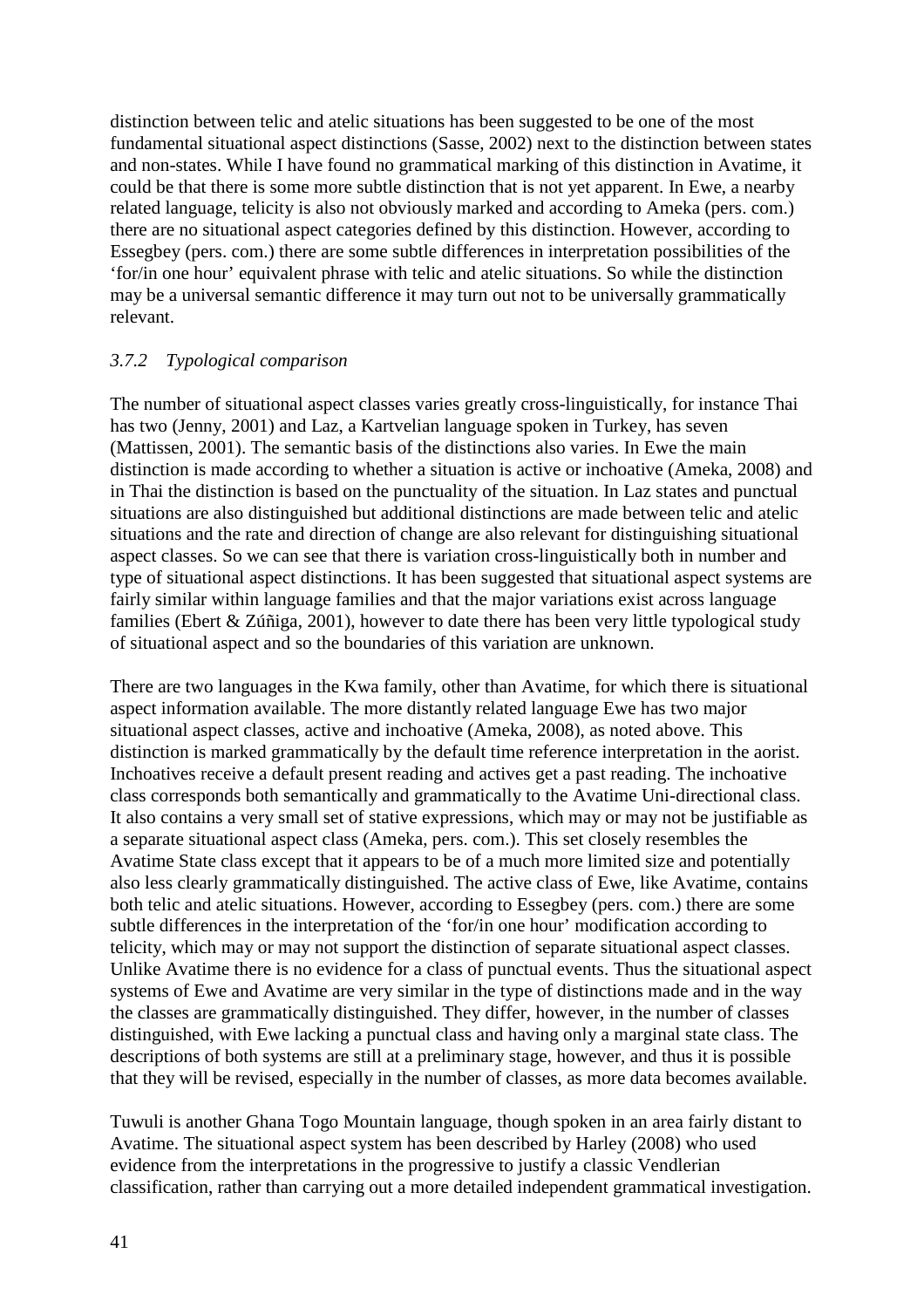This methodology leads me to doubt some of Harley's findings; in particular the distinction between activities and accomplishments appears to be based solely on differences in the English translations. This lack of solid evidence for a telicity distinction adds strength to the apparent trend for Kwa languages to lack a grammatical telicity distinction. Like English and Avatime, Tuwuli has a separate class of punctual situations indicated by an iterative interpretation in the progressive. It also has a state class, which interestingly has many grammatical similarities to the copula and positional verbs in Avatime. All sentences in the Tuwuli state class cannot occur with any TAM category other than the unmarked aorist. I do not know whether they can take a suppletive copula form in the other TAM categories or if this is an absolute restriction. In Tuwuli this restriction covers a broad range of state expressions not just copulas and positionals, thus suggesting that this restriction may be common behaviour for stative verbs in these languages. Interestingly, in Lakhota, a Siouan language of the Great Plains in the US, verbs occurring in state expressions take a different set of subject agreement markers than verbs in non-state expressions (Bach, 2005). Thus the properties of the Avatime copulas and positionals are found cross-linguistically in other state classes suggesting that this behaviour may generally co-occur with statehood. At present there is not enough data to make any claims either way but this would be a very interesting area for future research. In conclusion, there are some very interesting and remarkable similarities between the Avatime and Tuwuli situational aspect systems. The lack of a strong telicity distinction is again noted, and the similarity of the grammatical properties of the state classes is intriguing. If the distinction between activities and accomplishments is not counted then the only difference lies in the number of classes distinguished, Tuwuli does not have a separate Uni-directional class, however as mentioned in the comparison to Ewe all of these descriptions are at an early stage and so the number of classes is still open to revision.

Thus we can see that, though there is very limited information, there is a real similarity in the types of situational aspect distinctions made in Kwa languages and that these differ from distinctions familiar from Indo-European languages in similar ways. This initial evidence is in agreement with Ebert and Zúñiga (2001) who claim that situational aspect systems are similar within language families but quite different across them. Though, the comparison between the Avatime and Vendler classification also shows that there is some similarity in situational aspect systems across language families as well. The range of variation in situational aspect systems cross-linguistically is still very poorly understood though hopefully it will be increasingly investigated in future.

### **3.8 Conclusion**

In this chapter, I have identified four situational aspect classes in Avatime. The Action class contains situations involving durative, reversible change, either terminative or not. The sentences in this class are grammatically distinguished by a default past interpretation in the aorist and an in progress interpretation in the progressive. The Punctual class contains situations involving non-durative change. It is grammatically distinguished by an iterative interpretation in the progressive and an inability to co-occur with adverbs of duration or speed. The Uni-directional class contains situations involving non-reversible durative change. The sentences in this class are distinguished by a present end-state interpretation in the aorist and an inability to occur with the adverb *taba* 'twice'. The State class contains situations which involve no change at all. It is grammatically distinguished by a present interpretation in the aorist and a persistent present interpretation in the progressive. I found no evidence for a situational aspect distinction based on telicity. Of course these results reflect the behaviour of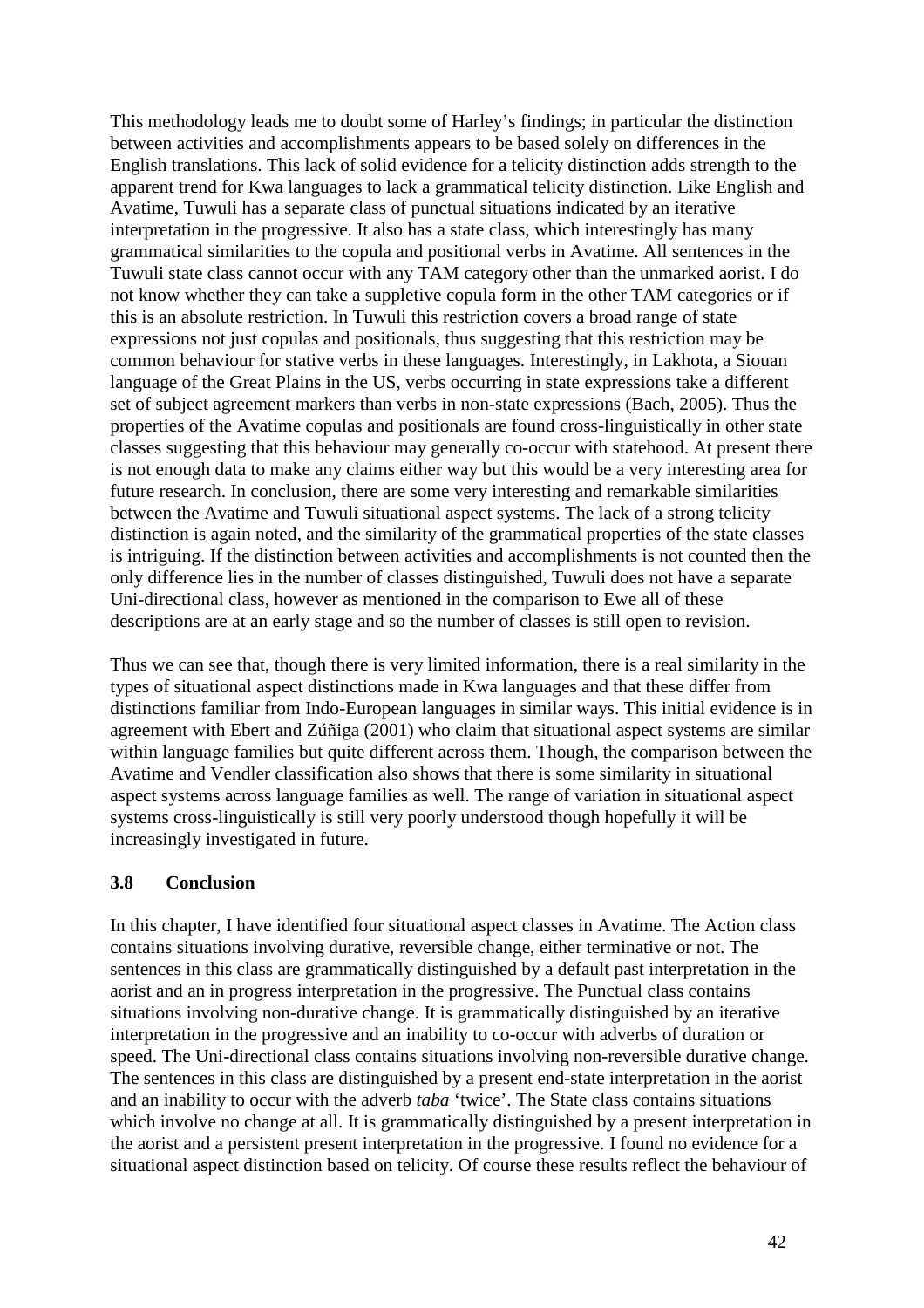the Avatime sentences that I tested in the tests that I used and it is quite possible that further classes will be found when further testing is done.

This system is interesting typologically primarily for its lack of a telicity distinction. This lack is made even more interesting when it is seen that it is likely a property of Kwa languages in general. Further investigation of the situational aspect systems of Kwa languages is needed to determine whether this is indeed a general property. Also further investigation of the typological variation in situational aspect systems in general is needed to determine whether or not this is a rare phenomenon.

One final comment before moving on to viewpoint aspect: Avatime is a verb serialising language, however I have only considered single verb clauses in this investigation. How serial verb constructions behave in terms of situational aspect is therefore an open question. One would imagine that the situational aspect class of a serial verb construction would be based on the situational aspect information contained within the elements that constitute it, however to test this we would need a much greater understanding of the situational aspect information of individual lexemes in Avatime and how these combine to create the situational aspect properties of the sentences described here.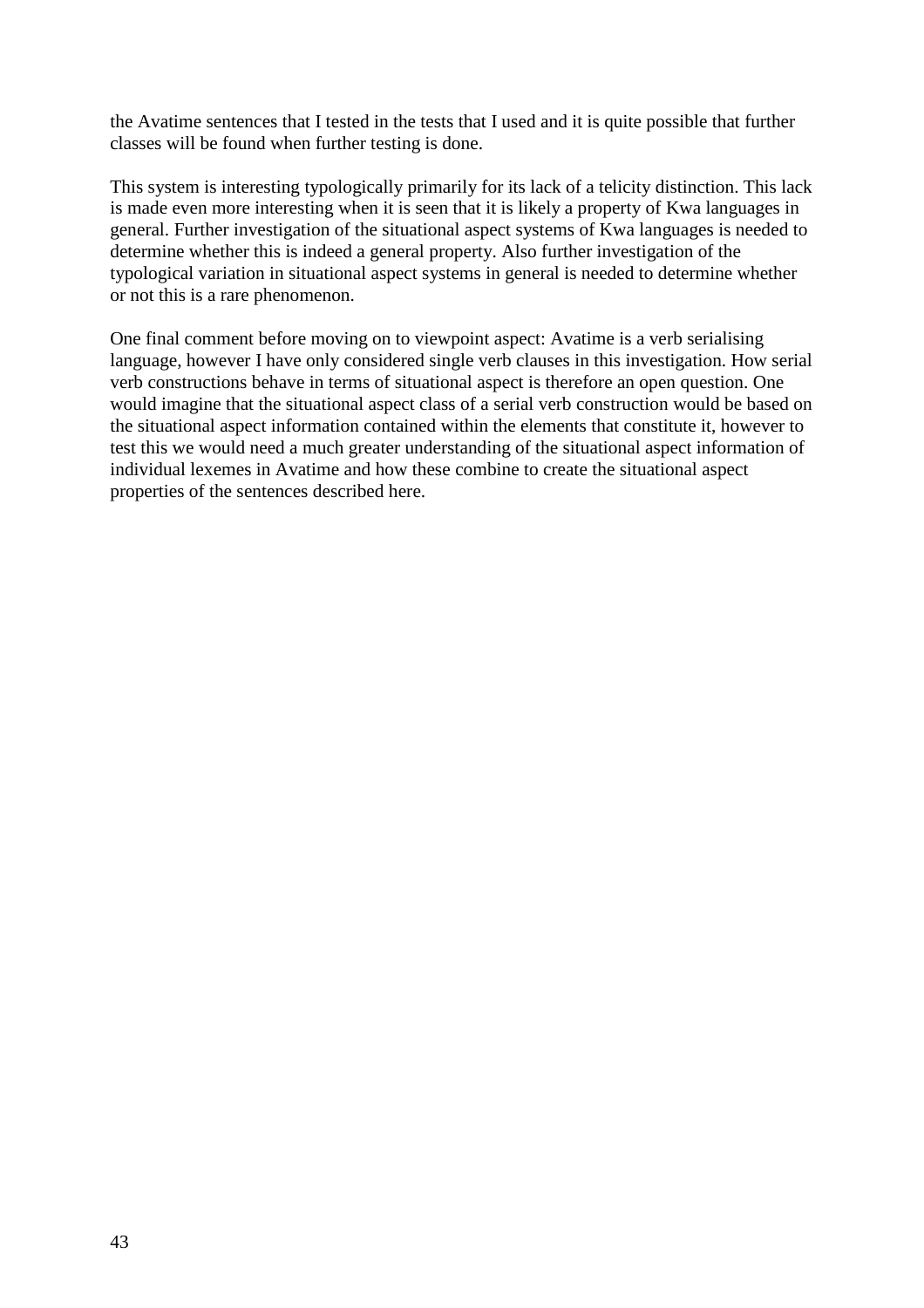# **Chapter 4 Viewpoint Aspect**

#### **4.1 Introduction**

As explained in Section 3.1, I distinguish two types of aspect: situational and viewpoint aspect. Chapter 3 described situational aspect in Avatime. This chapter concerns distinctions of viewpoint aspect. In particular I shall focus on the grammatical morphological marking of viewpoint aspect distinctions, which, for simplicity, I will refer to as 'aspects'. I will not consider here any periphrastic constructions which may convey viewpoint aspect information such as constructions with phasal verbs such as  $k \overline{p} \overline{e} s \overline{e}$  'begin'.

There are three basic morphological aspects in Avatime: aorist, progressive and habitual. There are also two pre-verbal markers with an aspectual function, which grammatically behave quite differently from the other morphological markers of aspect: *z* $\check{\epsilon}$ - 'recurrent' and *ha*<sup> $\cdot$ </sup> 'prospective'. The rest of this chapter is primarily devoted to a description of these aspects: Section 4.2 describes the aorist, Section 4.3 describes the progressive, Section 4.4 describes the habitual, Section 4.5 describes the recurrent and Section 4.6 describes the prospective. Section 4.7 contains a comparison of the Avatime viewpoint aspectual system to those of nearby and related languages. I then conclude with a summary of the viewpoint aspect system of Avatime and some remaining questions in Section 4.8.

#### **4.2 Aorist**

In the aorist the verb takes subject agreement prefixes from Set 1, unless it is a copula or positional verb in which case it takes Set 2. The verb is otherwise unmarked. This unmarked form of the verb was previously described by Ford (1971a) as a past tense form, however as I shall show below, its usages are not adequately explained by this categorisation and it is better analysed as an aorist aspect.

The aorist is by far the most common aspect in my corpus, occurring in 70% of clauses. It is used to refer to completed actions (examples 1 and 2), states (examples 3 and 4) and abstract situations such as in procedural descriptions (examples 5 and 6). As mentioned in Chapter 3 it also has a default deictic temporal reference which depends on the situational aspectual properties of the clause. Actions and Punctual events are generally interpreted as occurring prior to the time of speech, as can be seen in examples 1 and 2. Uni-directional changes and States, on the other hand, are generally interpreted as states holding at the time of speech, as can be seen in examples 3 and 4. It is presumably the default interpretation of Actions and Punctuals which led Ford to call this form a past tense (Ford, 1971a). However, the fact that the deictic reference varies according to the situational aspect class of the clause makes this a cumbersome analysis and points towards a simpler analysis based on aspect. In fact, this distribution of uses combined with the unmarked form of the verb is now considered the prototypical characteristic of the regionally ubiquitous aorist aspect, referred to by Welmers (1973) as the factative, which is essentially an unmarked perfective. The prototypical semantics of the perfective, denoting situations as "an unanalysed whole, with a well-defined result or end-state" (Dahl, 1985:78), automatically accounts for this form's general use to refer to completed actions, states and abstract situations all of which are situations considered as a whole with the differences between them relating to differences in situational aspect and context. Thus a perfective semantics must be the default assumption for this form. The only potential problems with this analysis are how strong the default deictic temporal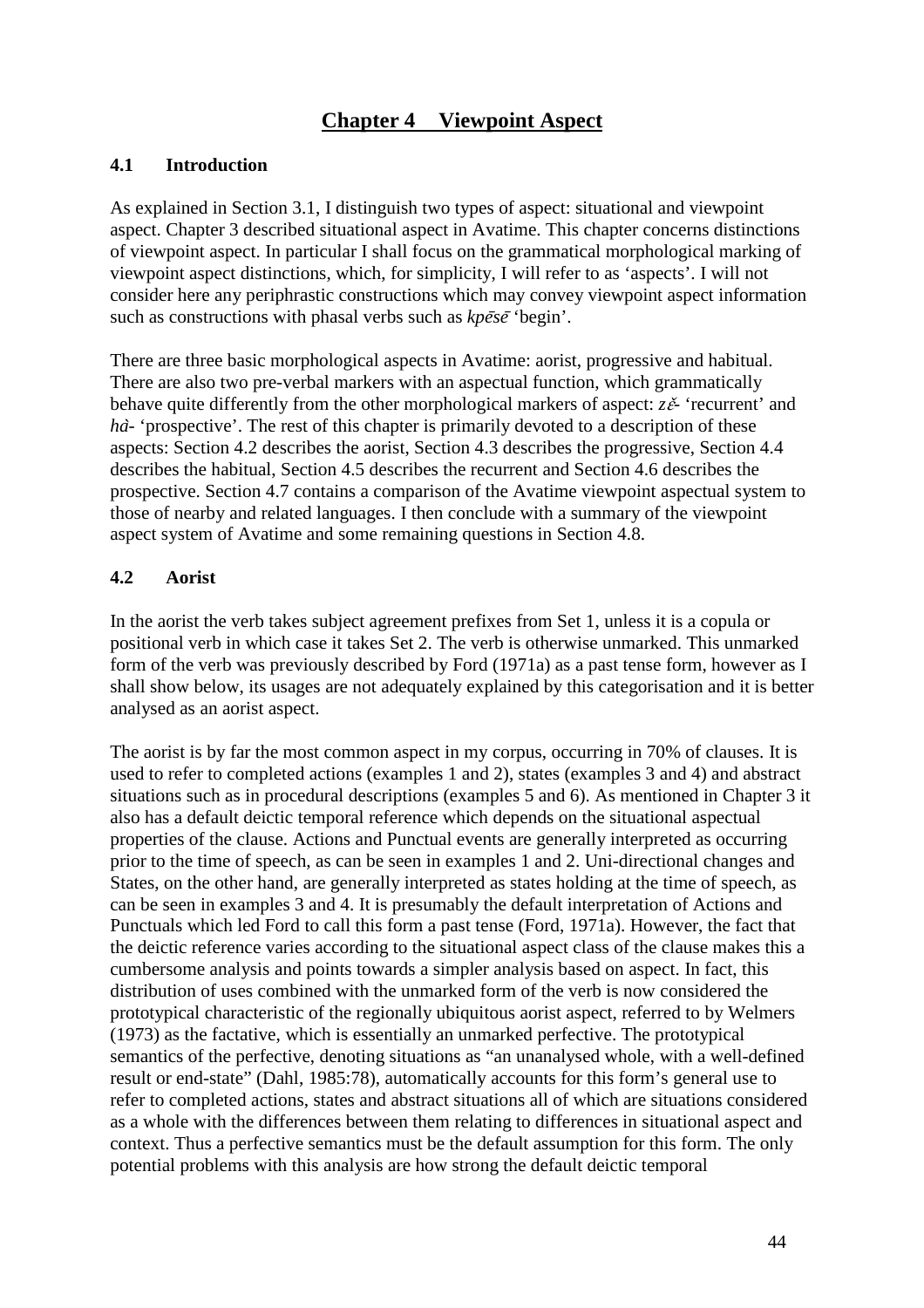interpretations are and whether or not the inferred deictic temporal information can be accounted for by this perfective semantics.

|                           | 1. $me$ -dzi<br>1S-return<br>'I've gone back to my house.'       | $tr\varepsilon$<br>go                                  | me<br>1S | $ke$ -pe-a<br>C6S-house-DEF                                                                              |             | $m\varepsilon$<br>in                  |                  |           | $(Lego_A B&WO_2)$                                                                                                  |
|---------------------------|------------------------------------------------------------------|--------------------------------------------------------|----------|----------------------------------------------------------------------------------------------------------|-------------|---------------------------------------|------------------|-----------|--------------------------------------------------------------------------------------------------------------------|
| 2. $I\check{\varepsilon}$ | then<br>'Then I cooked something.'                               | $m\grave{a}$ -t $\bar{\sigma}$<br>1S-cook              |          | $d$ <i>om<math>\varepsilon</math></i><br>something                                                       |             |                                       |                  |           | (Interview_K&A)                                                                                                    |
| 3.                        | $\partial$ -gbé<br>C <sub>2</sub> S-rope<br>'This rope is long.' | l5-yà<br>C <sub>2</sub> S-this                         |          | $\bar{e}$ -dzè<br>$C2S$ -be.long                                                                         |             |                                       |                  |           | $(S10271_SO)$                                                                                                      |
|                           | 4. $li-gba-to$<br>C3S-building-some<br>'There is a house there.' |                                                        |          | li-li<br>C <sub>3</sub> S-be.at                                                                          | lə<br>there |                                       |                  |           | (Dir-house_ED)                                                                                                     |
| 5.                        | $X\mathcal{C}$<br>when<br>$k$ 2<br>then                          | $ma$ - $kpe$<br>$1S$ -put<br>$ma$ - $kpe$<br>$1S$ -put |          | $ki$ -fu-ye-e<br>C4S-fire-DEF-CM<br>tomatosi-e<br>tomato-DEF                                             | ni<br>and   | k<br>then<br>a-kpa-la<br>C3P-fish-DEF | me-dzi<br>1S-buy | (Okra_AB) | momonyie<br>k.o.fish<br>'When I make the fire, then I buy stinking fish, then I put the tomatoes and the fish in.' |
|                           | 6. $k\sigma$<br>then<br>'Then you go home.'                      | $m$ le-tre<br>$2P-go$                                  |          | $ke$ -pe-a<br>C6S-house-DEF<br>(part of the description of how puberty rites were performed in the past) |             | $m\varepsilon-\varepsilon$<br>in-CM   |                  |           |                                                                                                                    |

(Ablabe\_PA)

A quick look through the corpus shows that these default past and present interpretations can easily be overridden. There are several examples where an Action or Punctual sentence in the aorist is interpreted as occurring in the speaker's future (examples 7 and 8), though these are not very common. Interestingly, there are no examples where this combination is interpreted as referring to a present situation. There are also many examples where a Uni-directional change or State sentence in the aorist is interpreted as occurring in the speaker's past (examples 9 and 10). There are no examples with a future interpretation, though. The commonality and range of examples of these non-default interpretations means that if we assumed that this form contained a specification for past or present tense we would have a very difficult task explaining all the cases where this specification is flouted. While relative tense effects could be used to explain a few examples, there are many cases where this explanation does not work and we still have the problem of the past interpretation of Actions and Punctuals and the present interpretation of Uni-directionals and States. Thus it is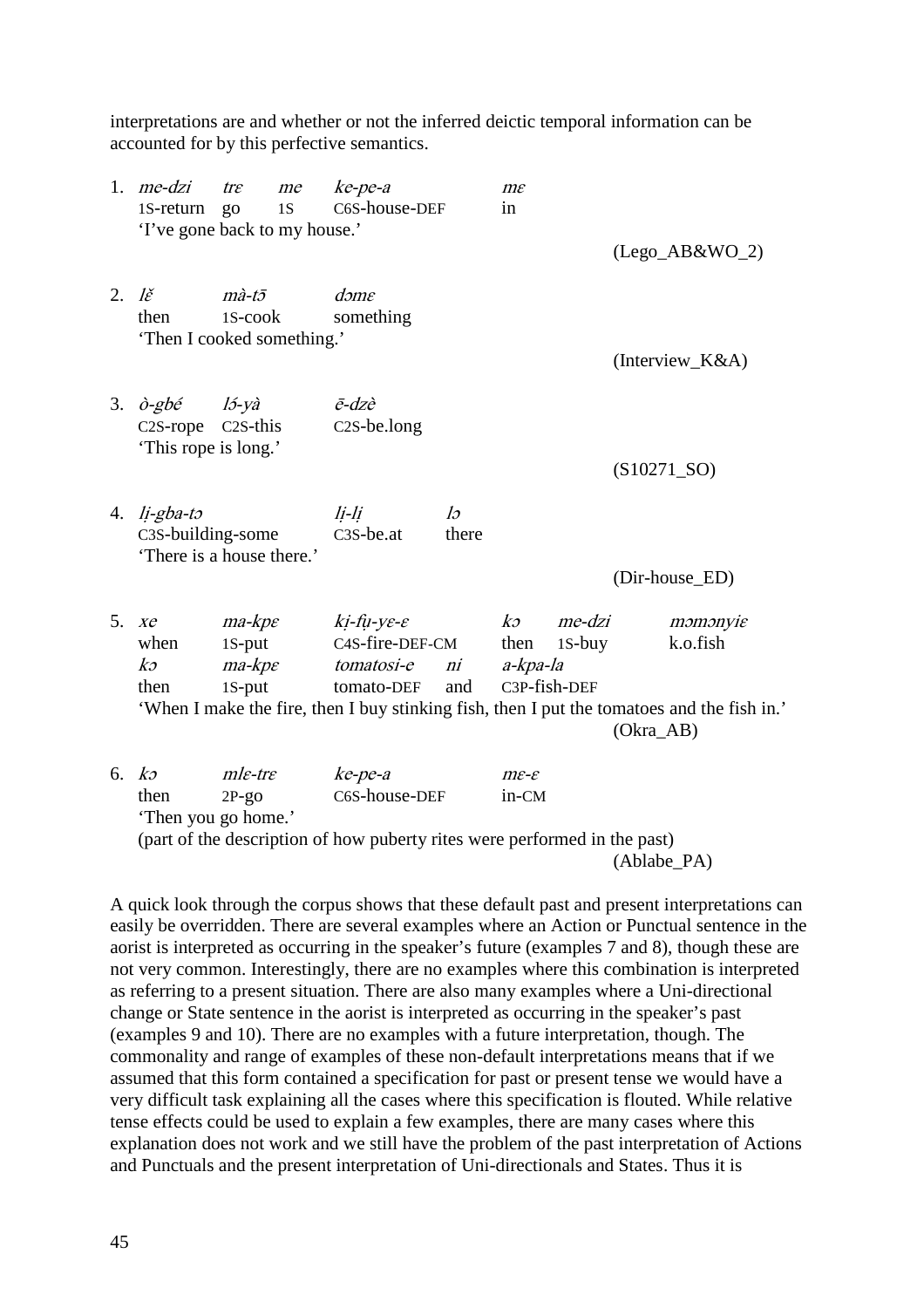preferable to analyse this form without an inherent deictic temporal specification, and so as an aspect.

|            | 7. $o$ -lago-lo                                   |               | $\varepsilon$ -do             | gi    |                       | ki-tə bi-dəme                                                            |                               | $p_{\mathcal{O}}$ | te |
|------------|---------------------------------------------------|---------------|-------------------------------|-------|-----------------------|--------------------------------------------------------------------------|-------------------------------|-------------------|----|
|            |                                                   |               |                               |       |                       | C2S-evening-DEF C2S-land COMP 1P-cook C4P-thing finish like.this         |                               |                   |    |
|            | ma-kə                                             |               |                               |       | ke-plikpa ko ma-kpasi |                                                                          |                               |                   |    |
|            | 1S-take                                           |               | C6S-book                      |       | CONJ 1S-learn         |                                                                          |                               |                   |    |
|            |                                                   |               |                               |       |                       | 'In the evening, when we finish cooking, I will take my book and learn.' |                               |                   |    |
|            | (describing what he will do tonight after school) |               |                               |       |                       |                                                                          |                               |                   |    |
|            |                                                   |               |                               |       |                       |                                                                          |                               | (Interview_KA&RE) |    |
| 8.         | ègé wō-bū sì wō-fō-e                              |               |                               |       |                       |                                                                          | $a$ à-bìt $\bar{\varepsilon}$ | gì                |    |
|            |                                                   |               |                               |       |                       | what 2S-think COMP 2S-brother-DEF                                        | C1S:POT-do                    | <b>COMP</b>       |    |
|            | wó-dzì                                            |               | $y\bar{e}$ $kl\dot{\partial}$ |       |                       |                                                                          |                               |                   |    |
|            | 2S:NEG-return                                     |               | C1S                           | place |                       |                                                                          |                               |                   |    |
|            |                                                   |               |                               |       |                       | 'What do you think your bother will do if you don't visit him?'          |                               |                   |    |
|            |                                                   |               |                               |       |                       |                                                                          |                               |                   |    |
|            | ā-nwlimi létà tsísì mè<br>C1S-write letter send   |               |                               | 1 S   |                       |                                                                          |                               |                   |    |
|            | 'He will write me a letter.'                      |               |                               |       |                       |                                                                          |                               |                   |    |
|            |                                                   |               |                               |       |                       |                                                                          |                               | $(Dahl_15_SO)$    |    |
|            |                                                   |               |                               |       |                       |                                                                          |                               |                   |    |
|            | 9. $\int$ fin $\overline{I}$ ní bi-dome           |               |                               |       | $aba - \varepsilon$   |                                                                          |                               |                   |    |
|            | $C1S$ -lie                                        | LOC C4P-thing |                               |       | on-CM                 |                                                                          |                               |                   |    |
|            | 'She was lying on the thing.'                     |               |                               |       |                       |                                                                          |                               |                   |    |
|            |                                                   |               |                               |       |                       |                                                                          |                               | (Tempest_SO)      |    |
|            |                                                   |               |                               |       |                       |                                                                          |                               |                   |    |
| 10. $\ell$ | $be$ -ze lo- $\varepsilon$                        |               |                               |       |                       |                                                                          |                               |                   |    |
|            | and                                               |               | C1P-be there-CM               |       |                       |                                                                          |                               |                   |    |
|            | 'And they dwelt there.'                           |               |                               |       |                       |                                                                          |                               |                   |    |
|            |                                                   |               |                               |       |                       |                                                                          |                               | (History_WO)      |    |

Now it is only necessary to account for how the deictic temporal interpretations can be derived from the aspectual semantics and the context. The traditional view of the aorist or factative is that it indicates the most obvious fact of the sentence, so if the sentence is stative then it will be interpreted as present and if it is non-stative it will be interpreted as past (Déchaine, 1991 & 1992; Welmers, 1973). I don't believe that this explanation is necessary, however, as the behaviour of this unmarked verb form can be equally well accounted for with a perfective semantics, and this is presumably why the term aorist is now commonly used.

A perfective semantics easily explains the default past interpretation of Actions and Punctuals, because whole and thus completed situations are typically situated in the past<sup>1</sup>. Smith (2008) explains this default interpretation particularly well. According to her account the perfective indicates that a situation is bounded and bounded situations by definition cannot be situated in the present. Thus a perfective situation must be interpreted as occurring in either the past or the future, and it will by default be interpreted as occurring in the past as the future is inherently more marked than the past due to its additional modal aspect. This

 $\overline{a}$ 

 $1$  This connection between perfective aspect and past interpretation is, in fact, a very common one and has been commented on by many researchers (Binnick, 1991; Dahl, 1985; Klein, 1994).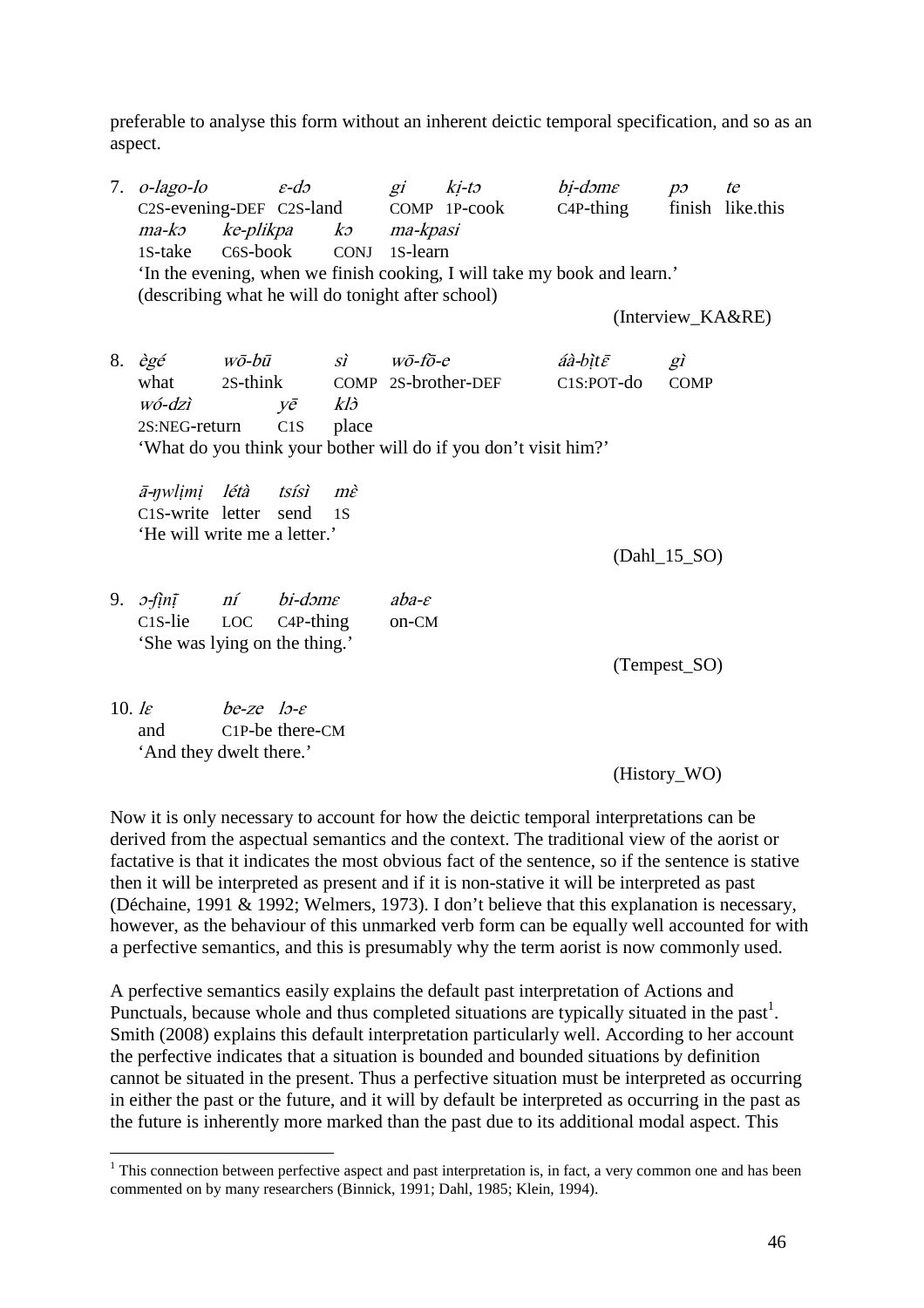default past interpretation is strengthened in Avatime by the existence of a potential mood form which would normally be used when referring to future situations. A perfective semantics also predicts a default past interpretation for Uni-directional changes, and indeed, as noted in Chapter 3, this is exactly what happens and it is only because the change is irreversible that we are left with a present end-state interpretation. The default present interpretation of States is slightly harder to explain, mainly due to the question of what it means for a State to be in the perfective aspect. If we accept Guéron's (2008) claim that because States have no boundaries they cannot be perfective this is very easy because even if a State is morphologically marked as perfective it remains imperfective and imperfective situations are by default interpreted as being present. If we instead take the traditional definition of the perfective aspect as a form which "indicates the view of a situation as a single whole" (Comrie, 1976:16) then as States have no internal temporal distinctions this could be interpreted as referring simply to the state in general. In this case it seems that the temporal reference of the situation would simply be the same as that of the topic time and so in the default case States would be interpreted as present. While both of these accounts amount to the same thing I find each of them slightly dissatisfying. Guéron's claim that nonbounded situations can never be perfective seems slightly stipulative and the Comrie based explanation seems slightly fuzzy. Thus while either of these explanations would be sufficient this is one of the cases where I find using Klein's terminology particularly helpful. Klein (1994) captures the idea that the perfective refers to whole events by defining it as a form which indicates that the post-state of the event is included in the topic time. Now as States do not involve change, their pre- and post-states are equivalent. Thus for States, the perfective simply indicates that the situation time overlaps with the topic time, note that this is equivalent to the fuzzy 'perfective of a state simply refers to the state' idea above. Then, because in the default case the topic time is the speaker's present time, this gives the desired default interpretation with the situation overlapping with the speaker's present.

The default deictic temporal interpretations for all situational aspect classes, therefore, follow directly from a perfective semantics. Also, according to this analysis a change in the topic time would result in a change of the deictic temporal interpretation, and this is exactly what we find (examples 7-10). This analysis also explains why it is possible to shift the interpretation of aorist States into the past but not the interpretation of aorist Actions, Punctuals and Uni-directionals to the present. A whole Action, Punctual or Uni-directional situation includes the boundary points and these boundary points prohibit a present interpretation as the present is itself punctual. States however are more naturally interpreted as present but there is nothing preventing a past interpretation if the context is suitable. The only property that is not accounted for by this analysis is the relative lack of future interpretations. This is easily explained, however, by the fact that there is a competing form, the potential mood, and that by their very nature future situations are unknown and so highly likely to be referred to using the potential marker. Hence, I have shown that this form's range of uses and interpretations are most easily explained by analysing it as a perfective aspect, which I refer to as an aorist following the regional tradition.

### **4.3 Progressive**

The progressive is marked by the prefix  $\check{\epsilon}$  and takes subject agreement markers from Set 1. The vowel of the subject agreement marker and the progressive assimilate: if the vowel in the subject agreement marker is not high then it will become  $\varepsilon$ , if it is then the progressive vowel will assimilate to it. The rising tone is distributed across the two vowels.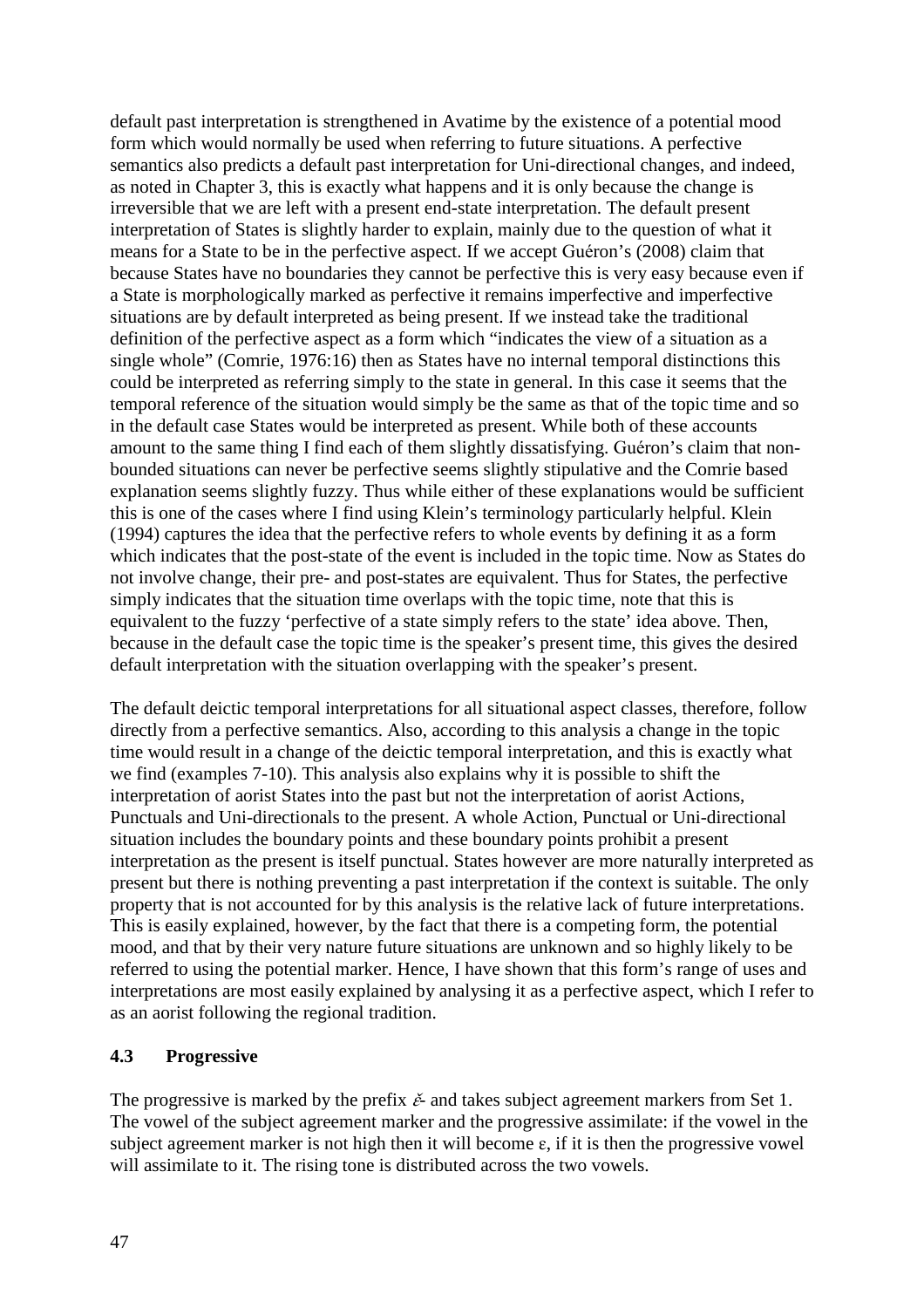This form behaves like a classic progressive marker. It is used to refer to situations which are ongoing (examples 11-13). It cannot be used for non-continuous actions and so is not used for actions which are repeated at separate times, in these cases another form must be used either the aorist, habitual or recurrent form depending on other aspects of the semantics (examples 14 and 15).

11. ege *Afwa èé-bite* abla what Afwa C1S:PROG-do now 'What is Afwa doing now?'  $\hat{\varepsilon}$  $\hat{\varepsilon}$ -wà  $\bar{a}$ -xw $\hat{\varepsilon}$ -nā C1S:PROG-do C3P-work-DEF 'She is working.' (PAQ\_01\_MM) 12. li-po-le  $kile$  gi  $\hat{\varepsilon} \in \partial$   $\partial$   $\partial$  lete C3S-time-DEF that COMP C1S:PROG-write letter ye-nemi-ye e-tuku a-ba lɛ a-fɛ ye sụɛ C1S-friend-DEF C1S-enter C1S-come CONJ C1S-lie.down C1S side 'When she was writing the letter, her friend came in and lay beside her.' (Tempest\_WO\_1) 13. ba-tɔ bɛ̀ɛ́-wa a-xwɛ, ba-tɔ bèé-dzi sukuu C1P-some C1P:PROG-do C3P-work C1P-some C1P:PROG-go school 'Some are working and some are going to school.' (talking about the occupations of her grandchildren) (Interview\_FO&MM) 14. lī-xwè wōlī Kofi  $\grave{\varepsilon} \acute{\varepsilon}$ -zè-wa lī-pà-lē lī-vlē-lè C3S-work which Kofi C1S:PROG-REC-do C3S-saturday-DEF C3S-morning-DEF 'What work is Kofi doing every Saturday morning?' ā-lị̀lɔ̄ kè-pē-à mɛ̀ C1S-clean C6-house-DEF in 'He cleans the house.' (PAQ\_02\_MM) 15. ɔ-n*ị*-ɛ gi a-zɛ-da b*ị*-dzyɛ-a C1S-person-DEF COMP C1S-REC-sell C4P-meat-DEF 'the person who sells the meat' (Dog\_PA) In previous work on Avatime, Ford (1971a) described three progressive forms: past  $(\bar{a}z\tilde{\epsilon})$ , present ( $\check{\epsilon}$ ) and future ( $\hat{\alpha}$ *a*<sup> $\check{\epsilon}$ </sup>). I don't believe that this is an accurate description. Firstly, the forms that Ford refers to as the past and future progressive are formally related, in my

analysis they are the aorist and potential forms of the recurrent, respectively. Ford's account does not make this relation clear. Furthermore, these forms are not limited to the past and future, respectively, and rather occur in all times in which the aorist and potential can occur. I shall discuss the recurrent in Section 4.4.5 and the potential in Section 5.2. Thus there is no reason to assume that these forms are part of a progressive paradigm. The only motivation for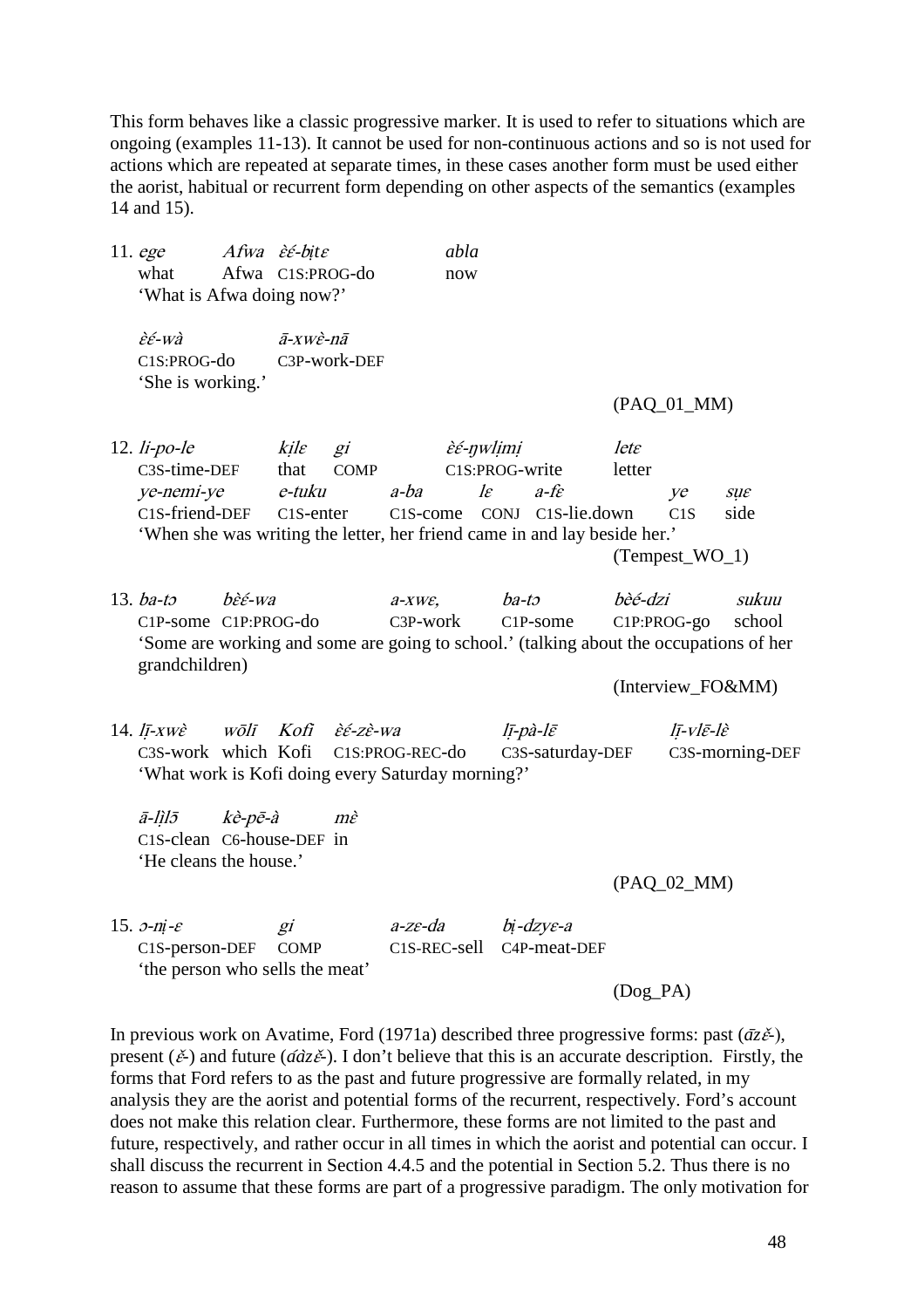doing so would be if the progressive form  $\check{\varepsilon}$ - was in fact limited to the present. While it is true that this form most often occurs in reference to present situations, this is by no means an absolute limitation. There are several examples in my corpus of the progressive being used to refer to past situations, and many of these cannot be accounted for by a relative tense type explanation (examples 16-17). There are no examples of the progressive used to refer to future situations, but, as with the aorist above, this lack is easily explained by the competing potential form. The distribution of past and present interpretations would be difficult to account for if the progressive contained a present tense specification. This distribution is easily explained, however, by assuming a progressive semantics without specific tense specification. The progressive aspect indicates that the situation is ongoing at the topic time and this gives us the default present interpretation as by default the topic time overlaps with the speaker's present. It also accounts for all the past examples, as in all cases the topic time is clearly prior to the speaker's present. Thus it is a much simpler and more effective analysis to treat this as a general progressive without a present tense specification.

| 16. $kl$ ats $\varepsilon$ | èé-se | $n\tilde{i}$                   | ka-droi-a                                                                  | $ka$ -tsy $\varepsilon$ | ke-chase   | ye  |
|----------------------------|-------|--------------------------------|----------------------------------------------------------------------------|-------------------------|------------|-----|
| deer                       |       | C1S:PROG-run and               | C6S-dog-DEF C6S-also                                                       |                         | C6S-chase  | C1S |
|                            |       |                                | 'The deer was running and the dog also chased him.'                        |                         |            |     |
|                            |       |                                |                                                                            |                         | $(Frog_K)$ |     |
|                            |       |                                |                                                                            |                         |            |     |
| 17. <i>small</i>           |       | small houses                   | bèé-ze-e                                                                   |                         |            |     |
| small                      |       | small houses                   | C1P:PROG-be-CM                                                             |                         |            |     |
|                            |       | 'There were very small houses' |                                                                            |                         |            |     |
|                            |       |                                | (Said at the beginning of a description of what Vane was like in the past) |                         |            |     |
|                            |       |                                |                                                                            |                         | (Past_AB)  |     |
|                            |       |                                |                                                                            |                         |            |     |

### **4.4 Habitual**

The habitual is indicated using the prefix  $z\tilde{e}$ - and subject agreement markers from Set 3. It is used to refer to situations which are repeated frequently over an extended period of time and may be considered to be usual or predictable (examples 18-20) or to situations which are generic, or always true (examples 21-24). The habitual does not include any reference to a particular time and is frequently used to refer to situations holding in the speaker's past (examples 18 and 19) and present (examples 20-24). Examples of future reference are again not found, though again this can be explained by the option of using the potential mood.

| 18. $xe$ |                                                                             | $be$ -tr $\varepsilon$        |                                | ku-do                 |     | $O$ -nwa |                | te                   |              |                |
|----------|-----------------------------------------------------------------------------|-------------------------------|--------------------------------|-----------------------|-----|----------|----------------|----------------------|--------------|----------------|
|          | when                                                                        | $C1P-go$                      |                                | C5S-road-DEF C2S-weed |     |          |                | like.this            |              |                |
|          | bi-ze-poi                                                                   |                               | bi-dəme                        |                       | na  |          |                |                      |              |                |
|          | $C1P-HAB-roast?$ $C4P-thing$                                                |                               |                                |                       | eat |          |                |                      |              |                |
|          | 'When they went to weed the road like that they used to roast food to eat.' |                               |                                |                       |     |          |                |                      |              |                |
|          |                                                                             |                               |                                |                       |     |          |                |                      | (History_WO) |                |
|          |                                                                             |                               |                                |                       |     |          |                |                      |              |                |
|          | 19. ege                                                                     |                               | <i>wo-nemi-nyime i-ze-bite</i> |                       |     |          | $X\mathcal{C}$ | $a$ -na              |              | $\hbar$ -vle   |
|          | what                                                                        | 2S-friend-man C1S-HAB-do CONJ |                                |                       |     |          |                | C <sub>1</sub> S-eat |              | $C3S$ -morning |
|          | $bi$ - $d$ <i>m<math>\varepsilon</math></i> $po$                            |                               | ga                             | li-go-le              |     |          |                |                      |              |                |
|          | C4P-thing finish move C3S-year-DEF                                          |                               |                                |                       |     |          |                |                      |              |                |
|          | 'What did your brother usually do after breakfast last year?'               |                               |                                |                       |     |          |                |                      |              |                |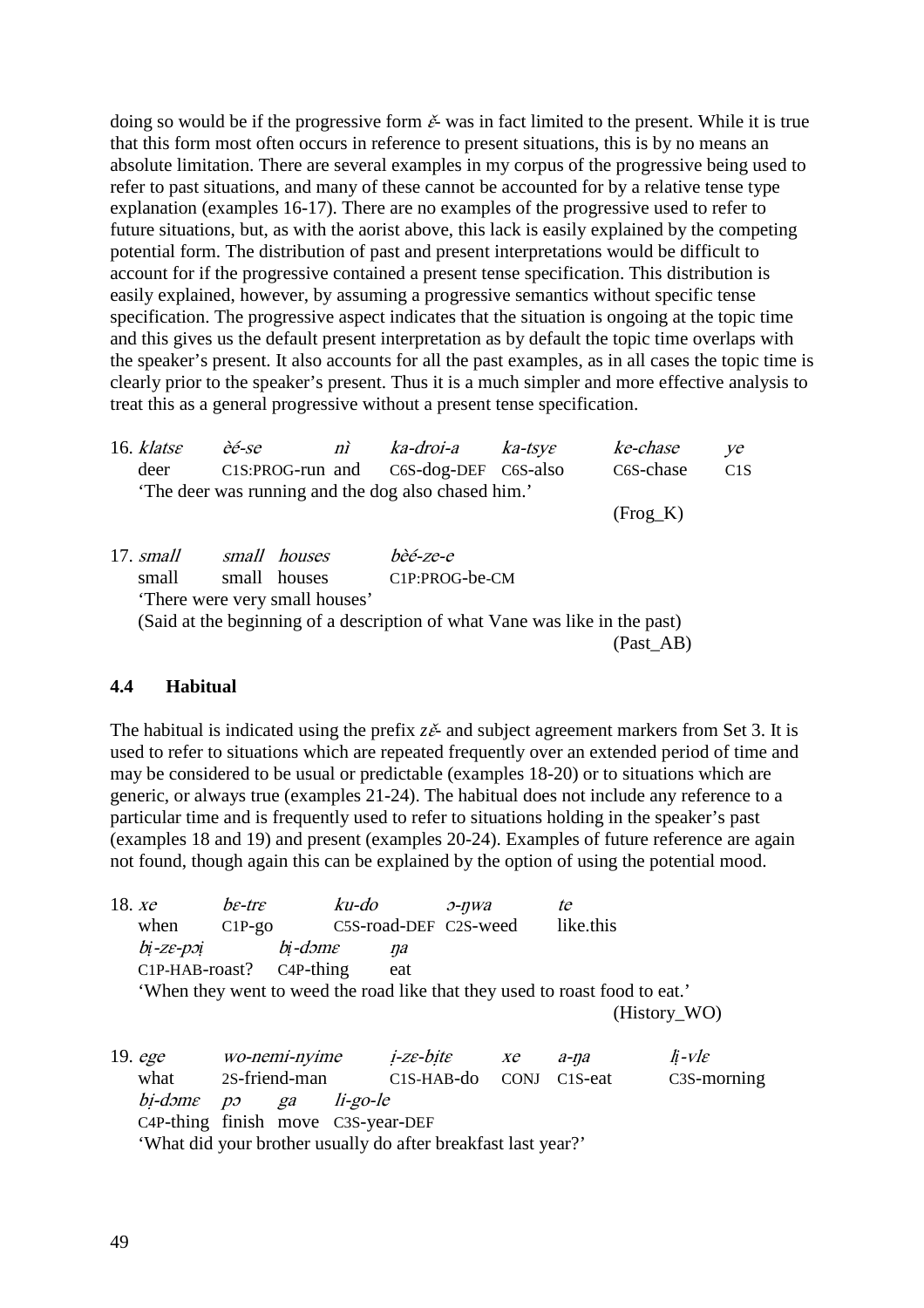| i-ze-nwlimi ku-plikpa<br>C1S-HAB-write<br>'He wrote letters'                                                                          | $C6P-book$                    |                                                    |                   |                      |                    |                    | (Dahl_18_SO)                          |
|---------------------------------------------------------------------------------------------------------------------------------------|-------------------------------|----------------------------------------------------|-------------------|----------------------|--------------------|--------------------|---------------------------------------|
| 20. li-xw $\varepsilon$ woli wo-fu- $\varepsilon$<br>C3S-work which 2S-brother-DEF<br>'What work does your brother do in the office?' |                               |                                                    |                   | izě-wà<br>C1S-HAB-do |                    | ní –<br><b>LOC</b> | $of$ is-y $\varepsilon$<br>office-DEF |
| $i$ -z $\varepsilon$ - $\eta$ wlimi<br>C1S-HAB-write<br>'He writes letters.'                                                          | leta-a<br>letter-DEF          |                                                    |                   |                      |                    |                    | $(Dahl_25_SO)$                        |
| $21. \acute{e}$ -zě-bēmē<br>C <sub>2</sub> P-HAB-cry<br>'They (cats) say meow                                                         | míáò<br>meow                  |                                                    |                   |                      |                    |                    | $(Dahl_74_SO)$                        |
| 22. kō níté kú-zě-wà <i>ì-nyōnè</i><br>$1P-HAB-do$<br>so how<br>'So this is how we farm here.'                                        |                               |                                                    | C2P-farm-DEF here | Vă                   |                    |                    | (Farming_SO)                          |
| $23.$ li-ze-do<br>$C3S-HAB-exit$<br>$li$ -ze-do<br>$C3S-HAB-exit$                                                                     | ya<br>here<br>ya te-e<br>here | $k\mathfrak{I}$<br>SO <sub>2</sub><br>like.this-CM | now               | abla kile ku-di ya-e | how 1P-sit here-CM |                    |                                       |
| It (the sun) rises here. Then as we are seated here, it rises from this place.                                                        |                               |                                                    |                   |                      |                    |                    | (Interview_SM&MM)                     |
| $24.$ kite<br>$bi$ -z $\varepsilon$ -xwa<br>how<br>'How are they (your children) called?'                                             | $C1P-HAB-call C1P-CM$         | ba-a                                               |                   |                      |                    |                    | (Interview_GE&MM)                     |

The habitual is distinguished from the progressive because it refers to repeated instances of situations, while the progressive refers to single situations. Note that if there is something else in the clause which provides the repeated action meaning either the habitual or the progressive can be used with only a slight difference in meaning (examples 25 and 26).

| $25.$ <i>li-we</i> | kakaa èé-dzē                              | ba-no-a           | e-nyi-na      |
|--------------------|-------------------------------------------|-------------------|---------------|
|                    | C3S-day every C1S:PROG-forget             | $C1P$ -people-DEF | C3P-name-DEF  |
|                    | 'He is always forgetting people's names.' |                   |               |
|                    |                                           |                   | $(PAQ_52_MM)$ |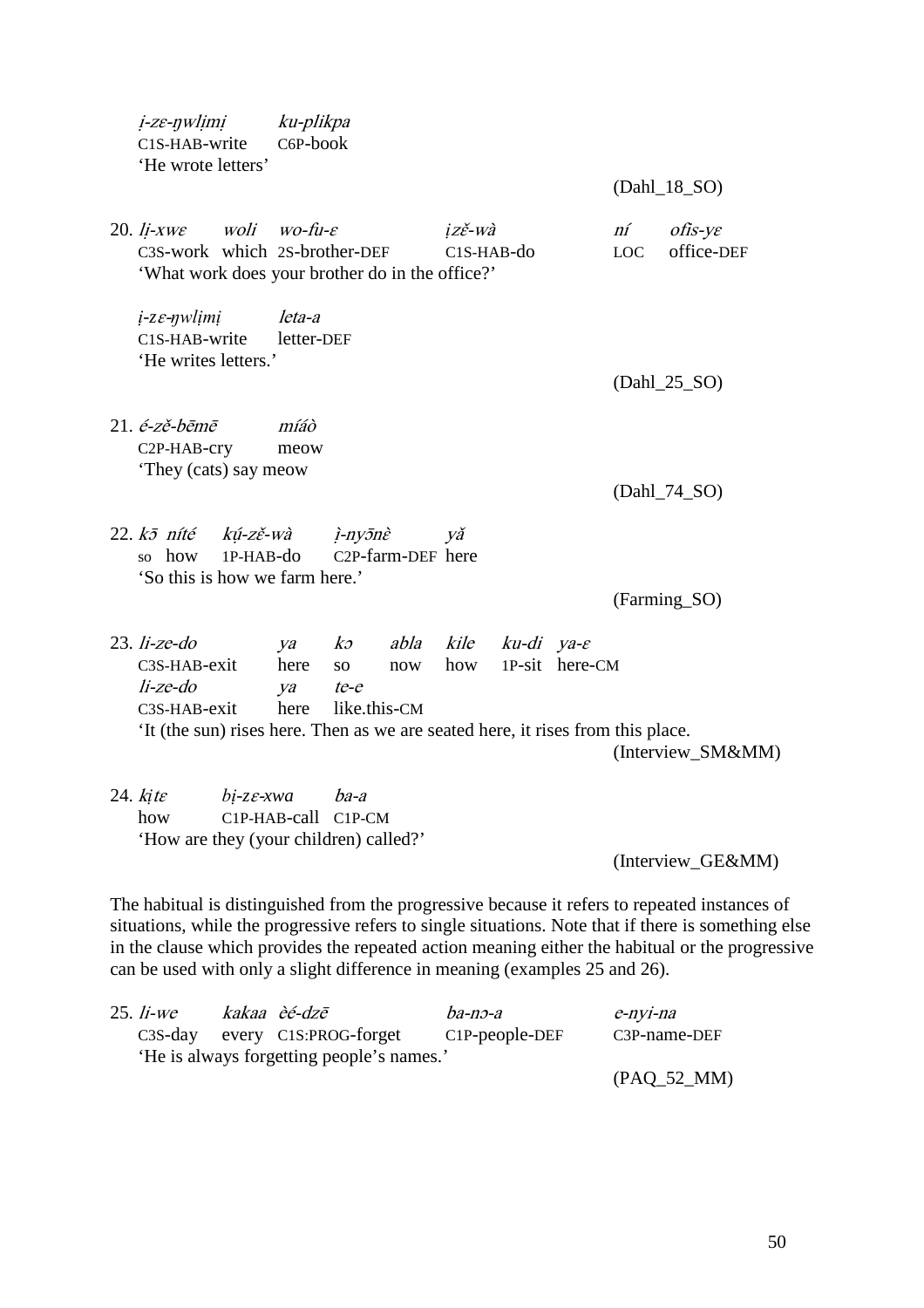| $26.$ <i>li-we</i>         | kakaa mī-zě-yō            | $\partial$ -līzāt $\partial$ -n $\bar{\partial}$ |
|----------------------------|---------------------------|--------------------------------------------------|
|                            | C3S-day every 1S-HAB-rise | C2S-dawn-DEF                                     |
| 'I always get up at dawn.' |                           |                                                  |

(Dahl\_71\_SO)

### **4.5 Recurrent**

The recurrent, like the habitual, is indicated by the prefix  $z\tilde{e}$ . The two forms are also quite similar in their semantics. However, there are differences both in their form and meaning that indicate that while the two forms have likely come from the same origin they have now diverged.

It seems quite likely that this form originated from a serial verb construction, probably with the verb *ze*̀ 'be'. Now, however, it is clearly a verbal prefix because it participates in vowel harmony triggered by the verb root. Avatime speakers above the age of 50 often use  $z\ddot{\mathrm{O}}$ - in place of  $z\tilde{\epsilon}$  for the recurrent<sup>2</sup>, though  $z\tilde{\epsilon}$  is always also acceptable. This alternation is likely a remnant of the vowel prefixed to the second verb in the serial verb construction. Avatime speakers under the age of 20 exhibit a different alternation: for them  $l\tilde{l}$ - is interchangeable with  $z\tilde{e}$ - in all cases of the recurrent. This may indicate a re-analysis of this form as the *li* 'be.at' verb. Neither of these alternations is possible with the habitual  $z\check{e}$ .

The recurrent marker, unlike the aspectual markers discussed above, can and indeed must cooccur with other aspect and mood markers. Most frequently, it occurs with the aorist or the potential (examples 27-30). There are also some examples of it occurring with the progressive (example 31), subjunctive (examples 32 and 33), intentive (examples 33 and 34) and imperative (examples 35 and 36). Thus, it can occur with all moods and there are only two aspectual markers for which I have no examples of it occurring with, the habitual and the prospective. There are two possible explanations for the lack of co-occurrence with the prospective. Firstly, the prospective is quite rare in my sample, occurring in only seven clauses, so it is not very surprising that there are no examples with the recurrent. Secondly, it is possible that they occupy the same slot within the verb complex. The prospective, like the recurrent, follows most aspectual and mood markers. It is not clear, however, whether or not it follows the intentive mood marker, or whether it precedes or follows the directional markers. So this combination might be ruled out by the grammatical formation of the verb, or it may simply not occur in my sample. There is no grammatical reason why the habitual should not occur with the recurrent, unless their most likely common origin prevents them from co-occurring. This combination does not seem to be pragmatically likely, though, given the similarity in meaning between the two forms. Thus, while it may be highly unusual, I believe there would be no grammatical restriction against the habitual occurring with the recurrent. One would only need to find a situation where a speaker wished to express the habitual occurrence of extended actions. Hence, I believe that the recurrent can occur with all aspects and moods, with the possible exceptions of the prospective and habitual.

 $\overline{a}$ 

<sup>&</sup>lt;sup>2</sup> Ford (1971a) found that the  $z\bar{z}$ - was used exclusively with the future (or potential) form of the continuative. However, in my corpus, while  $z\check{O}$ - does indeed occur frequently in the potential, it is not limited to it and is also especially common in the  $2<sup>nd</sup>$  person singular.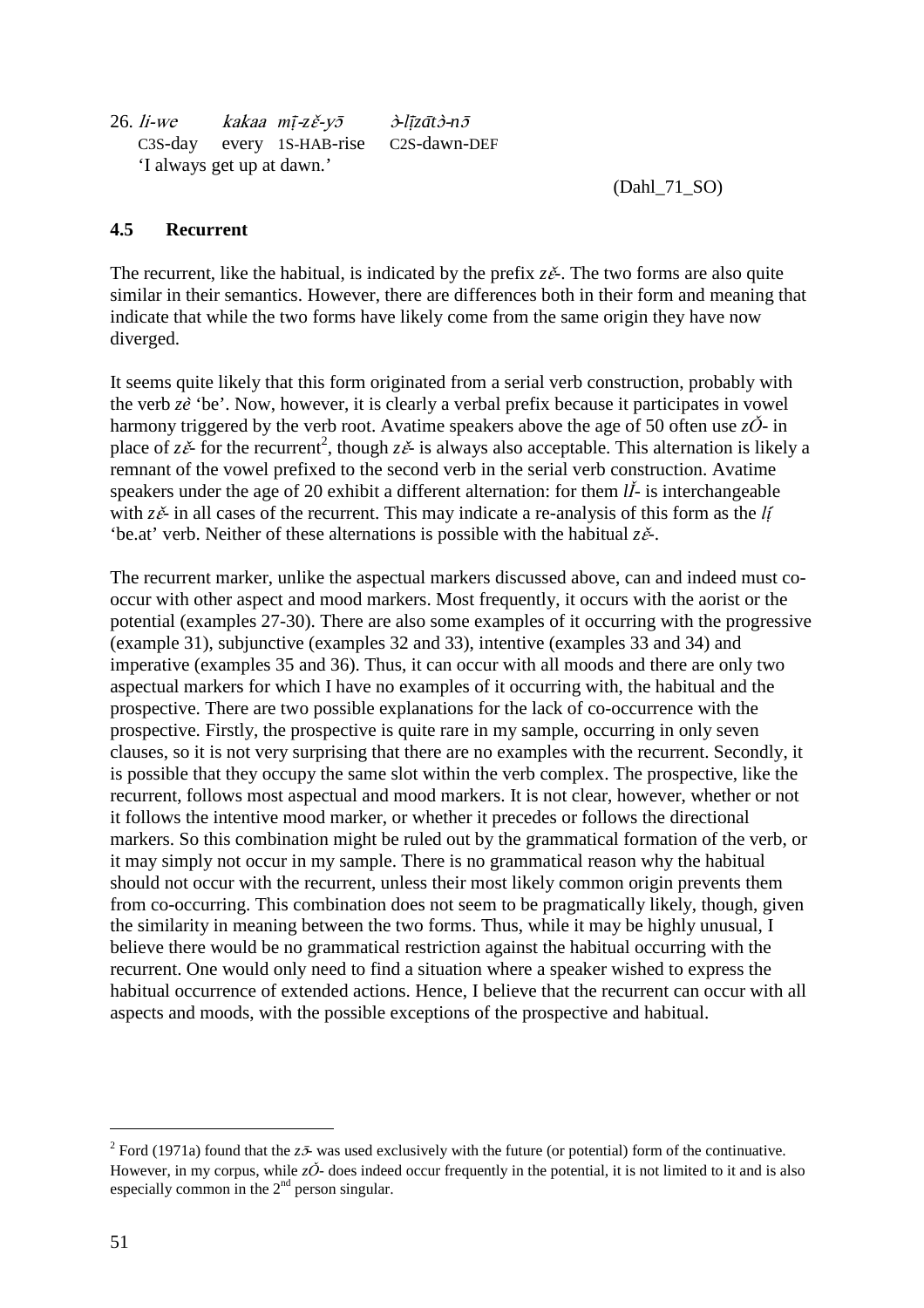27. ɔ-n*ị*-ɛ gi a-zɛ-da b*ị*-dzyɛ-a C1S-person-DEF COMP C1S-REC-sell C4P-meat-DEF 'the person who sells the meat'

(Dog\_PA)

28. ma-zɛ-wa a-xwɛ-na ní cocoa marketing board ní Koforidua-ɛ 1S-REC-do C3P-work-DEF LOC cocoa marketing board LOC Koforidua-CM 'I was working at the cocoa marketing board in Koforidua.'

(Life\_AB)

29. to  $k \hat{i}$ a-zě-bā  $k \hat{e}$ -pē-à ATT 1P:POT-REC-come C6S-house-DEF 'We shall be coming home (often).'

(Interview\_KA&RE)

30. ege wo-bu si wo-nimi-ye áà-zɔ-bịtɛ xe ki-kū klɔ what 2S-think COMP 2S-friend-DEF C1S:POT-REC-do when 1P-arrive there 'What do you think your friend will be doing when we arrive?'

áà-zɔ-ŋwlimi ke-plikpa C1S:POT-REC-write C6S-book 'He will be writing a letter.'

 $\overline{a}$ 

(Dahl\_17\_AB)

31. lị̄-xwɛ̀ wōlī Kofi ɛ̀ɛ́-zɛ̌-wa lị̄-pà-lɛ̄ l*ị*̄*-vl*ɛ̄*-l*ɛ̀ C3S-work what Kofi C1S:PROG-REC<sup>3</sup>-do C3S-Saturday-DEF C3S-morning-DEF 'What work does Kofi do every Saturday morning?'

(PAQ\_02\_MM)

32. Kwami yɛ i-nu si o-ze-ki ba-ga b*ị-t*<sup>ɔ</sup> Kwami C1S C1S-be COMP C1S.SBJV-REC-give C1P-animal C4P-some ga ŋa-ɛ animal eat-CM 'Kwami must be feeding the animals.'

(PAQ\_79\_MM)

33. xe gi wɔ-wɔ wɔ ke-de-a tsye mi-ta-ze-tɔ dɔme CONJ COMP 2S-? 2S C6S-back-DEF also 1S.SBJV-INT-REC-cook thing 'When you come back I'll still be cooking.' (PAQ\_83\_MM) 34. wɔ-ka a-ta-ze-dzo  $ki-b$ - $\varepsilon$  kpe ki wɔ 2S-father C1S-INT-REC-collect C4S-money-DEF put give 2S 'Your father will be contributing money for you.' (Conv\_SO,ErA,VA&AA)

<sup>&</sup>lt;sup>3</sup> Note that this could also be the itive directional marker  $z\tilde{\epsilon}$ , however there was no movement involved in this particular context and so I believe it is more likely to be the recurrent.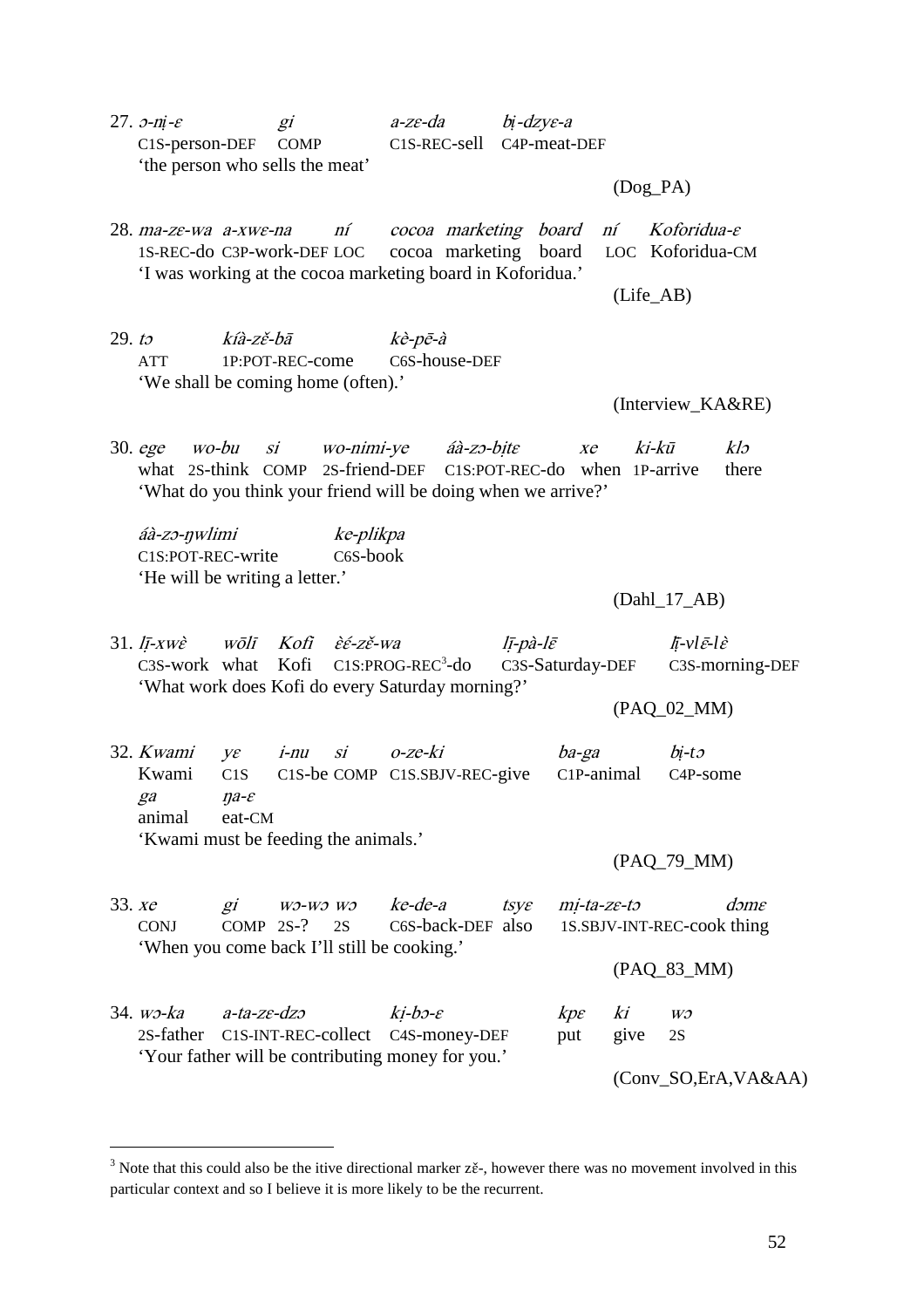| 35. zě-bí              | mé dzédzé          | Ià               |
|------------------------|--------------------|------------------|
|                        | REC-ask 1S another | C <sub>3</sub> S |
| 'Ask me another thing' |                    |                  |

(Interview\_KA&MO)

36. zɛ-ga REC-move 'be going'

(Lego\_KA&RE)

The recurrent is used to refer to situations which are ongoing or repeated over a certain interval of time. Thus it overlaps with both the progressive and the habitual. The distinction between the habitual and the recurrent is that in the recurrent the repeated actions are not considered to be usual or predictable and the interval of time involved is generally shorter and more definite (contrast example 26, repeated here as 37, with 38 and example 19, repeated here as 39 with 40).

|  | 37. li-we kakaa m $\bar{i}$ -zě-y $\bar{j}$ $\qquad \lambda$ -līzāt $\dot{\lambda}$ -n $\bar{j}$<br>C3S-day every 1S-HAB-rise C2S-dawn-DEF<br>'I always get up at dawn.' |  |  |  |                                       |                                              |       | (Dahl_71_SO)          |                          |                                                   |  |
|--|--------------------------------------------------------------------------------------------------------------------------------------------------------------------------|--|--|--|---------------------------------------|----------------------------------------------|-------|-----------------------|--------------------------|---------------------------------------------------|--|
|  |                                                                                                                                                                          |  |  |  |                                       |                                              |       |                       |                          |                                                   |  |
|  | 38. b-glē lo-ya gì kpēsē mó-zě-yō                                                                                                                                        |  |  |  |                                       |                                              |       |                       | ò-lizātò-nō              |                                                   |  |
|  |                                                                                                                                                                          |  |  |  |                                       | C2S-week C2S-this COMP start 1S:NEG-REC-rise |       |                       |                          | C2S-dawn-DEF                                      |  |
|  | 'I won't rise at dawn this week.'                                                                                                                                        |  |  |  |                                       |                                              |       | (Dahl_72(negated)_SO) |                          |                                                   |  |
|  | 39. ege wo-nemi-nyime <i>i-ze-bite xe a-na</i>                                                                                                                           |  |  |  |                                       |                                              |       |                       |                          | $\ddot{\mathit{h}}$ - $V$ $\mathit{l}\varepsilon$ |  |
|  | what                                                                                                                                                                     |  |  |  | 2S-friend-man C1S-HAB-do CONJ C1S-eat |                                              |       |                       | C <sub>3</sub> S-morning |                                                   |  |
|  | bi-dome po ga li-go-le<br>C4P-thing finish move C3S-year-DEF<br>'What did your brother usually do after breakfast last year?'                                            |  |  |  |                                       |                                              |       |                       |                          |                                                   |  |
|  | <i>i-ze-nwlimi ku-plikpa</i>                                                                                                                                             |  |  |  |                                       |                                              |       |                       |                          |                                                   |  |
|  | C <sub>1</sub> S-H <sub>A</sub> B-write                                                                                                                                  |  |  |  |                                       |                                              |       |                       |                          |                                                   |  |
|  | 'He wrote letters.'                                                                                                                                                      |  |  |  |                                       |                                              |       |                       |                          |                                                   |  |
|  |                                                                                                                                                                          |  |  |  |                                       |                                              |       |                       |                          | $(Dahl_20_AB)$                                    |  |
|  | 40. a-ze-read law ní Legon University of                                                                                                                                 |  |  |  |                                       |                                              |       |                       | Ghana                    |                                                   |  |
|  | C1S-REC-study law LOC Legon University of<br>'He was studying law at the University of Ghana, Legon.'                                                                    |  |  |  |                                       |                                              | Ghana |                       |                          |                                                   |  |
|  |                                                                                                                                                                          |  |  |  |                                       | (Life <sub>AB</sub> )                        |       |                       |                          |                                                   |  |

There are two principle factors which determine the speaker's choice of the progressive or the recurrent. The first is that the recurrent has a slightly wider semantic range than the progressive, as it can be used to refer to sequences of repeated events without presenting them as a whole (example 38). So if someone wishes to refer to a sequence of repeated events which is not habitual he or she will use the recurrent, as Mathias did in example 41. The second factor is that the recurrent can and indeed must occur with another aspect or mood marker. This, on one hand, gives it a greater range in that it can be used to give additional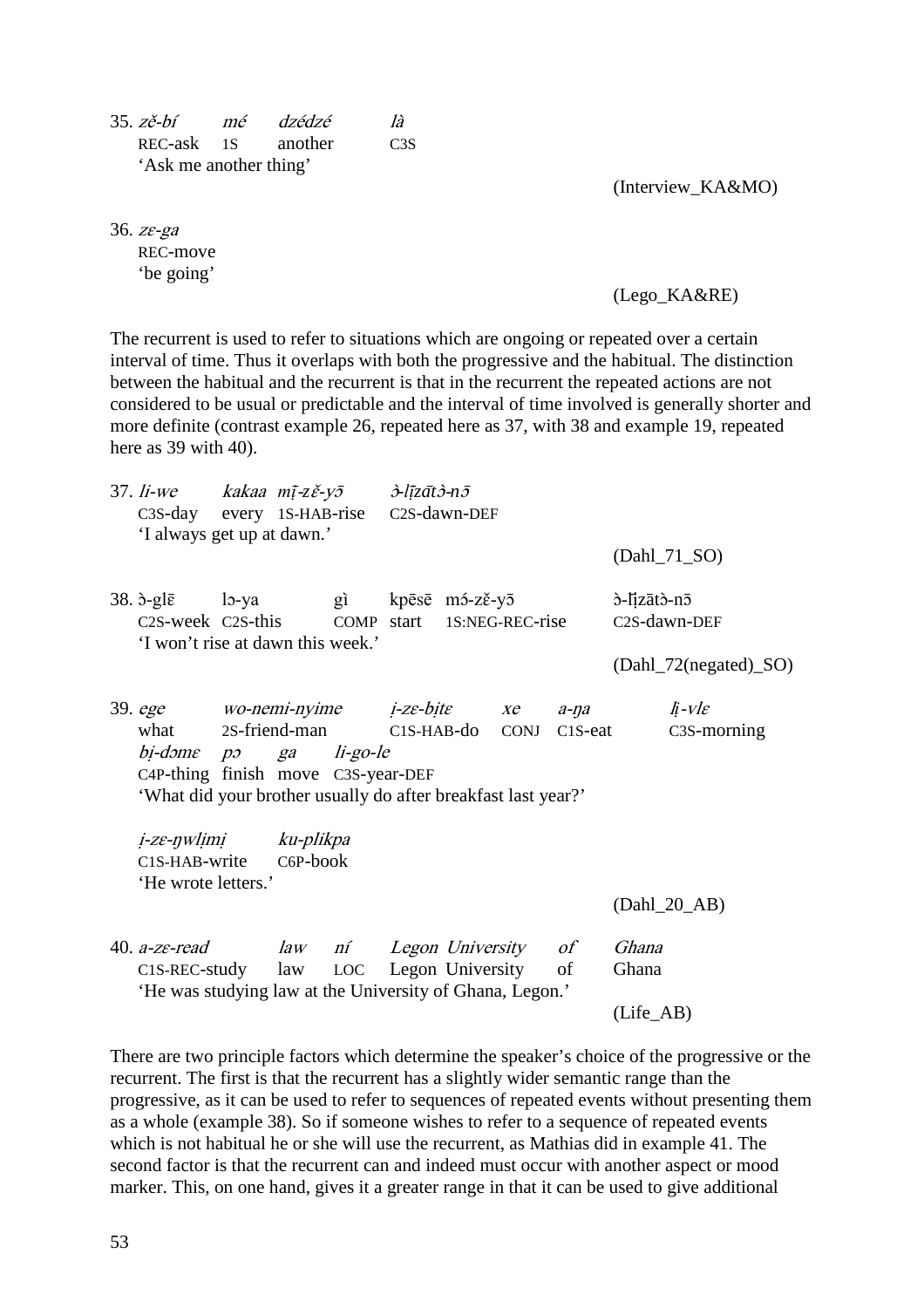information while still conveying the ongoingness of the situation. For instance, by using the aorist a speaker can convey both that the situation was ongoing and that it completed  $4$ (examples 42 and 43), or by using the potential they can indicate that it is a potentially occurring ongoing situation (example 30, repeated here as 44). On the other hand, however, it reduces the applicability of the recurrent, because, if the speaker wishes to convey the situation as ongoing only, without any of these additional meanings, then he or she is pragmatcally obliged to use the progressive rather than the recurrent.

| 41. li-go $l\epsilon$ -lo |                                          | gi li-za-e Kofi a-ze-pani blo         |  |  |
|---------------------------|------------------------------------------|---------------------------------------|--|--|
| $C3S-year$ $C3S-that$     |                                          | COMP C3S-pass-CM Kofi C1S-REC-speak1P |  |  |
| e-we ta-ta                |                                          |                                       |  |  |
|                           | C3P-day C3P-three                        |                                       |  |  |
|                           | 'Last year Kofi visited us three times.' |                                       |  |  |
|                           |                                          |                                       |  |  |

(PAQ\_05\_MM)

42. ma-zɛ-ŋa i-klipo-le-e 1S-REC-eat C2P-witness-DEF-CM 'I functioned as a witness then.'

(Ablabe\_PA)

43. ba petee o-nugu to-le bɛ-zɛ-pani C1P all C2S-mouth C2S-one C1P-REC-talk-COM 'They all spoke with one voice' (that was the way things used to be, but not any longer) (Interview\_GE&MM)

44. ege wo-bu si wo-nimi-ye áà-zo-bite xe ki-kū klo what 2S-think COMP 2S-friend-DEF C1S:POT-REC-do when 1P-arrive there 'What do you think your brother will be doing when we arrive?'

áà-zɔ-ŋwlịmị ke-plikpa C1S:POT-REC-write C6S-book 'He will be writing a letter.'

(Dahl\_17\_AB)

If the recurrent occurs in the subjunctive mood it can be homophonous with the habitual. This depends on the particular verb, as some verbs take Set 2 subject agreement markers in the subjunctive and others take Set 3, and only the former would lead to this homophony<sup>5</sup>. Given this fact, the general similarity in form and the not too great difference in semantics between the habitual and the recurrent, it may be thought desirable to link the two in some way. The

 $\overline{a}$ <sup>4</sup> One may ask what the distinction is between the aorist-continuative and a past progressive. It is quite true that this combination of ongoingness and completion implies that the whole event occurred prior to the topic time and as discussed in Section 3.1 this in turn has a default interpretation of occurring in the speaker's past. However, according to this analysis it should be possible to shift this temporal reference by shifting the topic time, unfortunately this is not something I tested. There is another distinction between the two though and that is that a past-progressive should not require the situation to have completed but the aorist-continuative should. I did test this interpretation on Avatime speakers and indeed if the aorist-continuative is used then the situation must be completed.

 $<sup>5</sup>$  Though, of course, with some subjects many aspect and mood categories become homophonous due to the lack</sup> of a distinction between the sets and the way the vowels coalesce. For instance, singular subjects from Class 3 create an impressive degree of homophony across the aspects and moods.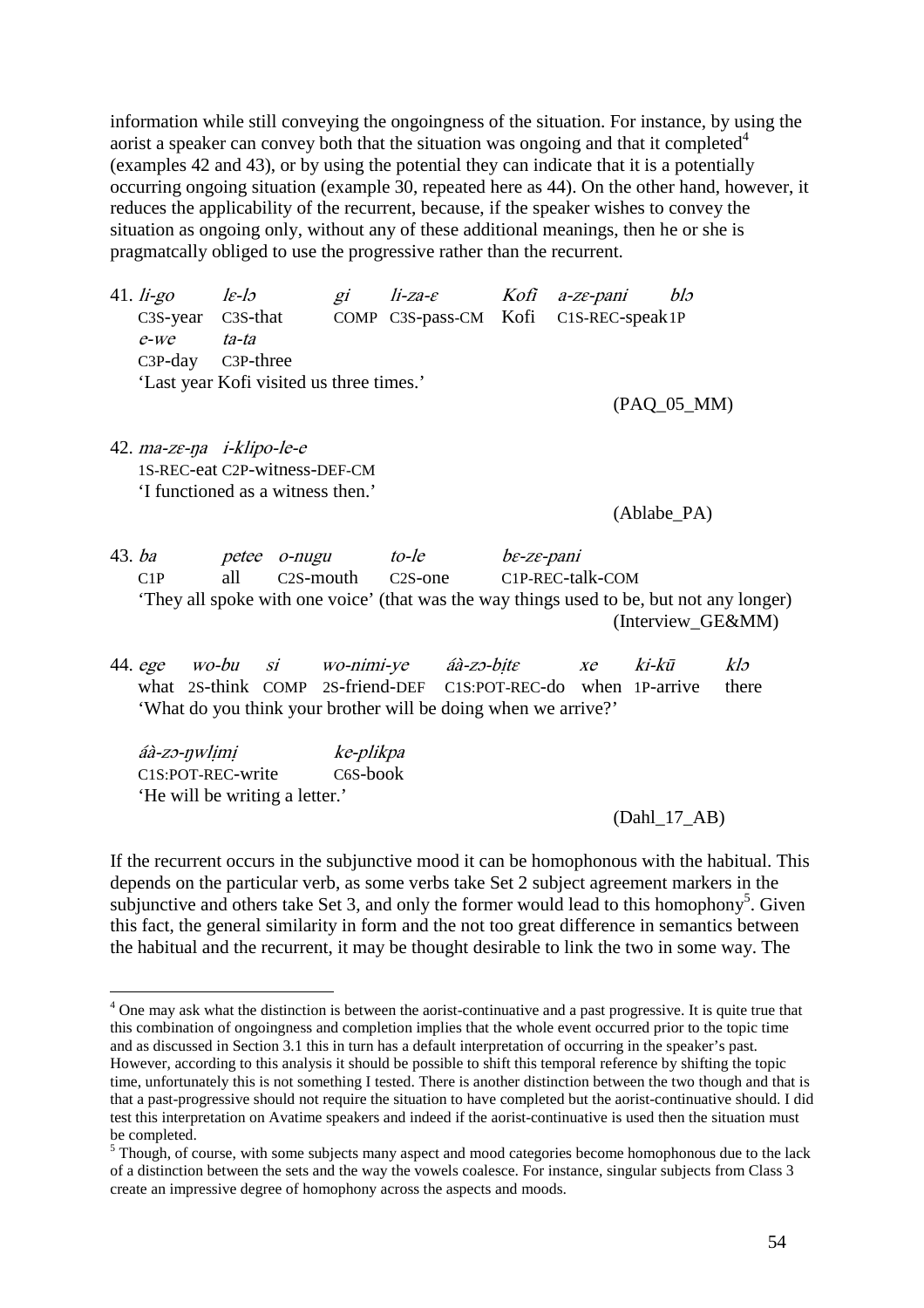difference in usage (contrast 32 and 34 with 18-26) and grammatical properties (the habitual cannot occur with other aspect and mood markers and always takes Set 2 subject agreement), however, seem more than adequate to show that there is no direct synchronic link between the two constructions. The habitual certainly cannot be equated with the subjunctive-recurrent which would be the most obvious choice. It does seem likely, though, that both the habitual and the recurrent are derived from the same verb, *ze*̀ 'be', and that they have followed different routes to grammaticalisation and we thus end up with these two fairly similar distinct but complementary forms.

### **4.6 Prospective**

The prospective is marked by *ha*̀*-*, and likely comes from the verb hà 'near'. Like the recurrent it can and must occur with another aspect or mood marker. It indicates that the situation is on the verge of occurring. As mentioned above in Section 4.5, there are only seven examples of this form in my corpus, so it is fairly rare. Possibly due to this rarity, I only have examples of it occurring with the progressive (examples 45 and 46) and the subjunctive (example 47). It is possible that with a larger corpus more examples would be found with other aspect and mood markers, unfortunately from this small sample it is difficult to predict whether or not this is likely.

| 45. <i>èé-ha-kpa</i><br>C <sub>1</sub> S:PROG-PROSP-finish<br>'He is finishing a class.'                              | ní<br>LOC                                          | class<br>class |                                          | $(PAQ_26_MM)$                                                   |
|-----------------------------------------------------------------------------------------------------------------------|----------------------------------------------------|----------------|------------------------------------------|-----------------------------------------------------------------|
| 46. è <i>é</i> -ha-nwlimi<br>C1S:PROG-PROSP-write<br>'She is almost finished writing.'                                | p<br>finish                                        |                |                                          | $(Tempest_WO_1)$                                                |
| 47. <i>i-ha-nwlimi</i><br>C1S.SBJV-PROSP-write<br>'When she was nearly finished writing, her friend came and passed.' | $p\mathfrak{I}$ $\qquad$ $\mathfrak{l}\varepsilon$ |                | ye-nemi-ye<br>finish then C1S-friend-DEF | $a-ba$ -za- $\varepsilon$<br>C1S-VENT-pass-CM<br>(Tempest WO 1) |

# **4.7 Typological situation**

### *4.7.1 Comparison to other GTM languages*

At present not many of the TAM systems of the other GTM languages have been described, though there are several projects currently underway which should remedy this in the next few years. In this section, I will compare the Avatime aspectual system to that of Tuwuli and Logba. These make an interesting comparison as Tuwuli is more closely related to Avatime but spoken more distantly, and Logba which is less closely related is spoken in a region adjacent to that of Avatime. Avatime's closest relatives, Nyangbo and Tafi, which are also spoken in regions adjacent to Avatime, are currently under description and it will be interesting to see how their aspectual systems compare to Avatime's when these descriptions are complete.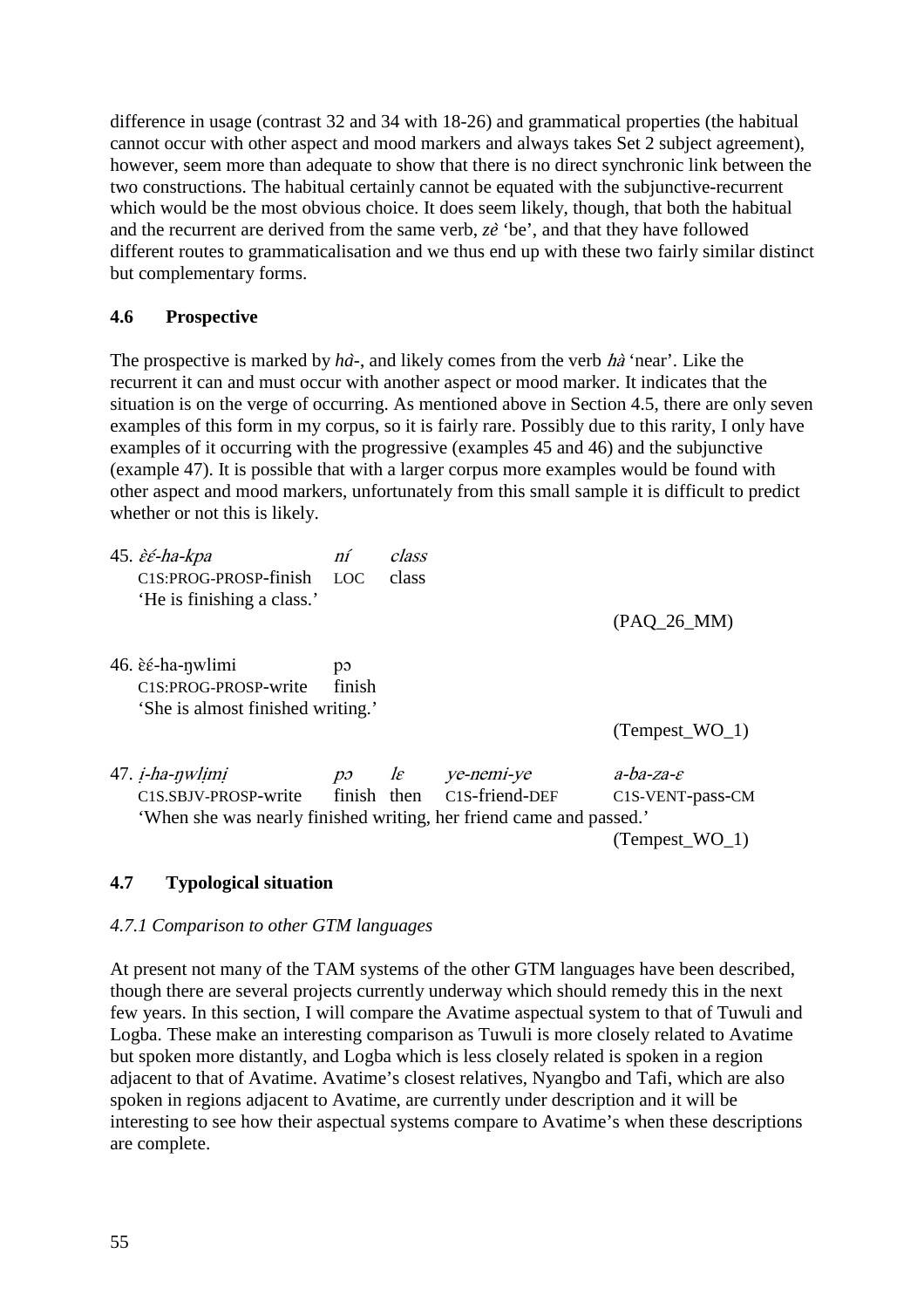On the whole the aspectual systems of these three languages, Tuwuli, Logba and Avatime, appear to be fairly similar. The unmarked form behaves in the characteristic aorist manner in each language. This is hardly limited to this language family though and is incredibly common throughout the wider region. Avatime is the only language with a reported prospective marker. As far as the rest of the aspectual system is concerned, all three of these languages have some type of progressive, habitual and recurrent forms, though their behaviour varies in each language. Though, due to the differences in style and detail of description, it is often difficult to determine the degree of similarity or difference in these forms' behaviour. I shall compare these three forms for each language separately below.

Tuwuli has an imperfective marker *ka-*, a present-imperfective *a-* and a periphrastic presentprogressive construction *la-mla ... la-* (Harley, 2008). It is clear from Harley's description that the imperfective *ka-* can be used to refer to non-present situations and seems to behave very similarly to the Avatime recurrent marker, both in its semantics and in its ability to combine with other TAM markers. The present-imperfective *a*- is generally used for present situations, but can also be used to refer to past situations in order to create a present feeling, like the English historic present. This form seems to correspond to the Avatime progressive, though it appears to have a stronger restriction to the present. Another difference between the Tuwuli present-imperfective and the Avatime progressive is that the former is also used to refer to habitual situations whereas Avatime has a separate habitual marker. The periphrastic presentprogressive construction in Tuwuli is distinguished from the present-imperfective in that it is used to refer to events which are spread out over an extended period of time and it does not require that the event be actively occurring during the topic time. Avatime has no distinct form corresponding to this usage, instead it uses the general progressive marker to refer to these situations. Therefore, the Tuwuli distinction between the imperfective *ka-* and the present-imperfective *a-*, is quite similar to the Avatime distinction between the recurrent and the progressive. The semantics of the present-imperfective and the progressive are quite different, however, and Avatime lacks a form corresponding to the Tuwuli periphrastic present-progressive construction.

The Logba aspectual system is the closest of these three to Avatime. Logba has a present progressive marker *lu*́-, a past progressive marker *tu*́- and a habitual marker *tu*̀- (Dorvlo, 2008). Like in Avatime, the past progressive marker can be modified by the future marker<sup>6</sup> and then refers to ongoing situations in the future. This makes me question whether this form is really a *past* progressive or whether it would be better analysed with a less restrictive temporal specification. It is interesting to note that in both Logba and Avatime the habitual and the past progressive or recurrent forms are very similar, though they are quite different across the languages. The close link between the habitual and the progressive has often been commented on (Bybee, Perkins & Pagliuca, 1994; Comrie, 1976; Dahl, 1985) and it is crosslinguistically common for a habitual marker to develop from a progressive (Bynee et al, 1994). It seems likely then, that the habitual and the past progressive or recurrent forms developed from a common source in both these languages, though the source seems to differ between the languages. The main difference between the Logba and Avatime systems is the difference in behaviour between the Logba present progressive, which is fairly strictly limited to present situations and can be used to refer to imminent actions, and the Avatime progressive, which is not restricted to the present and cannot be used to refer to imminent actions.

 $\overline{a}$ 

<sup>&</sup>lt;sup>6</sup> In Avatime this is better analysed as a potential mood.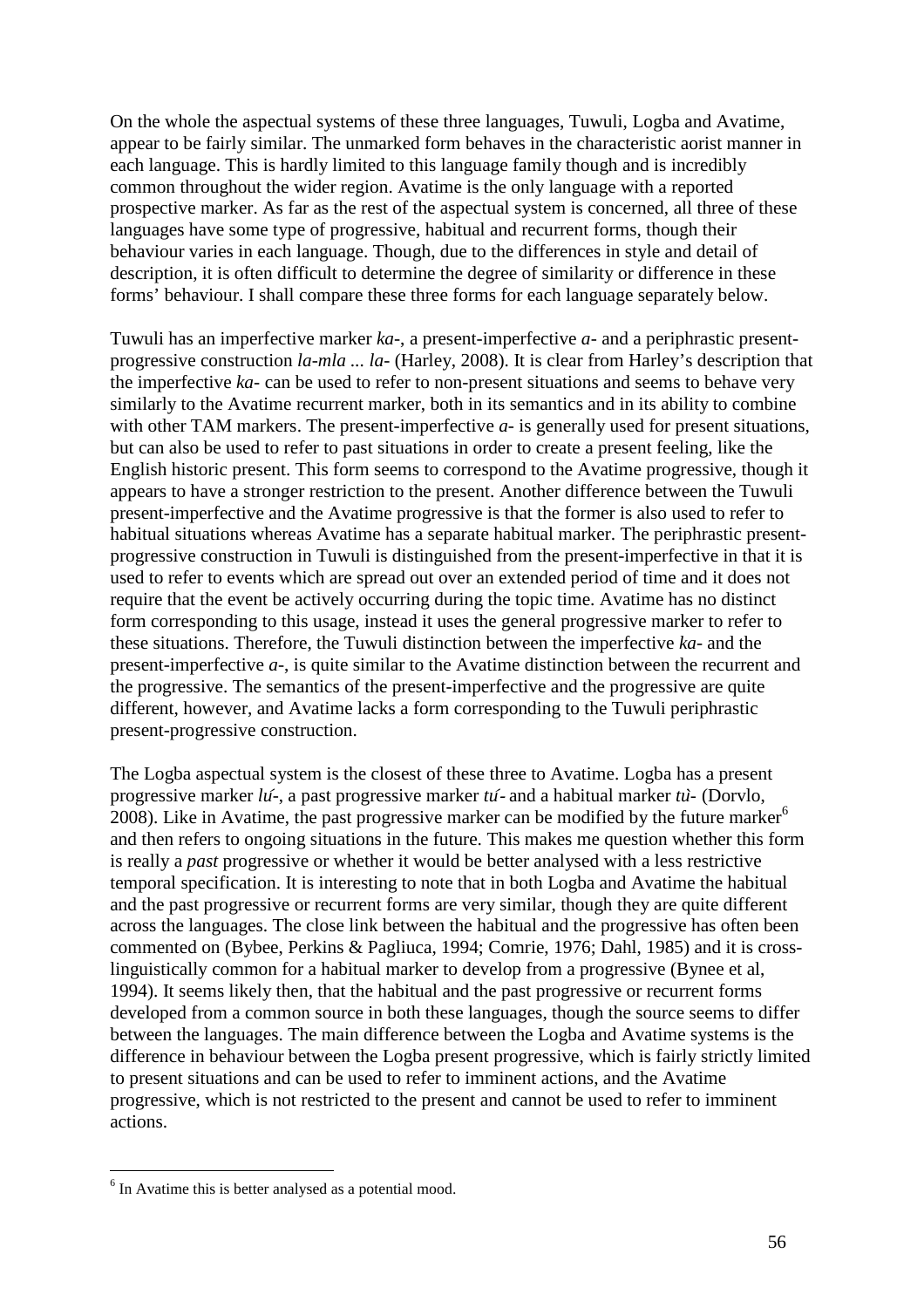### *4.7.2 Comparison to Ewe*

Ewe is related to Avatime, but more distantly than the above GTM languages. It deserves special mention here because the Avatime people live adjacently to Ewe speakers and are all bilingual in Ewe. Also some parts of the language appear to have been shifting towards Ewe over the last few generations. There is no real evidence that this shift has affected the aspectual system though.

Ewe has three verbal aspectual markers: a preverbal repetitive marker *ga-*, a habitual suffix *- (n)a* and the unmarked verb form which indicates the aorist (Ameka, 2008). The progressive and prospective aspects are indicated using periphrastic constructions (Ameka, 1991). This list of categories is quite similar to those of Avatime and the other GTM languages. The method of marking is quite different, however, with Ewe using a combination of prefixes, suffixes and periphrastic constructions and the GTM languages tending more to the sole use of prefixes. Thus, given the general similarity of all the systems considered here it does not seem likely that the similarity to Ewe is due to recent language shift. It is much more likely that these are simply common categories that are shared by many of the languages in the Kwa family, and or the region.

It is also questionable how similar the semantics of the similarly named categories really is. Indeed, a comparison of the Dahl questionnaire data for Avatime and Ewe shows that there are many differences in the use of these categories. Avatime speakers often used the habitual for situations which were translated into Ewe with an aorist. Sentences which were translated into Ewe using the habitual, on the other hand, were translated into Avatime using a variety of the habitual, progressive, recurrent and in one case even the potential. This very brief comparison shows that while these categories may have similar roles within the language's aspectual system, there is still quite some difference in their semantics. I have no such data from the other GTM languages but no doubt the aspectual categories are also used rather differently there as well.

### **4.8 Conclusion**

There are five morphological aspectual categories in Avatime: the aorist, which is unmarked; the progressive  $\check{\epsilon}$ ; the habitual, which is marked by a combination of Set 3 subject agreement markers and  $z\check{\epsilon}$ ; the recurrent  $z\check{\epsilon}$ ; and the prospective *ha*<sup> $\check{\epsilon}$ </sup>. The first three of these are basic in that they can occur on their own, and the last two must be combined with another aspect or mood marker. There is no evidence that any of these contain any specification for tense.

There is some similarity between the Avatime aspectual system and those of the other GTM languages, particularly with the neighbouring Logba. There is also some similarity between the aspectual system of Avatime and that of Ewe, though to a much lesser extent. There are, of course, many differences between the Avatime aspectual system and that of each of these languages. Though, I doubt you could find any two languages with identical aspectual systems anywhere in the world.

As after any study, there are many questions remaining. The most obvious of these relates to the combinational properties of the recurrent and prospective. Is it possible to combine the habitual and the recurrent and if not why not? Do the recurrent and the prospective occupy the same slot in the verbal complex, and if not where is the prospective situated? It would also be interesting to investigate the boundaries of the usages of these forms in more detail. One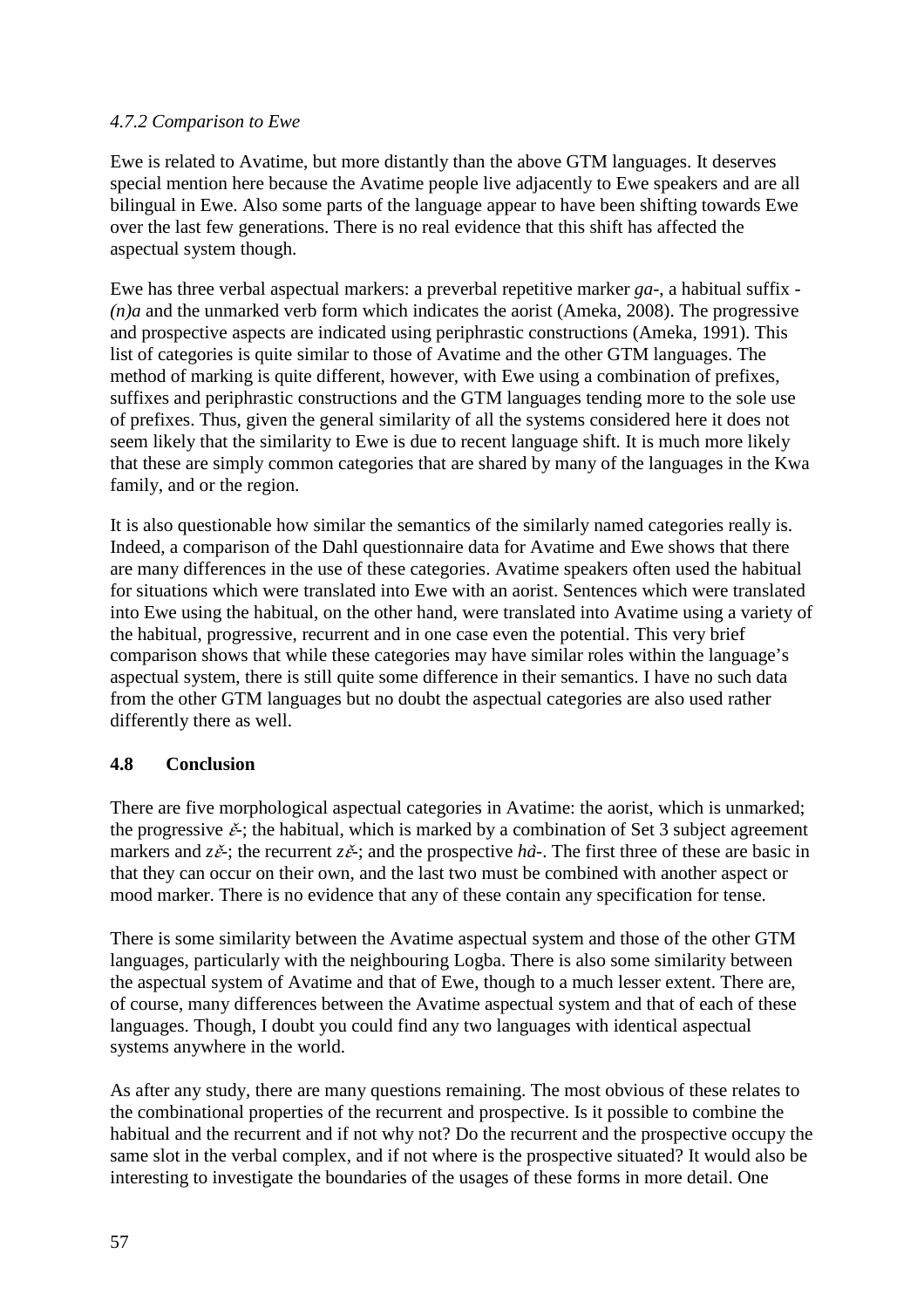major question of aspect that I have not touched on at all here is that of phase aspect, things like *starting* and *finishing.* This is quite an interesting area in Avatime. Starting and finishing an event are indicated by the verb *kpese* 'start' and the clause final particle *p*ɔ 'finish', respectively. First of all it is interesting that these two different strategies are used and it would be interesting to see how other kinds of phase aspect are indicated. Secondly, when *kpese* 'start' is used there are two options for how the verb referring to the main event is treated. In some cases it is nominalised and in others it follows *kpese* 'start' in a serial verb construction. It would thus be very interesting to investigate the differences between these two strategies and whether or not other verbs have a similar alternation.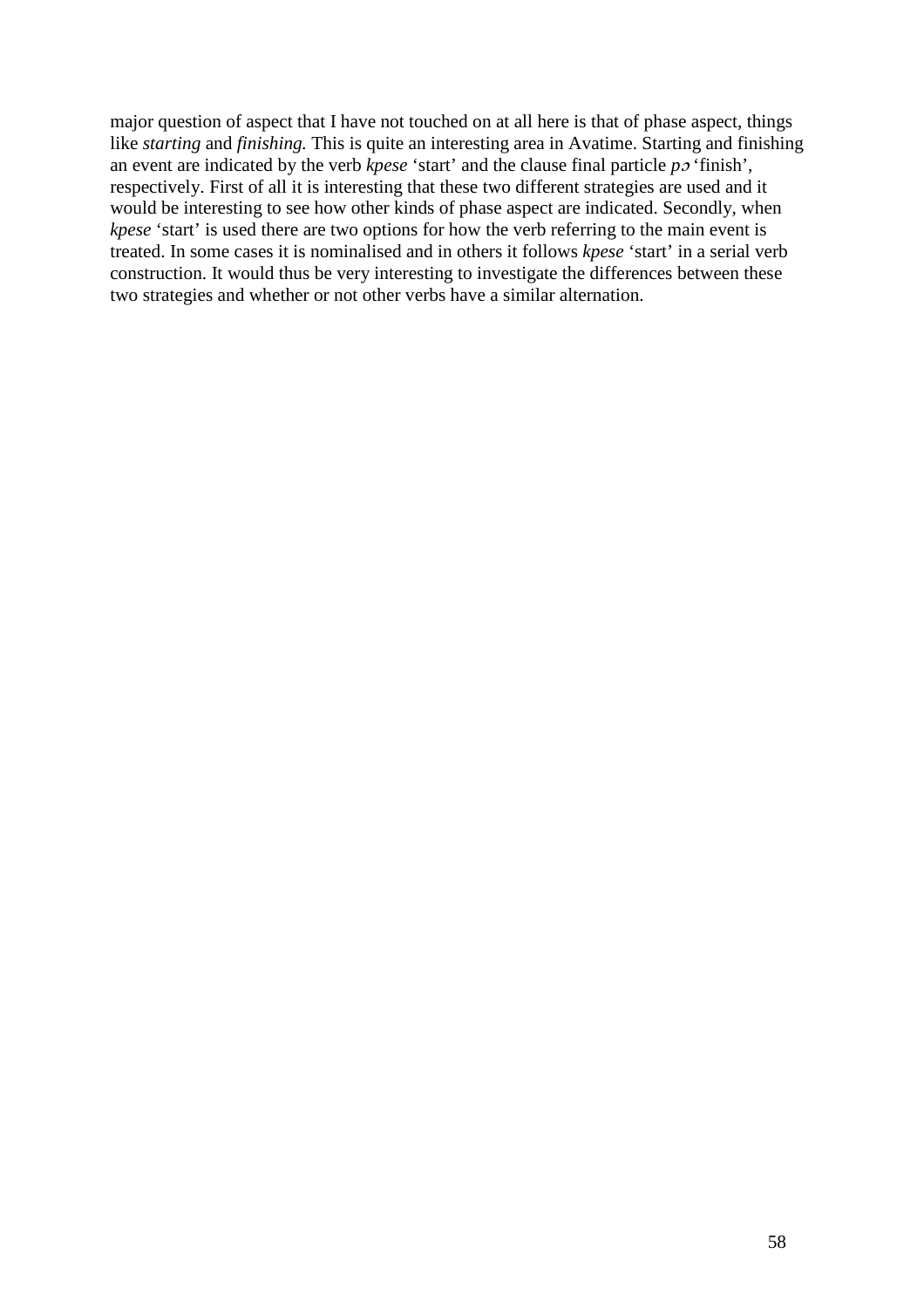# **Chapter 5 Mood and Modality**

## **5.1 Introduction**

Tense and particularly aspect are notorious for being vaguely defined concepts, with different researchers often using widely divergent approaches and thus coming up with widely divergent and contradictory theories. The category of mood and modality, however, is even less well defined. In fact, Bybee et al (1994:176) say that "it may be impossible to come up with a succinct characterisation of the notional domain of modality". Nuyts (2005) claims that modality may not even exist as a single category in the way of tense and aspect and simply defines the domain of modality as the section of the wider tense, aspect and mood domain which remains once tense and aspect have been removed. Despite all the problems involved with defining the notional category of mood and modality it seems to be possible to give some indication of the kind of things which are contained within it, the most typical being the speaker's view of the likelihood that the event described will or has occurred. I will not attempt to give a definition of mood and modality here and will instead rely on Palmer's (2001:1) characterisation of modal notions as those which are "concerned with the status of the proposition that describes the event".

Researchers also differ in the stance they take on the difference between mood and modality. The most common view is that mood is the obligatory grammatical marking of modal notions, while modality refers to the optional non-grammatical marking of the same set of modal notions (de Haan, 2005). However, many researchers (for instance Bybee et al, 1994 and Palmer, 2001) believe that in addition to this difference in encoding there is a real semantic difference between mood and modality. In this thesis I will take the most general approach and assume that the difference between mood and modality is one of encoding alone.

The mood inventory of Avatime consists of a potential, discussed in Section 5.2, a subjunctive, discussed in Section 5.3, and an imperative, discussed in Section 5.4. There is also a particle *t*ɔ, which is very commonly used with the imperative and the subjunctive, which I will discuss in Section 5.5. Section 5.6 contains a discussion of the intentive modal marker, *ta*́*-*. I discuss negation in Section 5.7. In Section 5.8 I give a brief summary of the mood and modality system. Section 5.9 then compares the Avatime mood and modality system to the systems of nearby and related languages. Finally I give a brief conclusion in Section 5.10.

# **5.2 Potential**

The potential is indicated by the prefix â*-*. Because the vowel in the subject agreement marker assimilates, it is not possible to tell whether it takes subject agreement markers from Set 1 or 2 and in either case there are four exceptions (see Table 1). The vowel in the subject agreement marker assimilates to  $\alpha$  unless it is high in which case you are left with the  $\alpha$  or /ụa/ combination. In all cases the contour tone is spread across both vowels, so the first vowel is high and the second is low. If the subject agreement markers come from Set 1 then the exceptions are: the Class 5 singular and plural where agreement prefixes come from Set 3, and the Class 6 singular, where there is no assimilation, and plural where the agreement prefix comes from Set 2. If the subject agreement markers come from Set 2 then the exceptions are: the Class 5 singular and plural again with agreement from Set 3, the Class 6 singular where agreement comes from Set 1 and doesn't assimilate, and the  $1<sup>st</sup>$  person plural where agreement comes from Set 1 or 3. Given these lists of exceptions, there is very little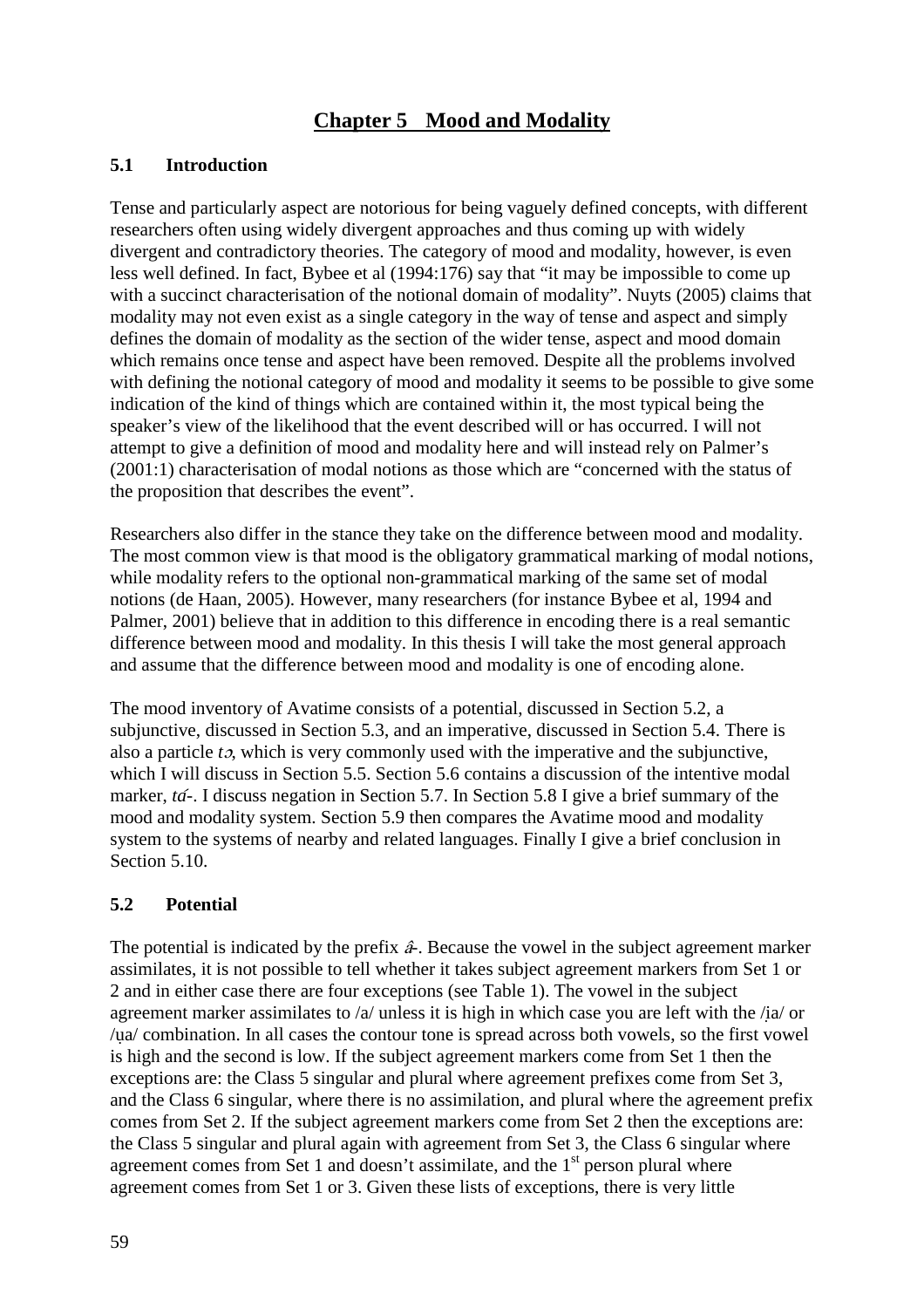motivation for choosing either set over the other, though one could say that the list of exceptions is slightly simpler when we take Set 1 as the base. I will thus leave it open whether this form takes subject agreement prefixes from Set 1 or 2 or some unique other set.

| <b>Noun Class</b> | Set 1                | Set 2        | Set 3        | <b>Subject Agreement + Potential</b> |
|-------------------|----------------------|--------------|--------------|--------------------------------------|
| $1st$ person sg   | me-                  | mO-          | mI-          | máà-                                 |
| $2nd$ person sg   | wO-                  | wO-          | wU-          | wáà-                                 |
| Class $1$ sg      | $e-$                 | $O-$         | $\mathbf{I}$ | áà-                                  |
| Class 2 sg        | $\grave{\epsilon}$ - | $O-$         | $\mathbf{I}$ | áà-                                  |
| Class 3 sg        | $II-$                | 1I-          | $II-$        | líà-                                 |
| Class $4$ sg      | $kI-$                | kI-          | $kI-$        | kíà-                                 |
| Class 5 sg        | $k\varepsilon$ -     | kU-          | $kI-$        | kíà-                                 |
| Class 6 sg        | $k\varepsilon$ -     | ka-          | $kI-$        | kéà-                                 |
| $1st$ person pl   | $kI-$                | $kU-$        | $kI-$        | kíà-                                 |
| $2nd$ person pl   | mle-                 | mla-         | mlI-         | mláà-                                |
| Class 1 pl        | $be-$                | ba-          | $bI-$        | báà-                                 |
| Class 2 pl        | Ì-                   | $\mathbf{I}$ | $\mathbf{I}$ | íà-                                  |
| Class 3 pl        | $\varepsilon$ -      | $a-$         | $I-$         | áà-                                  |
| Class 4 pl        | $bI-$                | $bl-$        | $bI-$        | bíà-                                 |
| Class 5 pl        | $be-$                | ba-          | bI-          | bíà-                                 |
| Class 6 pl        | $kI-$                | kU-          | $kI-$        | kúà-                                 |
| Class 7           | sI-                  | $sI-$        | $sI-$        | síà-                                 |

Table 1: Form of the â*-* potential when combined with subject agreement.

This form is commonly used to refer to future situations and was previously described by Ford (1971a) and Funke (1909) as a future tense, at least for the Amedzofe dialect. I will argue here, however, that it is better analysed as a potential mood, at least for the Vane dialect.

It has often been noted that the future is inherently both temporal and modal in nature (Comrie, 1976; Dahl, 1985; Bybee et al, 1994; Palmer 2001). By its very nature a statement about a future event indicates no more than an assumption or belief that it will occur, though the degree of certainty that the speaker feels about the event taking place is variable. It is, therefore, very common for languages to use a future tense marker to indicate potentiality and also for languages to use a potential marker to refer to future situations. It can, thus, be difficult to determine whether a particular form is a future tense with modal uses or a potential mood used for future reference. In most cases, however, this distinction can be drawn based on the particular distribution of uses and one analysis will clearly provide a simpler account of this distribution than the others. This is definitely the case for Avatime.

While most examples of future time reference make use of this marker, for instance in examples 1 and 2, there are also some cases where this marker is not used and the reference is clearly to a future situation, such as examples 3 and 4. Hence, future time reference is not a sufficient motivation for the use of this marker. It is also far from a necessary condition as almost half (42%) of the examples of this form in my corpus refer to non-future situations, for instance examples 5-8. Importantly, all of these examples have in common the fact that they refer to potential situations whether future or non-future. However, while the number of nonfuture examples suggests that future time reference may not be a part of the semantics of this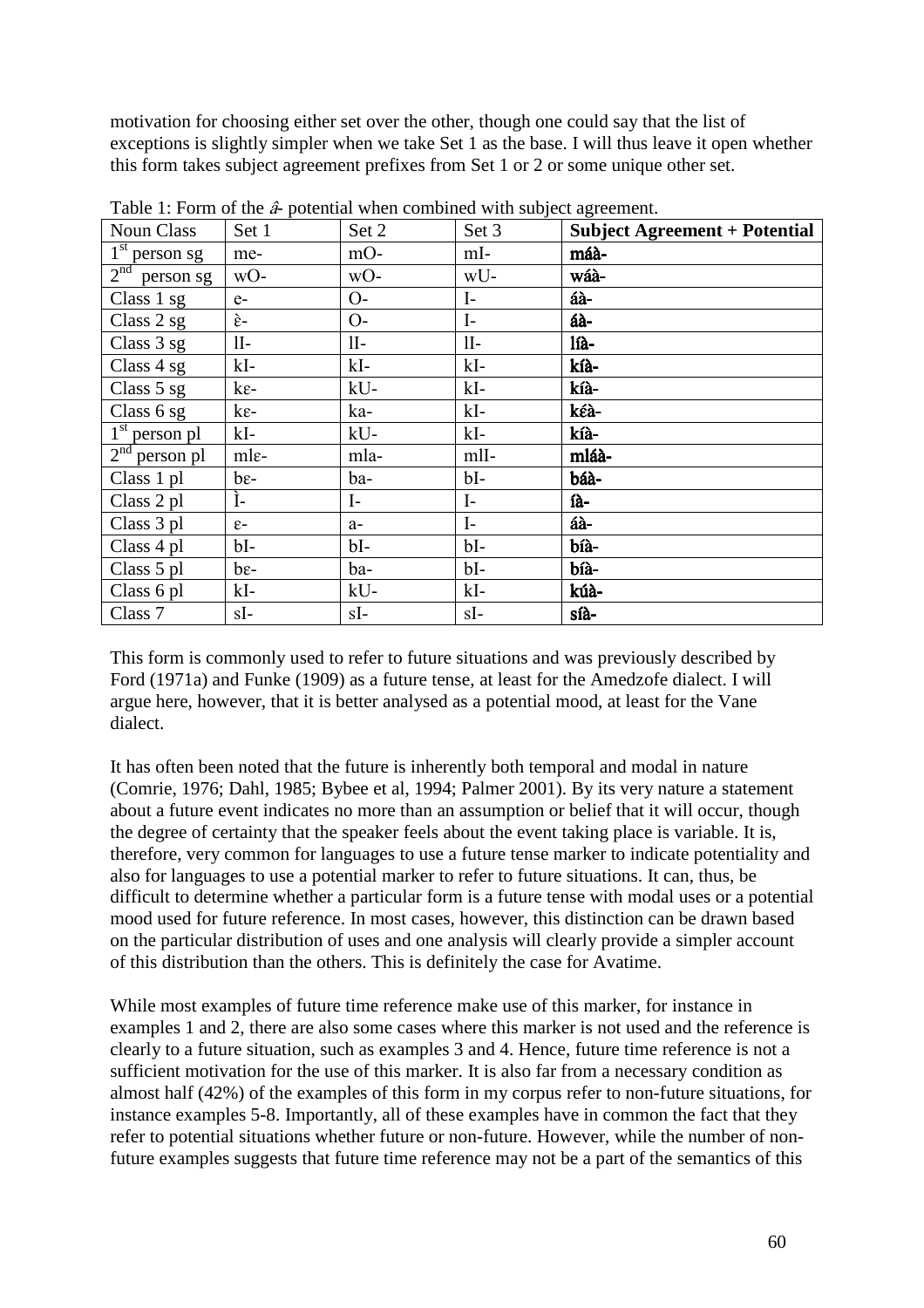form all these examples could be explained by analysing it as a future tense which is extended to cover potential situations as well.

|    | 1. $k \in \mathbb{Z}$<br>so if<br>'So if you finish school what will you do?'                                                                                                                                               |                                                | $gi$ $wo$ -do<br>COMP 2S-finish |                            | suku- $\varepsilon$<br>school-DEF             |                                   | ege wáà-bite<br>what 2S:POT-do |              | (Interview_KA&RE)                      |                        |
|----|-----------------------------------------------------------------------------------------------------------------------------------------------------------------------------------------------------------------------------|------------------------------------------------|---------------------------------|----------------------------|-----------------------------------------------|-----------------------------------|--------------------------------|--------------|----------------------------------------|------------------------|
|    | $2. yáà-do$<br>C1S.LOG:POT-speak<br>'He will tell the truth.' (The narrator is telling how the rabbit is begging the duck not to<br>drown him, saying that he will tell the truth about what he did with the duck's money.) |                                                |                                 | anukware<br>truth          |                                               |                                   |                                | (Duck_SO)    |                                        |                        |
| 3. | o-lago-lo<br>C2S-evening-DEF C2S-land COMP 1P-cook<br>$ma-k$<br>1S-take<br>'In the evening, when we finish cooking, I will take my book and learn.'<br>(describing what he will do tonight after school)                    | $\varepsilon$ -do<br>ke-plikpa<br>C6S-book     |                                 | and                        | gi ki-to<br>ko ma-kpasi<br>1S-learn           |                                   | bi-dəme<br>$C4P$ -thing        |              | $p_{\mathcal{O}}$<br>(Interview_KA&RE) | te<br>finish like.this |
|    | 4. $\partial g \acute{e}$<br>what<br>yē<br>C1S<br>'What do you think your bother will do if you don't visit him?'                                                                                                           | wō-bū<br>2S-think<br>$kl\mathfrak{z}$<br>place |                                 | $\vec{si}$                 | wō-fōe<br>COMP 2S-brother                     | áà-bìtē<br>C1S:POT-do             |                                | $g\tilde{l}$ | wó-dzì<br>COMP 2S:NEG-go               |                        |
|    | ā-ŋwlimi létà<br>C1S-write letter<br>'He will write me a letter.'                                                                                                                                                           |                                                | tsísì<br>send                   | $m\hat{\varepsilon}$<br>1S |                                               |                                   |                                |              | $(Dahl_15_SO)$                         |                        |
|    | 5. ku-de woli<br>C5S-road<br>'Which way does one pass to get to Kpuita?'                                                                                                                                                    |                                                |                                 |                            | wáà-ga wáà-tre<br>which 2S:POT-move 2S:POT-go | $Kpeta-\varepsilon$ ?<br>Kpeta-CM |                                |              |                                        | (Interview_SM&MM)      |
| 6. | wáà-tani klo<br>2S:POT-can there<br>'One can pass there too.'                                                                                                                                                               |                                                | tsye<br>too                     | $O-ga$<br>SVCV-move        |                                               |                                   |                                |              |                                        | (Interview_GE&MM)      |
| 7. | áà-ze<br>C <sub>1</sub> S:POT-be<br>'He might be in Accra.'                                                                                                                                                                 |                                                | ní<br>LOC                       | Ege<br>Accra               |                                               |                                   |                                |              | $(R11191$ <sub><i>AB</i></sub> $)$     |                        |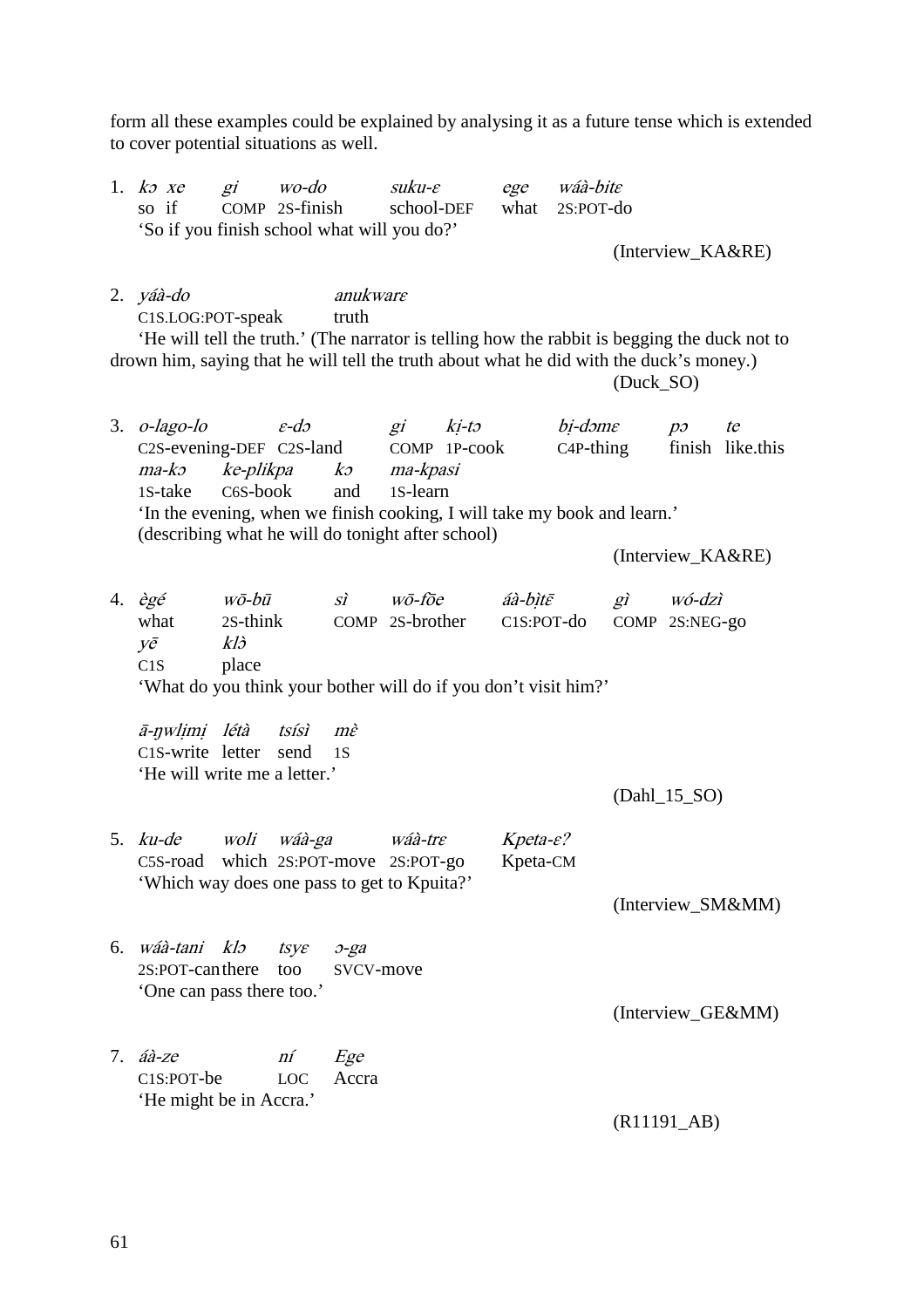8. dzeni-a áà-dɔ Oholo kivo-e rain-DEF C1S:POT-land:LOC Ho one.day.from.today-DEF 'It might have rained in Ho yesterday.'

(RS09232\_SO)

A future analysis becomes doubtful, however, when we note that the  $\hat{\mathbf{\alpha}}$  form is necessary when referring to a potential situation that does not fall into the domain of the subjunctive (example 9). Thus, potentiality is both a necessary and a sufficient condition for the use of this form, and so is much more likely to be basic to its semantic specification than future time reference.

|  | 9. $*nyaf \varepsilon$ dzeni- $\varepsilon$ | $\bar{a}$ -dò                           | ní | Oholo kivo-e |                                                         |
|--|---------------------------------------------|-----------------------------------------|----|--------------|---------------------------------------------------------|
|  |                                             |                                         |    |              | perhaps rain-DEF C1S-land LOC Ho one.day.from.today-DEF |
|  |                                             | 'It might have rained in Ho yesterday.' |    |              |                                                         |
|  |                                             |                                         |    |              | $(R11191$ <sub><i>AB</i></sub> $)$                      |

The final, and conclusive, reason for analysising this form as a potential mood with no inherent future tense specification is that while future time reference is assumed by default it can be easily cancelled, leaving only the potential meaning. Example 10 shows that where there is nothing to suggest a non-future reading speakers will assume a future time specification. Example 11 shows the same sentence with the adverbial *kivo-e* 'the day one day from today' which though it also does not explicitly include any past tense specification is most commonly interpreted as 'yesterday' rather than 'tomorrow'. It is thus very telling that even this somewhat ambiguous term is sufficient to cause speakers to interpret the  $\hat{a}$ - as indicating potentiality alone rather than futurity.

| 10. $\hat{a}a$ -tre    | ní                                       | Ege           |                                  |                              |  |  |  |  |
|------------------------|------------------------------------------|---------------|----------------------------------|------------------------------|--|--|--|--|
| $C1S: POT-go$          | <b>LOC</b>                               | Accra         |                                  |                              |  |  |  |  |
| 'He will go to Accra.' |                                          |               |                                  |                              |  |  |  |  |
|                        |                                          |               |                                  | $(R11191$ <sub>-AB</sub> $)$ |  |  |  |  |
|                        |                                          |               |                                  |                              |  |  |  |  |
| 11. $\hat{a}a$ -tre    | ní                                       | Ege<br>kivo-e |                                  |                              |  |  |  |  |
| $C1S: POT-go$          |                                          |               | LOC Accra one.day.from.today-DEF |                              |  |  |  |  |
|                        | 'He might have gone to Accra yesterday.' |               |                                  |                              |  |  |  |  |
|                        |                                          |               |                                  | (R11191 AB)                  |  |  |  |  |

#### **5.3 Subjunctive**

The subjunctive is indicated by the use of subject agreement forms from either Set 2 or 3 depending on the verb (see Table 2). There is no independent morpheme. In most cases each verb can only take either Set 2 or Set 3 subject agreement, but there are a few cases where a verb can take either form, such as *m*ɔ 'see' and *t*ɔ 'cook'. There is a slight tendency for transitive verbs to take Set 3 agreement and intransitive verbs to take Set 2. However, there are many exceptions to this, for instance *te* 'know' and *pani* 'speak' are transitive but take Set 2 agreement and *ze* 'be' takes a PP complement and Set 3 agreement. A transitivity based distinction also does not explain the interchangeability of agreement forms for *m*ɔ 'see' and *t*<sup>ɔ</sup> 'cook'. More research needs to be done to determine the motivation for the variation in subject agreement forms.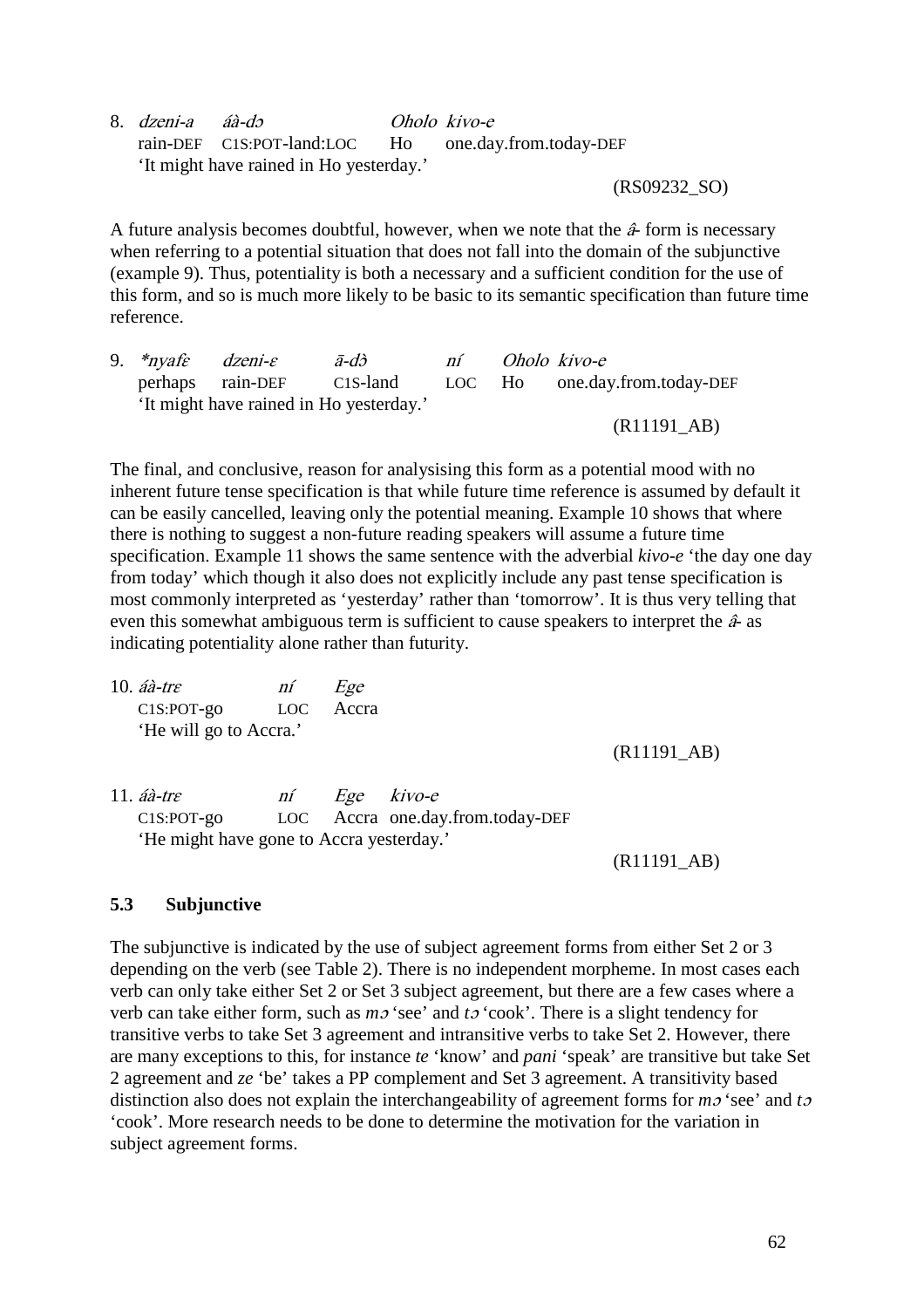| Verb                  | <b>Subject Agreement</b> | Example (subjunctive subject agreement in bold)                                                             |
|-----------------------|--------------------------|-------------------------------------------------------------------------------------------------------------|
| ze 'be'               | Set 3                    | li-nu si mi-ze ni ke-pe-a kivo 'I must be home                                                              |
|                       |                          | tomorrow.' $(R11253 \text{ M})$                                                                             |
| sa 'hit'              | Set 3                    | $\lim_{h \to 0} \sin i$ -sa y $\varepsilon$ 'He must hit him.' (R11253_MM)                                  |
| $tr \varepsilon$ 'go' | Set 3                    | <i>li-nu si mi-tre Oholo</i> 'I must go to Ho.' $(R11253_MM)$                                               |
|                       |                          | <i>wó-pē <b>wú-</b>trē ní āmēkúkúbō-è mè</i> 'You want to go to                                             |
|                       |                          | the cemetery.' (Dir-cemetry_SO)                                                                             |
| vi 'ask'              | Set 3                    | me mi-vi si koo, ku-de woli wáà-ga xe wáà-tre ní                                                            |
|                       |                          | Bagble - e? 'I wish to ask, which way do you go to get to                                                   |
|                       |                          | Bagble?' (Interview_GE&MM)                                                                                  |
| $dzi$ 'become'        | Set 3                    | <i>me me-pe mi-dzi</i> 'As for me I want to become'                                                         |
|                       |                          | (Interview_KA&RE)                                                                                           |
| feke 'carry'          | Set 3                    | sì i-bá-fēkē bī-dòmē tō yí-kò bī-gōgō é-kpé kē mè                                                           |
|                       |                          | " in order to pick up the thing to put the rest into it."                                                   |
|                       |                          | (Pear_HO)                                                                                                   |
| kpese 'start'         | Set 3                    | xé wō-gà mū-ī wó-bītē wáà-sì lì-tó wò wú-kpēsē mū tàe                                                       |
|                       |                          | tè 'When you move upwards you will start climbing a                                                         |
|                       |                          | little then you turn right.' (Dir-Gbadzeme_SO)                                                              |
| $m\sigma$ 'see'       | Set 2 or 3               | li-nu si $\sigma$ -mo be 'He must see them.' (R11253_MM)                                                    |
|                       |                          | wu-mo kilie gi opititi klo wlo? 'Can you see the white                                                      |
|                       |                          | clouds yonder?' (Interview_SM&MM)                                                                           |
|                       |                          | $w\hat{\epsilon} \in \rho \bar{\epsilon}$ wū-m $\hat{\delta}$ kè-dziāmè- $\epsilon$ 'If you want to see the |
|                       |                          | market' (Dir-market_SO)                                                                                     |
| $t_0$ 'cook'          | Set 2 or 3               | $li$ -nu si $\partial$ -dze $\partial$ -t $\partial$ d $\partial$ -me 'The woman must cook                  |
|                       |                          | something.' (R11291_AB)                                                                                     |
|                       |                          | xe mee mi-to i-tsre-ne o-no-e 'If I want to cook okra                                                       |
|                       |                          | soup' (Okra_AB)                                                                                             |
| te 'know'             | Set 2                    | $\lim_{h \to 0}$ is <i>o-te b &amp;</i> 'He must know it.' (R11253_MM)                                      |
| $d\sigma$ 'land'      | Set 2                    | $li$ -nu si e-dzeni $\sigma$ -d $\sigma$ 'It must rain' (R11253_MM)                                         |
| $d\sigma$ 'sleep'     | Set 2                    | li-nu si $\sigma$ -ze-do 'He must go and sleep.' (R11251_AB)                                                |
| woli 'fall'           | Set 2                    | li-nu si $\sigma$ -woli 'It (the orange) must fall.' (R11253_MM)                                            |
| tse 'die'             | Set 2                    | $li$ <i>-nu si o-tse</i> 'He must die.' (R11253_MM)                                                         |
| $s\epsilon$ 'leave'   | Set 2                    | <i>li-nu si</i> $\sigma$ - <i>sε kivo-e</i> 'He should have left yesterday.'                                |
|                       |                          | $(R11253_MM)$                                                                                               |
| <i>pani</i> 'speak'   | Set 2                    | kō àblá-è gì ā-bá yà sì kū-pānì sì-yà-sē tò yī-nūī, blōō                                                    |
|                       |                          | 'and now when she comes here and she is asking us to                                                        |
|                       |                          | speak avatime dialect to her' (Interview_KA&MO)                                                             |
| mu 'climb'            | Set 2                    | fomizi-e o-mu tro ni ye ke-de-a 'The rabbit should                                                          |
|                       |                          | climb on top of his back.' (Duck_SO)                                                                        |

Table 2: Subject agreement forms in the subjunctive

The subjunctive is used primarily in subordinate clauses. It is mainly used in the sentential objects of the verbs *nu* 'be' and *p*ɛ 'want' (examples 0-14). With *p*ɛ 'want' the subject of the subordinate clause must be the same as the subject of the main clause otherwise the aorist will be used instead of the subjunctive (example 15). It is also used in subordinate clauses which express a reason or motivation for the main clause (example 16).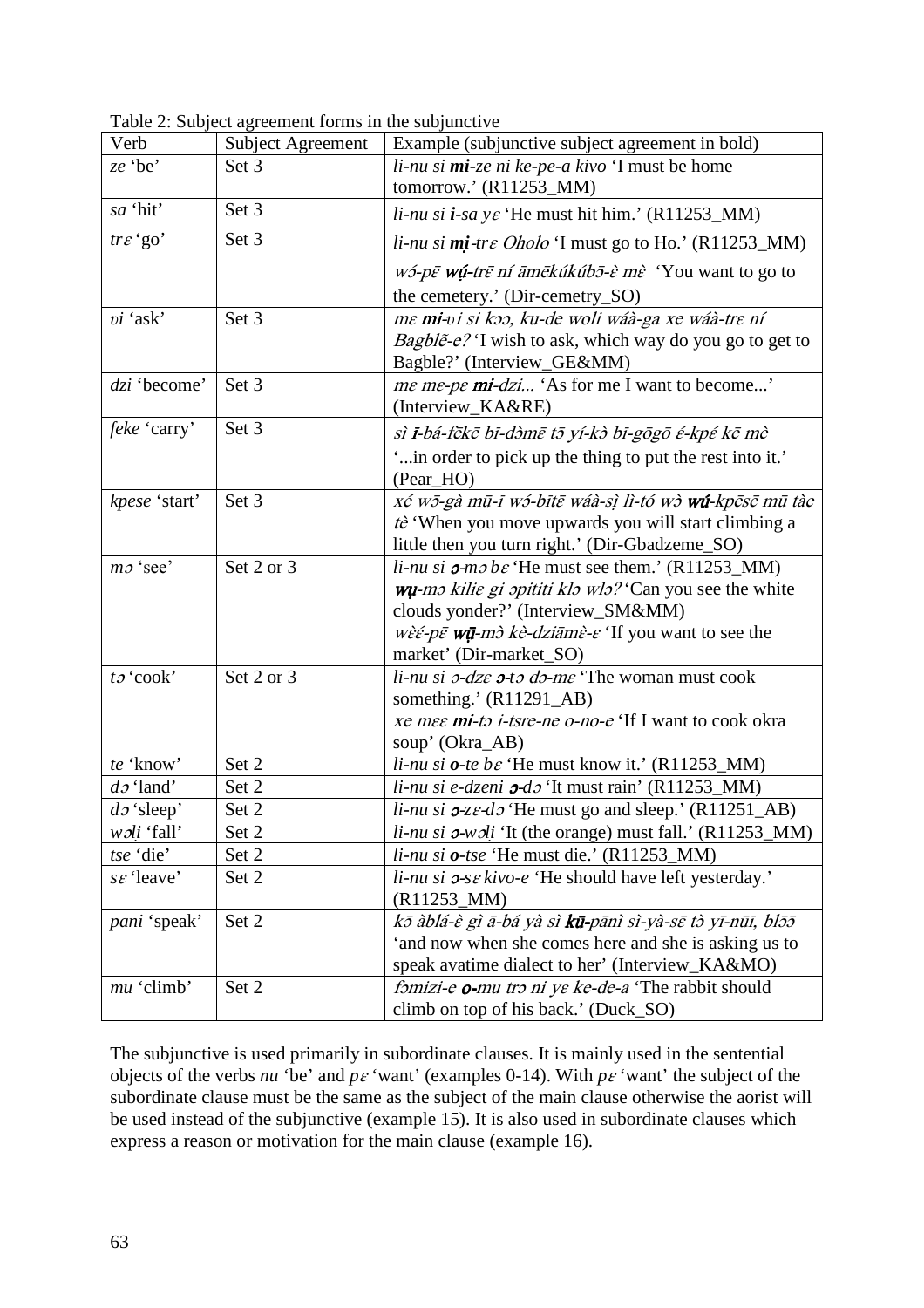|                                     | $12.$ $li$ - $nu$<br>$\mathfrak{si}$<br>$mi$ -ze<br>$C3S$ -be<br>COMP 1S.SBJV-be<br>'I must be home tomorrow.'                                                              |                                                |                                                    |            | $ke$ -pe-a<br>C6S-house-DEF                 |                                   |                                    | kivo<br>one.day.from.today |                                  |
|-------------------------------------|-----------------------------------------------------------------------------------------------------------------------------------------------------------------------------|------------------------------------------------|----------------------------------------------------|------------|---------------------------------------------|-----------------------------------|------------------------------------|----------------------------|----------------------------------|
|                                     |                                                                                                                                                                             |                                                |                                                    |            |                                             |                                   |                                    |                            | $(R11253_MM)$                    |
|                                     | 13. $ma$ - $pe$<br>1S-want<br>'I want to run.'                                                                                                                              | $\mathcal{S}i$<br>COMP 1S.SBJV-run             | mi-se                                              |            |                                             |                                   |                                    |                            | $(RS09052_SO)$                   |
|                                     | 14. $W5$ - $p\bar{\varepsilon}$<br>2S-want<br>'You want to go to the cemetery.'                                                                                             | wú-tr $\bar{\varepsilon}$<br>$2S.$ SBJV- $g$ O |                                                    | ní<br>LOC  |                                             | āmēkúkúb5-è mè<br>cemetery-DEF in |                                    |                            |                                  |
|                                     | 15. $m\hat{a}-p\bar{\varepsilon}$<br>1S-want                                                                                                                                | $\overrightarrow{SI}$<br>COMP 2S-run           | $W\bar{O}$ -S $\bar{\mathcal{C}}$                  |            |                                             |                                   |                                    |                            | (Dir-cemetry_SO)                 |
|                                     | 'I want you to run.'                                                                                                                                                        |                                                |                                                    |            |                                             |                                   |                                    |                            | $(RS09052_SO)$                   |
| 16. $\mathbf{l}\check{\varepsilon}$ | then<br>Then he climbed the tree in order to pick them'                                                                                                                     | $\bar{e}$ -mū<br>$C1S$ -climb                  |                                                    | $k\bar{u}$ | ní<br>arrive LOC                            | lì-fū-nè<br>C3S-air-DEF           |                                    | $\overrightarrow{SI}$      | ī-gū<br>COMP C1S.SBJV-pluck      |
|                                     |                                                                                                                                                                             |                                                |                                                    |            |                                             |                                   |                                    |                            | (Pear_HO)                        |
|                                     | The subjunctive can also be used in main clauses. It is used to indicate that the speaker thinks<br>the situation should hold and to make polite requests (examples 17-21). |                                                |                                                    |            |                                             |                                   |                                    |                            |                                  |
|                                     | $17. f3 mizi-e$<br>rabbit-DEF C1S.SBJV-climb                                                                                                                                | $O$ - $m$ u                                    |                                                    |            | ni<br>tro<br>yε<br>put<br><b>LOC</b><br>C1S |                                   | ke-de-a                            | C6S-back-DEF               |                                  |
|                                     | 'The rabbit should climb onto his back'                                                                                                                                     |                                                |                                                    |            |                                             |                                   |                                    |                            | (Duck_SO)                        |
|                                     | 18. $ku$ -tr $\varepsilon$<br>1P.SBJV-go<br>'We should go.'                                                                                                                 |                                                |                                                    |            |                                             |                                   |                                    |                            |                                  |
|                                     |                                                                                                                                                                             |                                                |                                                    |            |                                             |                                   |                                    |                            | (Wake_WB)                        |
|                                     | 19. $mi-k$<br>1S.SBJV-take<br>tia-se<br>C <sub>1</sub> P-how.many                                                                                                           |                                                | $l\varepsilon$<br>then<br>$a-p3-3?$<br>C1S-born-QM | Si         | wo-bi<br>COMP 2S-child                      |                                   | $gb\tilde{a}$ -to- $\varepsilon$ , |                            | be-bi<br>first-one-DEF C1P-child |
|                                     | 'Let me take your first child then, how many children does he have?'                                                                                                        |                                                |                                                    |            |                                             |                                   |                                    |                            | (Interview_FO&MM)                |
|                                     | $20. mi-bu$<br>1S.SBJV-think<br>'Let me explain it to him.'                                                                                                                 |                                                | be<br>C1P                                          | aba<br>on  | si<br>tell                                  | ye<br>C1S                         |                                    |                            |                                  |
|                                     |                                                                                                                                                                             |                                                |                                                    |            |                                             |                                   |                                    |                            | (Ablabe_PA)                      |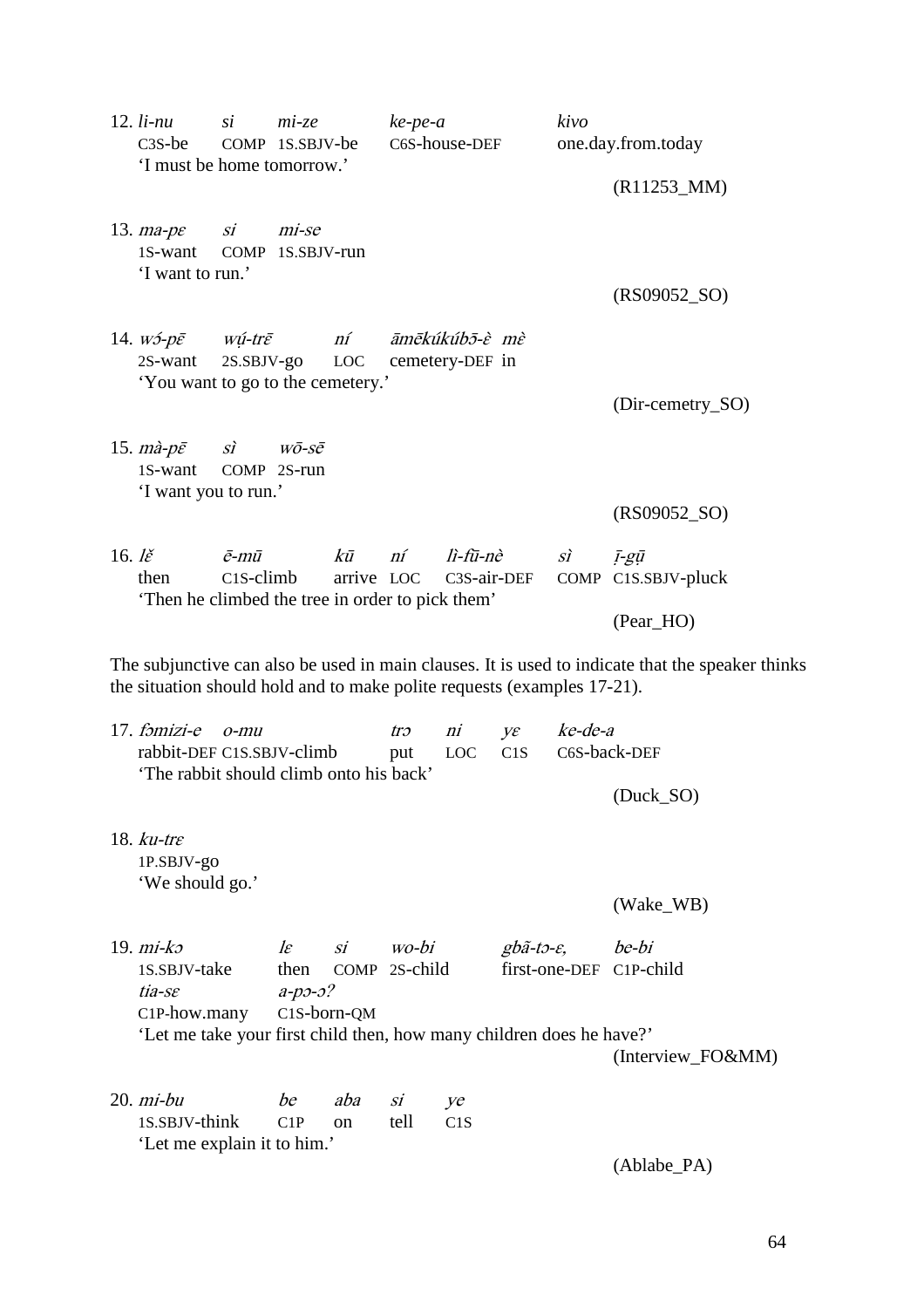| $21.$ me mi-vi                                          | SI | $k$ contract $k$ | kite Avatime | <i>э-та-пэ</i>              | me e-ze tsãa? |  |
|---------------------------------------------------------|----|------------------|--------------|-----------------------------|---------------|--|
| 1S 1S.SBJV-ask COMP so how Avatime                      |    |                  |              | C2S-town-DEF in C1S-be past |               |  |
| 'I want to ask, how was the Avatime state in the past?' |    |                  |              |                             |               |  |

(Interview\_GE&MM)

This is a very typical pattern for a subjunctive marker (Palmer, 2001). In general we can see that in all examples of the subjunctive the predicate is not asserted by the speaker. This is similar to the potential but the type of non-assertion differs. The subjunctive is used to present situations as desired or necessary, whereas the potential is much more neutral in its presentation of situations as being possible. The only unusual thing is the same subject requirement with the verb  $p\epsilon$  'want'. It is not unheard of for subject choice to impact subjunctive usage. It is unusual, however, for the subjunctive to occur only where there is identity between the subjects regardless of the particular subject used. I have no explanation for why the Avatime subjunctive behaves in this way. It is a matter which must be left for future research.

### **5.4 Imperative**

The imperative is a slightly defective mood in that it only occurs in the  $2<sup>nd</sup>$  person singular, in which case it is indicated by the bare verb without subject agreement (examples 22 and 23). Note that the optional aspect and modality markers can still be used (example 24). If the speaker wishes to give a directive to more than one addressee he or she must use the subjunctive (example 25). Also if the speaker wishes to give a directive to the  $1<sup>st</sup>$  or  $3<sup>rd</sup>$  person he or she must use the subjunctive as mentioned above in Section 5.3. The subjunctive can also be used to give directives to the  $2<sup>nd</sup>$  person singular, in which case it is considered more polite than the imperative.

| $22.$ $\eta \dot{a}$ $\dot{b}$ <i>i</i> -de<br>eat C <sub>4</sub> S-thing<br>'Eat this!' | ya<br>this                                                                              |            |                |                      | $(RS09032_SO)$    |
|------------------------------------------------------------------------------------------|-----------------------------------------------------------------------------------------|------------|----------------|----------------------|-------------------|
| 23. kpese<br>start                                                                       | $d\sigma$<br>move.from LOC<br>'Start from Kwami.'                                       | ni         | Kwami<br>Kwami | aba<br><sub>on</sub> |                   |
|                                                                                          |                                                                                         |            |                |                      | (Interview_GE&MM) |
| REC-ask 1S                                                                               | 24. zě-bí mé dzédzé<br>'Ask me more things.'                                            | another    | là<br>C3S      |                      |                   |
|                                                                                          |                                                                                         |            |                |                      | (Interview_KA&MO) |
| $25. \, m l \bar{a}$ -nà                                                                 | $bi$ -d $\varepsilon$<br>2P.SBJV-eat C4S-thing<br>'Eat this! (to more than one person)' | ya<br>this |                |                      | $(RS09032_SO)$    |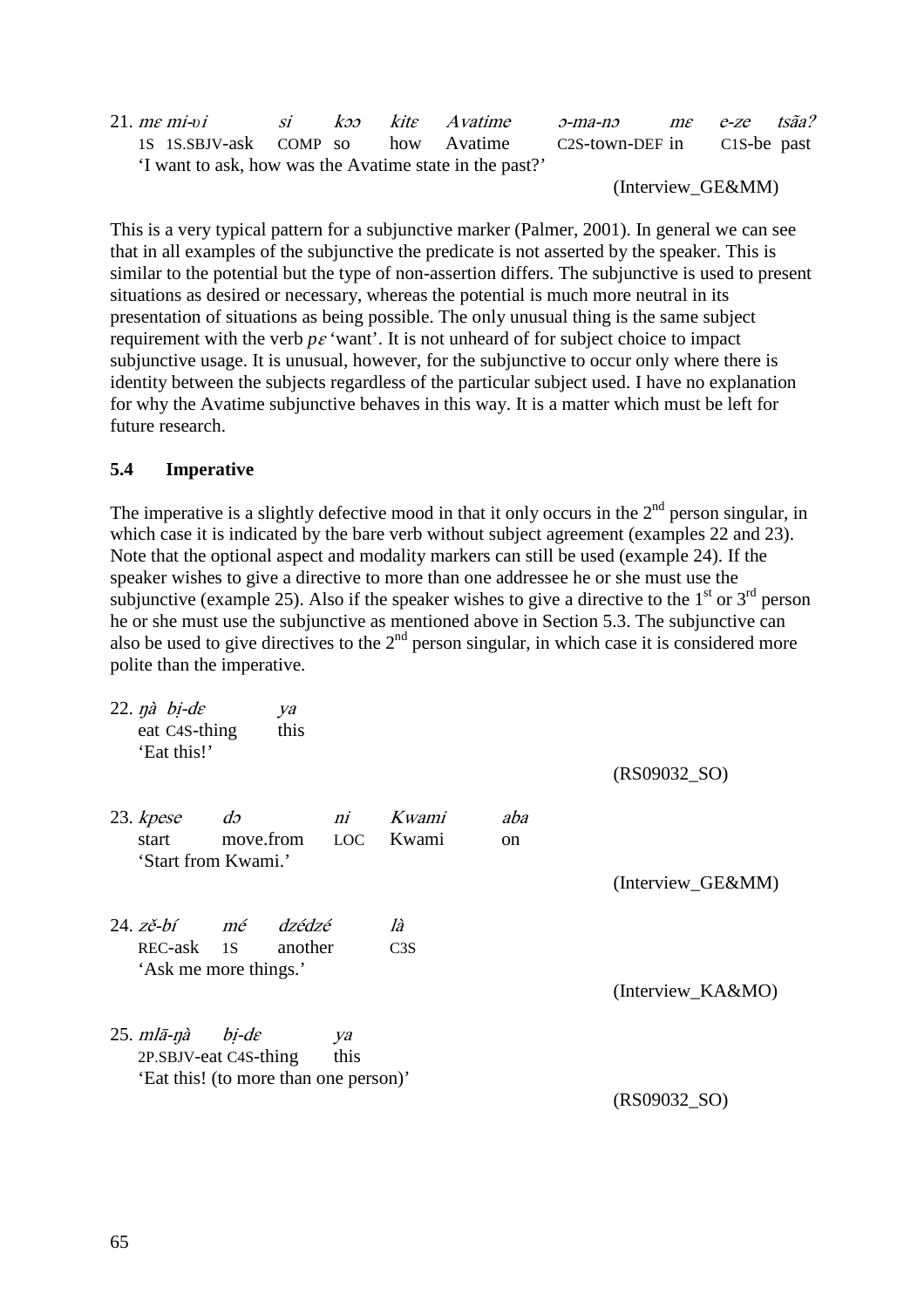#### **5.5 Jussive/Attenuative**

There is a particle  $t\bar{z}$ , which is very commonly used in conjunction with the imperative and with the subjunctive when it is being used to give directives (examples 26-28). It precedes the whole verb complex (example 28) and does not participate in vowel harmony. So it is clearly a separate word not attached to the verb root. Funke (1909) analysed it as a jussive. However, in my sample it is mostly used with  $2<sup>nd</sup>$  person directives and only very rarely with those directed to the  $3<sup>rd</sup>$  person. In all cases the directive semantics is already indicated by either the imperative or subjunctive. Thus, it does not seem to function as a jussive, at least not currently in the Vane dialect. It was most frequently used in the Lego games, while the bare imperative or subjunctive was more frequently used in the interviews and conversations. The participants in these two sets of texts are often the same and both speakers in each set of texts tend to use the same form. So its usage is not determined by politeness in the same way as the distinction between the imperative and the subjunctive. Rather its usage likely relates to the nature of the task or situation that the Lego games occurred in. It could have something to do with giving directions but this seems an unlikely reason and it is not used in naturally occurring instances of direction giving. It seems more likely to be due to the formality or unfamiliarity of the situation and could be a kind of attenuative marker to tone down the intensional force of the imperative and subjunctive. More research into its uses is needed, however, to gain a proper understanding of its semantics.

| 26. to             | ATT<br>'Go to this house.'                                                    | $tr \varepsilon$<br>$g_{0}$ | ke-pe-a<br>C6S-house-DEF                                  |  | $l\varepsilon$ -ya<br>C <sub>6</sub> S-this |    | $m\varepsilon$<br>in |                   |
|--------------------|-------------------------------------------------------------------------------|-----------------------------|-----------------------------------------------------------|--|---------------------------------------------|----|----------------------|-------------------|
|                    |                                                                               |                             |                                                           |  |                                             |    |                      | $(Lego_A B&WO_2)$ |
|                    | 27. <i>xe</i><br>when<br>'When you've left, going underneath it, go upwards.' |                             | wo-do ye se a-to ga<br>2S-exit C1S under ?-ATT move climb |  |                                             | mu |                      | $(Lego_SN&EA)$    |
| 28. t <sub>2</sub> | <b>ATT</b><br>'I should come.'                                                | mi-ga                       | 1S.SBJV-move                                              |  |                                             |    |                      | (Lego AB&WO 2)    |

A shift from a jussive to an attenuative particle is also in line with a shift in form that seems to be taking place. In 1909 Funke found that  $t\bar{\sigma}$  always occurred with a prefix  $\dot{a}$ . However, this prefix only occassionally occurs in my sample (for instance example 27). It does not seem to alter the meaning of  $t\bar{\sigma}$  in any way. It is optional in all uses of  $t\bar{\sigma}$  and there is no apparent pattern to when it is or is not used in natural discourse. This prefix is reminiscent of the 3<sup>rd</sup> person singular subject agreement prefix but it clearly does not have this function currently because example 27 is directed to the  $2<sup>nd</sup>$  person singular. It seems possible that the  $\hat{a}$ - prefix was originally the  $3<sup>rd</sup>$  person subject agreement prefix and the  $t\bar{\sigma}$  was a verb. This combination may then have been grammaticalised as a jussive by the time Funke worked in Amedzofe in 1909. It may have been further grammaticalised since, at least in the Vane dialect, losing the <sup>à</sup>- and shifting from a jussive to an attenuative. Again this is only speculation and more research is needed to explain the usage and form of this particle.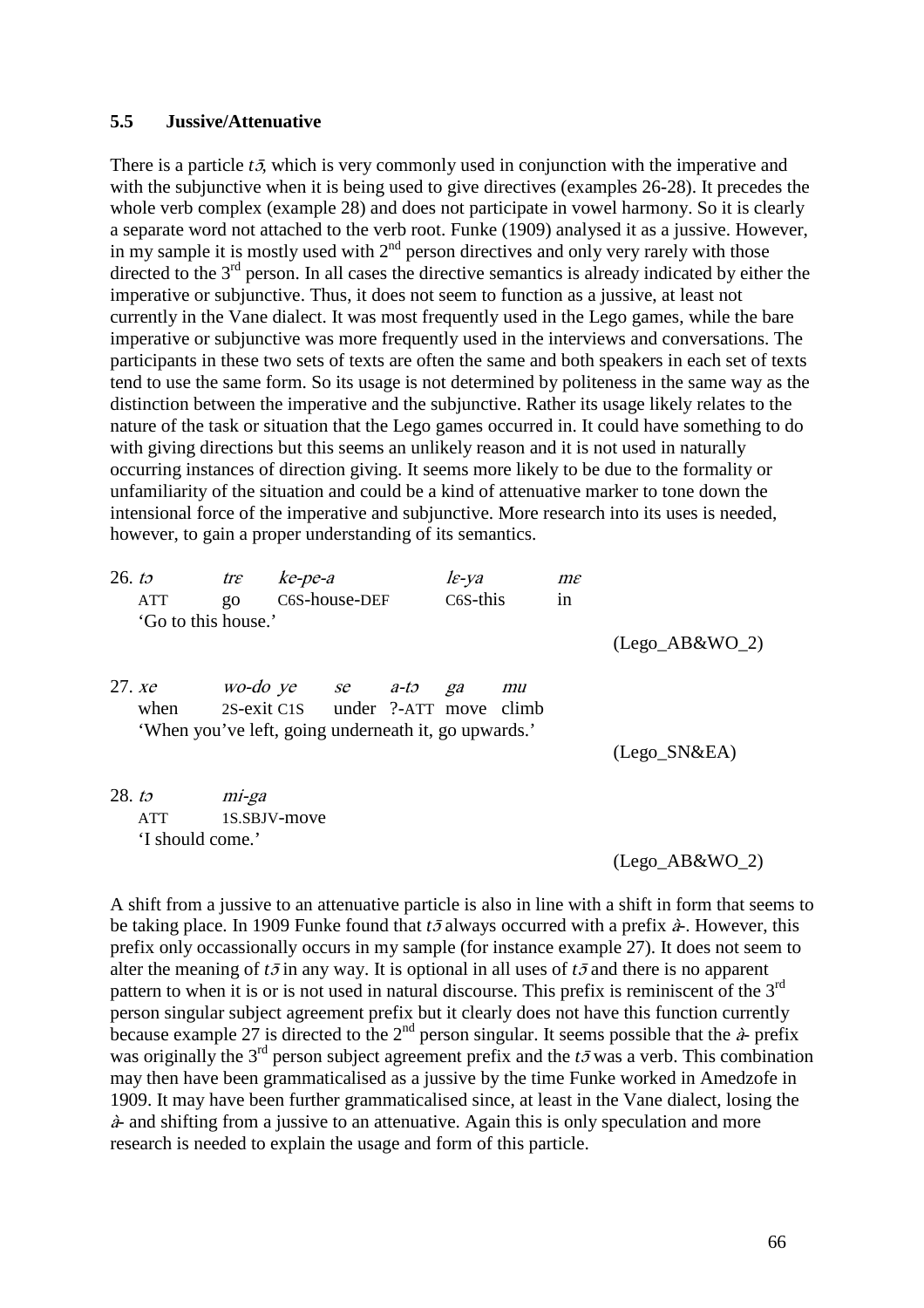### **5.6 Intentive**

There is a prefix, tá-, which, in many ways, behaves very similarly to the potential mood â*-.*  There are some important differences, though. Firstly, it occurs in a different slot in the verb and can be modified by other aspect and mood forms such as the subjunctive which the potential cannot. It also has a slightly different range of uses which I will explain below.

This form seems to correspond to the Amedzofe form *trá*- which Ford (1971a) described as an immediate future tense. However, it is clear that this analysis does not adequately describe its usage or the difference between this form and the potential  $\hat{a}$ -, at least in the Vane dialect, because both forms are used for distant future situations (examples 29 and 30) and for near future situations (examples 31 and 32). In fact, Funke's (1909) analysis as an intentional mood seems highly accurate, as I will show below, though I have chosen to call it intentive, following Palmer's (2001) terminology.

|                           | 29. ege<br>what      |       | $w$ -ta-bite xe<br>$2S-INT-do$ when $2S-grow$                           | WO-tsi                                                        |        |          |                                                                                                                   |
|---------------------------|----------------------|-------|-------------------------------------------------------------------------|---------------------------------------------------------------|--------|----------|-------------------------------------------------------------------------------------------------------------------|
|                           |                      |       |                                                                         | 'What are you going to do when you grow up?'                  |        |          | $(Interview_K&A)$                                                                                                 |
|                           |                      |       |                                                                         |                                                               |        |          |                                                                                                                   |
| 30. $x \notin \mathbb{R}$ |                      | $g_i$ | me-tsi-i máà-dzi                                                        |                                                               | li-gba |          | bidi-e                                                                                                            |
|                           | when                 |       | COMP 1S-grow-CM 1S:POT-buy<br>'When I grow old I will buy a big house.' |                                                               |        |          | C3S-building big-DEF                                                                                              |
|                           |                      |       |                                                                         |                                                               |        |          | $(Dahl_152_AB)$                                                                                                   |
|                           | $31. k3$ ki-do       |       | suku<br>0-то-по-е                                                       |                                                               |        |          | $xe$ gi <sup>1</sup> wo-ta-bite                                                                                   |
|                           | so 1P-leave          |       |                                                                         | school C2S-day-DEF-CM CONJ COMP 2S-INT-do                     |        |          |                                                                                                                   |
|                           |                      |       |                                                                         | 'So if you close from school today what are you going to do?' |        |          |                                                                                                                   |
|                           |                      |       |                                                                         |                                                               |        |          | (Interview_KA&RE)                                                                                                 |
|                           | 32. $k \circ x e$ gi |       | wo-do                                                                   | suku-e ege                                                    |        | wáà-bite |                                                                                                                   |
|                           |                      |       |                                                                         | so CONJ COMP 2S-leave school-CM what 2S:POT-do                |        |          |                                                                                                                   |
|                           |                      |       |                                                                         |                                                               |        |          | 'So if you leave school what will you do?' (In reference to when he finishes later that day)<br>(Interview_KA&RE) |

There is a great deal of overlap in the use of the potential and this  $t\hat{a}$ - prefix. Both are used to refer to future situations (examples 29-32), both can be used to refer to situations in the past though importantly the type of situation referred to in each case differs (examples 33 and 34), and both are used when giving directions (examples 35 and 36). When presented out of context the default meaning for both forms is one of future reference and in these cases speakers report that the two forms are interchangeable. Some speakers, when pressured, report a slight difference in meaning between sentences differing only in these two forms, though they find it very difficult to express and they often contradict themselves. In some cases speakers say that one of the sentences expresses an event nearer or further away in the future, though they often oscillate between which sentence they feel gives the impression of the

 $\overline{a}$ 

 $<sup>1</sup>$  Note that the combination of xe and gi in these types of constructions seems to indicate simultaneity of the two</sup> clauses. The order that the two clauses appear in seems to be determined by information structure and is otherwise not relevant for the interpretation of the utterance.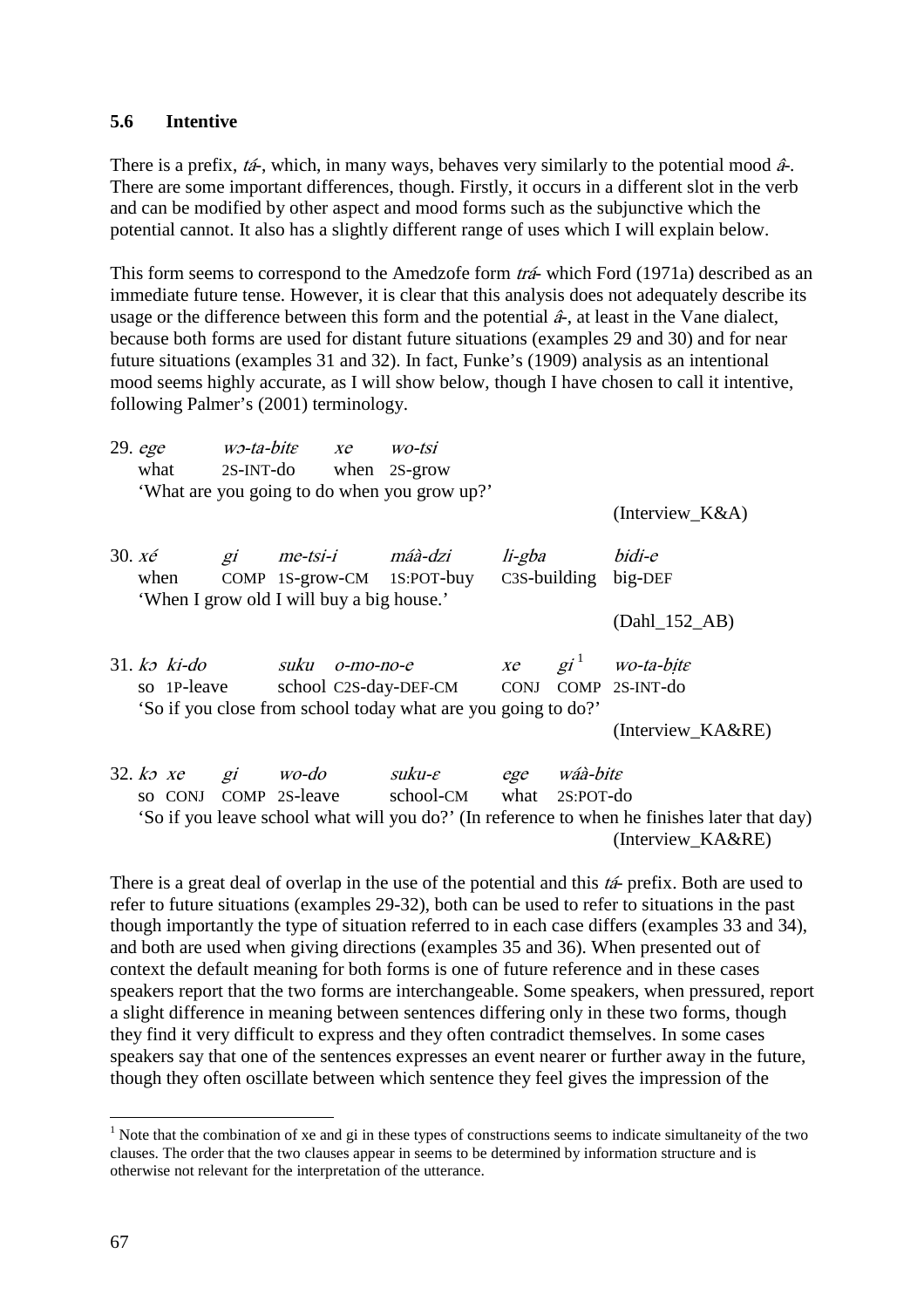closer event. In other cases speakers say that one of the sentences indicates that the event is more likely to occur, but again either form may be used to indicate this increase of surety, and speakers often change their mind within minutes. The only consistent difference reported by speakers is that the  $t\acute{a}$ - form cannot be used to indicate that the event may have occurred, while the potential can easily be interpreted in this way (examples 37 and 38). This lack of a potential semantics makes it look like a general future tense. Though as I shall show there are some problems with this analysis.

| 33. $be$ -ta-na<br>$C1P-INT-eat$<br>They were going to eat.'                 | $d\sigma$<br>thing                                   |                   |
|------------------------------------------------------------------------------|------------------------------------------------------|-------------------|
|                                                                              |                                                      | (History_WO)      |
| 34. báà-na<br>C1P:POT-eat<br>'They might have eaten.'                        | bi-dəme<br>$C4P-thing$                               | $(RS09232_SO)$    |
| 35. wo-ta-ga ku-biakpa-de-o<br>2S-INT-move<br>'You take the Biakpa road'     | CS5-Biakpa-road-DEF                                  | (Interview_FO&MM) |
| 36. <i>wáà-ga</i><br>2S:POT-move<br>'You take the Biakpa road'               | ku-biakpa-de-o<br>CS5-Biakpa-road-DEF                | (Interview_GE&MM) |
| 37. (nyafe) Kofi áà-se<br>Kofi<br>perhaps<br>'Kofi might have run yesterday' | kivo-e<br>C1S:POT-run one.day.from.today-DEF         | $(R09261_SO)$     |
| à-tá-se<br>38. $*ny$ afe<br>'He might have run yesterday'                    | kivo-e<br>perhaps C1S-INT-run one.day.from.today-DEF | $(R09261_SO)$     |

While the tá- prefix is a more likely candidate than the potential was for a future tense, it has several properties which make a future tense analysis problematic. Firstly, it is not necessary to use it when referring to a future situation, in fact the potential is much more commonly used. Secondly, it is only used for future situations where the subject intends to perform the action, such as example 39. This is made especially clear by the fact that it is not used with inanimate subjects, indicating that it can in fact not be used unless the subject intends to perform the action. The potential can also be used in reference to intended actions (for instance example 32) but it is relatively rare in these contexts. Thirdly, a future tense analysis would not explain the difference in usage between tá- and the potential. Because both forms are used to describe future situations, and indeed when so used are almost always interchangeable. An intentive modal analysis would, however, account for the difference in distribution, because as noted above  $t\acute{a}$ - is used overwhelmingly for intended actions while the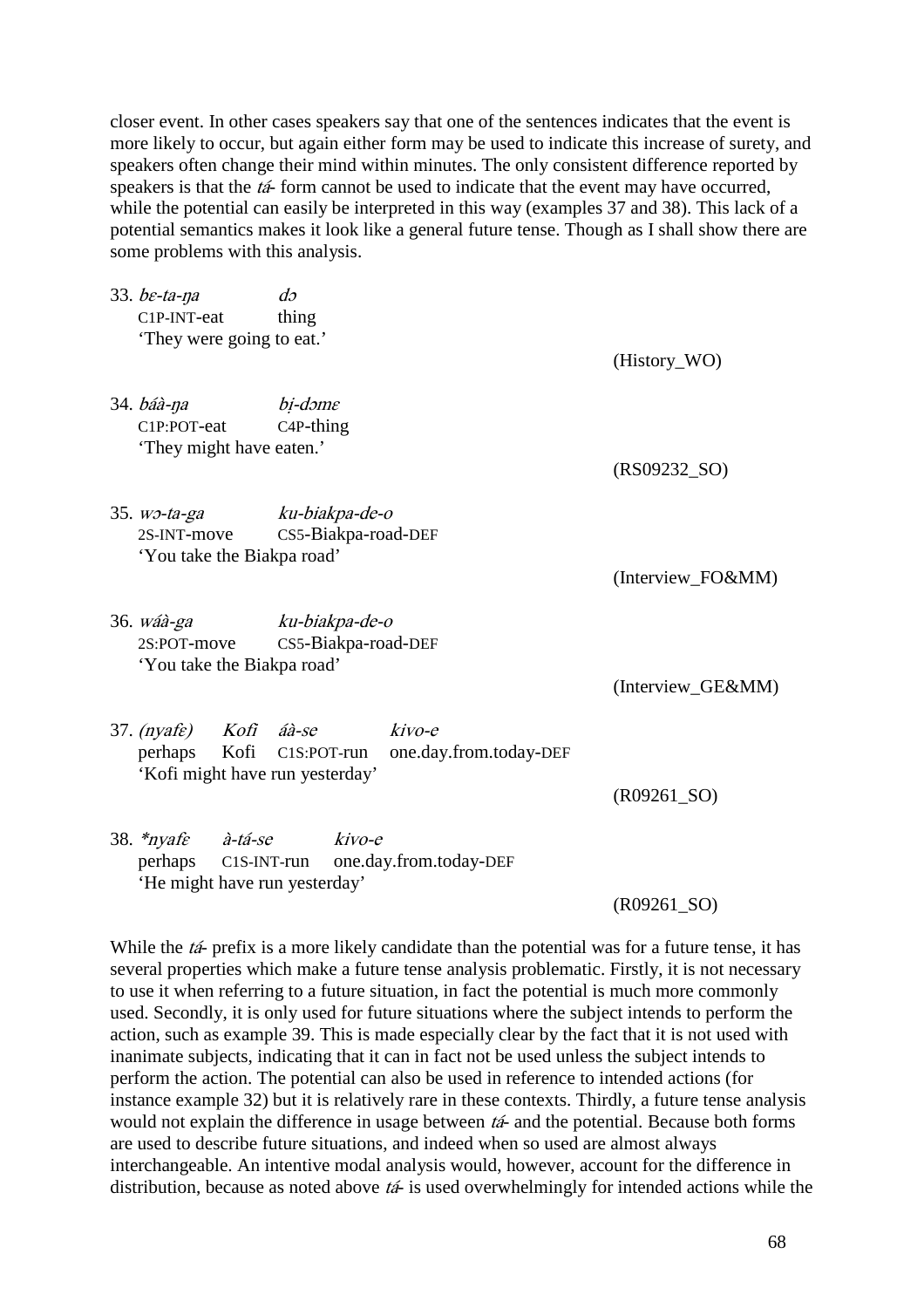potential is only rarely used for that purpose, and an intentive analysis explains the restrictions on tá*-*. Fourthly, while almost all uses of tá- are in reference to future situations there are some cases where it is used to refer to past situations (example 40) and these are in line with an intentional semantics. For while intended actions are almost by definition in the subject's future, there is one notable exception and that is when the subject's intentions change or do not match the final outcome, such as in example 40. Finally, given that there are no other tense forms in Avatime and there is a good alternative analysis, it is not desirable to treat this form as a future tense. Such an analysis would be highly typologically unusual because not only is it rare to have future tenses without past tenses, but it is highly unusual for a tense marker to be less grammaticalised than aspect and mood markers. Thus, I conclude that the tá- prefix is an intentive modal.

| $39.$ kivò<br>one.day.from.today                                            | f5<br>$w$ <sub>2</sub> -tá-trē-è?<br>ní<br>$\overrightarrow{D}$<br>where 2S-INT-go-QM<br>LOC<br>TM |                                             |       |  |                          |                   |
|-----------------------------------------------------------------------------|----------------------------------------------------------------------------------------------------|---------------------------------------------|-------|--|--------------------------|-------------------|
| Where are you going tomorrow?                                               |                                                                                                    |                                             |       |  |                          | (Interview KA&MO) |
| 40. $be$ -ta-na<br>C1P-INT-eat<br>'They were going to eat, but they didn't' | $d\sigma$<br>thing                                                                                 | $\mathcal{D}\mathcal{D}$<br>but C1P:NEG-eat | bá-na |  | $d\mathfrak{I}$<br>thing | (RS09232 SO)      |

It is worth briefly discussing where this intentive form may have come from. There are two verbs which are very likely related to this form in some way. Firstly, if we consider the Amedzofe variant *tra*́*-*, this is remarkably similar to *tra*́*a*̀ 'come' which is the fossilised remains of the serial verb construction  $tr\bar{\varepsilon} b\bar{a}$  'go come'. This verb is also a semantically likely origin for an intentive mood marker and it is not unlikely that the final /*à/* was lost during grammaticalisation and that the /*r/* has since been lost in the Vane dialect. Secondly, if we consider the Vane variant *tá*<sup>-</sup>, this is very similar to the root of the verb form  $t\bar{a}n\bar{i}/t\bar{a}n\bar{j}$  'be able to' which seems to have been formed from some since lost *ta*̄ verb and the commitive suffix *–ni/no*. This is also a semantically possible link, though it seems a less likely origin than *tra*́*a*̀ 'come', as it seems more closely related to a potential than to an intentive semantics. It is also less clear how the Amedzofe variant could have been derived from this *ta*̄ verb, though it is possible that the Amedzofe *tra*́*-* prefix does not actually correspond to the Vane intentive *ta*́*-*.

### **5.7 Negation**

Almost all the forms discussed above and in the previous chapter on aspect (Chapter 4) have corresponding negative forms, though their formation is often not regular. Notably, the potential is the only form which lacks a corresponding negative construction and the distinction between the subjunctive and the imperative is lost in the negative.

The negatives of all the aspects share the same basic form. They all consist of a floating high tone which is realised on the preceding subject agreement prefix which must come from Set 2. This basic form can be seen in the aorist as there is no other morphological marking of the aorist aspect (examples 41 and 42). In the other aspects the negative is also marked by a change in the overt aspect marker.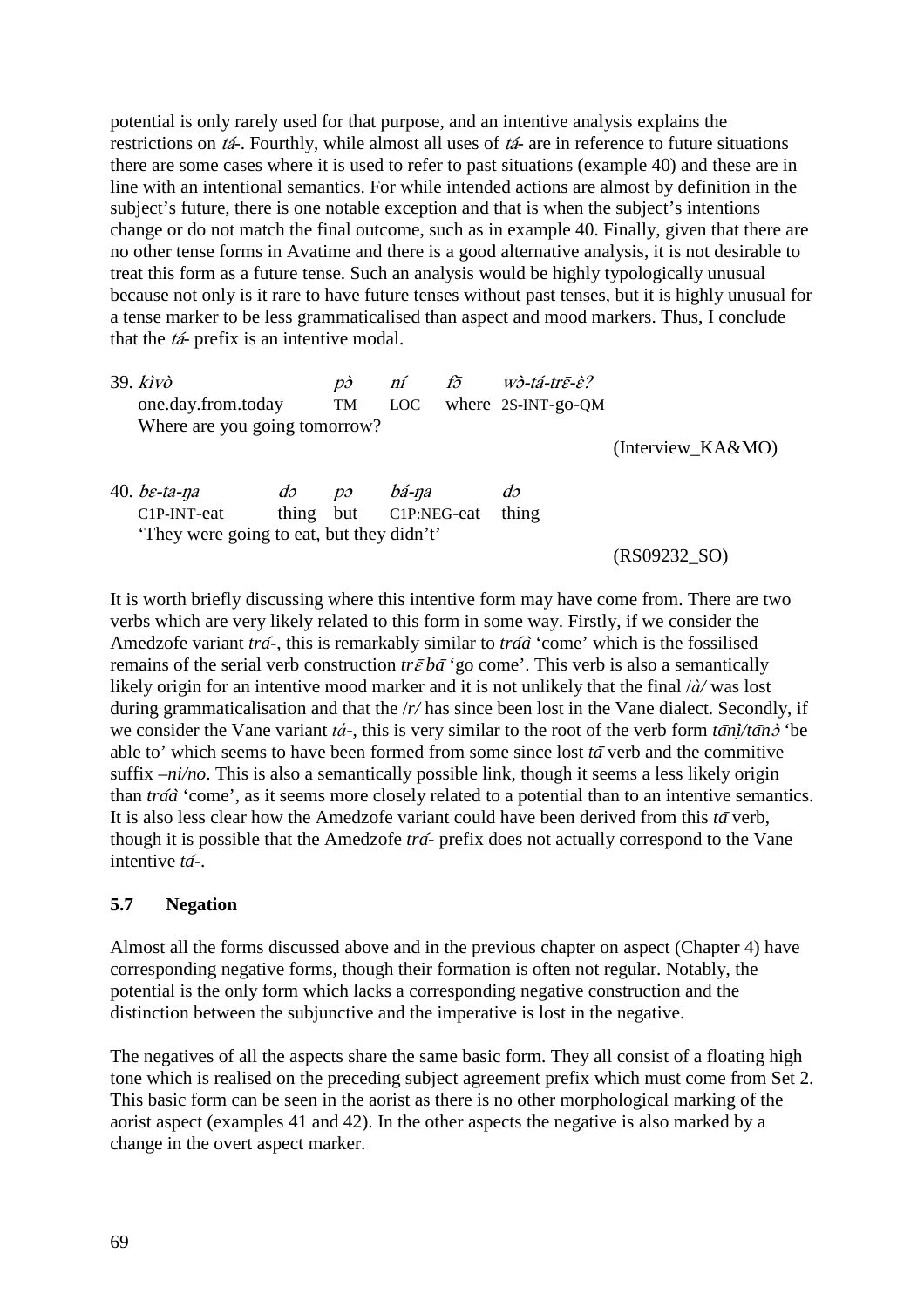There are some examples which indicate that the negative aorist can be used to negate only the completion of an event rather than the whole event. This interpretation is particularly likely when there is a plural subject (examples 43 and 44). However, in further questioning conducted by Felix Ameka with Maxwell Gbagbo, an Avatime native speaker from Vane now living in Accra, these non-completed interpretations were not accepted. More research thus needs to be done to determine whether or not these interpretations are a real possibility and if so what the conditions on them are.

41.  $\acute{o}$ - $m\grave{o}$   $\bar{o}$ - $n\bar{i}$ - $y\bar{e}$ C1S:NEG-see C1S-person-DEF 'He didn't see the man.'

(Pear\_HO)

42.  $k\omega$ -tē  $k l\bar{z}$  gì  $\bar{a}$ -dò C1P:NEG-know there COMP C1S-move.from 'We don't know where she came from.'

(S11141\_AB)

- 43. i-mwe-ne ị́-wɔli C2P-orange-DEF C2P:NEG-fall 'The oranges did not fall.'/ 'The oranges have not all fallen.'/ 'The oranges are falling.' (R11191\_AB)
- $44. \acute{a}$ -blī-là é-tsē C3P-snail-DEF C3P:NEG-die 'The snails did not die.'/ 'The snails have not all died.'/ 'The snails are dying.' (R09121\_SO)

In the negative progressive, in addition to the floating high tone and Set 2 subject agreement the  $\check{\epsilon}$ - progressive marker is replaced by *li*- (examples 45-47). As you can see in example 47, this form is often used to express negative general states, rather than only more specifically currently ongoing situations like example 46.

| 45. $\mathbf{l}\check{\varepsilon}$ |                                                                                    | $tsv\bar{\varepsilon}$ | bá-lí-mò |                   |                                   | γē  |                |
|-------------------------------------|------------------------------------------------------------------------------------|------------------------|----------|-------------------|-----------------------------------|-----|----------------|
|                                     | then                                                                               | too                    |          |                   | C <sub>1</sub> P:NEG-NEG.PROG-see | C1S |                |
|                                     | There too they don't see it.'                                                      |                        |          |                   |                                   |     |                |
|                                     |                                                                                    |                        |          |                   |                                   |     | $(Frog_SN)$    |
|                                     | $46.$ $m$ $-1$ $i$ - $n$ $a$<br>1S:NEG-NEG.PROG-eat<br>'I am not eating plantain.' |                        |          | blali<br>plantain |                                   |     |                |
|                                     |                                                                                    |                        |          |                   |                                   |     | (RS09032 SO)   |
|                                     | 47. <i>5-lí-tānī</i><br>C1S:NEG-NEG.PROG-can<br>'He cannot walk well.'             |                        |          | gà<br>move        | mð<br>good                        |     |                |
|                                     |                                                                                    |                        |          |                   |                                   |     | $(RS09221_SO)$ |

In the negative habitual the  $z\tilde{e}$ - marker is removed leaving the rising tone which absorbs the floating high tone of the negative. Thus, the negative habitual is overtly marked by subject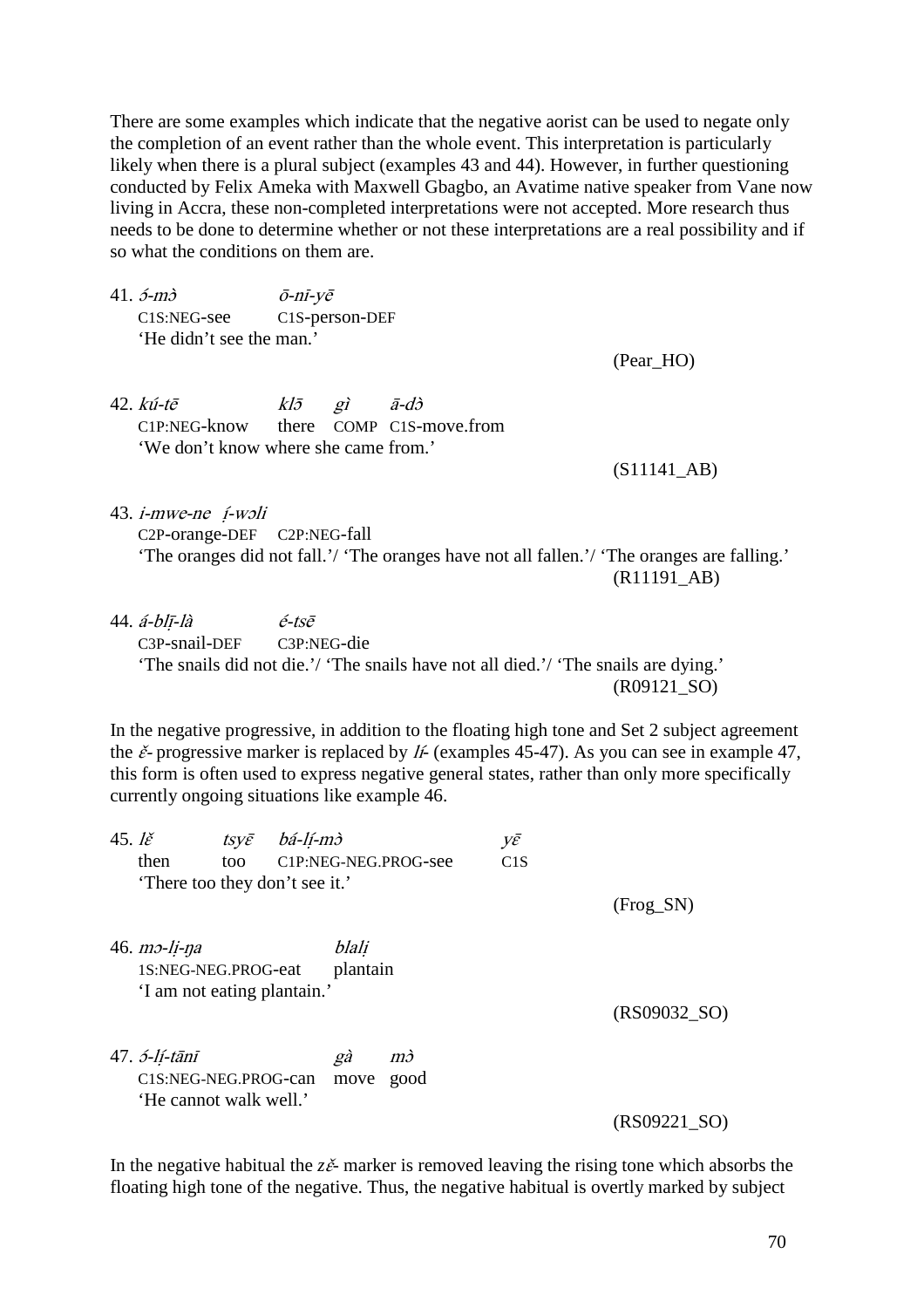agreement from Set 2 with a rising tone (examples 48 and 49). The negative habitual is very rarely used, in fact I have no examples of it occurring in natural speech.

 $48. m\check{\sigma}$ -tā kī-mīmī 1S:NEG.HAB-eat C4S-rice 'I don't usually eat rice.'

(RS09032\_SO)

49.  $m\check{\sigma}$ - $v\bar{\sigma}$   $\hat{\sigma}$ -līzāt $\hat{\sigma}$ -n $\bar{\sigma}$ 1S:NEG.HAB-rise C2S-dawn-DEF 'I don't rise at dawn.'

(Dahl\_71(negated)\_SO)

The imperative and the subjunctive are both negated by the same form (examples 50-53). This form is distinct from the negative marker used to negate the aspects and I call it the prohibitive. The prohibitive actually requires the verb to also be marked for the subjunctive as can be seen by the fact that the subject agreement comes from either Set 2 or 3 depending on the verb rather than from Set 2 only (compare example 50 and 51). Unlike the general negative used for the aspects, the prohibitive is marked by  $k\acute{u}$ -rather than a floating high tone<sup>2</sup>. This  $k\acute{u}$ - seems to be much closer to the verb and much less grammaticalised than the negative marker because it requires the subjunctive mood and participates in the same type of vowel alternations as the directional markers (example 51). These vowel alternations seem to be related to the vowels that precede the second verb in serial verb constructions and are likely a residue from a time when these prefixes were the initial verb in a SVC. Note that the verb  $b\bar{t}$ *i*te<sup>3</sup> the integral in the 2<sup>nd</sup> person singular where  $w\bar{o}$ -kú- reduces to ú<sup>-</sup>.

| 50. wō-kú-trē<br>2S.SBJV-PROH-go LOC C3S-building-DEF | ní    | lī-gbā-lè |                           |     |                        |
|-------------------------------------------------------|-------|-----------|---------------------------|-----|------------------------|
| 'Don't go near the house.'                            |       |           |                           |     |                        |
|                                                       |       |           |                           |     | $(Lego_A B&WO_3)$      |
| $51. a\hat{a}$ -si                                    | W)    | SÍ        | $wu$ -ki-kp $\varepsilon$ | Vε  | o-nugu                 |
| C1S:POT-tell                                          | 2S    |           | COMP 2S.SBJV-PROH-put     | C1S | C <sub>2</sub> S-mouth |
| 'He will tell you that you shouldn't worry him.'      |       |           |                           |     |                        |
|                                                       |       |           |                           |     | (Interview_GE&MM)      |
|                                                       |       |           |                           |     |                        |
| 52. <i>ú-bìtē</i>                                     | bī-dé |           | lò                        |     |                        |

2S.SBJV.PROH-do C4S-thing there 'Don't do this thing.' (Meaning don't eat this)

(RS09032\_SO)

 $\overline{a}$ 

 $2$  Note that it is not possible that the prohibitive also has a floating high tone which raises inherently low toned subject agreement markers to mid, because in the general negative the same Set 2 subject agreement markers become high before the floating high tone of the negative. It is in fact doubtful that the Set 2 subject agreement markers inherently have a low tone as it would be difficult to generate all the surface tones they take from this underlying form.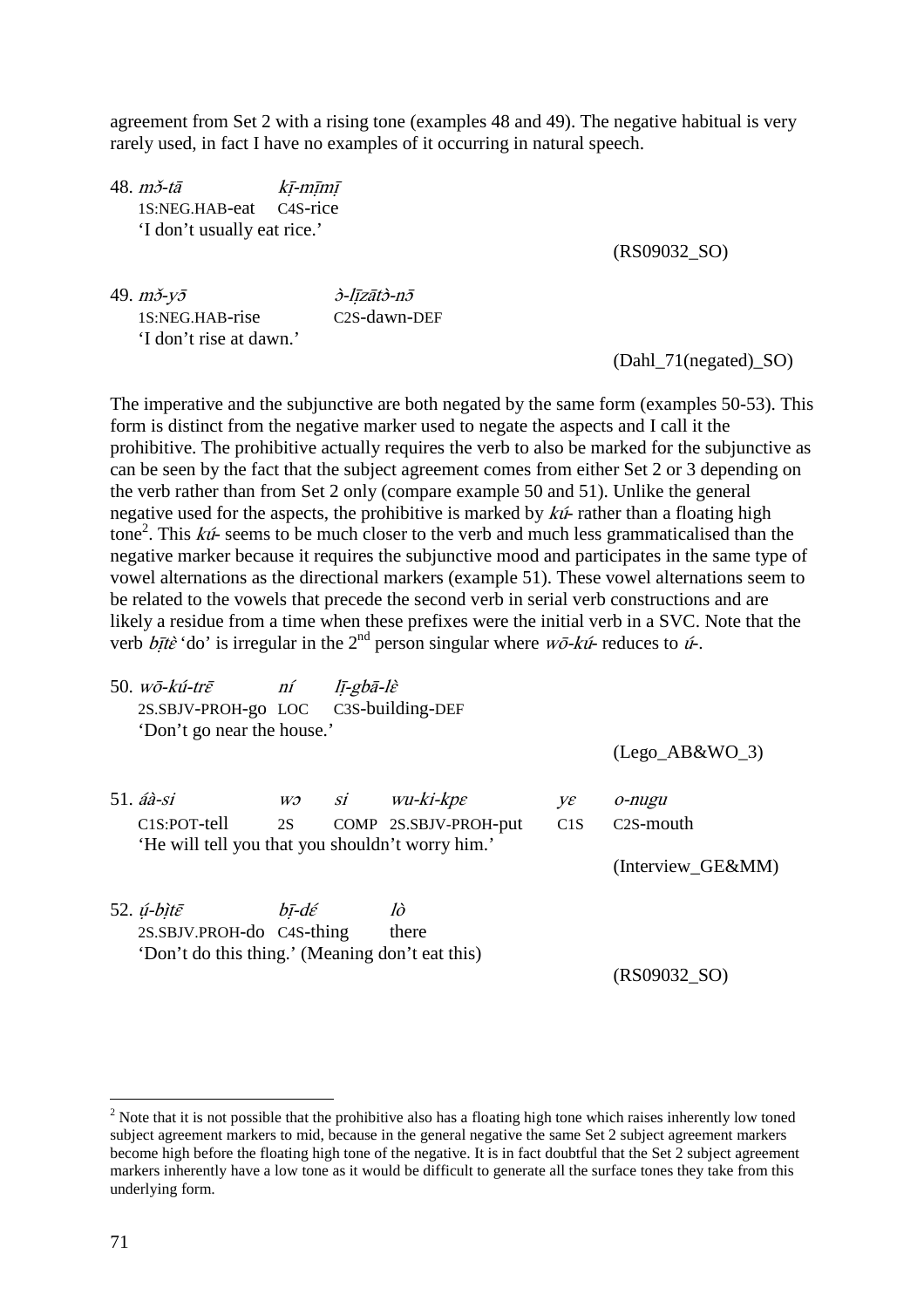53. mlā-kú-bītè bī-dé lò 2P.SBJV-PROH-do C4S-thing there 'Don't eat this.' (Directed to more than one person)

#### (RS09032\_SO)

It is worth noting here that combining the subjunctive or the imperative with the general negative would result in forms which are not distinguishable from forms in other categories. If we combine the subjunctive with the floating high tone of the negative we get forms with a high toned Set 2 or 3 subject agreement marker. In the first case these would be indistinguishable from the negative aorist and in the second we would get forms which are very similar to the negative habitual. If we combine the imperative with the floating high tone of the negative there is no change because there is no preceding subject agreement or even a subject NP to be raised. Thus there would be no difference between the affirmative and the negative imperative. Neither of these conflations of form is desirable and so it is quite reasonable that these combinations would be blocked by the system or the speakers themselves.

I believe that the negatives of the intentive, prospective and recurrent would be formed according to the type of basic aspect or mood marking used. However, I only have examples of the intentive and the recurrent negated in the aorist (examples 54 and 55), so it is also possible that they can only take this basic negative form, and even that the prospective cannot be negated at all.

| 54. <i>kù-nī</i>                            | kú-tá-ga                          |            | blə | Si                         | za   |                         |
|---------------------------------------------|-----------------------------------|------------|-----|----------------------------|------|-------------------------|
|                                             | C5S-water C5S:NEG-INT-move        |            | 1P  | middle                     | pass |                         |
|                                             | 'Water will not pass between us.' |            |     |                            |      |                         |
|                                             |                                   |            |     |                            |      | (Interview_KA&RE)       |
| 55. $\partial$ -gle                         | $15$ -va                          | $g\hat{i}$ |     | kpēsē m3-zě-y5             |      | <i>d-līzātd-nā</i>      |
| C <sub>2</sub> S-week C <sub>2</sub> S-this |                                   |            |     | COMP start 1S:NEG-REC-rise |      | C2S-dawn-DEF            |
|                                             | 'I won't rise at dawn this week.' |            |     |                            |      |                         |
|                                             |                                   |            |     |                            |      | $(Dahl_72(negated)_SO)$ |

The potential mood has no direct negative counterpart. If a speaker wishes to express a situation that would normally be marked by the potential in the negative he or she uses the negative intentive, even if the intentive would not normally be used for that type of situation (example 56).

 $56. 5-tá-bite$  po C1S:NEG-INT-do finish 'He might not have finished it.'

(R11191\_AB)

I believe that this apparent gap in the negative paradigm is due to the loss of the segmental part of the full negative marker  $b\hat{i}$ -/ $\hat{k}$ - which Funke (1909) and Ford (1971a) reported and which I found to be still present in the Amedzofe dialect. In Amedzofe this full negative marker is used to mark negation of all aspects, except for the aorist which is marked only by a floating high tone, and the potential mood (example 57). The subjunctive and imperative are still negated by the prohibitive rather than this general negative marker (Funke, 1909). My theory is that in the Vane dialect the segmental part of this negative marker was lost, leaving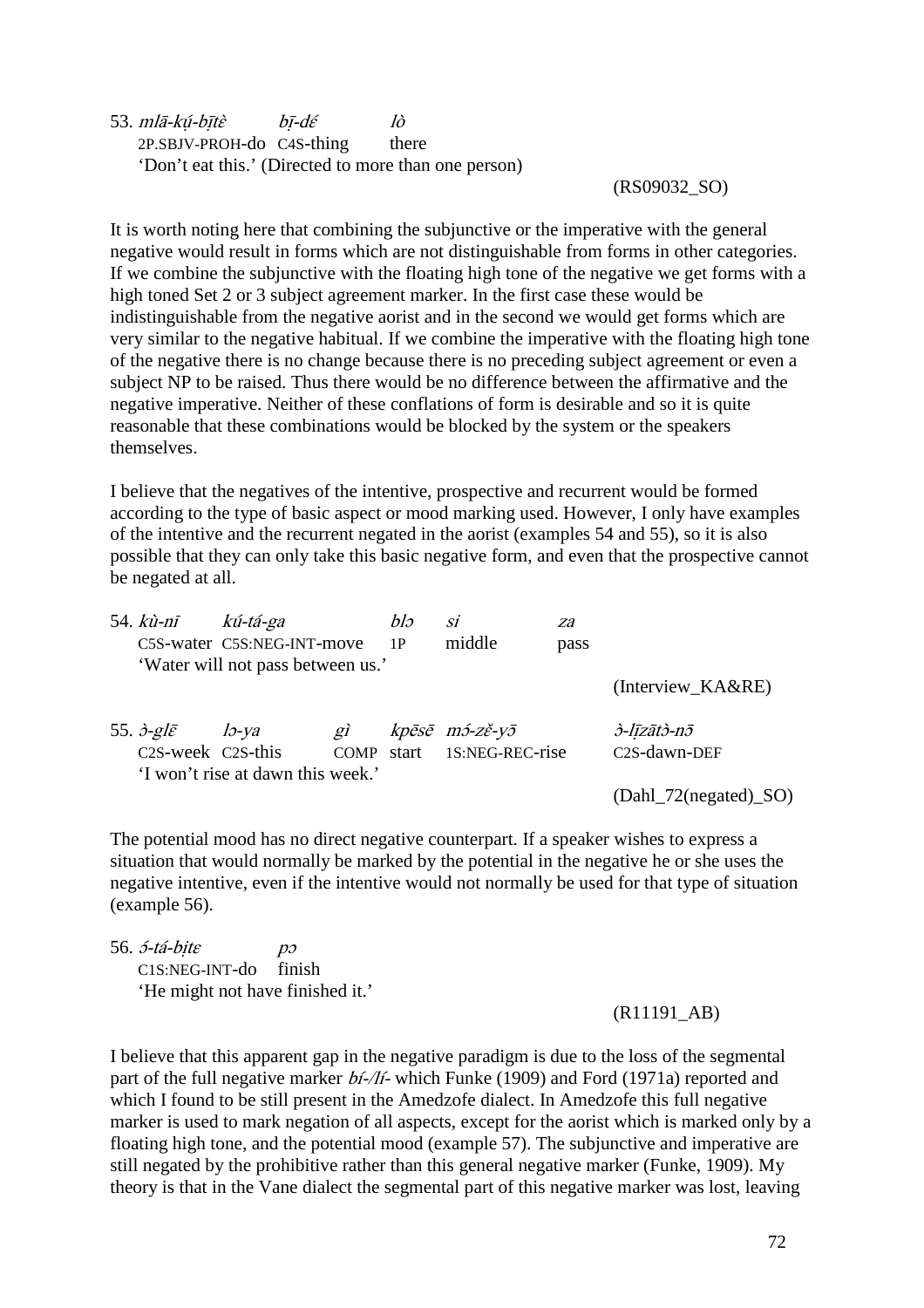only the floating high tone in all cases. This is the pattern of marking I have described above. The only difference is in the negative potential, which should be formed by Set 2 subject agreement + a floating high tone +  $\hat{a}$ . In this case the floating high tone would be absorbed by the falling tone of the potential and the difference in subject agreement set would only very rarely result in a different surface form due to the vowel assimilation process. The reason why there is no separate negative potential form in Vane thus becomes clear because addition of the negative marker results in no discernable difference in the surface form. Given this situation it seems likely that Vane speakers would extend the use of the negative intentive to cover situations that call for the negative potential.

 $57.$   $\dot{\partial}$ - $\dot{\partial}$ - $\dot{\partial}$ - $\dot{\partial}$ - $\dot{\partial}$  $\vec{\epsilon}$  be C1S- NEG-POT-do C1P 'He will not do it.'

(Ford, 1971a: 201)

Interestingly, Ford (1971a) reports a negative perfective form which I did not find in Vane. This form is used specifically to negate the completion of an event rather than to negate the event as a whole. It is constructed like the negative aorist but with the full negative marker rather than just the floating high tone (example 58). This is, thus, another case where loss of the segmental part of the negative marker in the Vane dialect provides a possible explanation for my data. If the segmental part of the negative marker was lost there would be no difference between this form and the negative aorist. This could explain why it is sometimes possible for speakers to interpret the negative aorist as indicating an uncompleted action. It could also provide an explanation for why some speakers reject these interpretations and others allow them as it likely depends on how much exposure they have had to the Amedzofe dialect, or any others which still maintain this difference. More research into this area is definitely needed to work out the details of this possible interpretation and determine whether or not this is a valid story.

58. ɔ̀-bí-bā

C1S-NEG-come 'He hasn't come (yet).'

(Ford, 1971a: 191)

#### **5.8 Summary**

In this chapter I have described seven markers of modal notions: the potential, subjunctive, imperative, attenuative, negative, prohibitive, and the intentive. These seven forms fall into three distinct groups. The first consists of the potential, subjunctive and imperative. These three form part of the core set of aspect and mood markers. Every Avatime clause must be marked for one and only one of these core categories. As these forms form part of the obligatory inflection system of Avatime verbs they are by my definition moods. The second group consists of the negative and the prohibitive. On their own neither form really fits with the rest of the system. The negative is highly grammaticalised as it is indicated by a floating high tone between the subject agreement and the obligatory aspect/mood marker, yet it does not form a part of the obligatory aspect/mood paradigm. The prohibitive on the other hand is highly ungrammaticalised as it not only requires subjunctive marking but still exhibits some vowel alternations indicating its origin as the initial verb of a serial verb construction. Yet it is distinguished from the other optional less grammaticalised aspect and mood markers, such as the recurrent, prospective and intentive, by the fact that it can only occur in the subjunctive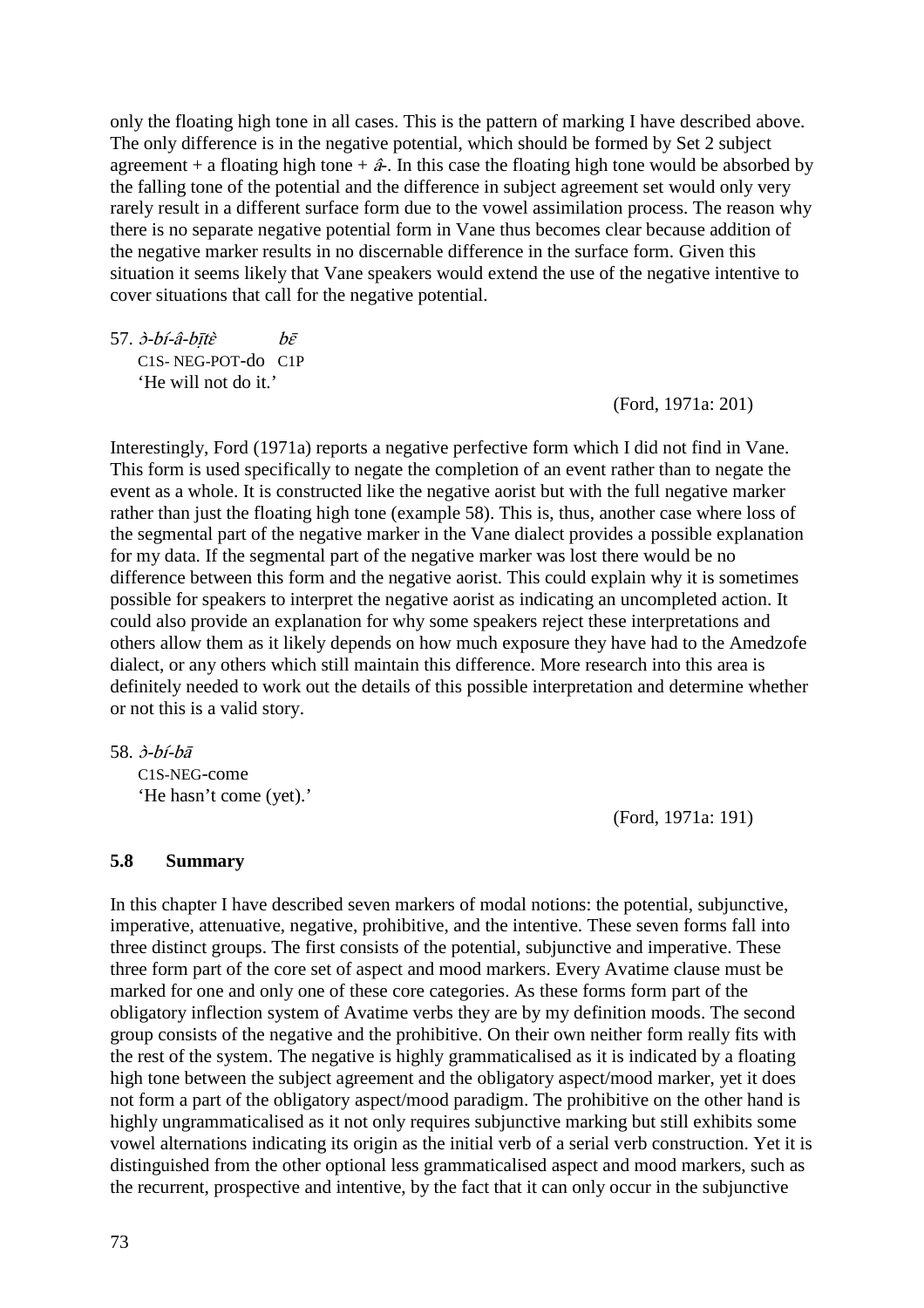where the other forms are more truly optional and can occur with a range, if not all, of the basic aspect and mood categories. These two dissimilar forms have a similar function in negating a clause and lie in complementary distribution, possibly due to the formal incompatibility of the negative with the subjunctive and imperative markers. Thus it is logical to posit a separate system of polarity marking in Avatime, where the positive is unmarked and the negative is marked by either the general negative or the prohibitive in the case of the subjunctive and imperative. Finally, there is the attenuative and the intentive. The attenuative is clearly an optional, relatively ungrammaticalised form as it still exists as a separate word. The intentive, though it is a bound morpheme, forms part of the optional set of aspect and modality markers. Hence, both of these forms are by my definition modals. Thus the Avatime mood and modality system consists of three moods (subjunctive, imperative and potential) and two modals (attenuative and intentive). There is also a separate though related polarity marking system with an unmarked affirmative contrasting with the negative and prohibitive.

### **5.9 Typological comparison**

# *5.9.1 General typological comparison*

Avatime's mood and modality system is what Palmer (2001) refers to as a mixed system. There are some mood markers but they occur in the same paradigm as markers of other categories, in Avatime's case they occur with aspect markers. While mixed systems are less common than the usual binary indicative/subjunctive or realis/irrealis mood systems, they are certainly well attested (Palmer, 2001).

Avatime's inventory of moods is not unusual. While in general it is not very common to have both a potential and a subjunctive in the same paradigm, this sort of combination is fairly common in mixed systems. There is only one feature of Avatime's modality system which stands out as typologically unusual and that is that the subjunctive cannot occur in the complement of 'want' if the subject does not match that of the matrix clause. It would be interesting to investigate this restriction further and determine whether it also occurs with other verbs and if there is any apparent motivation for it.

### *5.9.2 Comparison to Ewe and other GTM languages*

I shall only consider the mood markers in this comparison as there is not very much information available regarding modals in the other GTM languages. In contrast to the situation with the aspectual systems, where they all seem rather similar, Avatime's mood system is very similar to that of Ewe but quite different to those of the other GTM languages.

Ewe's mood system (Ameka, 2008), like that of Avatime, consists of a potential, subjunctive and an imperative. Furthermore, these forms seem to have similar semantics and properties to the Avatime categories. Though in Ewe, the subjunctive is not restricted to complement clauses of 'want' with the same subject as the main clause. Also in Ewe, the imperative can be used for persons other than the  $2<sup>nd</sup>$  singular. One other difference is that in Ewe all of these forms including the potential can be negated, but the absence of a negative potential seems to be a historical quirk of the Vane dialect.

The three GTM languages, Lelemi (Allan, 1973), Logba (Dorvlo, 2008) and Tuwuli (Harley, 2008), have mood systems which differ greatly from that of Avatime. They all have a future tense but no potential mood and Logba has no subjunctive form. In fact their TAM systems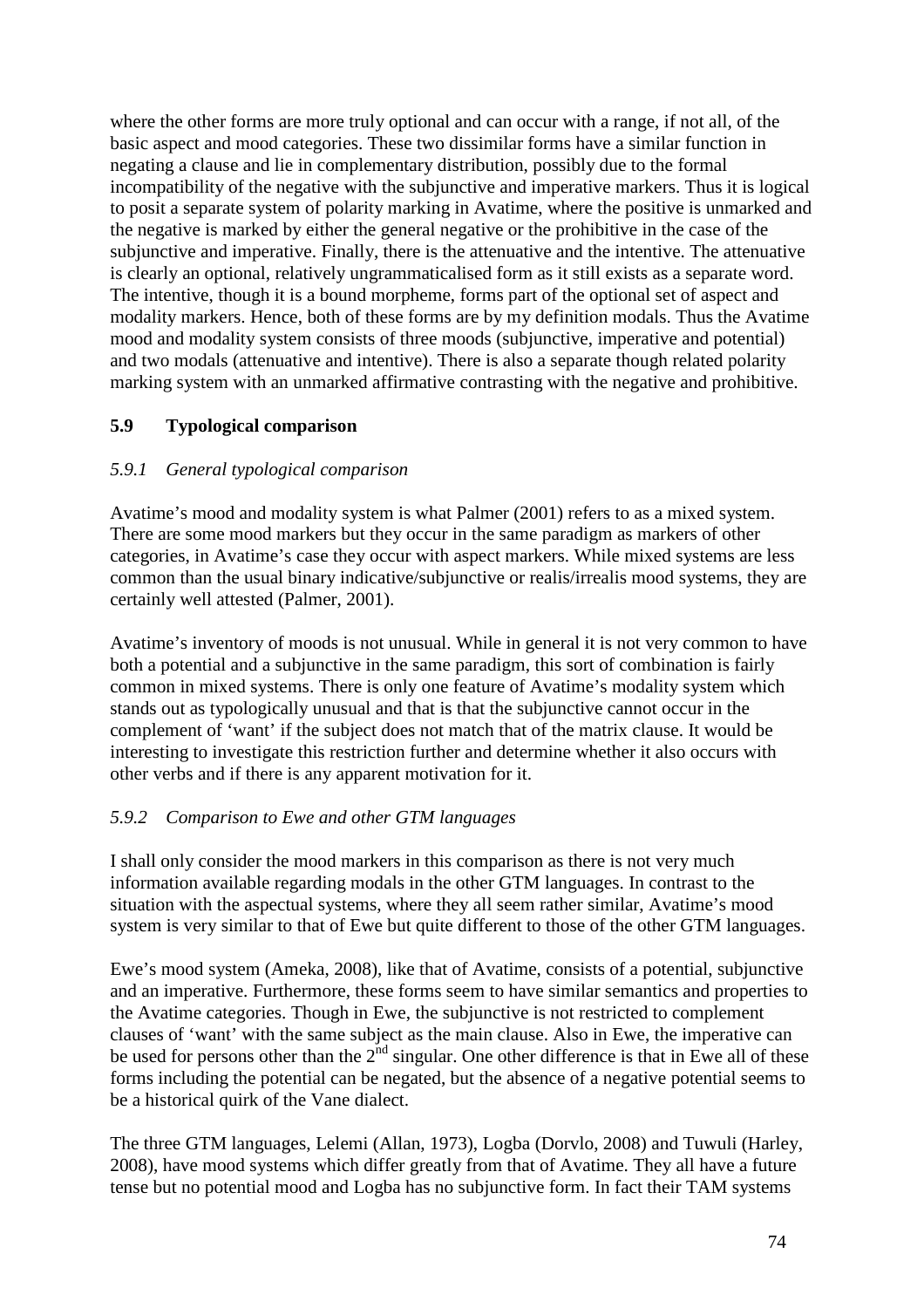seem much more tense and aspect oriented while the TAM systems of Ewe and Avatime are strongly aspect and mood oriented. This later pattern is very typical of Kwa languages in general and the GTM languages are relatively unusual in the prominence they place on tense and their relative lack of mood. It will be interesting to see, as the TAM systems of more GTM languages are described, whether Avatime is unusual for a GTM language in being more Kwa like in this respect, or whether more of the GTM languages turn out to be aspect and mood prominent.

### **5.10 Conclusion**

This chapter has described the mood and modality system of Avatime. I have found that it consists of three parts: three moods (potential, subjunctive and imperative) which form part of the obligatory mixed aspect and mood inflection system, two modals (attenuative and intentive), and a polarity marking system with an unmarked affirmative and a negative marked by either the general negative or the prohibitive.

I have compared the Avatime moods to the mood inventories of other GTM languages and Ewe. Unlike with the aspect inventories, I found that mood in Avatime is much more like Ewe than other GTM languages. This seems to correspond to the fact that both Avatime and Ewe are aspect and mood oriented languages while most described GTM languages are tense and aspect oriented. It will be very interesting to see how this pattern pans out as more GTM languages are described, and if Avatime remains highly atypical in this respect it would be very interesting to investigate possible reasons behind this divergence.

Of course there are still many questions remaining regarding mood and modality in Avatime. Some of the more pressing unresolved questions are: 1) The properties and use of the 'attenuative' tō; 2) Whether or not the aorist negative can be interpreted as only negating the completion of the event, and if so what the restrictions on this are; 3) More generally, the details of the semantics of negation and how this interacts with the rest of the TAM domain; and 4) What motivates the different subject agreement forms in the subjunctive? There are of course many other unresolved questions in the domain of mood and modality in Avatime but these are the most obvious and pressing following on from this description.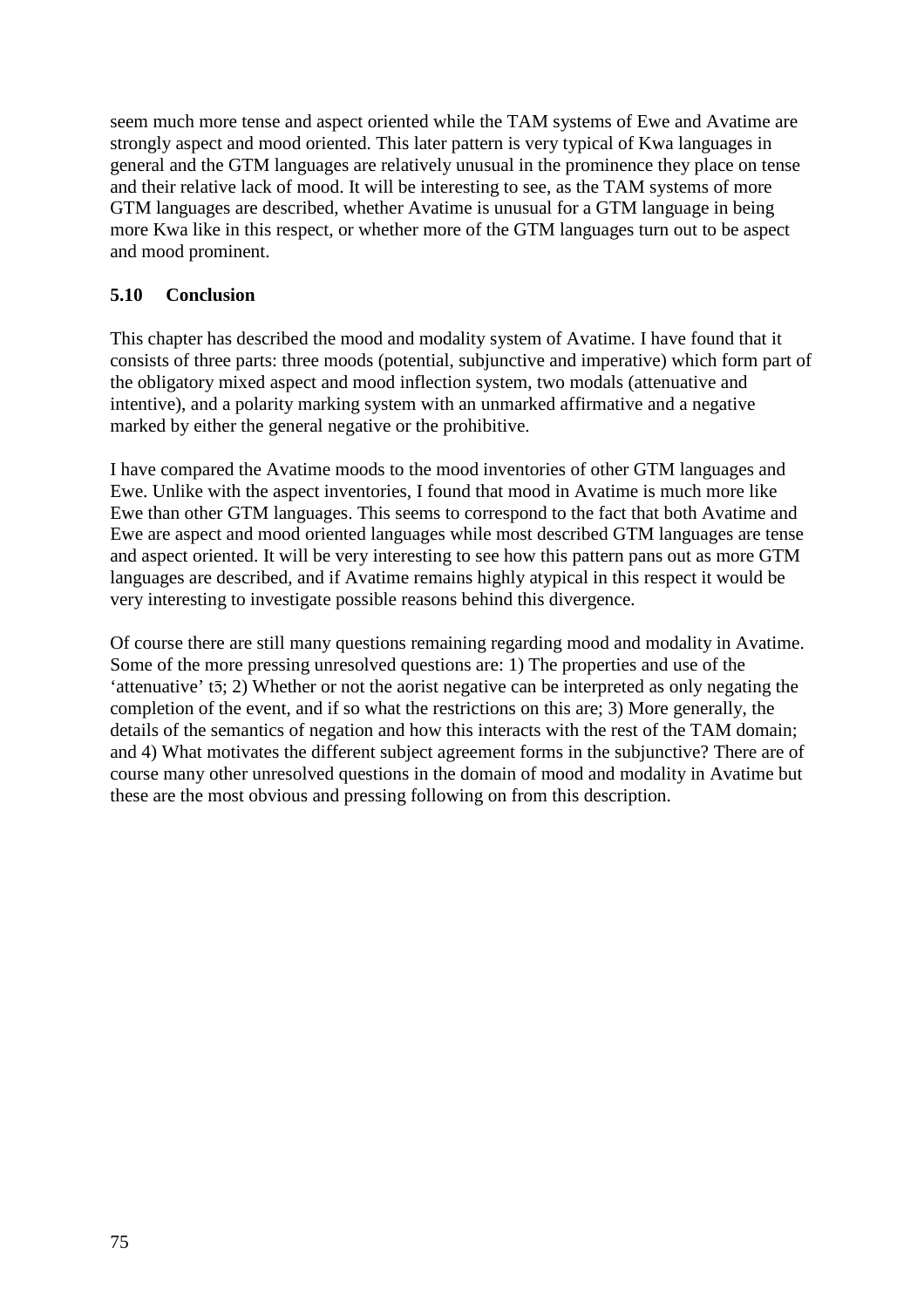# **6 Summary and Questions for Future Research**

In the preceding three chapters I have given an overview of aspect and modality in Avatime. I will now summarise the major findings. Firstly, the findings from Chapter 3 on situational aspect are summarised in Section 6.1. Then, the findings on morphological markers of viewpoint aspect and modality from Chapters 4 and 5 are summarised in Section 6.2. In Section 6.3 I give a brief look at how the whole aspect and modality system of Avatime compares to general typological trends. I will then give a list of some questions for future reseach in Section 6.4.

### **6.1 Situational aspect**

Clauses in Avatime are divided into four grammatically distinct situational aspectual classes.

1) Actions are the most general class, expressing any dynamic situation which has at least some duration and is not irreversible. Actions are also the least grammatically restricted clauses and can occur with all the adverbials I tested: (ni) onyosasa tole (me) 'in/for one hour', *tsyitsya* 'quickly', *blewuu* 'slowly' and *taba* 'twice'. Some examples of Action clauses are given in examples 1 and 2.

- 1. *a-ta kịmịmị* C<sub>1</sub>S-eat rice 'He ate rice.'
- 2. *dzeni a-d*<sup>ɔ</sup> rain C1S-land 'It rained.'

(R11171\_SO)

(R11231\_MM)

2) The Uni-directional class is the next least restricted. Clauses in this class can occur with all adverbials tested except taba 'twice'. This class is characterised by the irreversibility of the change expressed. This irreversiblity gives these clauses their distinctive present end-state interpretation in the Aorist. Some examples of Uni-directionals are given below in examples 3 and 4.

3. *e-pe*  C1S-tire 'He is tired.'

(R11171\_SO)

4. *e-tse*  C1S-die 'He is dead.' or 'He died.'

(R11171\_SO)

3) The Punctual class has the opposite pattern of adverbial restrictions to the Uni-directional class. Clauses in this class can occur with all adverbials except taba 'twice'. This class is characterised by a lack of duration, which motivates the restrictions on occurrence with the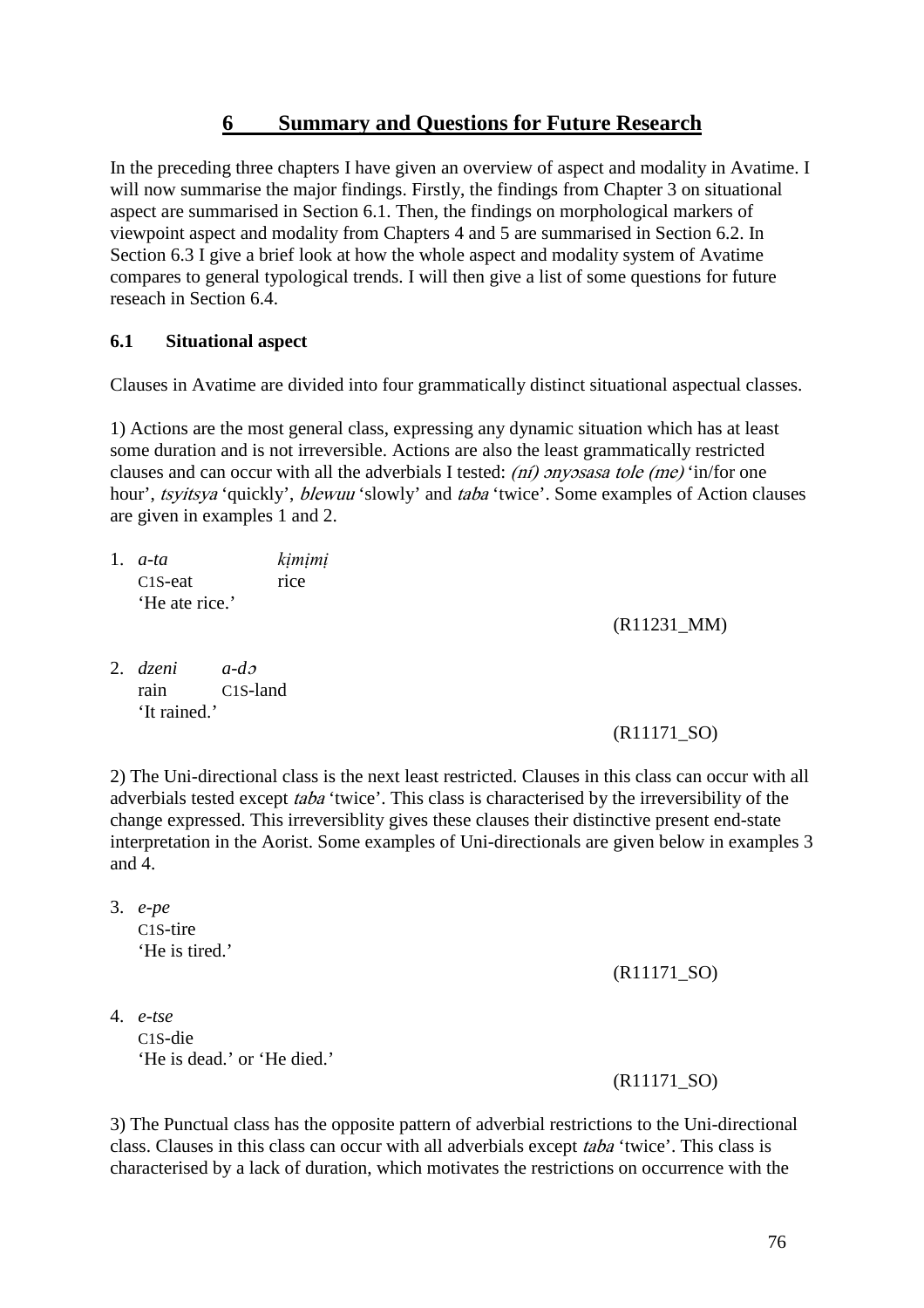adverbials and also gives them an iterative interpretation in the progressive. Some examples of Punctual clauses are given below in examples 5 and 6.

5. *a-sa y*<sup>ɛ</sup> C1S-hit C1S 'He hit him.'

(R11231\_MM)

6. *a-ba*  C1S-come 'He came.'

#### (R11253\_MM)

4) The final situational aspect class that I distinguish in Avatime is the State class, which is characterised by a lack of change. This lack of change means that clauses in this class cannot be modified by the adverbials *tsyitsya* 'quickly' and *blewuu* 'slowly'. It also gives these clauses their distinctive persistent present reading in the progressive. Some examples of States are given in examples 7 and 8.

7. *kani-e a-sụ*  light-DEF C1S-be.lit 'The light is on.'

(R11231\_MM)

8. <sup>ɔ</sup>*-lị ni*́ <sup>Ɔ</sup>*van*<sup>ɔ</sup> C1S-be.at LOC Vane 'He is in Vane.'

#### (R11171\_SO)

Distinguishing these four situational aspect classes is not only interesting in its own right it is also important for an understanding of the viewpoint aspects of Avatime. Each of these classes behaves differently when modified by the viewpoint aspects and these differences in behaviour can only be understood by an understanding of the semantic properties of the situational aspect classes as well as those of the morphological viewpoint aspects.

#### **6.2 Viewpoint aspect and modality**

I combine viewpoint and modality in this section because Avatime has a mixed inflectional system with markers of both viewpoint aspect and modality occurring together in the same paradigms (see Table 1 below). There is one basic obligatory set of categories for which all Avatime clauses must be marked. This set consists of the viewpoint aspects: aorist, progressive and habitual, and the moods: potential, subjunctive and imperative. There are three optional categories which can be marked on the verb in addition to the basic aspect or mood marking. These are the prospective and recurrent aspects and the intentive modal. It is not clear where on the verb the prospective is marked. It may occur in the same slot as the intentive mood in which case this is another mixed paradigm. If it occurs in the same slot as the recurrent aspect or a separate slot of its own then the optional modal and aspect categories are separated. Finally, there is a system of polarity marking. The affirmative is unmarked and the negative is indicated by a floating high tone between the subject agreement and the basic aspect and mood markers or in the case of the subjunctive and the imperative by the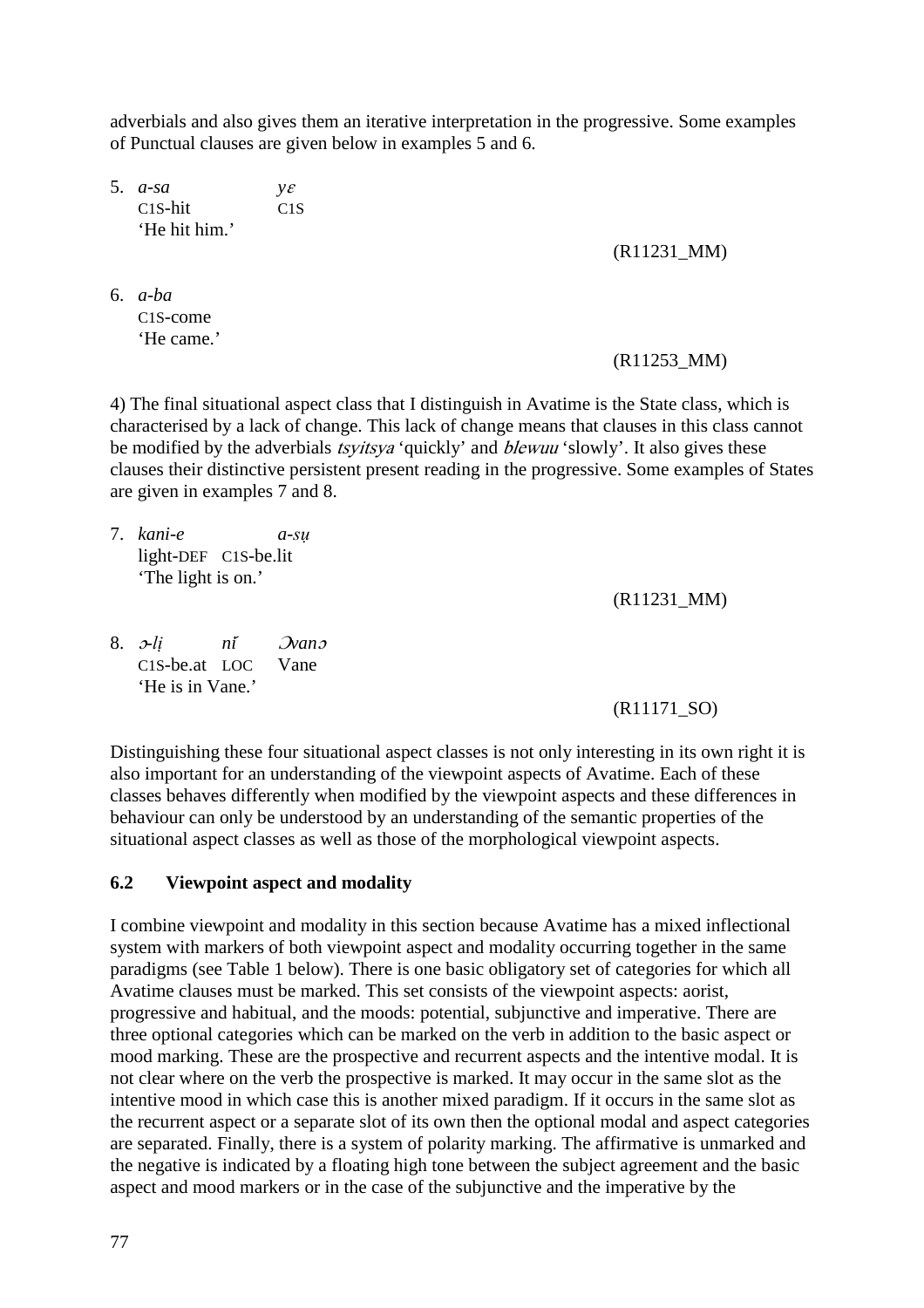combination of the subjunctive and the prohibitive  $k\hat{u}$ - which is placed immediately before the verb $<sup>1</sup>$ </sup>

There is also one modal marker which occurs outside the verbal complex. That is the attenuative  $(\hat{a})$ -t $\bar{\sigma}$  particle which is placed immediately before the verb complex.

| Set              | Category    | Subject                                                      | Morpheme                                                            | Position on verb                  |
|------------------|-------------|--------------------------------------------------------------|---------------------------------------------------------------------|-----------------------------------|
| Basic/obligatory | Aorist      | Agreement<br>Set 1 (Set 2 for<br>copulas and<br>positionals) | None                                                                | AM1                               |
|                  | Progressive | Set 1                                                        | $\check{\epsilon}$ - (li- in the<br>negative)                       |                                   |
|                  | Habitual    | Set 3                                                        | $z\check{\epsilon}$ - ( $\check{\phantom{a}}$ - in the<br>negative) |                                   |
|                  | Potential   | Set 1                                                        | â-                                                                  |                                   |
|                  | Subjunctive | Set 2 or 3<br>(depends on<br>verb)                           | None                                                                |                                   |
|                  | Imperative  | None                                                         | None                                                                |                                   |
| Optional         | Prospective | Determined by<br>basic                                       | hà-                                                                 | AM $2$ or $3$<br>(needs checking) |
|                  | Recurrent   | aspect/mood.                                                 | zě-                                                                 | AM <sub>3</sub>                   |
|                  | Intentive   |                                                              | tá-                                                                 | AM <sub>2</sub>                   |
| Polarity         | Affirmative |                                                              | None                                                                | N/A                               |
|                  | Negative    | Set 2                                                        |                                                                     | Negative (before<br>$AM1$ )       |
|                  | Prohibitive | As for<br>Subjunctive                                        | kú-                                                                 | Before verb                       |

Table 1: List of aspect and modality categories and their forms

Contrary to earlier descriptions (Ford, 1971a; Funke, 1909) Avatime has no grammatical tense markers. The form which Ford analysed as a past tense is clearly better analysed as an aorist aspect. Because its time reference depends on the situational aspectual properties of the particular clause, more over this variation in time reference is predictable by a small set of pragmatic interpretation principles. The form which Ford and Funke described as a future tense is also better analysed as a potential mood. The forms that Ford describes as past, present and future progressive are more clearly described as the aorist recurrent, progressive and potential recurrent forms respectively. This analysis not only better matches their formal structure it also more accurately predicts their usage. For instance, the aorist recurrent form is used to refer to present situations in the exact same cases where a normal aorist would refer to present situations. The best candidate for a tense form in Avatime is the intentive, which was analysed by Ford as an immediate future. However, as I showed in Section 5.6, this form is better analysed as an intentive modal both because of its distribution and how it interacts with the rest of the aspect and mood system of Avatime. Therefore, I conclude that Avatime is a language without grammatical tense marking.

<sup>&</sup>lt;sup>1</sup> Though it is not yet clear how this morpheme interacts with the directionals which also appear to be placed immediately before the verb.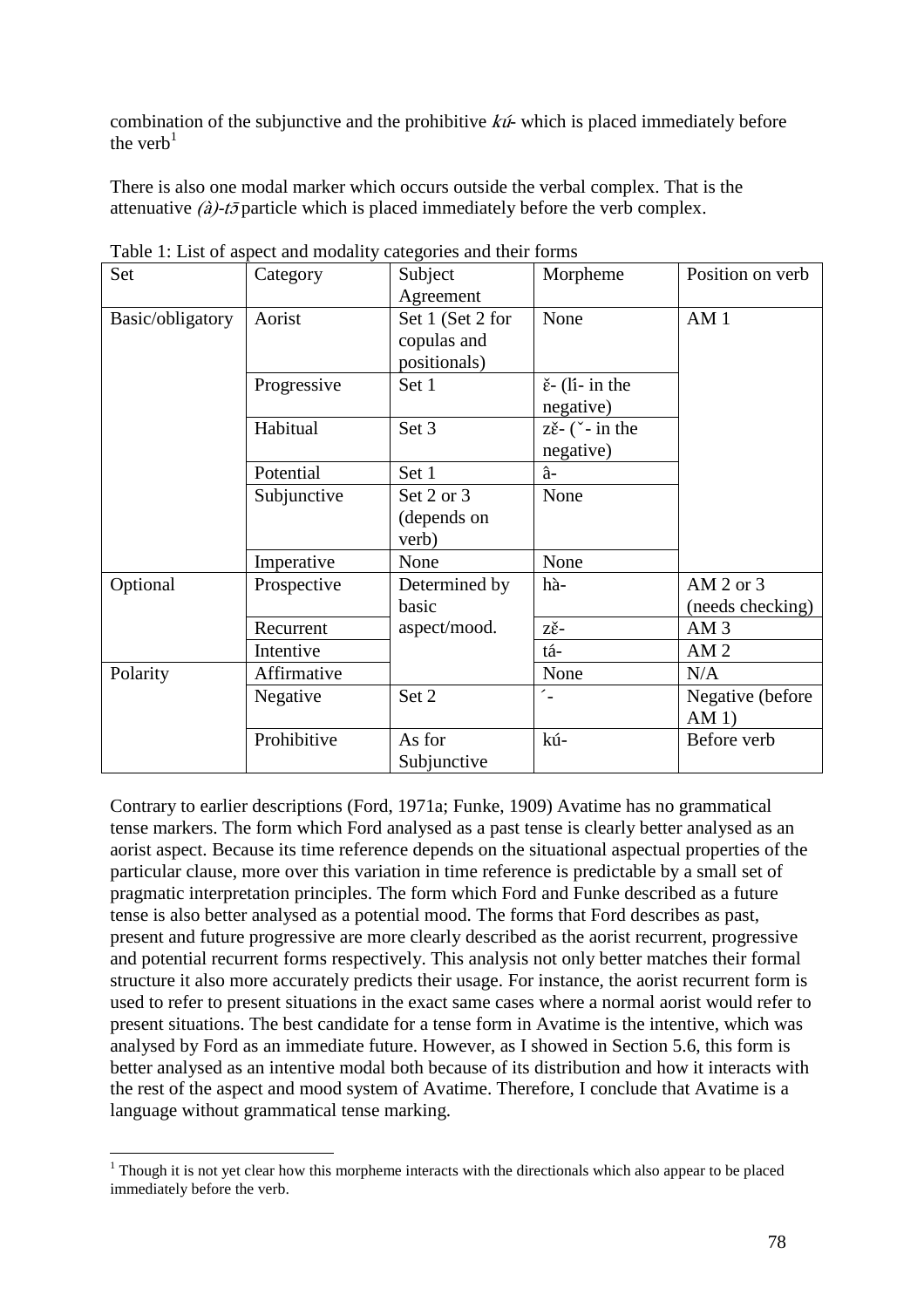# **6.3 Typological overview**

Overall Avatime's aspect and modality system is fairly typologically normal. It has four situational aspect classes which are mostly similar to those found in other languages. It also has a mixed aspect and mood inflectional system with categories which are commonly found in other languages and a set of optional aspect and modality markers none of which are unusual. There are some things which are of typological interest though.

1) Avatime lacks a grammatical telicity distinction. This is highly unusual, especially in a language with four situational aspect classes as telicity is considered to be one of the most fundamental distinctions marked by situational aspect (Binnick, 1991). As yet there are only two languages, which are either closely related to or spoken nearby Avatime, for which we have situational aspect information: Ewe and Tuwuli. However, this small sample indicates that a lack of a grammatical telicity distinction may be an areal or familial phenomena as both these languages also appear to lack grammatical distinctions according to telicity (Ameka, pers.com.; Harley, 2008).

2) The Uni-directional situational aspect class that I propose is not a common situational aspect category. It would be worthwhile to investigate this category further to see if this is really the best semantic characterisation for this group of clauses. It would also be interesting to see if there are any other languages where this distinction is grammatically relevant.

3) The subjunctive has an unusual restriction. In general its use in subordinate clauses and to express desires and directives is quite common. What is unusual is that it only occurs in the complement of  $p\bar{\varepsilon}$  'want' if the subject of the subordinate clause is identical with the subject of the main clause. As I mentioned in Section 5.2 it is not unusual for subjunctive use to be affected by subject choice, this particular pattern is unusual (Palmer, 2001).

4) The negative aorist is sometimes reported to allow a non-completed interpretation rather than a complete negation. It is not yet clear whether this interpretation is generally acceptable and if so under what conditions this interpretation arises. If this interpretation turns out to be generally acceptable it would be a highly unusual feature of the Avatime aspect and modality system. There is, however, a likely explanation for how it could have arisen. There is a separate non-completed marker in the Amedzofe dialect, however due to the loss of the segmental component of the negative marker in the Vane dialect this non-completive form became homophonous with the negative aorist, thus creating this unusual ambiguity.

5) It is interesting to note that while Avatime's aspect categories are much closer to those of other GTM languages, its mood categories are much closer to Ewe's. This corresponds to the fact that the other GTM languages which have so far been described have tense and aspect based TAM systems while Avatime and Ewe, and indeed most Kwa languages, have aspect and mood based TAM systems. It would be very interesting to look into why Avatime diverges from the GTM pattern and apparently reverts to the general Kwa pattern in this respect. However, at present many GTM languages are still under-described, in particular Avatime's closest relatives Nyangbo and Tafi. Thus, before such an investigation is considered it is necessary to determine the strength of the GTM tendency towards tense and aspect prominent TAM systems.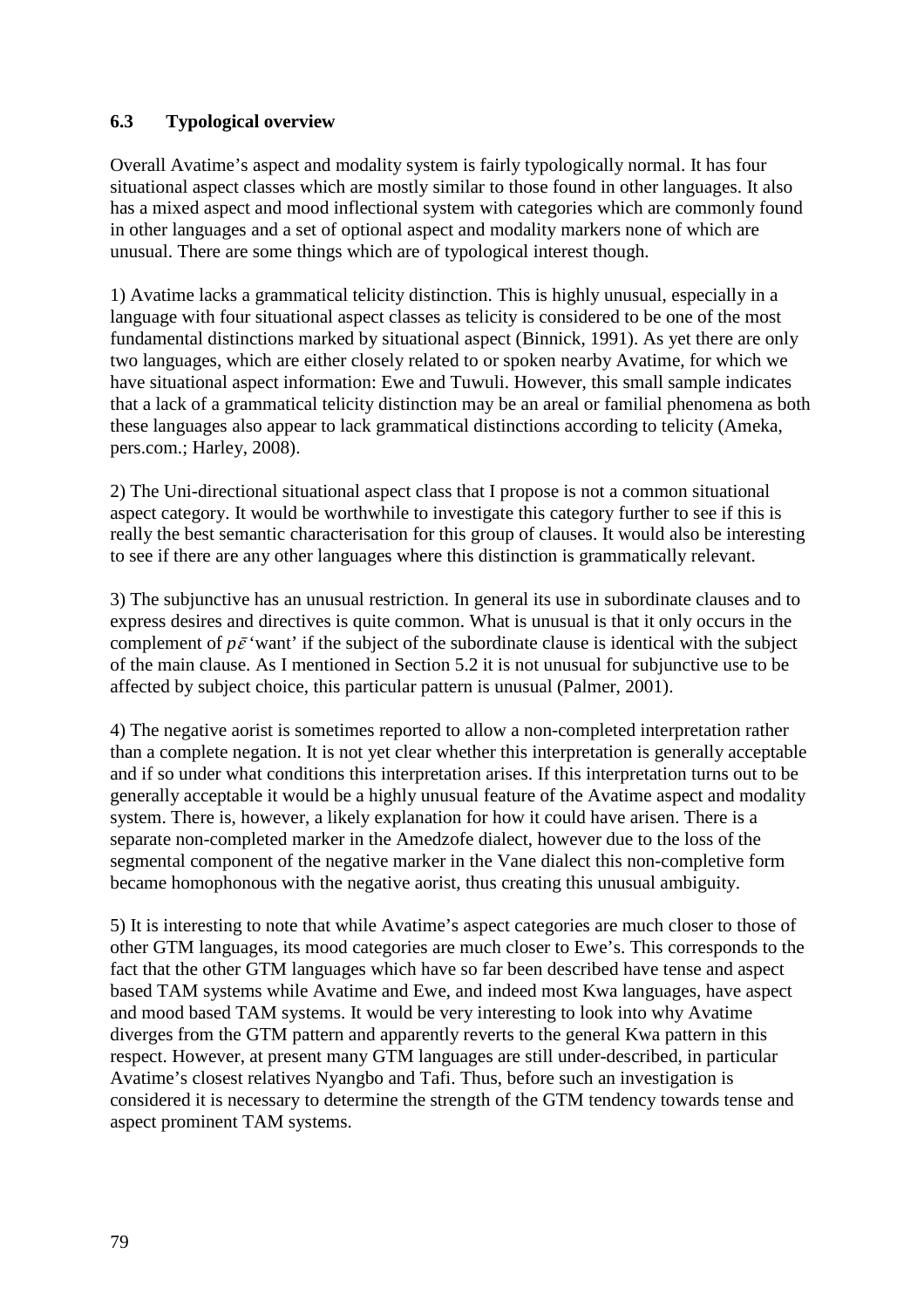### **6.4 Questions for future research**

All investigations uncover many questions that are not answerable within the investigation itself. This investigation into aspect and modality in Avatime has been no exception. Here follows a list of questions which would be interesting for future study.

- 1) In the realm of situational aspect I discovered no motivation for a telicity distinction in Avatime. This is typologically quite rare but upon comparison to nearby and related languages may in fact be an areal or familial tendency. It would thus be interesting to do further study on Avatime to determine whether or not there is a telicity distinction. It would also be interesting to study the neighbouring and related languages in more detail to determine whether or not they have a telicity distinction.
- 2) In this investigation I only considered sentential level situational aspect. It would be very interesting to study the situational aspect classes of Avatime verbs and how these combine in serial verb constructions.
- 3) In this thesis I have not discussed phase aspect. Phase aspect is indicated in several ways in Avatime. Finishing an event is indicated by a sentence final particle  $p\dot{\phi}$  and beginning an event is indicated by the verb  $kp\bar{e}s\bar{e}$  'start' with the verb describing the event occurring either as a nominalised object or the second verb in the serial verb construction. It would therefore by very interesting to see how other kinds of phase aspect are indicated and what the motivation for the different strategies may be.
- 4) I did not have enough data to determine where the prospective aspect occurs in the verbal complex, this would be a very simple but interesting question to address.
- 5) The subjunctive takes subject agreement from either Set 2 or Set 3. I was not able to determine a motivation for this difference though in many cases it depends on the particular verb. It would be very interesting to see what motivates this difference, or whether it is simply an unpredictable lexical property of verbs.
- 6) The subjunctive has an unusual restriction in the complement of  $p\bar{\varepsilon}$  'want' to cases where the subject is identical to that of the matrix clause. It would be interesting to investigate this further, firstly to see if this restriction occurs with other verbs and secondly to search for a possible explanation for this restriction.
- 7) The semantics of negation and how the negative interacts with other parts of the sentence is often a very interesting area of grammar. I have only very briefly touched on this by noting that the general negative only occurs with the aspects and the prohibitive must be used to negate the subjunctive and imperative. I am sure that further investigation of negation in Avatime would be a profitable area for future research.
- 8) The negative aorist in particular would be an interesting area for future study. It seems that in the Amedzofe dialect there is a separate negative perfective form which is indistinguishable from the standard negative aorist in the Vane dialect. Some speakers of the Vane dialect report that the negative aorist can have an uncompleted interpretation as well as a full negation. It would be very interesting to investigate this interpretation more to see in what circumstances it is possible and with what speakers and whether it relates to the negative perfective in the Amedzofe dialect.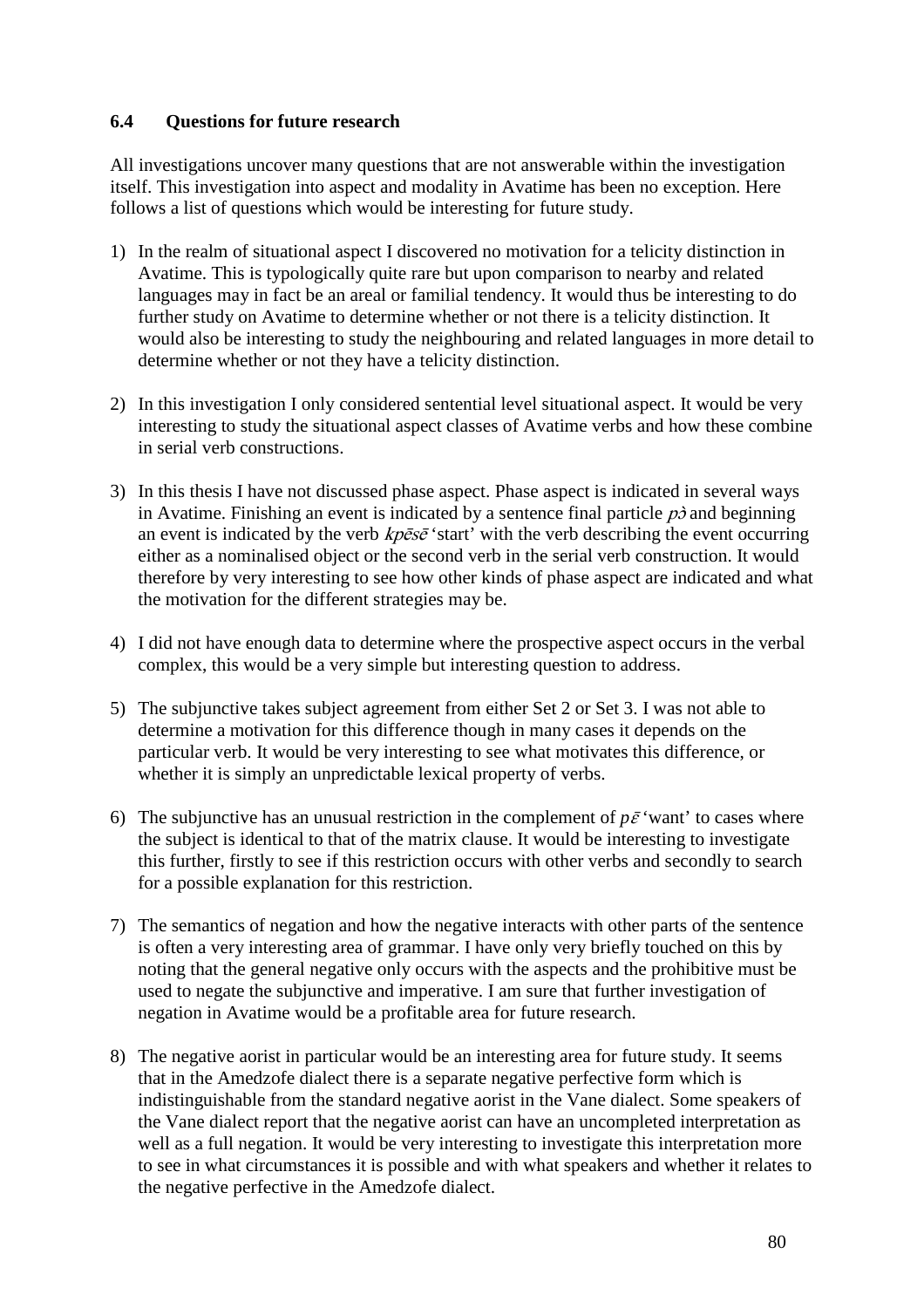- 9) There is considerable variety in the form of the TAM systems of the various Avatime dialects. At present only the Amedzofe and Vane dialects have been described. It would, therefore, be very interesting to compare the form and semantics of the TAM systems across all of the Avatime dialects.
- 10) There are many ways of joining clauses in Avatime and they often express a temporal relation between the two clauses, though this temporal relationship seems to vary greatly according to the context. It would be very interesting to examine these clause coordinators in more detail, particularly in relation to the temporal relationships they express.
- 11) In general it would be very interesting to investigate how Avatime speakers indicate the sequence of events. This is a particularly interesting area in Avatime because it has no grammatical tense marking, the word for 'yesterday' and 'tomorrow' are the same, except that the definite form is generally used to mean 'yesterday' rather than 'tomorrow' and there are no good translations of English words such as 'before' and 'after'.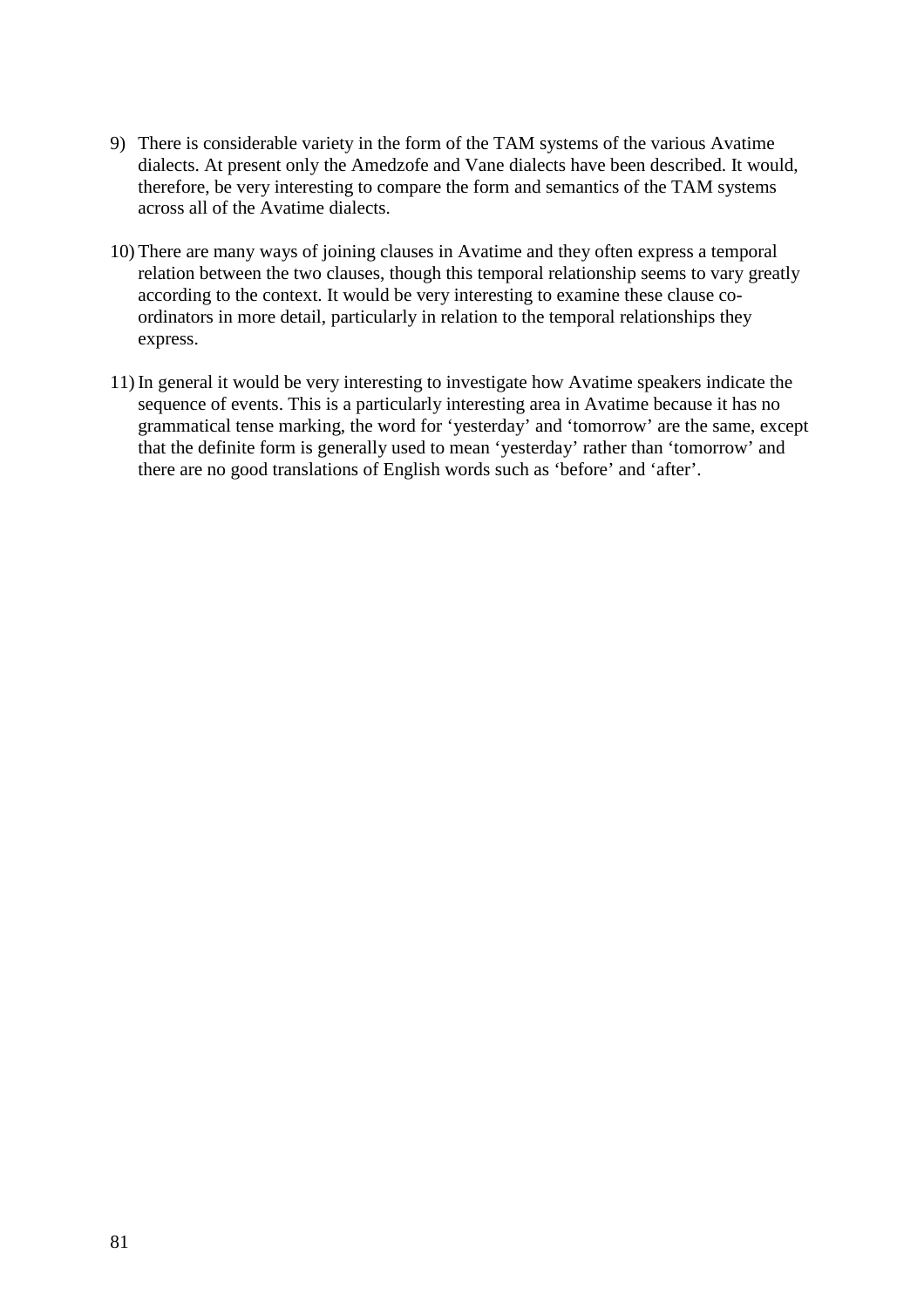# **Appendices: Avatime texts**

#### **Appendix A Pear story**

 $\overline{a}$ 

A retelling of the pear story by Happy Odzor, a 15 year old girl, to Mawutor Nyamevor, a 14 year old boy, at the Junior High School in Vane.

| 1. HO: | bē-kpēsē<br>C1P-start                         |                                     | fíni-yè<br>film-DEF<br>They started the film.             |                                               |                                                                                           |                                          |                    |              |                                       |                         |                            |
|--------|-----------------------------------------------|-------------------------------------|-----------------------------------------------------------|-----------------------------------------------|-------------------------------------------------------------------------------------------|------------------------------------------|--------------------|--------------|---------------------------------------|-------------------------|----------------------------|
| 2. HO: | $\dot{\partial}$ -kā-t $\dot{\partial}$       | C1S-man-INDEF                       |                                                           | $\grave{\varepsilon} \acute{\varepsilon}$ -gù | C1S:PROG-pluck<br>A certain man was picking something in the air.                         |                                          | bī-dòmē            | $C4P$ -thing | ní<br><b>LOC</b>                      | lī-fū-nè<br>C3S-air-DEF |                            |
| 3. HO: | bī-lí<br>C <sub>4</sub> P-be.at               | It looks like pear.                 | $\eta W \bar{\mathcal{E}}$<br>like                        | $\overrightarrow{SI}$<br>COMP pear            | pēyà                                                                                      |                                          |                    |              |                                       |                         |                            |
| 4. HO: | $\grave{\varepsilon} \acute{\varepsilon}$ -gù | C1S:PROG-pluck                      | He is plucking from the air.                              | ní<br>LOC                                     | lì-fū-nè<br>C3S-air-DEF                                                                   |                                          |                    |              |                                       |                         |                            |
| 5. HO: | $l \varepsilon^1$<br>then                     | $\hat{a}$ -gū<br>$C1S$ -pluck       |                                                           | put                                           | kpē ní<br>LOC<br>Then he put them into two of the baskets.                                | $k\hat{u}$ -sō-yò<br>C6P-basket-DEF      |                    |              | tù-bà<br>C6P-two                      |                         | $m\bar{\varepsilon}$<br>in |
| 6. HO: | $\hat{a}$ -g $\bar{u}$<br>$C1S$ -pluck        |                                     | $t\bar{o}$ -lē<br>He left one to fill with pears (later). | C <sub>1</sub> S-one                          | gì                                                                                        | $\bar{J}g\bar{u}$<br>COMP C1S.SBJV-pluck |                    |              | pēyà<br>pear                          |                         |                            |
| 7. HO: | lě                                            | $\bar{e}$ -mū<br>when C1S-climb     | When he was up in the tree picking,                       | kū                                            | ní<br>arrive LOC C3S-air-DEF                                                              | lì-fū-nè                                 |                    | $S_I$        | ī-gū<br>COMP C1S.LOG.SBJV-pluck       |                         |                            |
| 8. HO: | lě<br><b>CONJ</b>                             | $\bar{j}$ -n $\bar{j}$ -t $\bar{j}$ | C1S-man-INDEF C1S-take                                    | $\hat{a}-k\hat{c}$                            | another man on a bicycle came and took them.                                              | gāsŏ-yē<br>bike-DEF                      |                    | $X\acute{e}$ | ā-bá-fēkē-é<br>CONJ C1S-VENT-carry-CM |                         |                            |
| 9. HO: | lέ<br><b>CONJ</b>                             | ā-bá-fēkē                           | C1S-VENT-carry                                            |                                               | kà-sō-yà<br>C6S-basket-DEF<br>He came and picked the basket up and put it on the bicycle. |                                          | $tr\bar{o}$<br>put | ní<br>LOC    | gāsó-yē<br>bike-DEF                   |                         | àbǎ<br>on                  |

<sup>&</sup>lt;sup>1</sup> Note this is a conjunction which is translated into English as 'then', 'when' or 'and'. It is also generally used at the beginning of each clause in a section of narrative, seemingly to give continuity. I have not included it in the English translations where it is used only to give continuity as the constant use of 'then' or 'and' in English becomes tiresome.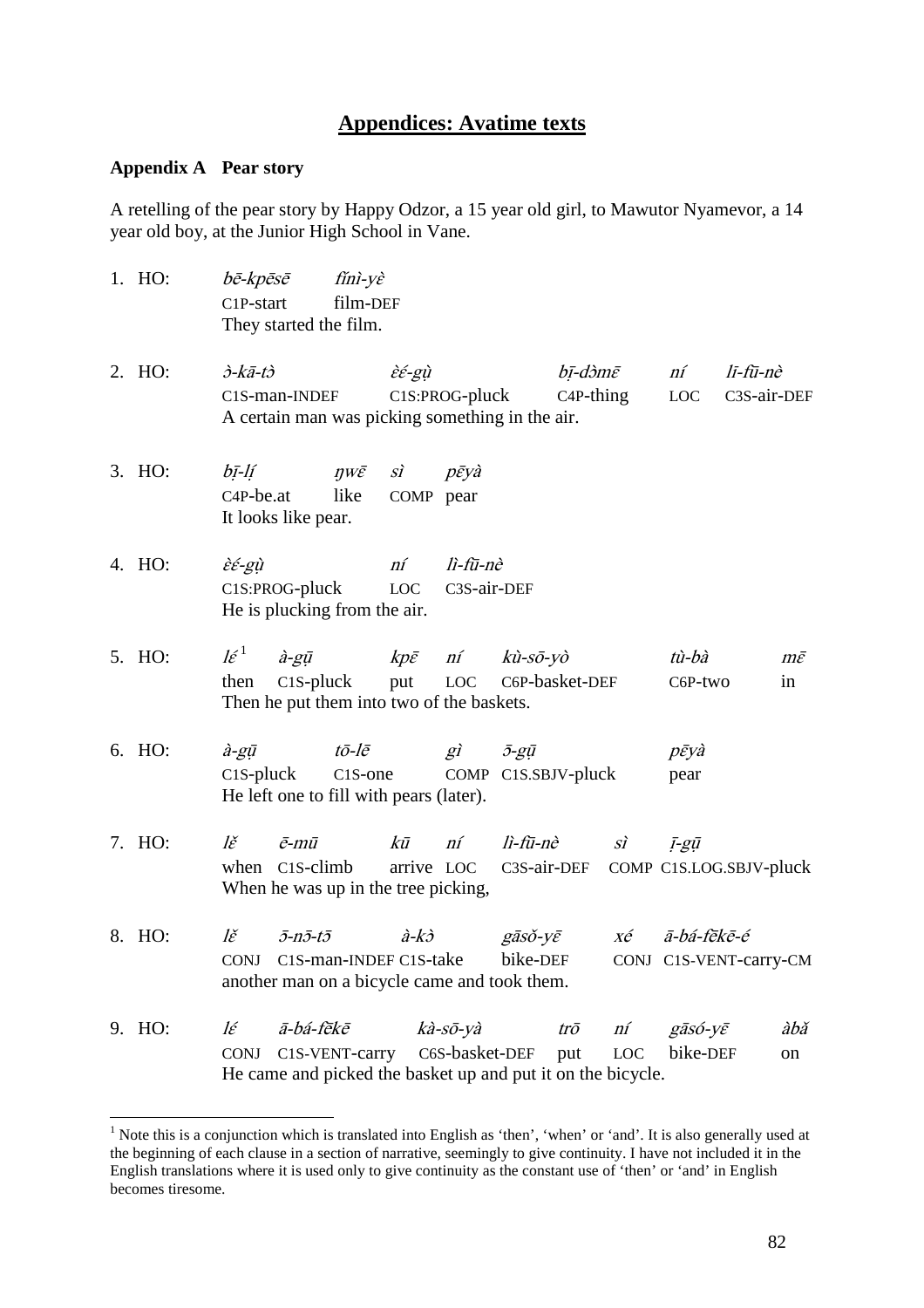- 10. HO:  $l\acute{\epsilon}$   $\bar{a}-k\grave{c}$   $s\bar{\epsilon}-n\acute{c}$ then C1S-take leave-COM Then he took them away.
- 11. MN:  $\acute{o}$ -m $\grave{o}$   $\bar{o}$ -n $\acute{o}$ -n $\acute{o}$ -n $\acute{o}$ - $\gamma \bar{\epsilon}$ ? C1S:NEG-see C1S-person-DEF He didn't see the person?
- 12. HO:  $\hat{m}\hat{m}$  5-tīní lì-fū-nè nah C1S-stand:LOC C3S-air-DEF Nah, he was at the top.
- 13. HO:  $l\check{\epsilon}$   $\bar{a}$ -s $\bar{\epsilon}$   $\dot{\epsilon}$   $\dot{\epsilon}$   $\epsilon$   $\bar{\epsilon}$   $\epsilon$   $\bar{\epsilon}$   $\epsilon$   $\bar{\epsilon}$   $\epsilon$ CONJ C1S-leave C1S:PROG-go far He left and went far away.
- 14. HO:  $l\check{\epsilon}$   $\bar{a}$ -z $\check{\epsilon}$ -tsānì bá-n $\dot{\delta}$  à-t $\bar{\delta}$  ní kū-dè- $\bar{\delta}$  mě CONJ C1S-IT-meet C1P-person some LOC C5S-road-DEF in He met some people on the way
- 15. HO: sì  $i$ -bīté kò lě é-gléè COMP C1S.SBJV-do TOP CONJ C1S-fall He fell down because he did it (stole the pears), $<sup>2</sup>$ </sup>
- 16. HO: lě bánálò bēpōnì yě

| lě | bá-nò                       | bá-lò | bē-pōnì     | yě               |
|----|-----------------------------|-------|-------------|------------------|
|    | and C1P-person C1P-those    |       | $C1P$ -help | C <sub>1</sub> S |
|    | and those people helped him |       |             |                  |

- 17. HO: l $\check{\epsilon}$  á-hálī bị-dòm $\bar{\epsilon}$  kp $\acute{\epsilon}$  kà-sō-yā m $\check{\epsilon}$ then C1S-collect C4P-thing put:LOC C6S-basket-DEF in Then he collected the things and put them into the basket
- 18. HO: lě gì bánálò tsyé gì bētábágá lō zà lě gì bá-nò bá-lò tsyé gì CONJ COMP C1P-person C1P-those also COMP bē-tá-bá-gá lō zà C1P-INT-VENT-move:LOC there pass Those people also will come and pass through the place.

 $\overline{a}$ 

<sup>&</sup>lt;sup>2</sup> The speaker thought that the boy fell off his bike because he had done a bad thing by stealing the man's pears.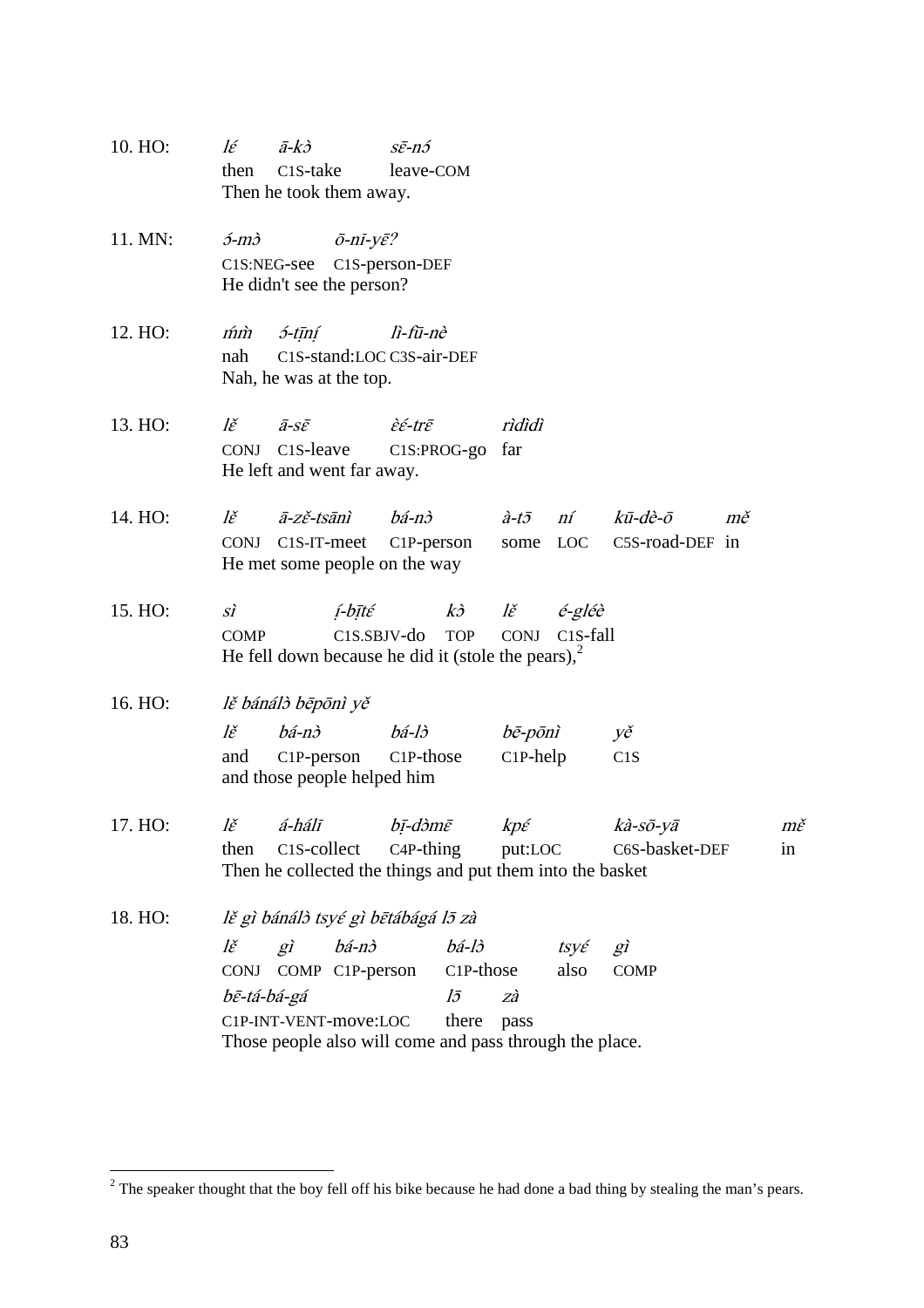| 19. HO: | lě                                                                                                                                | lòsó                                                                                | $V\bar{e}$                  | $\bar{a}$ -sī                | bà                                      | sì          |                   |  |  |  |
|---------|-----------------------------------------------------------------------------------------------------------------------------------|-------------------------------------------------------------------------------------|-----------------------------|------------------------------|-----------------------------------------|-------------|-------------------|--|--|--|
|         | and                                                                                                                               | because.of                                                                          | C1S                         | $C1S$ -tell                  | C1P                                     | <b>COMP</b> |                   |  |  |  |
|         | xé<br>$g\hat{i}$<br>bā-kú-dò<br>bèézē<br>lì-bòbòē<br>$\vec{sl}$<br>CONJ COMP C1P:PROG-pass:CM C1P.SBJV-PROH-say C3S-anything COMP |                                                                                     |                             |                              |                                         |             |                   |  |  |  |
|         | say anything                                                                                                                      | And because of that, he tells them that when they are passing they shouldn't        |                             |                              |                                         |             |                   |  |  |  |
| 20. HO: | bā-kú-dò                                                                                                                          |                                                                                     | lì-bòbòē                    | $\overrightarrow{SI}$        | $\bar{\partial}$ - $k\bar{\varepsilon}$ |             |                   |  |  |  |
|         |                                                                                                                                   | C1P.SBJV-PROH-say C3S-anything COMP C1S-man<br>They shouldn't tell the man anything |                             |                              |                                         |             |                   |  |  |  |
| 21. HO: | lέ                                                                                                                                | lósō                                                                                | $g\hat{i}$                  | $\bar{\partial}$ -kē-ē       | $\bar{e}$ -pl $\bar{e}$                 |             | ní                |  |  |  |
|         | SO <sub>1</sub>                                                                                                                   | because.of                                                                          |                             | COMP C1S-man-DEF C1S-descend |                                         |             | <b>LOC</b>        |  |  |  |
|         | $\partial$ -sē-lō<br>mè<br>C <sub>2</sub> S-tree-DEF in                                                                           |                                                                                     |                             |                              |                                         |             |                   |  |  |  |
|         |                                                                                                                                   | So because of that the man came down from the tree,                                 |                             |                              |                                         |             |                   |  |  |  |
| 22. HO: | si                                                                                                                                | ī-bá-fēkē                                                                           |                             | bī-dòmē                      | $t\bar{\sigma}$                         | yí-kð       |                   |  |  |  |
|         |                                                                                                                                   | COMP C1S.SBJV-VENT-carry C4P-thing                                                  |                             |                              | <b>ATT</b>                              |             | C1S.LOG.SBJV-take |  |  |  |
|         | bī-gōgō                                                                                                                           | $\acute{\varepsilon}\text{-}kp\acute{\varepsilon}$                                  |                             | $k\bar{e}$                   | mè                                      |             |                   |  |  |  |
|         | C <sub>4</sub> P-rest                                                                                                             | in order to pick up the basket to put the rest into it.                             | SVCV-put:LOC                | C <sub>6</sub> S             | in                                      |             |                   |  |  |  |
|         |                                                                                                                                   |                                                                                     |                             |                              |                                         |             |                   |  |  |  |
| 23. HO: | $\delta$ m $\delta$                                                                                                               | bīdэ̀mē                                                                             |                             | $t\dot{\partial}$            |                                         |             |                   |  |  |  |
|         | C1S:NEG-see                                                                                                                       | $C4P-thing$<br>He didn't see it at all.                                             |                             | some                         |                                         |             |                   |  |  |  |
| 24. HO: | tū-lē                                                                                                                             | $k\check{o}$                                                                        | $bi$ -l $\bar{\varepsilon}$ | $l\mathfrak{d}$              |                                         |             |                   |  |  |  |
|         | C6S-one                                                                                                                           | just                                                                                | C <sub>4</sub> P-stand      | there                        |                                         |             |                   |  |  |  |
|         |                                                                                                                                   | Just one (basket) was there.                                                        |                             |                              |                                         |             |                   |  |  |  |
| 25. HO: | $l\check{\varepsilon}$                                                                                                            | bá-yà                                                                               |                             | kō bē-bá-zā-ē                |                                         |             |                   |  |  |  |
|         | SO <sub>1</sub>                                                                                                                   | C <sub>1</sub> P-these<br>So these people just passed by the man.                   | <b>TOP</b>                  | C1P-VENT-pass-CM             |                                         |             |                   |  |  |  |
|         |                                                                                                                                   |                                                                                     |                             |                              |                                         |             |                   |  |  |  |
| 26. HO: | $l \varepsilon$                                                                                                                   | $\bar{\partial}$ -kē                                                                | èé-dī                       |                              | bā                                      | hàà         |                   |  |  |  |
|         | <b>CONJ</b>                                                                                                                       | C <sub>1</sub> S-man<br>The man was looking at them.                                |                             | C1S:PROG-look                | C1P                                     | $\gamma$    |                   |  |  |  |
| 27. HO: | $l \varepsilon$                                                                                                                   | fimí-yè<br>$k\dot{\partial}$                                                        |                             | ē-wūnī                       |                                         |             |                   |  |  |  |
|         | CONJ                                                                                                                              | film-DEF<br>SO <sub>2</sub><br>So, this is the end of the film.                     |                             | C <sub>1</sub> S-finish      |                                         |             |                   |  |  |  |
| 28. HO: | bē-kú                                                                                                                             |                                                                                     | $b\bar{\varepsilon}$ -lò    |                              |                                         |             |                   |  |  |  |
|         | C1P-arrive:LOC                                                                                                                    |                                                                                     | C <sub>4</sub> P-that       |                              |                                         |             |                   |  |  |  |

That is it. (Lit: They have arrived at that)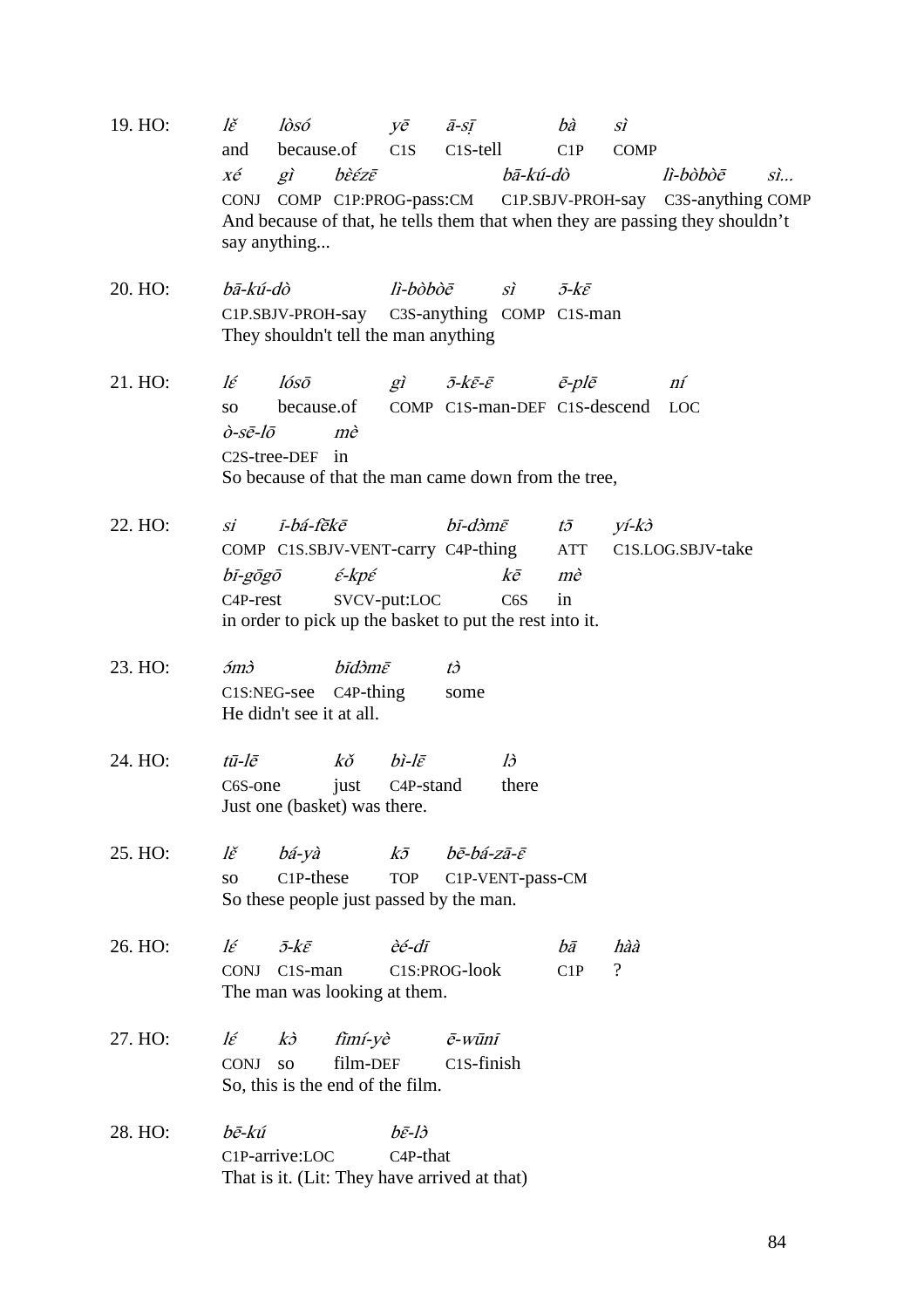29. MN:  $l\check{\epsilon}$  gì  $\delta$ -m $\delta$  bē  $\delta$ -sè? so COMP C1S:NEG-see C1P C1S:NEG-leave So because he did not see them he did not leave there? 30. HO:  $\hat{o}$   $\hat{c}$ -lé là no C1S-stand there No it is there. 31. HO:  $\bar{a}g\bar{u}$   $\qquad b\acute{i}$ -tō  $kp\bar{\varepsilon}$  ní lì-wù-lē mè C1S-pluck C4P-? put LOC C3S-hand-DEF in He plucked another load. (Lit. He plucked another one and put it in the hand.) 32. HO:  $\hat{a}b\hat{i}$   $\tilde{a}-t\hat{a}-k\tilde{b}$   $\hat{b}$   $\hat{c}$   $k\hat{a}-s\tilde{b}-y\hat{a}$   $m\tilde{c}$ now C1S-INT-take put C6S-basket-DEF in Now he is going to put the rest into the basket. 33. HO:  $l\acute{\epsilon}$   $l\acute{u}s\bar{o}$   $\acute{o}$ -l $\bar{\epsilon}$   $\acute{e}$ -dí  $b\bar{a}$ -l $\grave{o}$ CONJ ? C1S-stand C1S:PROG-look C1P-those He was standing there looking at them. 34. HO:  $5-\ell\epsilon$  *àtsūr* $\bar{\varepsilon}$  *sū* C1S-stand:LOC ladder behind He stood behind the ladder. 35. MN:  $p \acute{\epsilon} y \bar{a}$  àló k $\partial k \partial \Omega$ pear or coco Is it a pear or coco? 36. HO: pɛ́yā pear Pear.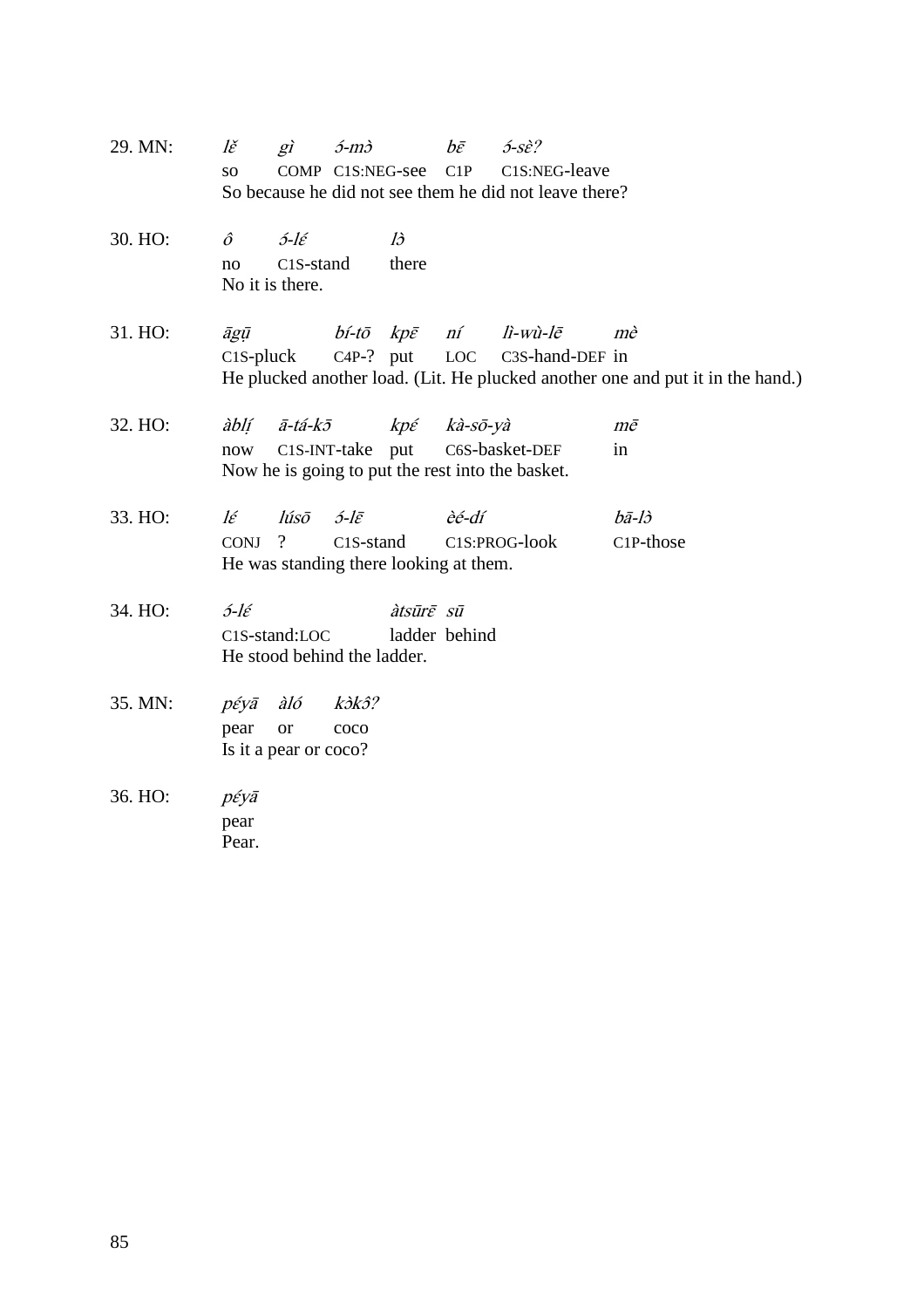# **Appendix B Father reprimanding his daughter**

In this text a father, Eric, rouses on his daughter, Abitele. It is an excerpt from a larger conversation (Conv\_SO,ErA,VA&AA)

| 1. E: $do$      |                             | $b \varepsilon$ -ta-k $\circ$        |        |                          |                     | wo ku-nugu-yo                                |      |         | tsini yefona                                                          |                                                                                        |
|-----------------|-----------------------------|--------------------------------------|--------|--------------------------|---------------------|----------------------------------------------|------|---------|-----------------------------------------------------------------------|----------------------------------------------------------------------------------------|
|                 |                             | speak C1P-INT-take 2S                |        |                          |                     | C5S-speech-DEF take                          |      |         | whites                                                                |                                                                                        |
|                 | loso                        |                                      | me     |                          |                     | (xxx) gu kunuguyo                            |      |         |                                                                       |                                                                                        |
|                 | therefore                   |                                      | 1S     |                          |                     | $(xxx)$ ? C5S-speech-DEF                     |      |         |                                                                       |                                                                                        |
|                 |                             |                                      |        |                          |                     |                                              |      |         |                                                                       | Speak! They are going to take your message to the whites therefore I want you to talk. |
|                 | 2. A: $me-si$ le            |                                      |        |                          |                     |                                              |      |         |                                                                       |                                                                                        |
|                 | 1S-say that                 |                                      |        |                          |                     |                                              |      |         |                                                                       |                                                                                        |
|                 | I said                      |                                      |        |                          |                     |                                              |      |         |                                                                       |                                                                                        |
|                 |                             | 3. E: do gaglaa                      |        |                          |                     |                                              |      |         |                                                                       |                                                                                        |
|                 |                             | speak strong                         |        |                          |                     |                                              |      |         |                                                                       |                                                                                        |
|                 | Say it louder.              |                                      |        |                          |                     |                                              |      |         |                                                                       |                                                                                        |
|                 |                             |                                      |        |                          |                     |                                              |      |         |                                                                       |                                                                                        |
|                 | 4. A: me-si le              |                                      |        |                          |                     |                                              |      |         |                                                                       |                                                                                        |
|                 | 1S-say that                 |                                      |        |                          |                     |                                              |      |         |                                                                       |                                                                                        |
|                 | I said                      |                                      |        |                          |                     |                                              |      |         |                                                                       |                                                                                        |
|                 |                             | 5. E: <i>mama si</i>                 | le     |                          |                     |                                              |      |         |                                                                       |                                                                                        |
|                 |                             | mama say                             | that   |                          |                     |                                              |      |         |                                                                       |                                                                                        |
|                 | Mama said                   |                                      |        |                          |                     |                                              |      |         |                                                                       |                                                                                        |
|                 |                             |                                      |        |                          |                     |                                              |      |         |                                                                       |                                                                                        |
|                 |                             | 6. A: mama si le $ki-b3-\varepsilon$ |        |                          |                     |                                              | tətə |         | ki-ma                                                                 | ya-wla                                                                                 |
|                 |                             | mama say that C4S-money-DEF          |        |                          |                     |                                              |      |         |                                                                       | none C4S-be.NEG:LOC C1S.LOG-hand                                                       |
|                 | Mama said she has no money. |                                      |        |                          |                     |                                              |      |         |                                                                       |                                                                                        |
|                 |                             |                                      |        |                          |                     |                                              |      |         |                                                                       |                                                                                        |
|                 | 7. A: losoe                 |                                      | $a-si$ |                          |                     | le i-ta-ki                                   |      |         | $m\varepsilon$                                                        | $ki-b3-\varepsilon$                                                                    |
|                 | therefore                   |                                      |        |                          |                     | C1S-say that C1S.SBJV-INT-give 1S            |      |         |                                                                       | C4S-money-DEF                                                                          |
|                 | $X\mathcal{C}$              | máà-dzi                              |        | watsye                   |                     |                                              |      |         |                                                                       |                                                                                        |
|                 |                             | CONJ 1S-buy                          |        | watsye                   |                     |                                              |      |         |                                                                       |                                                                                        |
|                 |                             |                                      |        |                          |                     |                                              |      |         | Therefore, she said that he will give me money and I will buy watsye. |                                                                                        |
| 8. E: le        |                             | loso                                 |        | Ζİ                       | $ki-b3-\varepsilon$ |                                              |      | mo-wla  |                                                                       |                                                                                        |
|                 | then                        | because.of                           |        | $\overline{\mathcal{L}}$ |                     | C4S-money-DEF                                |      | 1S-hand |                                                                       |                                                                                        |
|                 | $t\mathfrak{I}$             | mi-bite ege?                         |        |                          |                     |                                              |      |         |                                                                       |                                                                                        |
|                 | <b>ATT</b>                  | 1S.SBJV-do                           |        | what                     |                     |                                              |      |         |                                                                       |                                                                                        |
|                 |                             |                                      |        |                          |                     | So collect money from me to do what with it? |      |         |                                                                       |                                                                                        |
|                 |                             |                                      |        |                          |                     |                                              |      |         |                                                                       |                                                                                        |
| 9. A: $t\sigma$ |                             | mi-dzi                               |        | watsye                   |                     |                                              |      |         |                                                                       |                                                                                        |

ATT 1S.SBJV-buy watsye So that I buy watsye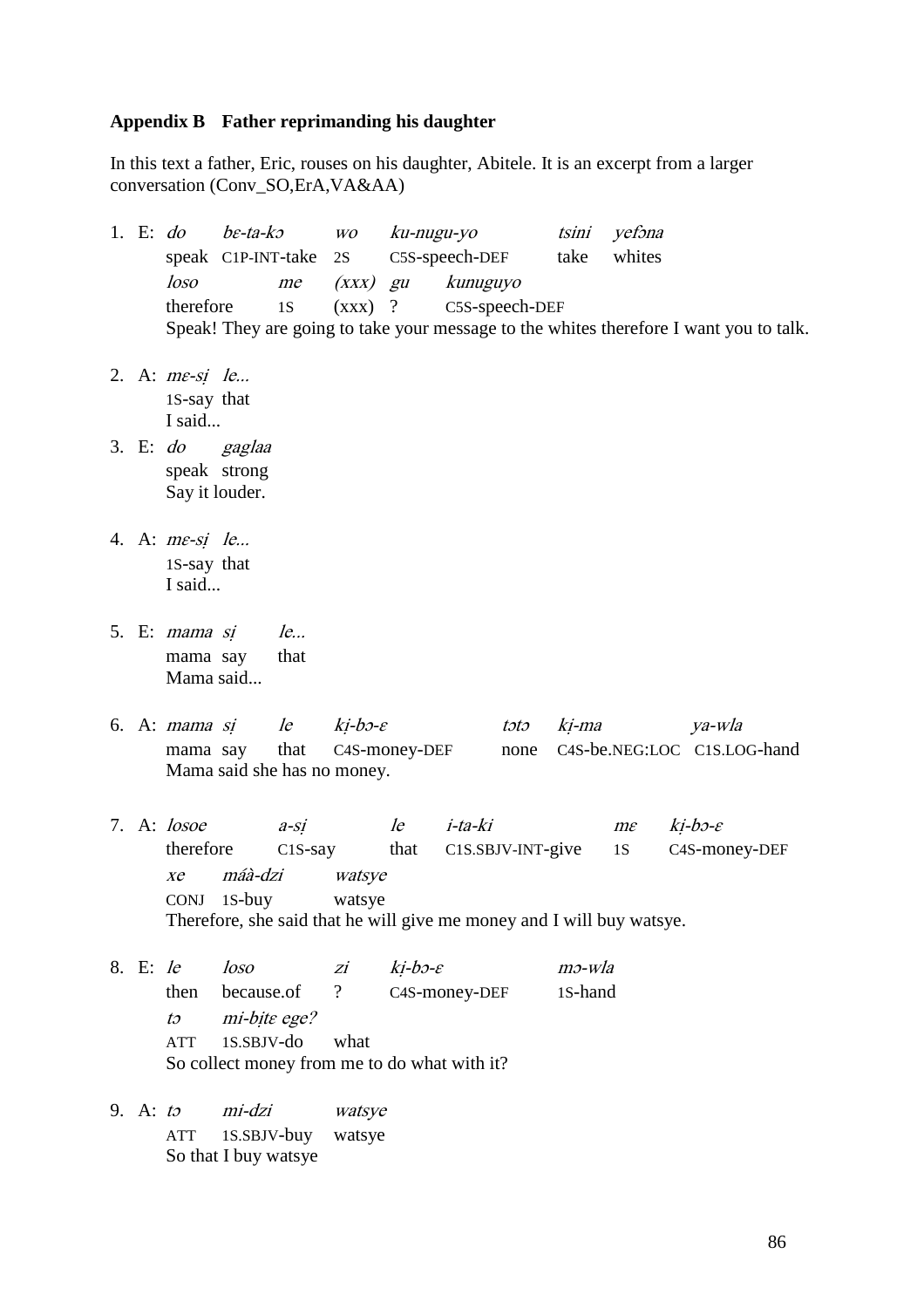- 10. E: a-ki wo bi-dome (xxx) wo-na xe wo-se ke-pe-a-me? C1S-give 2S C4P-thing (xxx) 2S-eat CONJ 2S-leave C6S-house-DEF-in Has she given you food and did you eat before leaving the home?
- 11. A: ee

yes yes

- 12. E: ege wɔ-ŋa? what 2S-eat What did you eat?
- 13. A: amɔwɔ banku banku
- 14. E: amɔwɔ banku banku
- 15. E:  $le$  we`e bemeni me and 2S:PROG-deceive 1S And you are deceiving me.
- 16. E: bi-pɛ? C4P-be.good Is it good?
- 17. A: <sup>ô</sup>
	- no No.
- 18. E: bi-pɛ? C4P-be.good Is it good?
- 19. A:  $\hat{o}$ no
	- No.
- 20. E: bí-pɛ bameni wɔ-ka C4P:NEG-be.good deceive.neg? 2S-father It is not good you don't deceive your father.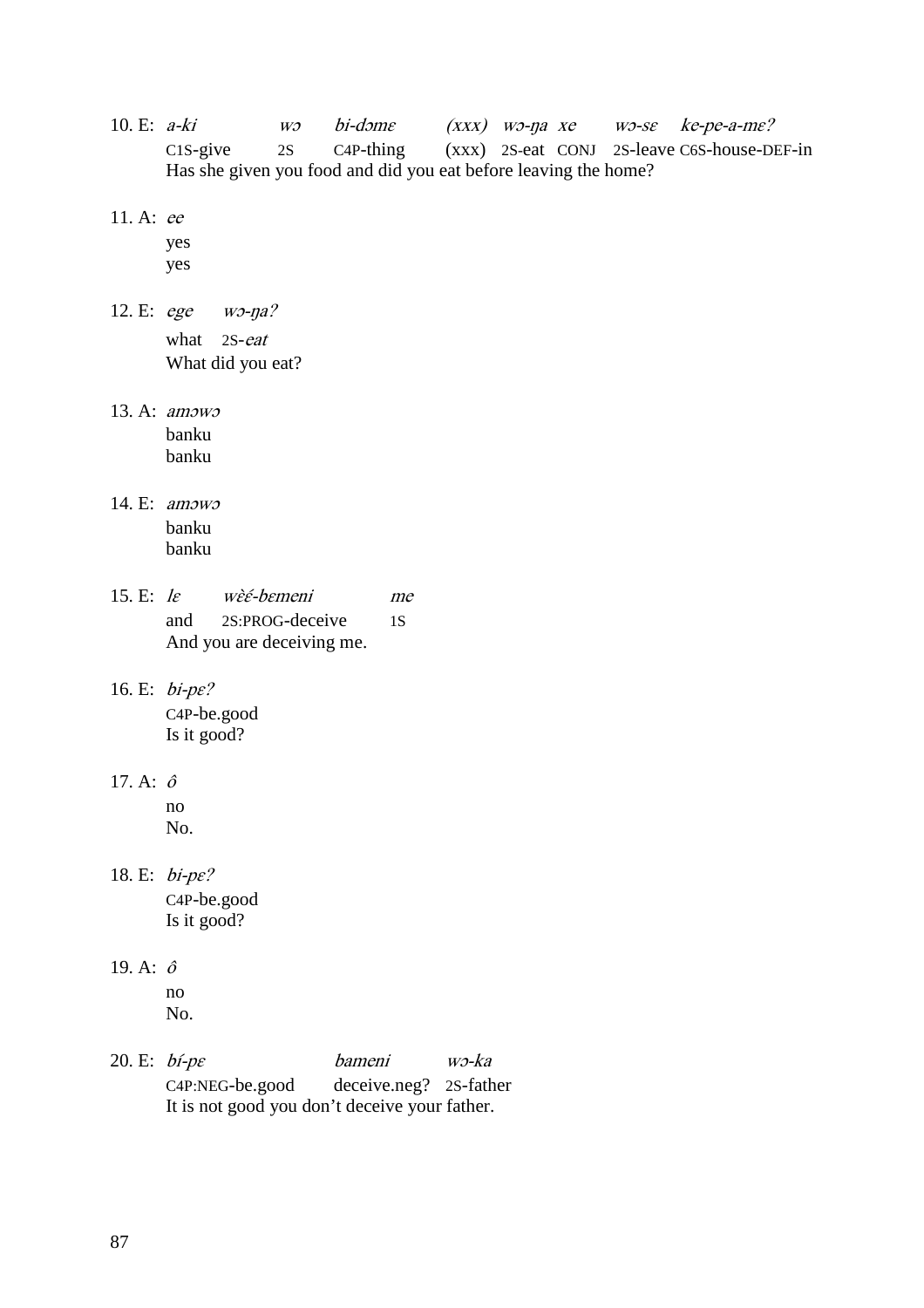- 21. E: xe wɔ-ŋa dɔmɛ ke-pe-a-me CONJ 2S-eat thing C6S-house-DEF-in After you have eaten in the house
- 22. E: lɛ wɔ-basa a-sia-na kpɛ awuna-wla si wo-ne and 2S-show C3P-lie-DEF put face-hand COMP 2S-mother and you are lying to me against your mother,
- 23. E: si  $ki-b3-\varepsilon$  ki m $\infty$  ya le loso say C4S-money-DEF give 1S this CONJ therefore me mi-dzi dɔmɛ ki wɔ tɔ ŋa tɔ trɛ suku 1S 1S.SBJV-buy thing give 2S ATT eat ATT go school saying "give me money" so that I buy something for you in order to eat in order to go to school.
- 24. A: ee

yes

- yes
- 25. E: nite qi bèé-bite how COMP C1P:PROG-do Is that how people behave?
- 26. A: <sup>ô</sup>
	- no

no

- 27. E:  $kiv\rho$  wu-bite te to lo one.day.from.today 2S.SBJV-do like.this stop there Tomorrow don't behave like that
- 28. A: yoo
	- ok

ok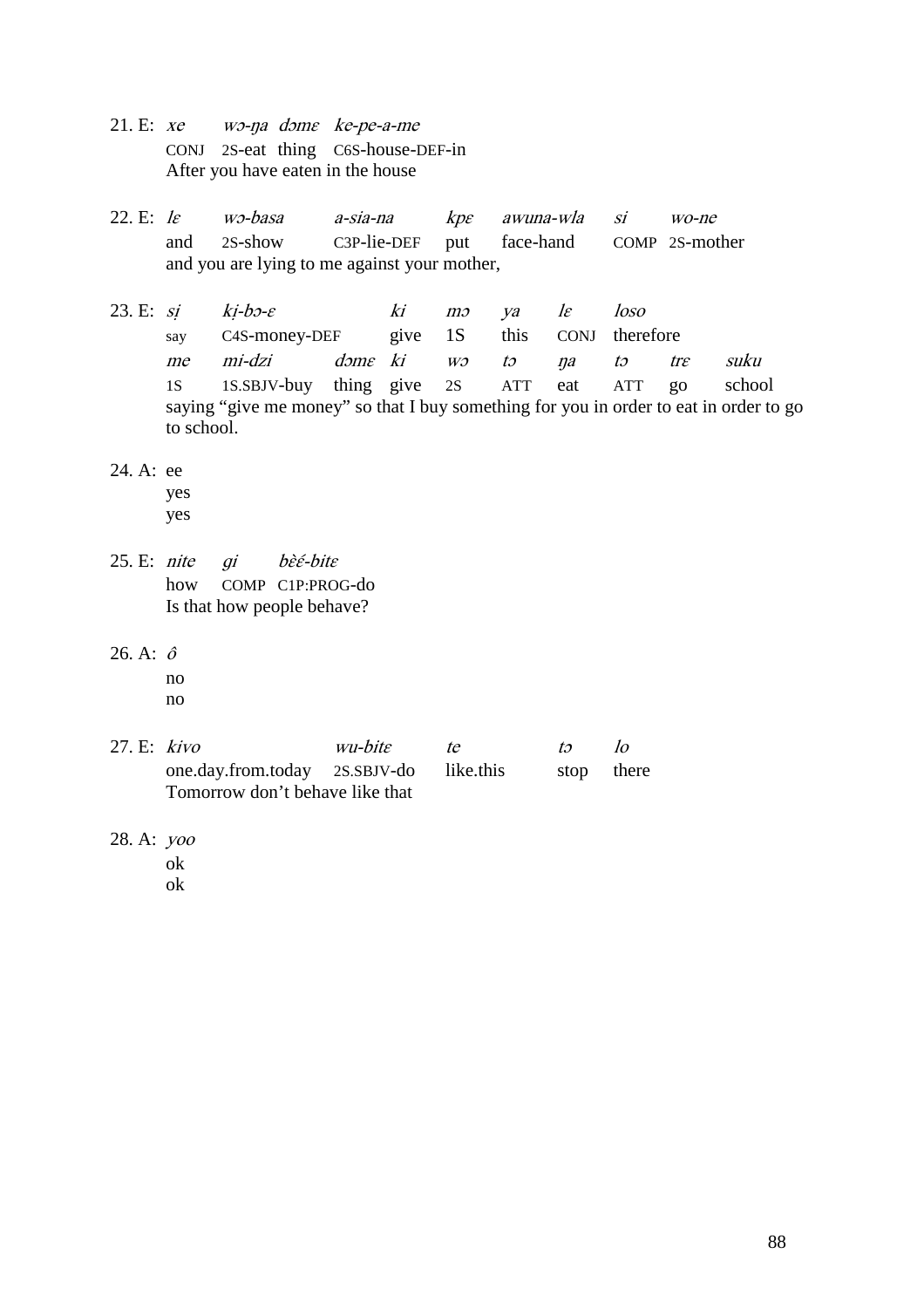### **Appendix C Interview Kennedy and Mawulolo**

An interview between Kennedy Adipa, a 14 year old boy, and Mawulolo Onipaneya, a 16 year old girl, at the Junior High School. They were asked to ask each other about what they wanted to do when they grew up, what they had done the day before and what they were going to do the next day.

|  |                                                            |       |    |                   | 1. K: $x \notin W$ ó-tsī-ī lī-xwè wólí wō-tá-wà-à?                                                                            |          |                                               |                                                                                                                                          |                               |                       |        |
|--|------------------------------------------------------------|-------|----|-------------------|-------------------------------------------------------------------------------------------------------------------------------|----------|-----------------------------------------------|------------------------------------------------------------------------------------------------------------------------------------------|-------------------------------|-----------------------|--------|
|  |                                                            |       |    |                   | when 2S-grow-CM C3S-work which 2S-INT-do-QM<br>When you grow up what work are you going to do?                                |          |                                               |                                                                                                                                          |                               |                       |        |
|  |                                                            |       |    |                   | 2. M: xé gí mé-tsī-ī máà-tánī bīsīnèss<br>when COMP 1S-grow-CM 1S:POT-can business<br>When I grow I might undertake business. |          |                                               |                                                                                                                                          | $i$ -bītē<br>svcv-do          |                       |        |
|  | $1S: POT-can$                                              |       | be |                   | 3. M: máà-táni zē teáchèr<br>teacher 1S:POT-can<br>I might be a teacher I might be a nurse,                                   | máà-tání |                                               | zē<br>be                                                                                                                                 | nūrse<br>nurse                |                       |        |
|  | 4. M: $gi$ <i>li-we</i><br>kū<br>āvāé lē<br>$\overline{?}$ | CONJ? |    |                   | arrive? IDEO COMP 1S-take? look? 1S-father<br>kó lí-hīã<br>just? C3S-need? 1S-CM                                              |          | $m\bar{\varepsilon}\text{-}\bar{\varepsilon}$ | COMP C3S-day C3S-some 1S-? 1S-do C3P-work-DEF and self-1S<br>which I can also undertake hard workingly to please my parents and my self. | $n\tilde{i}$<br>and 1S-mother | $n\tilde{i}$<br>mō-nē | ìsū-mè |
|  | 5. K: kìvò                                                 |       |    | $p\dot{\partial}$ | níf5 wò-tá-trē-è?<br>one.day.from.today TM where 2S-INT-go-QM                                                                 |          |                                               |                                                                                                                                          |                               |                       |        |

Where will you go tomorrow?

6. M: kīvò kīvò kī-tá-bá sūkû one.day.from.today one.day.from.today 1P-INT-come:LOC school Tomorrow, tomorrow we will come to school.

7. M: lósō kī-tá-bá-kpásī bī-dòmē kīvò sērioùs because 1P-INT-VENT-learn C4P-thing one.day.from.today serious lēsē sì blō ē-pá-lā ɛ̄-ná pɔ́ lesson COMP 1P C3P-exam?-DEF C3P-reach but gì kī-lɛ̌-ŋwlīmì dōdókpɔ́ɛ́-ɛ́ COMP 1P-REC-write IDEO-CM We will come learn serious lessons tomorrow because it is almost examination time.

8. K:  $l\bar{i}-xw\acute{\epsilon}$  wólī w $\bar{j}-w\grave{a}$  kīv $\bar{o}-\bar{e}$  p>? C3S-work which 2S-do one.day.from.today-DEF finish What work did you do yesterday?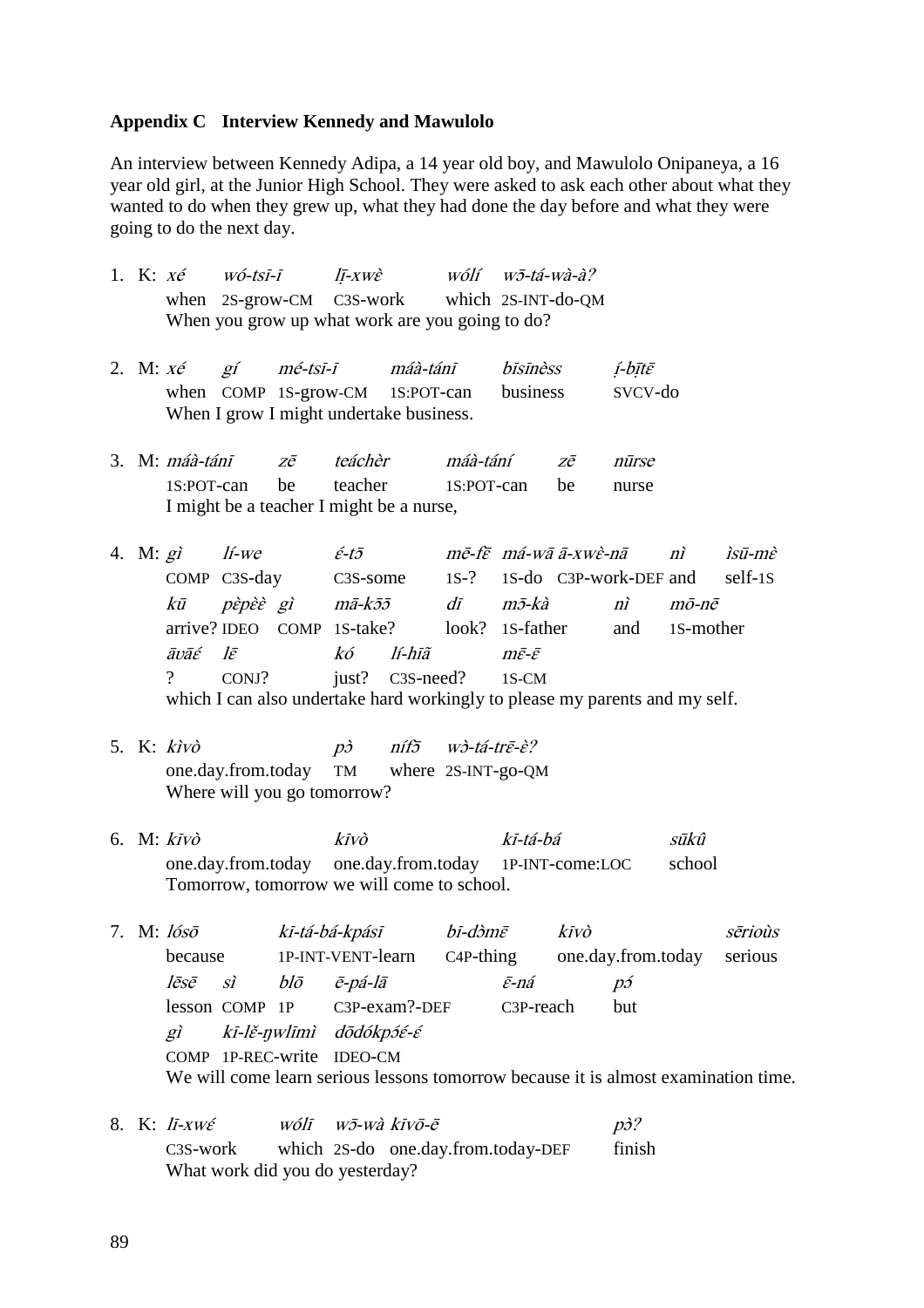- 9. M:  $k\bar{i}v\bar{o}\text{-}\bar{e}\text{-}\bar{e}$  kīv $\bar{o}\text{-}\bar{e}\text{-}\bar{e}$  kīv $\bar{o}\text{-}\bar{e}\text{-}\bar{e}$  gì kī-dó one.day.from.today-DEF-TM one.day.from.today-DEF COMP 1P-exit:LOC sūkú-ì mèé-tsē lī-tūkpō-lè lìí-tā mɛ́ school-CM 1S:PROG-die C3S-head-DEF C3S:PROG-hurt 1S Yesterday, yesterday when I came from school I was sick with a headache.
- 10. M:  $\frac{\partial s}{\partial \bar{e}}$   $\bar{a}$ -sí kú-bá  $\frac{\partial s}{\partial \bar{e}}$   $\frac{\partial s}{\partial \bar{e}}$ so C1S-tell 1P.SUBJ-come:LOC C3P-work-DEF So he said we should come and work,
- 11. M:  $m\bar{\varepsilon}$  mó-tà  $\bar{a}$ -xwè-n $\bar{a}$  me  $b\bar{a}$ 1S 1S:NEG-eat C3P-work-DEF 1S/in? come as for me I didn't work.
- 12. M:  $l\check{\varepsilon}$  mā-sī Rōse sì  $x\acute{e}$  gì ā-bā  $\bar{a}$ -tō ó-bí and 1S-tell Rose COMP CONJ COMP C1S-come ?-ATT C1S.SBJV-obtain? kū-dō-ō mɛ́ C5S-way-DEF 1S And I told Rose that when she goes she should obtain permission for me,
- 13. M:  $p\dot{\sigma}$  Súsàn sĩ gì bèé-tá-bā-ē $b\bar{s}$ -tē $\dot{\sigma}$  bē-tsānì Róse but Susan tell COMP 1P:PROG-INT-come-CM 1P-meet Rose:LOC  $k\bar{\mathbf{u}}$ -dō-ō mè C5S-road-DEF in but Susan said that when they were coming back they met Rose on the road.
- 14. M:  $l\dot{o}s\bar{o}\bar{e}$   $R\bar{o}s\bar{e}$   $\acute{o}$ - $k\bar{u}$   $k\bar{o}\bar{d}z\bar{i}$ - $\bar{i}$ so Rose C1S:NEG-arrive campus-CM So Rose didn't reach campus.
- 15. M:  $l\acute{\epsilon}$  mè $\acute{\epsilon}$ -sì m $\bar{\epsilon}$  tófiē ā-līlā and 1S:PROG-tell 1S? toffee C1S-be.lost And I told her that my toffee got lost.
- 16. M: xé gì ā-bā sūkû kpōdzī-ī CONJ COMP C1S-come school campus-CM So when she comes to the compound
- 17. M: t $\bar{z}$  xé gì  $\bar{a}$ -m $\bar{z}$  y $\bar{\varepsilon}$   $\bar{\varepsilon}$ -t $\bar{\varepsilon}$ -k $\bar{\varepsilon}$ - $\bar{\varepsilon}$  mānì m $\bar{\varepsilon}$ ATT CONJ COMP C1S-see C1S ?-ATT-take-SVCV bring 1S if she sees it she should bring it to me.
- 18. M:  $z\check{e}$ -ví mē ē-dzēdzē là dzè REC-ask 1S C1S-different thing again Ask me another thing again.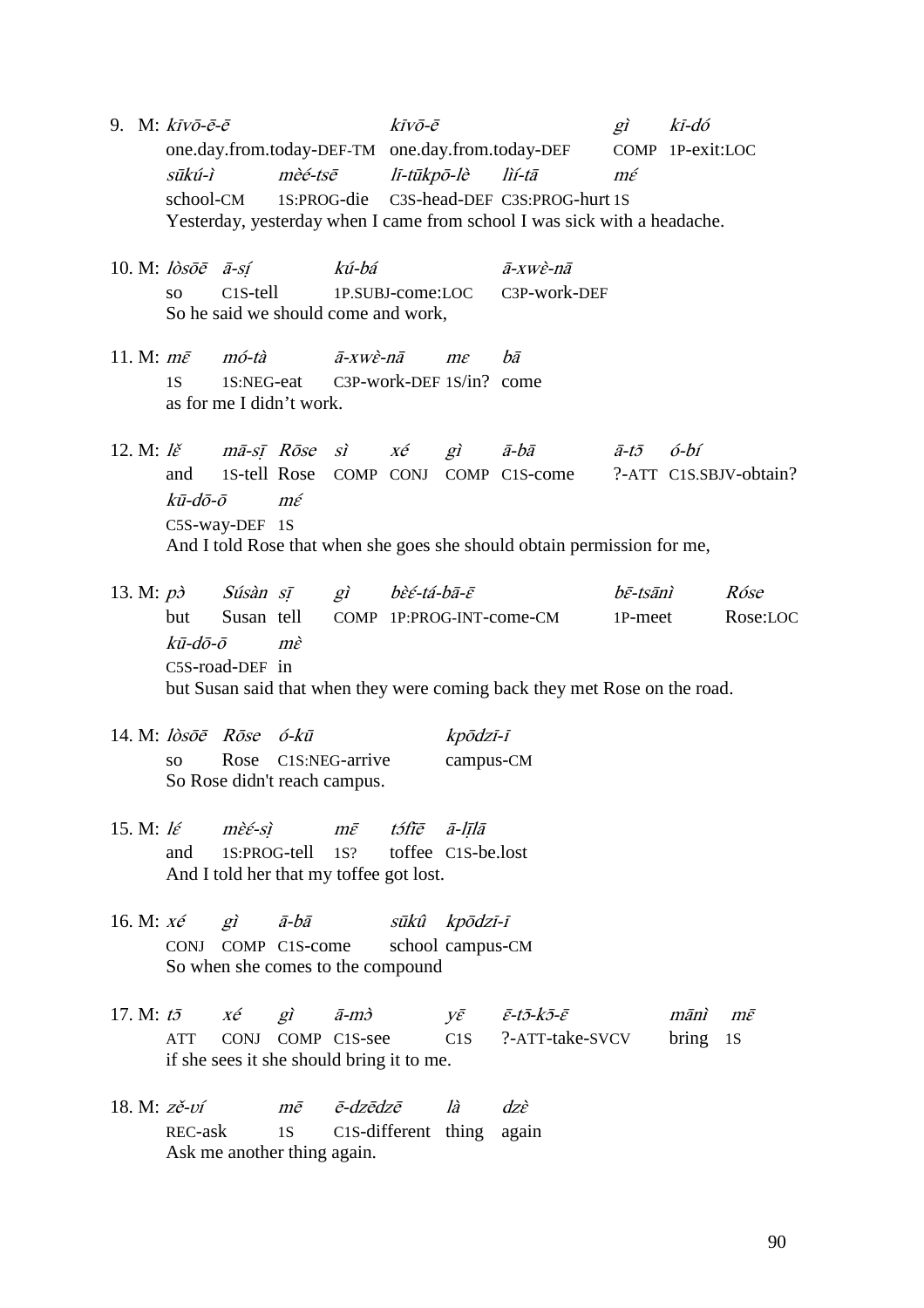- 19. K:  $x \notin$  kì-dō sūkû òmōnò- $\bar{e}$  ēgē wō-tá-bìtē-è? when 1P-exit school today-CM what 2S-INT-do-OM When we leave school today what are you going to do?
- 20. M: xé kì-dō sūkú-ì nyāfɛ́ kí-trɛ̌ kɔ̀mfrì kpōdzī when 1P-exit school-CM perhaps 1P-go:LOC church campus When we close from school perhaps we'll go to the chapel.
- 21. M: kī-lě-kpásī bī-dòmē 1P-REC-learn C4P-thing We will learn something.
- 22. M: lēsē sì kī-tá-dzī kē-lílí because COMP 1P-INT-become C6S-full.member? ā-sì dīzémbā mɛ̀-ɛ̀ ɔ́-dzídzí gōgò-ɛ̄ mɛ̀ C1S-tell? december in-CM C1S-last month-DEF in Because we'll become full members of the church in December, the last month.
- 23. M:  $z \succeq$ - $v$ í mē ē-dzēdzē là dzè REC-ask 1S C1S-different thing again Ask me another thing again.
- 24. K:  $11 XW\bar{\varepsilon}$  wólí wō-kà  $\hat{\varepsilon} \in W\hat{a}$ ? C3S-work which 2S-father C1S:PROG-do What work does your father do?
- 25. M:  $m\bar{c}$ -kà-è teáchér  $\bar{c}$ -nū 1S-father-TM teacher C1S-be My father is a teacher.
- $26.$  M:  $m\bar{o}$ -nè  $p\dot{o}$  è $\acute{\epsilon}$ -dà bī-d $\dot{o}m\bar{\epsilon}$  ní fīasē $\bar{e}$  mè, fīāsē $\bar{e}$  mè 1S-mother TM C1S:PROG-sell C4P-thing LOC shop in shop in My mother is selling things in a store, a store.
- 27. M: zě-ʋí mē dzēdzē là REC-ask 1S different thing Ask me another thing.
- 28. K:  $ny\overline{a}w\acute{\epsilon}k\overline{b}$  w $\overline{v}$ -l $\acute{\epsilon}$ -è? who TM 2S-stand-QM Who do you stay with?
- 29. M: Dā Gráce mē-nē-dā nì yē-nyē Gɛ̄fīɔ̀ Kɔ̄mlá wlɔ́ mɔ̄lɛ́ɛ́ sister Grace 1S-mother-sister and C1S-husband Gefio Komla place 1S-stand I'm staying with Sister Grace, my mother's sister, and her husband Mr Tete Komla.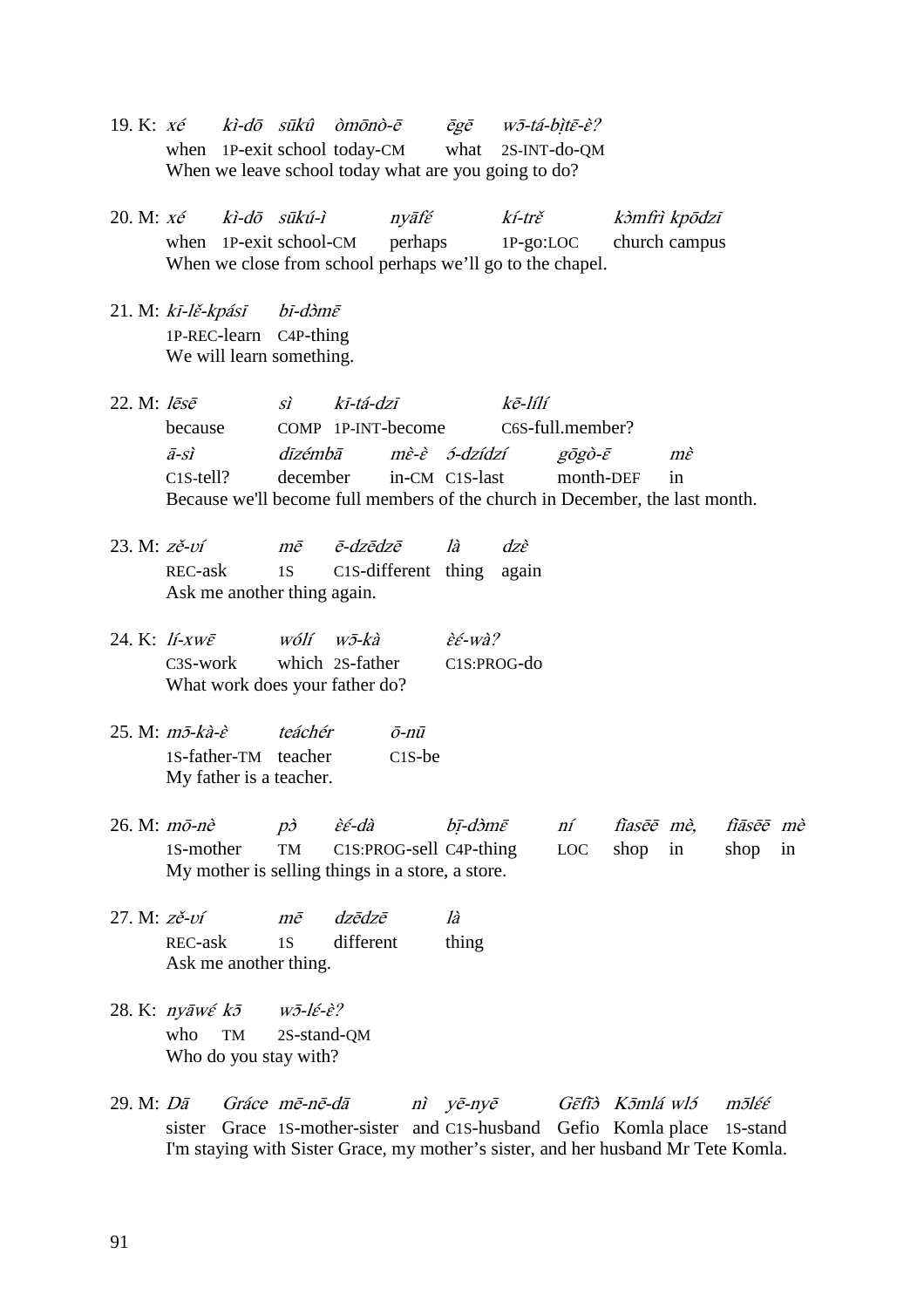30. M:  $b\hat{\varepsilon} \hat{\varepsilon}$ -wā  $\qquad \bar{a}$ -xw $\hat{\varepsilon} \hat{\varepsilon}$ C1P:PROG-do C3P-work Thanks to them. (Lit: They are doing work.)

31. M:  $\bar{e}$  m $\bar{v}$ -kà  $\hat{e}$  $\hat{\epsilon}$ -nwlīmì lótō- $\bar{e}$  mō-nè mō-nè p $\bar{v}$ eh 1S-father C1S:PROG-write ?-DEF 1S-mother 1S-mother TM yɛ́ īsu-á mɛ̀ lí-pɛ̄ C1S:LOC self-C1S in C3S:NEG-be.good  $l$ ósò 2-lí-tānì  $\partial k$ 2 $\bar{\partial} k$  dzē- $\bar{\partial}$ so C1S:NEG-PROG-can ? again?-CM My father is the upkeeper of the house and as for my mother she's not sound in her mind so she does not go anywhere.

32. K: wɔ̄ tsyɛ̄ *υ*í mē 2S also ask 1S You too ask me.

| 33. M: $k\overline{i}v\overline{o}$ - $\overline{e}$ |  | ki-dó sūkû lí-xwē       | wólí wō-wà-à   |
|------------------------------------------------------|--|-------------------------|----------------|
| one.day.from.today-DEF                               |  | 1P-exit school C3S-work | which 2S-do-QM |
| When we left school yesterday what work did you do?  |  |                         |                |

- 34. K:  $m\dot{\delta}$ -dz $\bar{\varepsilon}$  le  $m\dot{\delta}$ -lě-tó dòm $\bar{\varepsilon}$ - $\bar{\varepsilon}$ 1S.SBJV?-go and 1S.SBJV?-REC-cook thing-CM lɛ́ mā-bá ā-xwɛ̀-nā mɛ̄-ɛ̄ and 1S-come:LOC C3P-work-DEF in-CM I went and cooked and came to work at the school compound.
- 35. K: lě $\vec{z}$  dzéni-ē  $\vec{a}$ -bá tù blō kò lě kuì-dzī sē-ē CONJ rain-DEF C1S-come:SVCV? first 1P so? and 1P-return leave-CM Rain arrived before us and so we returned home.
- 36. M:  $x \notin$  gì wó-tsī-ī lí-xwē wólí wò-tá-wà-à? CONJ COMP 2S-grow-CM C3S-work which 2S-INT-do-QM If you grow what work are you going to do?
- 37. K: mɔ̄ɔ̄ pláne mɔ̄ɔ̄ mɔ̀-tá-kū-ū 1S plane 1S 1S.SBJV-INT-drive-CM I'll become a pilot

38. M:  $\bar{\varepsilon} \bar{\varepsilon}$  kù-dzídzī wólí w $\bar{\varepsilon}$ -kà-tsī-ē ā-tā sī wō eh C6S-tale which 2S-father-old-DEF C1S-eat? tell 2S  $\bar{o}$ -dí-ì? SVCV-sit?-QM eh which tales has your grandfather ever told you?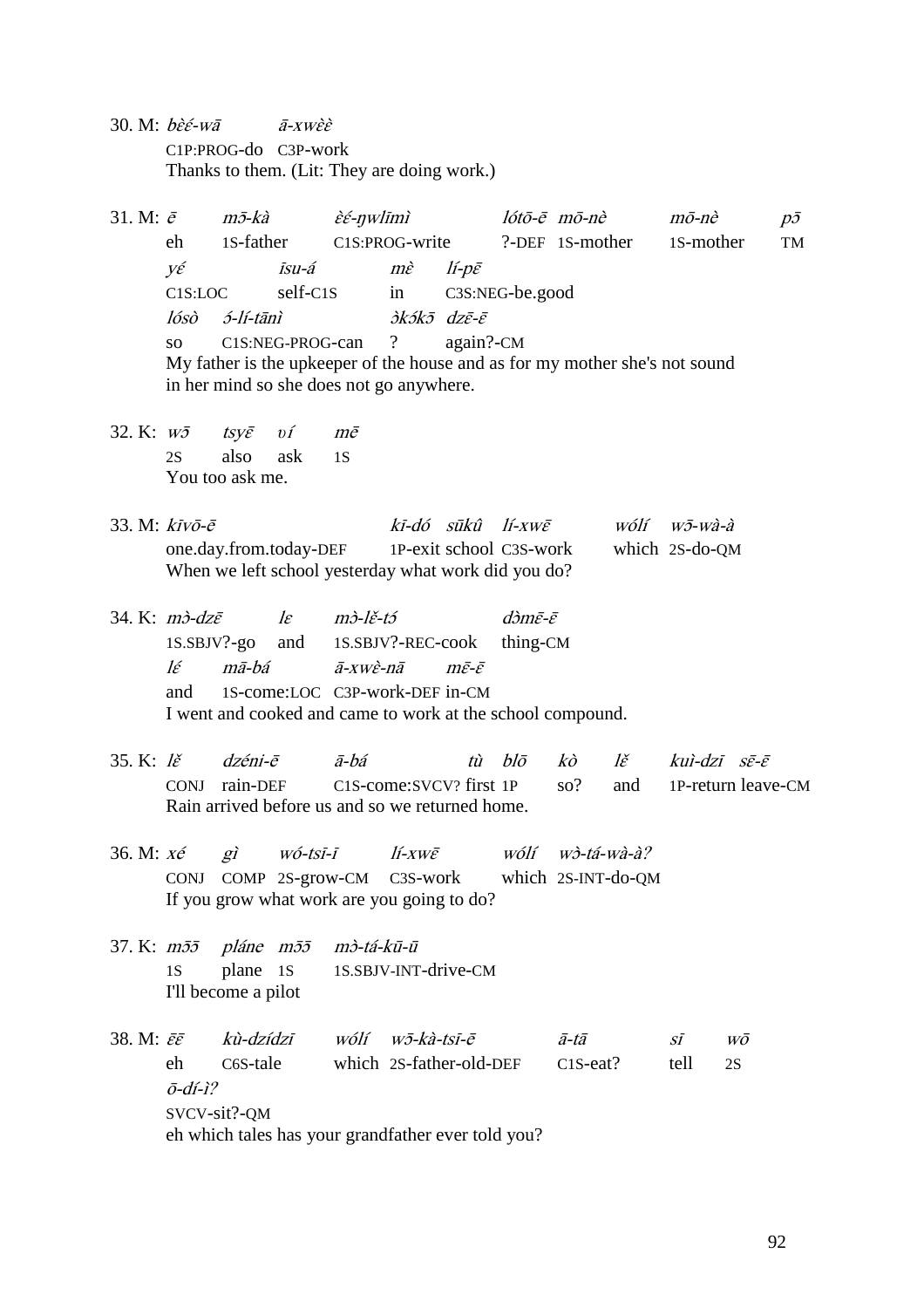- 39. K: 5-tā  $k\bar{a}$ -tɔ́tɔ́ sī mó  $\acute{o}$ -dī lō C1S:NEG-eat C6S-none tell 1S SVCV-sit? EXCL He didn't tell me any stories!
- 40. M: kɔ̄ɛ̄ āblá-ɛ̀ gī kú-má sūkû kpōdzī so now-TM COMP 1P:NEG-be.NEG:LOC school campus xé bɛ̀ɛ́-kpásī bī-dɔ̀mɛ̄-ɛ̄ kɔ̄ kítɛ́ kī-tá-bītɛ́ kī-tá-tē-è? when C1P:PROG-learn C4P-thing-CM so how 1P-INT-do 1P-INT-know-QM Now that we are not at the school when they learn how are we going to manage to know it?
- 41. K:  $k\overline{i}$ -zì nótēv-á  $i$ -hā-lé wlô kíà-nwlīmì 1P-collect? note-DEF C2P-friend-DEF:LOC there 1P:POT-write We shall collect notes from our friends and copy.
- 42. M: *xé kí-zī nótē-á blō ì-hā-lé wló kī-kōpī-ī* when 1P-collect? note-DEF 1P C2P-friend-DEF:LOC there 1P-copy-CM When we collect notes from our friends and copy,
- 43. M: kú-tá-tē kīlìɛ̀ bɛ̄-ēxpláin kílīɛ̄ gì bē-bū lēsē 1P:NEG-INT-know how C1P-explain how COMP C1P-think lesson  $k$ í  $b\bar{\varepsilon}\text{-}\bar{\varepsilon}$ give C1P?-CM we will not know exactly how they explained it to them.
- 44. M: bá-tá-tānì lēsē bū kí blž nūàdí C1P:NEG-INT-can lesson think give 1P exactly? sī *ād*òbàsī-ē bū lēsē kí bló dzāā COMP teacher-DEF think lesson give 1P They can't explain it to us how our teacher always explains to us.
- 45. K:  $x \acute{e}$   $w \bar{z}$ -klà dòm $\bar{e}$  kò wáà-nū lēsē if 2S-read hing then 2S:POT-hear lesson If you read the thing you will understand it.
- 46. M:  $x \acute{e}$  gì wɔ̄-klà bè wáà-nú lēsē pò-è CONJ COMP 2S-read C4P 2S:POT-hear lesson but-CM kílìɛ̀ ɔ̄dɔ̀bàsị̄-ɛ̄ ē-bū lēsē bū-nò-è how teacher-DEF C1S-think lesson think-COM-CM If you read it you will understand but how the teacher really explained it.
- 47. M: wɔ́tá.... wɔ́tátā... kílìè gì ɔ̄dɔ̀bàsī-ē bū lēsē 2S:NEG-INT 2S:NEG-INT-can how COMP teacher-DEF think lesson  $b\bar{u}$ -nò-è  $b\bar{b}$   $\bar{c}$   $\bar{d}$ think-COM-CM? 1P C2P-friend You can't understand how the teacher explained to our friends.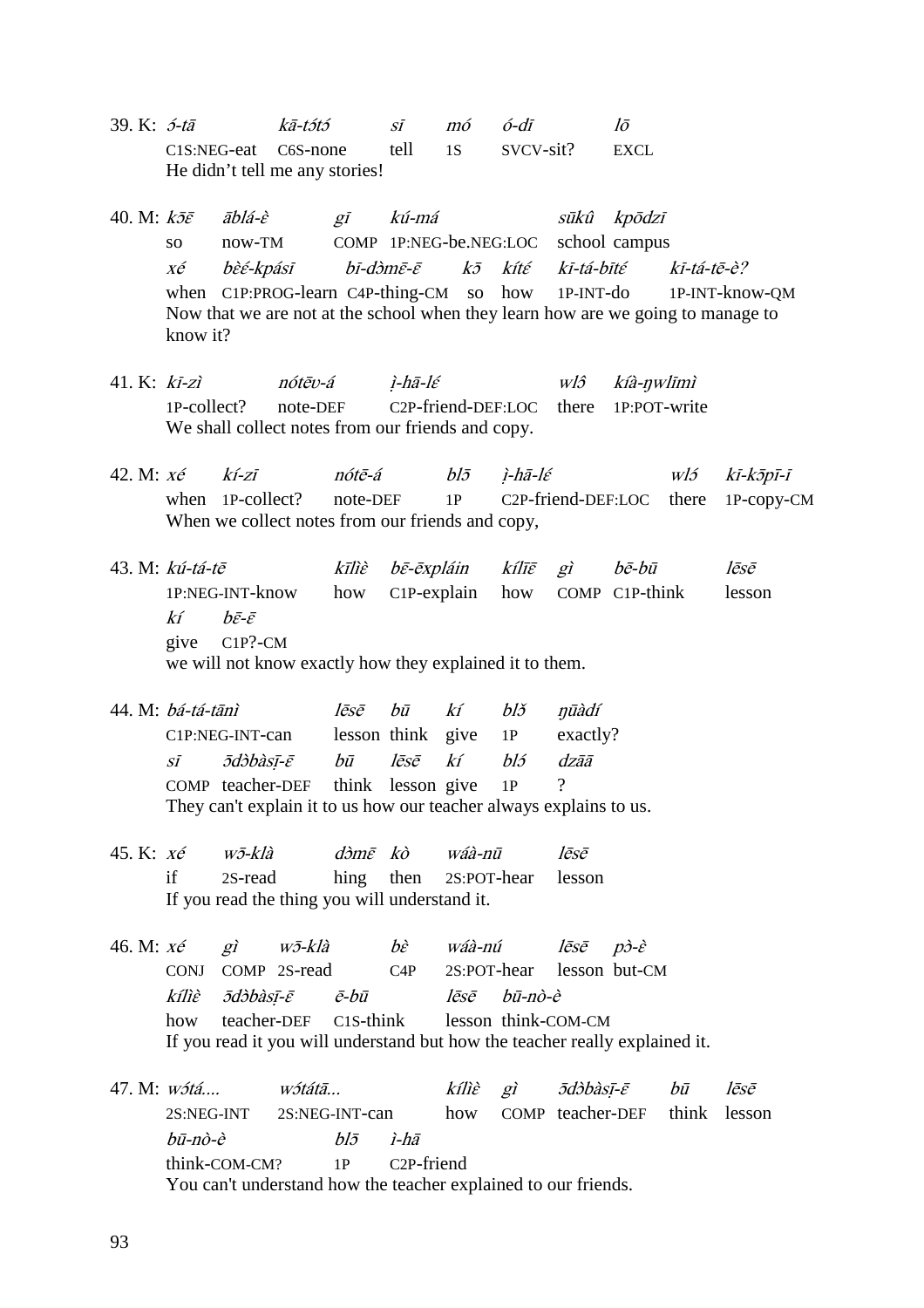- 48. M:  $l\bar{\varepsilon}$  bá-tá-tānì  $l\bar{\varepsilon}$ sē bū tē-ē and C1P:NEG-INT-can lesson think like-CM And they can't explain it to us as such.
- 49. K: wáà-tānì  $\bar{c}$   $\bar{c}$  tī p $\bar{c}$  wáà-bī vē 2S:POT-can teacher-DEF follow help 2S:POT-ask C1S You can approach the teacher and ask him.
- 50. M:  $x \acute{e}$  gì kī-bī yē k $\bar{\partial}$   $\bar{e}$ -bū lēsē kí bl $\hat{\partial}$ CONJ COMP 1P-ask C1S and C1S-think lesson give 1P ā-ní tē-è ā-ní tē-è? ?-that.is like-QM ?-that.is like-QM When you approach the teacher and he explains it to you is that really how he explained it to your friends?

51. M: wɔ́-tá.... wɔ́-tá-tā...  $\qquad$  kílìè gì  $\bar{c}$   $\bar{d}$  $\bar{c}$   $\qquad$   $\bar{b}$   $\bar{u}$  lēsē 2S:NEG-INT 2S:NEG-INT-can how COMP teacher-DEF think lesson  $b\bar{u}$ -nò-è  $bl\bar{\sigma}$  ì-hā think-COM-CM? 1P C2P-friend You can't understand how the teacher explained to our friends.

- 52. M:  $k\bar{z}$   $\dot{a}b\acute{a}$   $\dot{e}$   $\dot{g}$   $\ddot{a}$   $\dot{b}\acute{a}$   $\dot{y}\dot{a}$   $\dot{s}$   $\dot{x}$   $k\bar{u}$ -p $\bar{a}$ -nì and now-TM COMP C1S-come:LOC here tell 1P:SBJV-talk-COM  $si$ -yà-s $\bar{\varepsilon}$  tò yī-nū-ī bl $\bar{\varepsilon}$ - $\bar{\varepsilon}$ C7-language-DEF ATT C1S.LOG.SBJV-hear-? 1P-CM kī-tá-pā-nì sɛ̄ ā-tá-nū 1P-INT-talk-COM C7 C1S-INT-hear And now when she comes here and asks us to speak the Avatime language to her, is she understanding it?
- 53. M:  $\bar{a}$ -tá-tānì s $\bar{\varepsilon}$  nwlīmì àbláá? C1S-INT-can C7 write now Can she write it?
- 54. K:  $n\bar{i}$   $t\bar{e}$   $v\bar{e}$   $5t\bar{5}$   $s\bar{i}$   $v\dot{e}\dot{\epsilon}$ - $d\bar{o}$ that.is like C1S C1S-some tell C1S.LOG:PROG-say That is what she is saying.
- 55. M: àà ókāy ah okay Ah okay.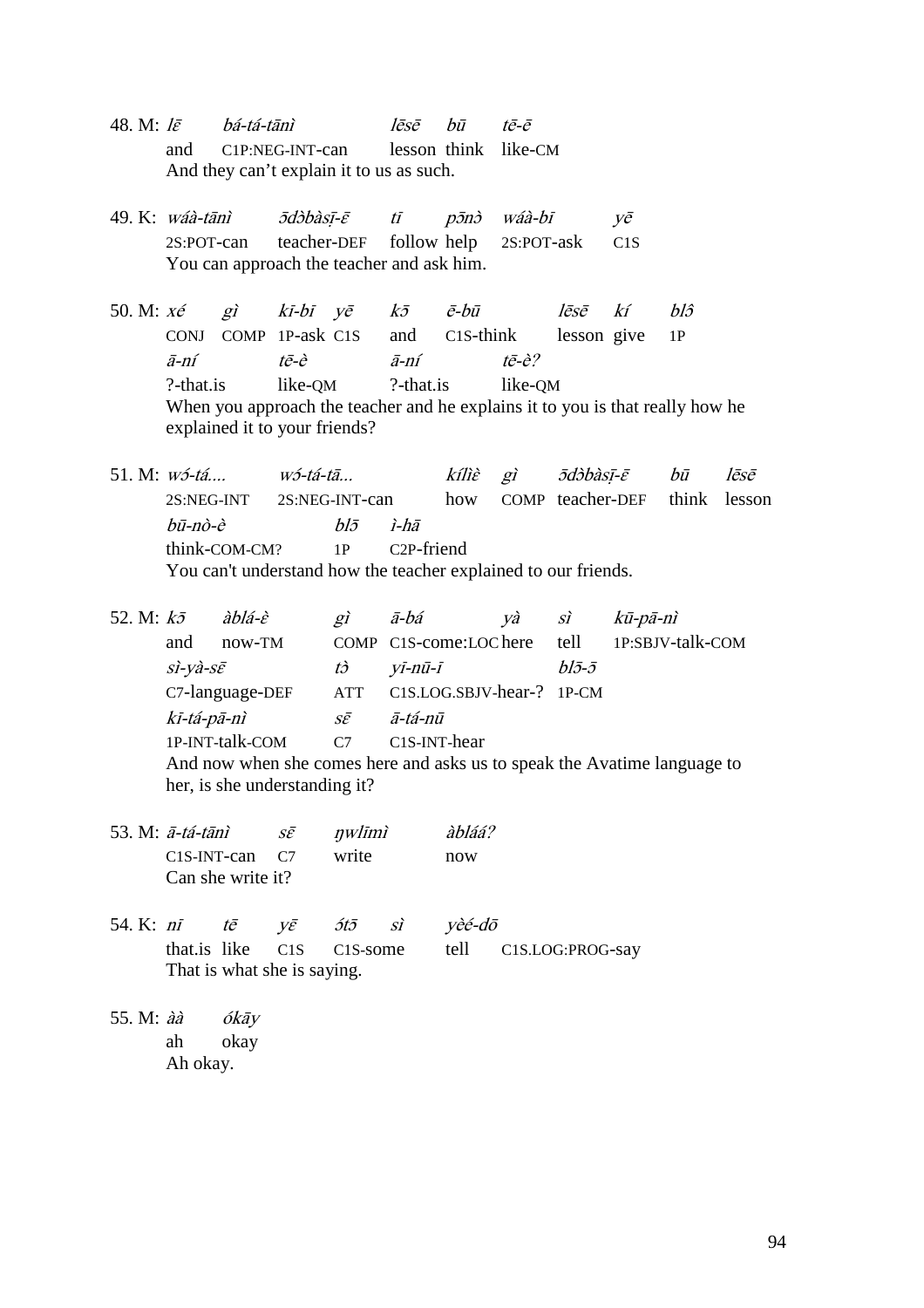- 56. M:  $k\bar{z}$  àblá-è  $x\acute{e}$   $k\bar{i}$ -bī  $k\bar{u}$ -dè- $\bar{o}$   $y\bar{\varepsilon}$  wl $\dot{o}$  nyàfé and now-TM when 1P-ask C5S-way-DEF C1S place perhaps ā-tá-kī sì kī-tá-zè yà lī-wè-lē pētēē ɖé? C1S-INT-give COMP 1P-INT-be here C3S-day-DEF all ? And now when we ask permission from her maybe she will ask us to stay for the whole day.
- 57. K: lī-wè-lé pētēē wáà-dìmɛ̄ sì wáà-zè yā-á? C3S-day-DEF all 2S:POT-like COMP 2S:POT-be here-QM Can you stay here the whole day?
- 58. K: wɔ̄-zɔ̄ɔ̄tá? 2S-? Are you sure?

|  | 59. M: $bl\bar{z}$ <i>i-hā-l</i> $\bar{\varepsilon}$ |  |  | $m\bar{\varepsilon}$ pētēc à-nwē | wō-sàà | $dim\bar{\varepsilon}$ -n $\dot{\beta}$ ? |  |  |  |  |
|--|------------------------------------------------------|--|--|----------------------------------|--------|-------------------------------------------|--|--|--|--|
|  | 1P C2P-friend-DEF in? all C1S-like                   |  |  |                                  | $2S-?$ | like-COM                                  |  |  |  |  |
|  | Among all our friends whom do you like best?         |  |  |                                  |        |                                           |  |  |  |  |

- 60. K: ɔ̄-tɔ́tɔ̄! C1S-none No one!
- 61. M:  $w$ ɔ́-dìmɛ̄-nì  $\bar{5}$ -tɔ́tɔ̄? 2S:NEG-like-COM C1S-none You don't like anyone?
- 62. M: ègé lɛ̄lósò? what why For what reason?
- 63. K: bé-lí-bù mē C1P:NEG-PROG-think 1S They don't respect me.

| 64. M: $\dot{a}$ $k\bar{z}$               |  | lēsē        | SÌ | wó-tsī       | sànì          | bā |  |  |
|-------------------------------------------|--|-------------|----|--------------|---------------|----|--|--|
|                                           |  | and because |    | COMP 2S-grow | more.than C1P |    |  |  |
| Ah, because you are more grown than them. |  |             |    |              |               |    |  |  |

65. M:  $\bar{a}$ -ní tē lósó bé-lí-bù  $w\bar{o}$ -è? ?-that.is like reason C1P:NEG-PROG-think 2S-QM Is that why they aren't respecting you?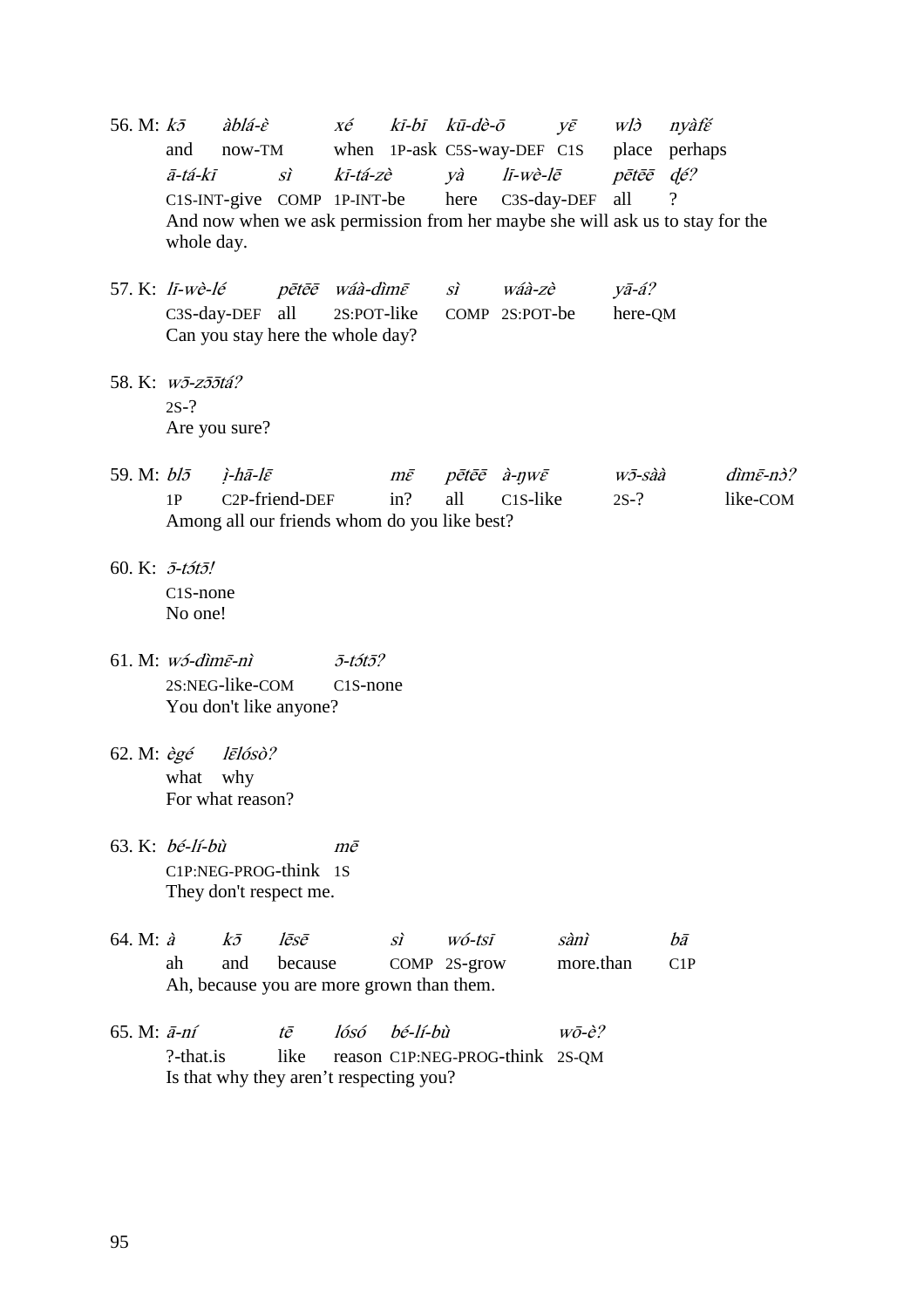66. M:  $k\bar{z}$   $x\acute{e}$   $g\grave{i}$   $w\bar{o}$ -bù *ìsù-wà* CONJ CONJ COMP 2S-think self-2S kɔ̄ à-ní lɛ̄ bā tsyɛ̄ báà-bù wō-è? CONJ ?-that.is CONJ C1P also C1P:POT-think 2S-QM If you respect yourself is it not then that they will also respect you? 67. M:  $w\hat{e}\hat{e}$ - $h\bar{u}$  *isū*- $w\hat{a}$ - $\hat{a}$ ? 2S:PROG-think self-2S-QM Do you respect yourself? 68. K: lī-nū sì bā-bù mē gbá C3S-be COMP C1P.SBJV-think 1S first They should respect me first. 69. M:  $w\hat{e}$ ébù  $\hat{i} s\overline{u}$ -wàá? 2S:PROG-think self-2S-QM Are you respecting yourself? 70. K: mm yeah Yeah. 71. M:  $\bar{a}$ -sì  $x\acute{e}$  gì  $\acute{o}$ -nò-tsī  $\bar{e}$ -bù  $\acute{o}$ -nò-vò C1S-tell CONJ COMP C1S-person-old C1S-think C1S-person-young  $k\bar{z}$  5-nò-vò tsy $\bar{\varepsilon}$  èé-bù 5-nò-tsī-í then C1S-person-young also C1S:PROG-think C1S-person-old-CM It is said that if an elderly respects the young then the young too shall respect him. 72. K: nī tē-è? that is like-DEF Is that so? 73. M: pò xé gì wó-bù ìsū-bà bá-tá-bù wō dzàà but CONJ COMP 2S:NEG-think self-C1P C1P:NEG-INT-think 2S again But if you don't respect them they won't respect you.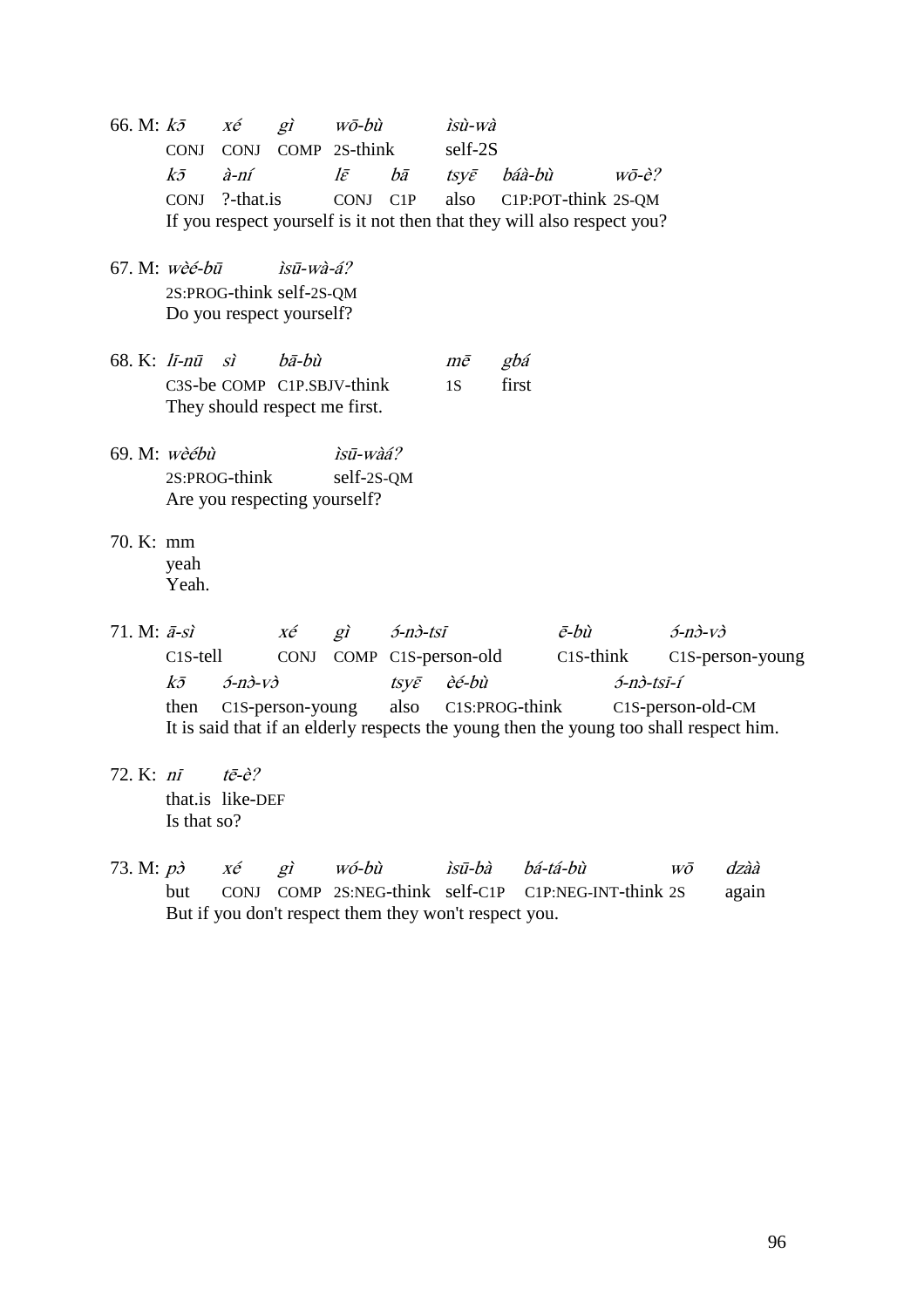### **References**

- Adjei, Francisca. 2007. Adjectives in Siyase (Avatime). In M.E. Kropp Dakubu, G. Ahanlig-Pare, E. K Osam & K. K. Saah (Eds.) *Studies in the Languages of the Volta Basin 4. Proceedings of the annual colloquium of the Legon Trondheim Linguistics Project 18- 20 January, 2005.* Legon: Linguistics Department, University of Ghana.
- Allan, Edward Jay. 1973. *A Grammar of Buem, the Lelemi Language*. Ph.D. thesis, University of London, London.
- Ameka, Felix K. 2008. Aspect and modality in Ewe. In F. K. Ameka & M. E. Kropp Dakubu (Eds.) *Aspect and modality in Kwa languages* (pp. 135-194). Amsterdam: John Benjamins Publishing Company.
- Ameka, Felix K. 1991. *Ewe: its Grammatical Constructions and Illocutionary Devices*. Ph.D. thesis, Australian National University, Canberra.
- Bach, Emmon. 2005. Eventualities, grammar, and linguistic diversity. In Henk J. Verkuyl, Henriette de Swart, and Angeliek van Hout (Eds.) *Perspectives on Aspect* (pp. 167- 180)*.* Dordrecht: Springer.
- Bertinetto, Pier Marco, De Groot, Casper & Ebert, Karen. 2000. The progressive in Europe. In Östen Dahl (Ed.) *Tense and Aspect in the Languages of Europe* (pp. 517-558). Berlin: Mouton de Gruyter.
- Binnick, Robert I. 1991. *Time and the Verb.* New York: Oxford University Press.
- Blench, Roger. 2001. *Comparative central-Togo, what have we learnt since Heine?* Paper presented at the 32nd annual conference on African Linguistics and subsequently revised.
- Bohnemeyer, Jürgen. 1998. *Time relations in discourse. Evidence from a comparative approach to Yucatec Maya.* Ph.D. thesis, Catholic University Brabant, Tilburg.
- Bohnemeyer, J., Enfield, N., Essegbey, J., Ibarretxe-Antuñano, I., Kita, S., Lüpke, F. & Ameka, F. K. 2007. Principles of event representation in language: the case of motion events. *Language* 83(3):495-532.
- Brydon, Lynne 2008. Constructing Avatime: questions of history and identity in a West African polity, c. 1690s to the twentieth century. *Journal of African History* 49. 23-42.
- Bybee, Joan, Perkins, Revere & Pagliuca, William. 1994. *The Evolution of Grammar: Tense, Aspect, and Modality in the Languages of the World.* Chicago: The University of Chicago Press.
- Chafe, Wallace. 1975. *Pear film*. University of California at Berkeley
- Chafe, Wallace. 1995. The realis-irrealis distinction in Caddo, the Northern Iroquoian languages, and English. In Joan Bybee and Suzanne Fleischman (Eds.) *Modality and Grammar in Discourse (Typological Studies in Language 32).* Amsterdam and Philadelphia: John Benjamins.
- Comrie, Bernard. 1976. *Aspect*. Cambridge: Cambridge University Press.
- Dahl, Östen. 1985. *Tense and Aspect Systems.* Oxford: Basil Blackwell.
- Déchaine, Rose-Marie. 1991. Bare Sentences. In Steven Moore and Adam Zachary Wyner (Eds.) *Proceedings of the First Semantics and Linguistic Theory Conferene (SALT1) held at Cornell University, April 19-21, 1991.* Cornell: Cornell University Working Papers in Linguistics.
- Déchaine, Rose-Marie. 1992. Inflection in Ìgbo and Yorùbá. In Chris Collins and Victor Manfredi (Eds.) *Proceedings of the Kwa Comparative Syntax Workshop*. Cambridge: MIT Working Papers in Linguistics.
- Dixon, R. M. W. 1997. *The Rise and Fall of Languages.* Cambridge: Cambridge University Press.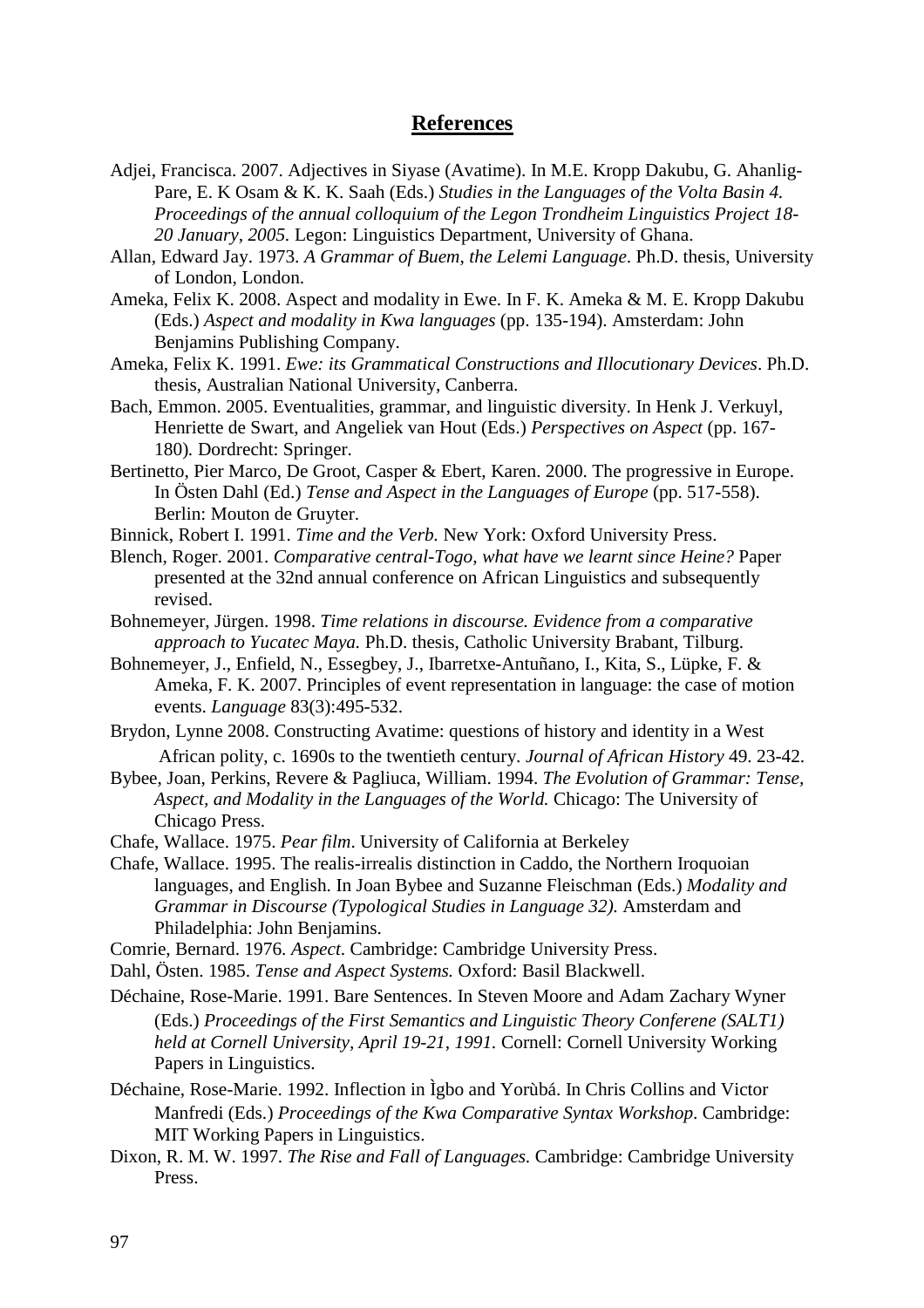- Dorvlo, Kofi. 2008. *A Grammar of Logba (Ikpana).* Ph.D. thesis, University of Leiden, Leiden.
- Dryer, Mathew S. 2006. Descriptive theories, explanatory theories and basic linguistic theory. In Felix K. Ameka, Alan Dench and Nicholas Evans (Eds.) *Catching Language: the Standing Challenge of Grammar Writing* (pp. 207-234) Berlin: Mouton de Gruyter.
- Ebert, K. H. & Zúñiga, F. (Eds.) 2001. *Aktionsart and Aspectoteporality in Non-European languages: Proceedings from a workshop held at the University of Zurich, June 23-25, 2000.* Zurich: University of Zurich.
- Foley, William A.1986. *The Papuan languages of New Guinea.* Cambridge: Cambridge University Press.
- Ford, Kevin C. 1971a. *Aspects of Avatime syntax*. Ph.D. thesis, University of Ghana, Legon.
- Ford, Kevin C. 1971b. Noun classes, concord and markedness in Avatime, Togo remnant group. *Annales de L'Université d'Abidjan, Ser. H. 141-149.*
- Funke, E. 1909. Versuch einer Grammatik der Avatimesprache. *Mitteilungen des Seminars für orientalische Sprachen*, 12(3):287-336.
- Funke, E. 1910. Deutsch-Avatime Worterverzeichnis. *Mitteilungen des Seminars für orientalische Sprachen*, 13(3):1-38.
- Givón, Talmy. 1991 Some substantive issues concerning verb serialization. In Claire Lefebvre (Ed.) *Serial Verbs: Grammatical, Comparative and Cognitive Approaches*, SSLS #8. Amsterdam: John Benjamins Publishing Company.
- Gordon, Raymond G., Jr. (Ed.). 2005. *Ethnologue: Languages of the World*. Fifteenth edition. Dallas, Texas: SIL International. Online version: http://www.ethnologue.com/.
- Guéron, Jacqueline. 2008. On the temporal function of modal verbs. In Jacqueline Guéron and Jacqueline Lecarme (Eds.) *Time and Modality* (pp. 143-172). Springer.
- de Haan, Ferdinand. 2005. Typological approaches to modality. In William Frawley (Ed.) *The Expression of Modality* (pp. 27-70). Berlin: Mouton de Gruyter.
- Harley, M. (2008). Tense, aspect and mood in Tuwuli. In F. K. Ameka & M. E. Kropp Dakubu (Eds.) *Aspect and modality in Kwa languages* (pp. 291-330). Amsterdam: John Benjamins Publishing Company.
- Heine, Bernd. 2008. *From "Togorest" to GTM: Some reflections*. Paper presented at the 2008 International Workshop on GTM Languages, held in Ho, 3-8 August, 2008.
- Heine, Bernd. 1968. *Die Verbreitung und Gliederung der Togorestsprachen*. Berlin: Reimer. Höftmann
- Jenny, M. 2001. The aspect system of Thai. In Ebert, K. H. & Zúñiga, F. (Eds.) *Aktionsart and Aspectoteporality in Non-European languages: Proceedings from a workshop held at the University of Zurich, June 23-25, 2000* (pp. 97-140). Zurich: University of Zurich.
- Kenny, Anthony.1963. *Action, Emotion, and Will*. London: Routledge and Kegan Paul.
- Klein, Wolfgang. 1994. *Time in Language*. London: Routledge.
- Kropp, M.E. 1967. *Lefana, Akpafu and Avatime with English glosses*. Comparative African Wordlists 3. Legon: Institute of African Studies.
- Ladefoged, P.1962. Avatime Word list. Recording available at http://archive.phonetics.ucla.edu/Language/AVN/AVN.html
- Maddieson, I. 1998a. Collapsing vowel-harmony and doubly-articulated fricatives: two myths about the Avatime phonological system. In I. Maddieson & T.J. Hinnebusch (Eds.) *Language history and linguistic description in Africa* (pp. 155-166). Trends in African Linguistics, 2. Trenton, NJ/Asmara: Africa World Press.